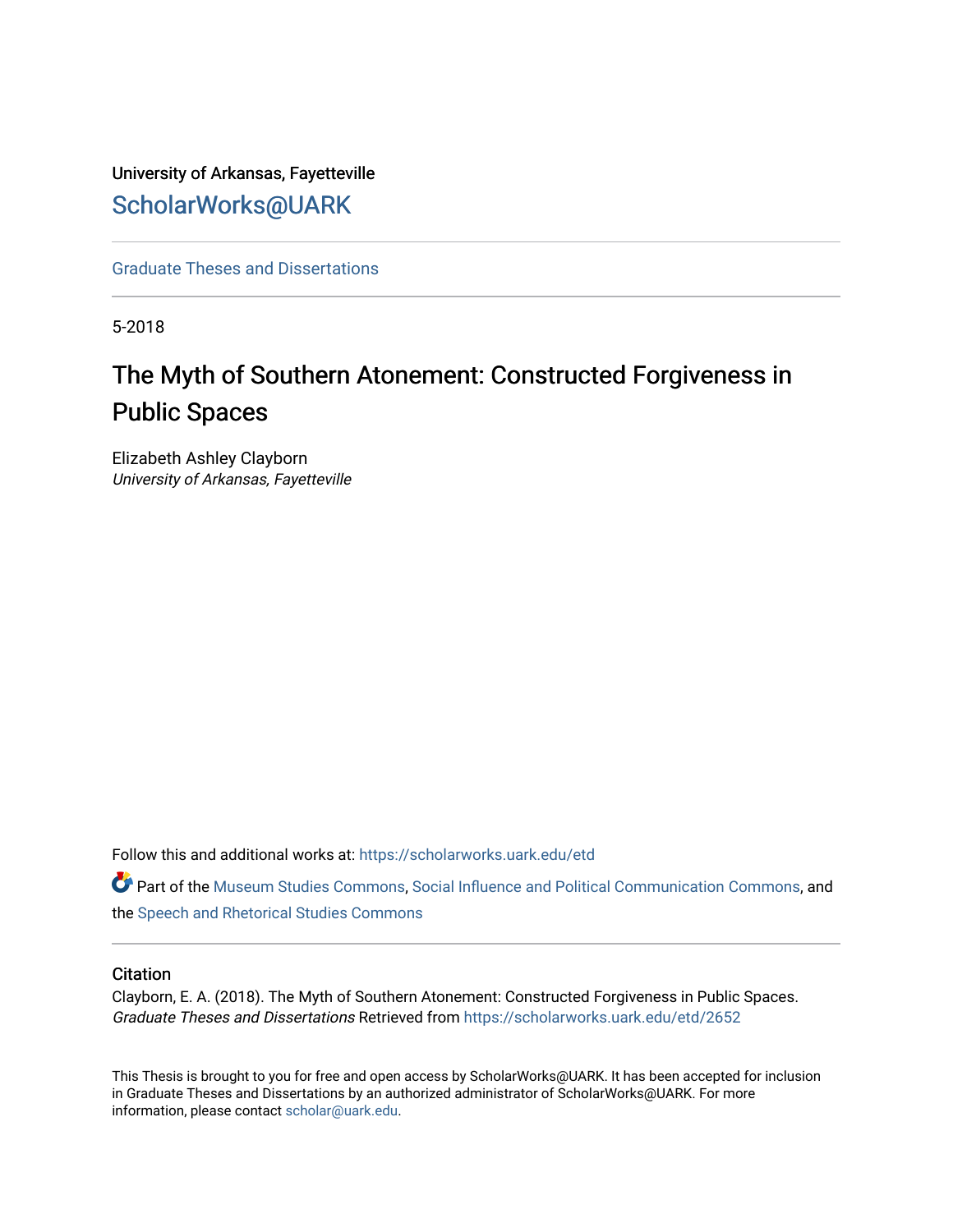The Myth of Southern Atonement: Constructed Forgiveness in Public Spaces

A thesis submitted in partial fulfillment of the requirements for the degree of Master of Arts in Communication

by

Elizabeth Ashley Clayborn Hendrix College Bachelor of Arts in Psychology, 2016

> May 2018 University of Arkansas

 $\overline{\phantom{a}}$  , and the contract of the contract of the contract of the contract of the contract of the contract of the contract of the contract of the contract of the contract of the contract of the contract of the contrac

This thesis is approved for recommendation to the Graduate Council.

Ryan Neville-Shepard, Ph.D. Thesis Director

\_\_\_\_\_\_\_\_\_\_\_\_\_\_\_\_\_\_\_\_\_\_\_\_\_\_\_\_\_

Lisa Corrigan, Ph.D. Thomas Rosteck, Ph.D. Committee Member Committee Member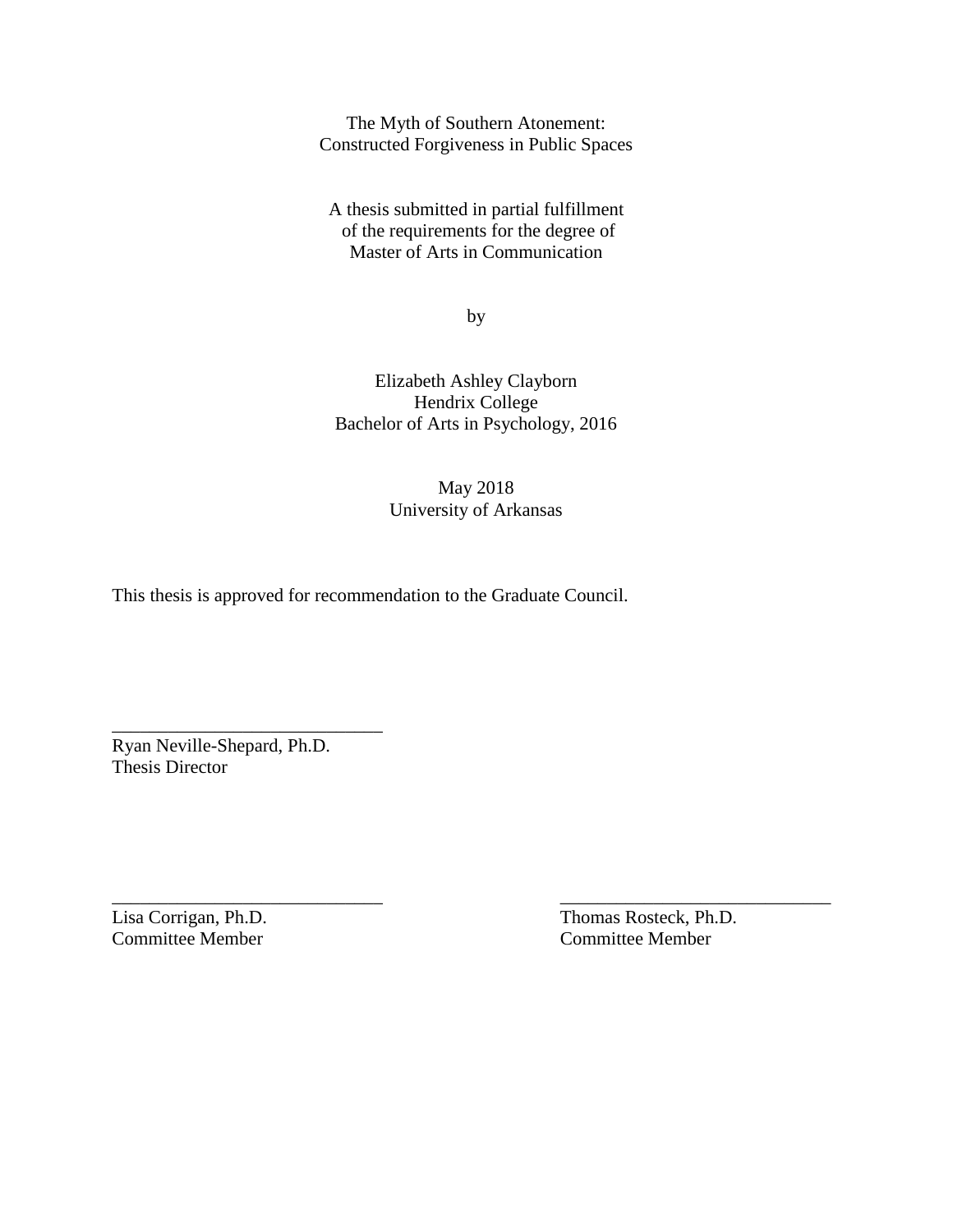# **Abstract**

This thesis provides a rhetorical analysis of public space in Arkansas and examines the ways in which the myth of Southern Atonement is constructed within those spaces. Three formal elements characterize Southern Atonement: absolution from the past, distinctiveness in constructed authenticity, and hope for a post-racial future. The analysis develops over three case studies which I argue contribute to the construction, engagement, and actualization of this cultural myth. The first chapter looks at Fort Smith, Arkansas, and The Unexpected art project as a source of identity construction and place attachment. Then I examine The Billgrimage, or the monuments and museums attributed to Bill Clinton's Arkansas legacy. I argue that this journey functions as a source of engagement for the community and asks the visitors to use Southern Atonement as a political and cultural toolkit. Finally, I explore the town of Wilson, Arkansas, and examine the ways in which Southern Atonement has been actualized as a cohesive identity through community revitalization and public memory. Southern Atonement, as developed through the rhetoric of public space and place in Arkansas, posits the statewide community towards a future that both acknowledges the historical sins of the past while moving forward through political and cultural reimagining of what it means to be Arkansan and Southern. In doing so, some voices – particularly those of minority and low-income populations – are often omitted from the public memory narrative in order to alleviate hegemonic guilt without actual policy and social reform. In an effort to atone for the past, some efforts of displacement and disenfranchisement are occurring to support a political agenda.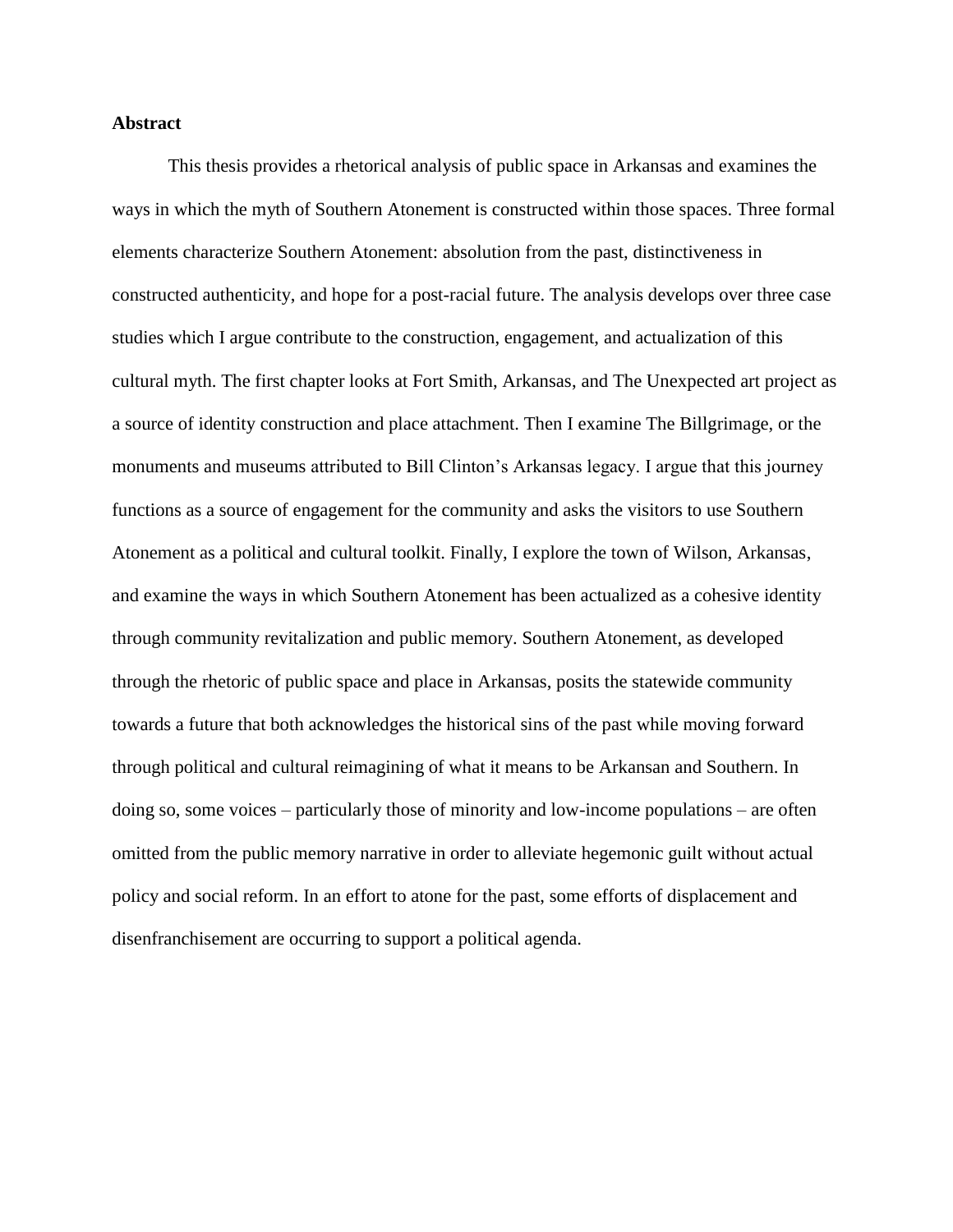# **Acknowledgements**

First, I would like to thank Dr. Ryan Neville-Shepard for his guidance and support in my academic journey. It has been a pleasure and privilege to study political communication with him and to further explore the field of rhetoric. Dr. Neville-Shepard's passion and enthusiasm for communication research inspired my own aspirations towards a career in academia. This thesis, and my growing interest in rhetorical analysis, would not have been possible without his leadership and counsel.

I would also like to thank my committee members, Dr. Thomas Rosteck and Dr. Lisa Corrigan. It was through my prior research with Dr. Rosteck that I discovered my love for interpretive methods and spatial rhetoric. Additionally, Dr. Corrigan's expertise and advise was invaluable during my project development. I have been fortunate to have found such incredible mentors in my time here at the University of Arkansas, and I am grateful for their willingness to invest in me and their confidence in my ability to succeed.

Furthermore, I would like to thank my supervisor, Dr. Asher Morgan, for their determination to push me to tackle new challenges and provide professional and friendly advice during my time here in Fayetteville.

Finally, I would like to thank my parents, Dennis Clayborn and Teresa Hall, for their unwavering support during my academic career and beyond. Thank you both for always believing in me and helping me through any times of doubt and hesitation.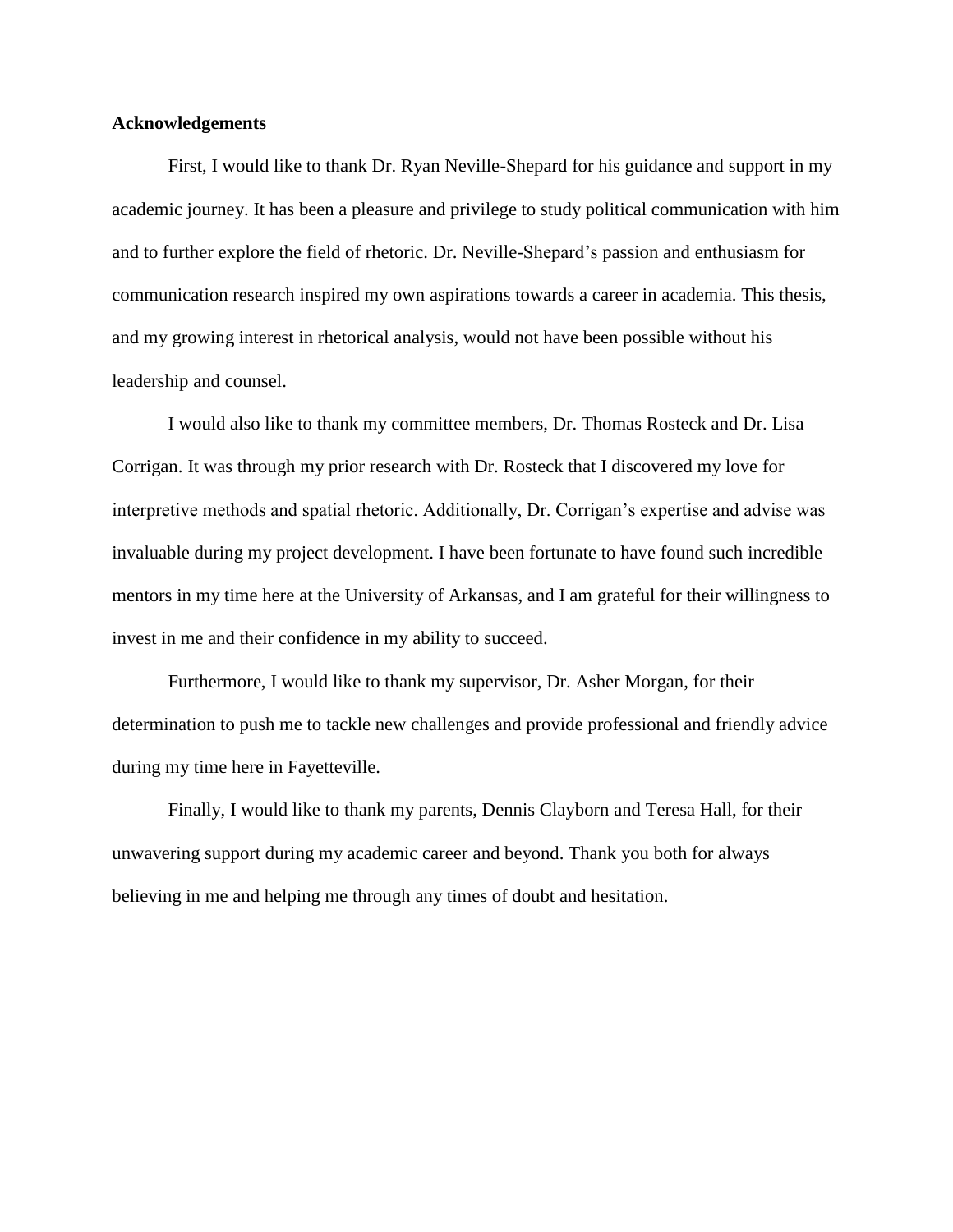# **Table of Contents**

| A Reckoning of Regional Identity              |     |
|-----------------------------------------------|-----|
| Chapter 1: Revitalization in the River Valley | 22  |
| Chapter 2: A Billgrimage Across Arkansas      | 52  |
| Chapter 3: Mythmaking in the Delta            | 74  |
| Making Amends with Southern Atonement         | 101 |
| References                                    | 110 |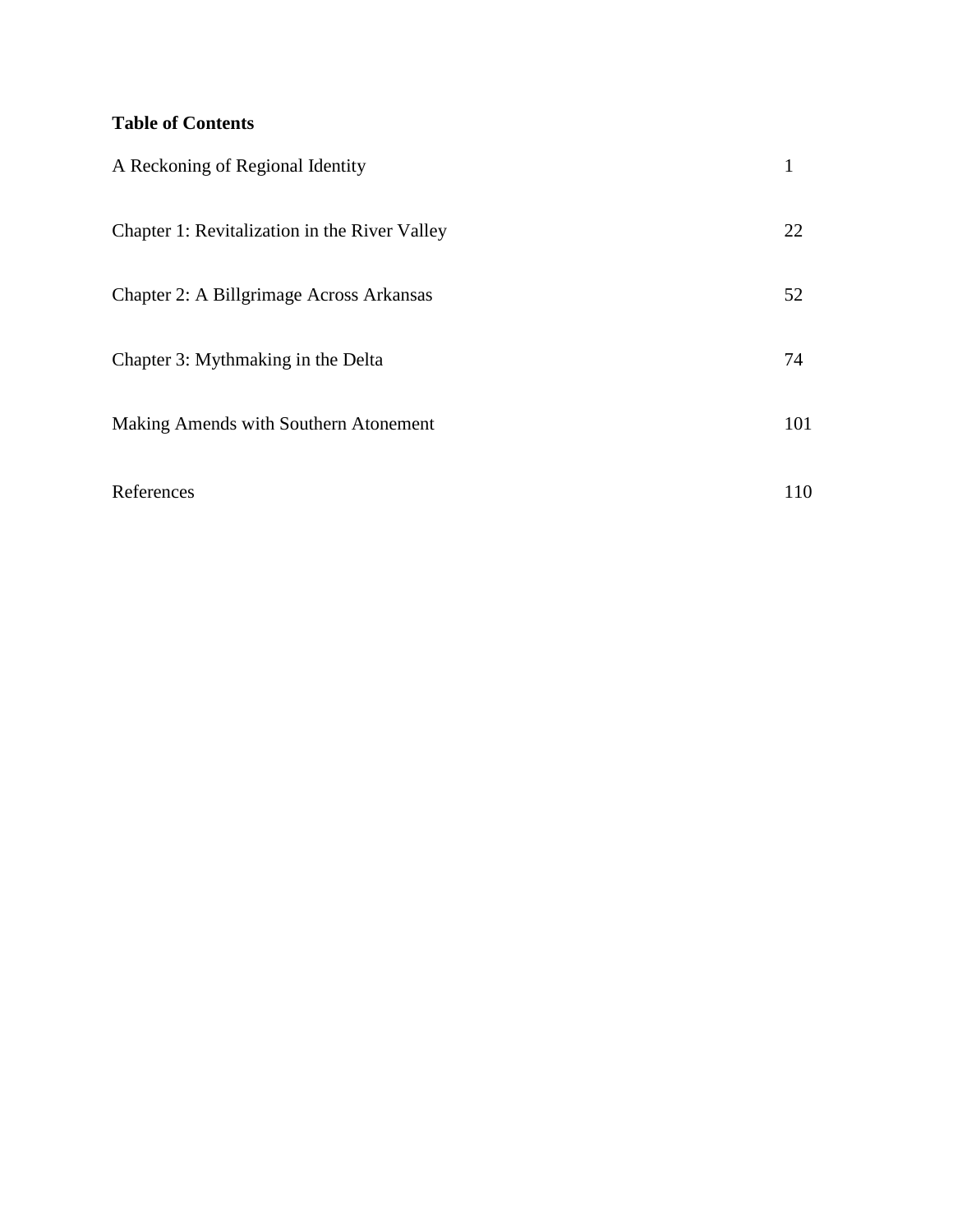I have put on my mother's coat. it is warm and familiar as old fur and I can hear hushed voices through it. too many animals have died to make this. the sleeves coil down toward my hands like rope. I will wear it because she loved it but the blood from it pools on my shoulders heavy and dark and alive. *Lucille Clifton – Entering the South*

# **A Reckoning of Regional Identity**

The allure of the American South: constructed authenticity perfumed with Magnolia blossoms, sweet iced-tea laced with bitter sin, and heavenly voices of the Blues jarred with the gnarls of rural poverty. As contemporary Southerners, we carry this burdensome history while looking for ways to relieve that weight of cultural guilt. We look simultaneously outward to see what comes next for us and inward to find who we are in a new and globalized world. Many have tried to identify and describe the unique, and often convoluted, identity of what it means to be a Southerner.

In 1886, Henry Grady, the "Spokesman of the New South," stood before a group of Democratic political leaders and promoted the myth of the New South as a program of Northern investment during reconstruction. This myth was characterized by industrial growth, diversified farming, and White supremacy but disconnected from the identity of the rebellious Confederacy (Smith, 1985). Grady proclaimed that "there was a South of slavery and secession — that South is dead. There is a South of union and freedom — that South, thank God, is living, breathing, growing every hour" (Bryan, 1994, p. 4). This rhetorical plea for a changing identity resurfaced again in the 1980s as dialogue became heated regarding the current, globalized worldview and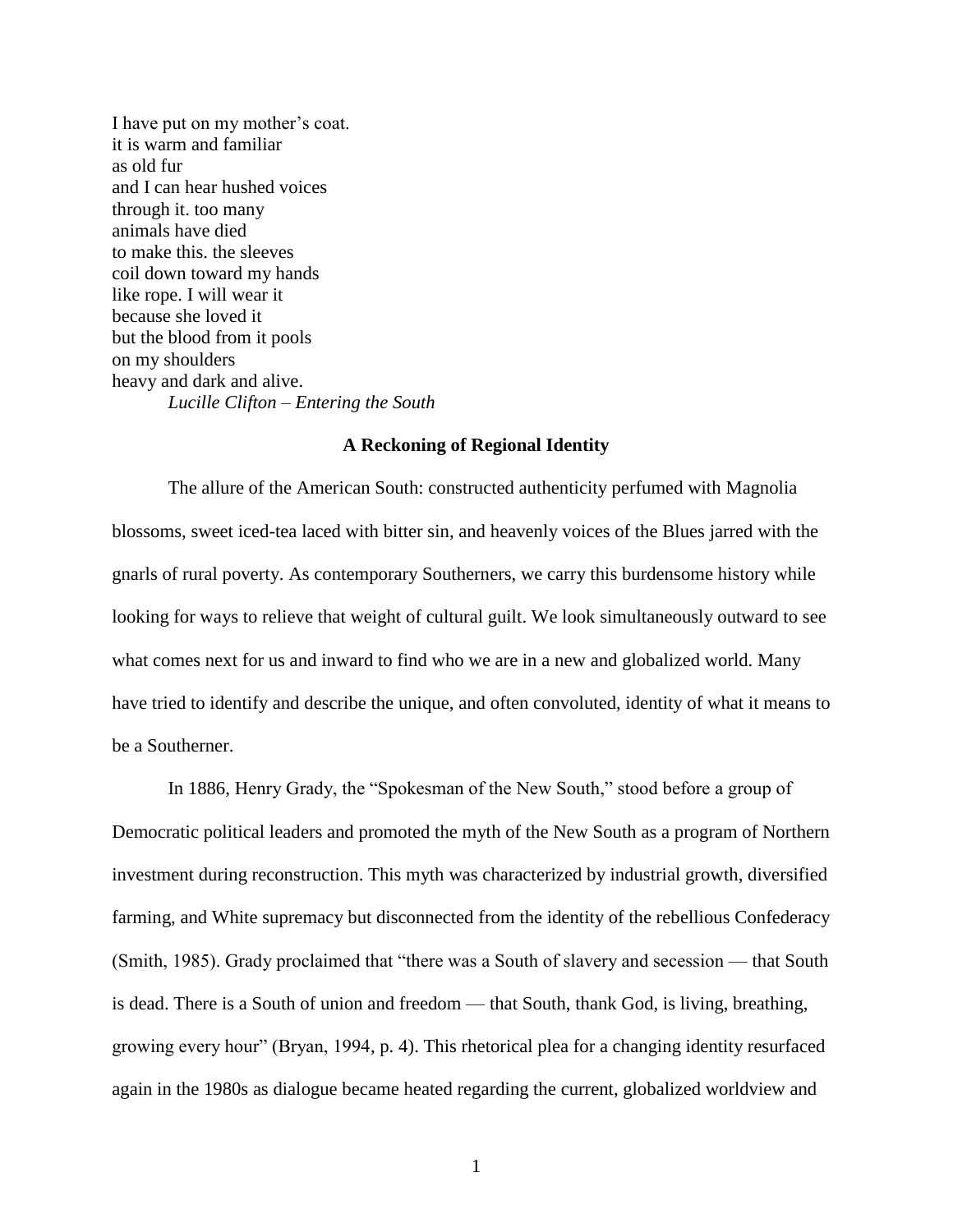the dominant mind of the South (Smith, 1985). Smith (1985) observed that after enduring regional mythic continuity since the 1820s, Southerners sought a new myth of identity in order to interpret and explain new social and cultural realities. The collective imagination of the South, one ripe with potential for social and economic prosperity, has seen a cyclical nature of New South myth in the face of identity crises. When political and social tensions rise, some Southerners are faced with a challenge to what they know and understand about themselves as a culture, and thus seek to relieve that dissonance of the past with a potential future.

This evolution of Southern myth is not, however, the direct product of a seamlessly implemented political persuasion strategy from a thinktank of modern mythmakers. A contemporary Southern myth, if such exists, is instead the accidental product of the culture and the community within which it was constructed. The people, and their beliefs and values, are the formula for determining an identity, mythic or not. The intersections of myth are not exclusive to the speeches of politicians and prominent figures, and may be better understood by the public culture of Southern people. As such, this project turns to the realm of public space and public memory of the people to determine the nature of its contemporary myths.

Public space, from a rhetorical perspective, can be understood as the beliefs about the past that are shared among members of a group, which could be as small as a community or as large as entire nation (Dickinson, Blair, & Ott, 2010). Public memory can often be constructed within a public space, whether that be through memorials, monuments, museums, arts, or architecture. People turn to public spaces that have been attributed with historic or political value as a means of constructing a collective identity about a region, community, or nation (Davis, 2013). Geographic spaces and places can carry heavy cultural significance and thus the rhetoric of public memory and place-consciousness are deeply intertwined (Glassberg, 1996). This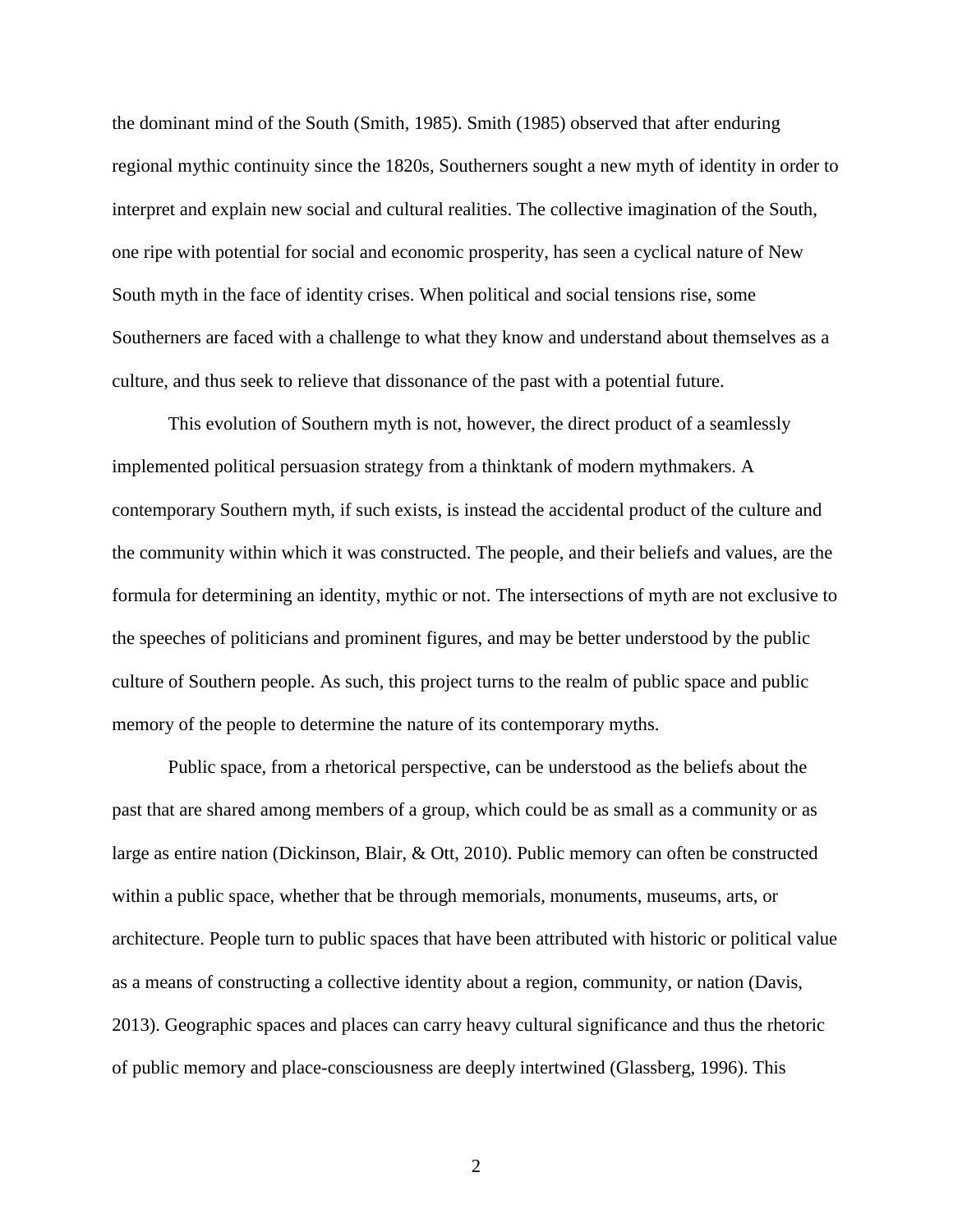reliance on public space and public memory as a source of cultural direction is a crucial point of access to understanding collective imagination.

In this thesis, I argue that the public spaces of one Southern state – the state of Arkansas – has been utilized to construct a new myth, one of Southern Atonement, in which the South as a regional community seeks reprieve for the sins within our regional history. I identify three overarching themes of Southern Atonement: regional distinctiveness in authenticity, hope for a "post-racial" future, and absolution from the past. These themes will expand Smith's (1985) analysis of contemporary New South myth from a postsouthern perspective. Postsouthern studies was first coined by Lewis Simpson (1980), where he described an "existentialist America" signaling an end to the past interpretations of the South. The concept of postsouthern studies is a product of literary criticism and a postmodern perception of the "sense of place." Romine (2014) acknowledges that within this construction, the location of 'place' is not so much in the South or in Southern literature as in the critical discourse about those things. Postsouthern studies acknowledges the notion of a void, an unsettling of Southern order, in a variety of differing ways (Romine, 2014). Despite its origins within Southern literature, I apply a postsouthern lens to the realm of rhetorical analysis and political engagement within public spaces. It is through this lens that the thematic elements of the New South myth can be extended to the myth of Southern Atonement. It is through Southern Atonement that we attempt to disconnect from the regional historicity by compensating for and white-washing the public memory of the South in order to fill that existential, postsouthern void.

#### **Rhetoric of Public Memory and Space**

This thesis uses rhetorical analysis of space and place to determine how public memory is constructed and how audiences are influenced to believe and act in particular cultural narratives.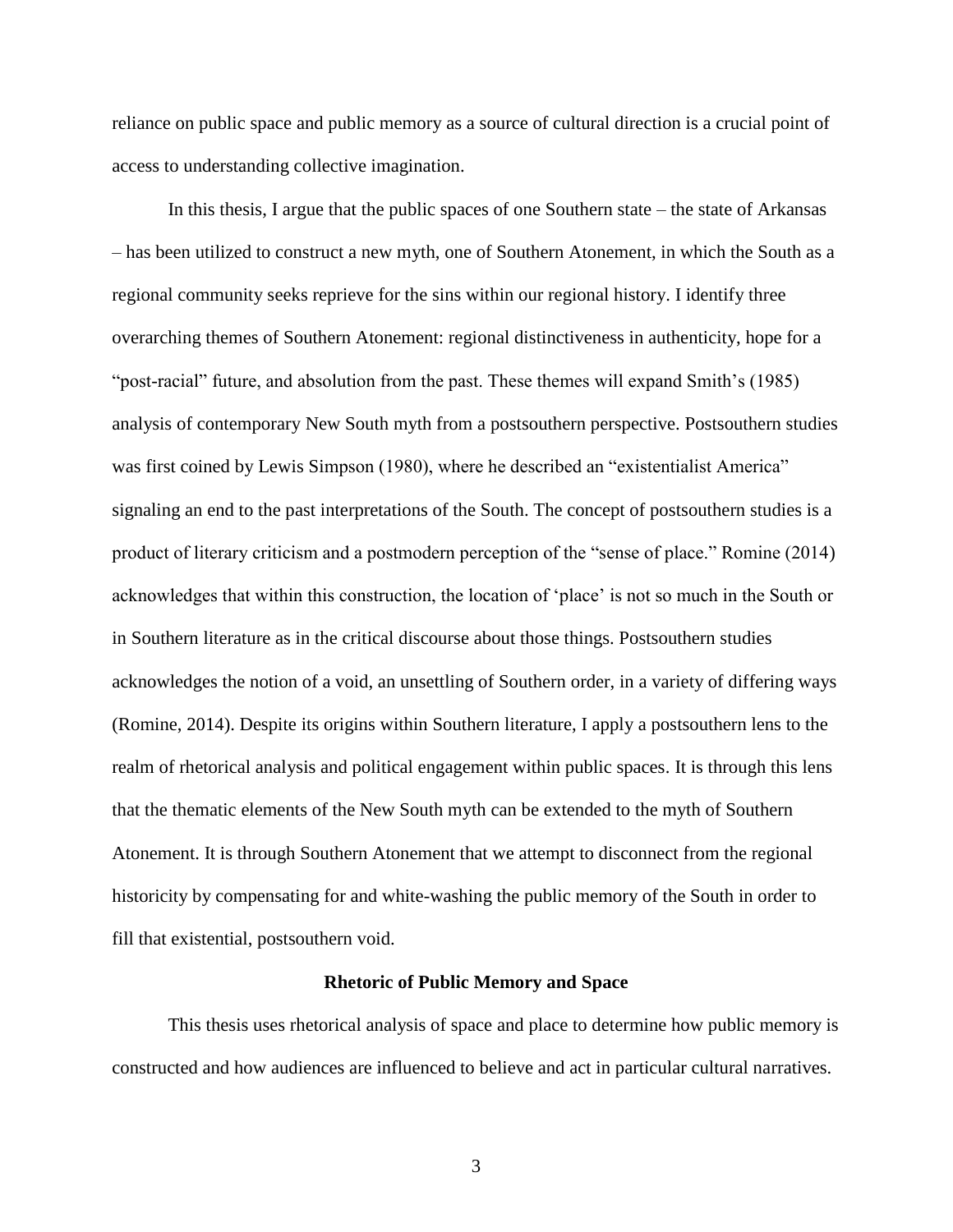This thesis builds off of Dickinson, Blair, and Ott (2010) in their examination of public space and commemorative sites as tools to construct a present reality. Furthermore, I extend this rhetorical analysis to understand the construction of myth in cultural spaces as a form of communal identity through Southern Atonement.

#### **Public Memory**

There is a distinction between public memory and history. History, while often told through the lens of power and culturally dominant ideologies, is the retelling of events as a narrative. Memory, however, serves not the function of preservation, but a means of recollection in order to manipulate and instruct the present (Dickinson, Blair, & Ott, 2010). Public memory serves as the intersecting point between institutions that can help a society understand its past, present, and future (Bodnar, 1992). It should be noted, however, that history and public memory are not entirely exclusive of one another as they are both modes of representing the past. Public memory is also distinct from private, individual memory. As noted by Parry-Giles and Parry-Giles (2000), private memory exists primarily in thoughts or in documents, whereas public memory is a component of political and social power. In fact, one singular and honest recollection of public memory cannot exist, as it is inherently privileged in hierarchical disparity of race, economic class, and gender.

Furthermore, Dickinson, Blair, and Ott (2010) contend that public memory exists in six assumptions: current concerns activate memory, memory narrates shared identities and constructs communal belonging, memory is animated by affect, memory is partisan and contested, memory relies on material or symbolic supports, and memory has a history. In the context of my own argument, I focus primarily on three of these six assumptions. First, public memory is understood as activated by current contexts and anxieties of the present. Groups,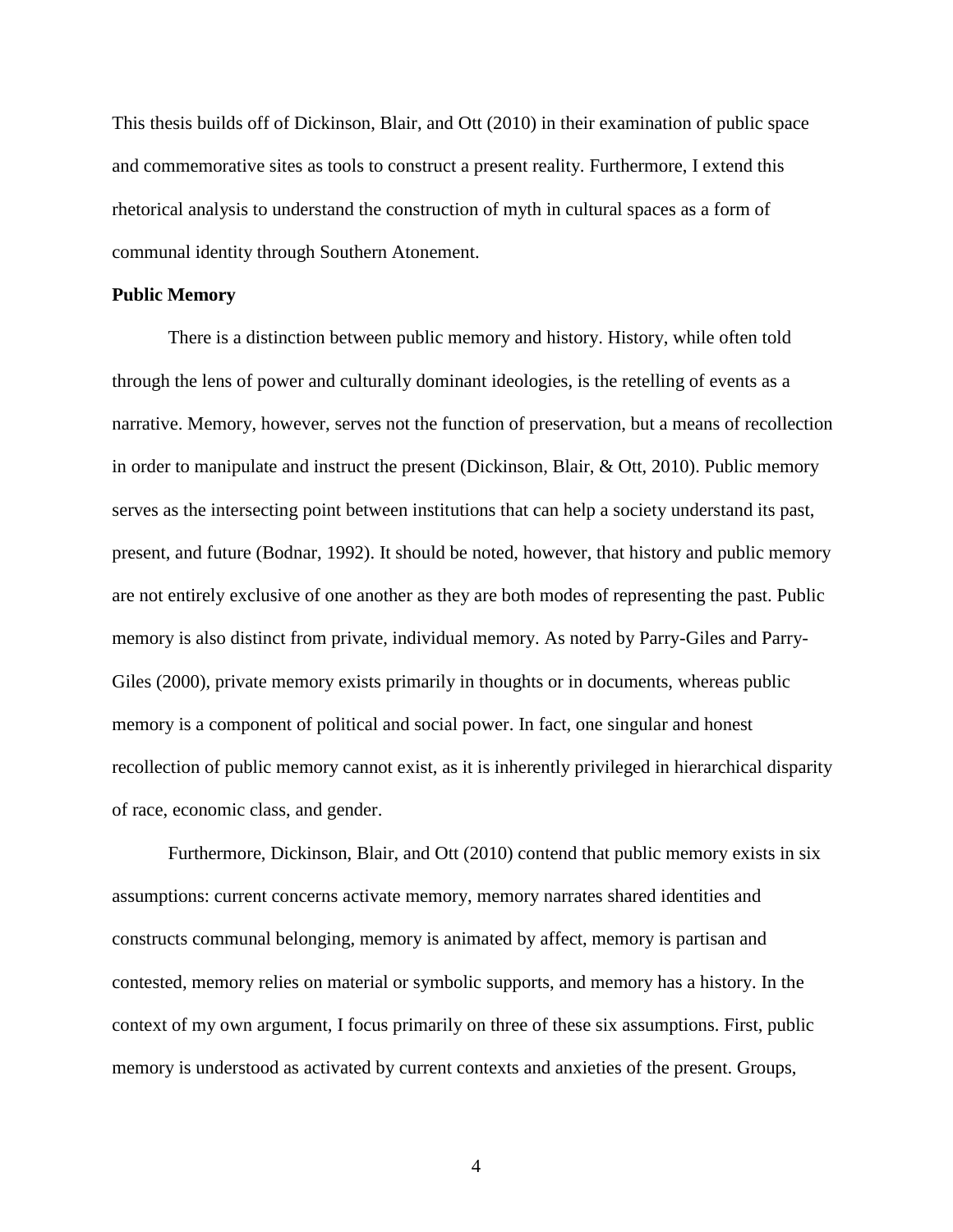communities, and institutional powers retell their pasts in a way to justify, subvert, or exemplify their present. Second, this manipulation of the present can be done through the animation of public memory by affect. That is to say that public memory privileges particular events, people, places, and objects deemed worthy and which have an emotional attachment. Particular aspects of public memory within a community may be hyper-focused on recollections that evoke some strong negative or positive connotations supporting the overarching narrative. Third, public memory is understood to rely on material and symbolic artifacts as support for engaging individuals to participate and attach to the group and its recollections. This type of "memory work" often uses performances, objects, and places as manifestations of public memory (Dickinson, Blair & Ott, 2010).

#### **Rhetoric of Space and Place**

Space and place, in particular, can illustrate powerful narratives of identity and belonging. Public spaces are inherent intersections of social relationships as well as key symbolic and material artifacts used for reflection and engagement (Davis, 2013). Dickinson, Blair, and Ott (2010) argue that public spaces become meaningful for public memory in two ways. The first being that they invite audiences to consider how particular places inflect and circulate our emotional investments. Secondly, they invite audiences to understand how those places are "rhetorically-rich" with symbolic dimensions of significance. Taken in conjunction with one another, these two aspects of meaningfulness regarding space and place demonstrate the critical role it can play in public memory, and subsequently the effects it may have on identity and cultural beliefs of the present. The rhetorical elements of space invite the audience to engage with the place as both being pieces of a larger, collective narrative of identity.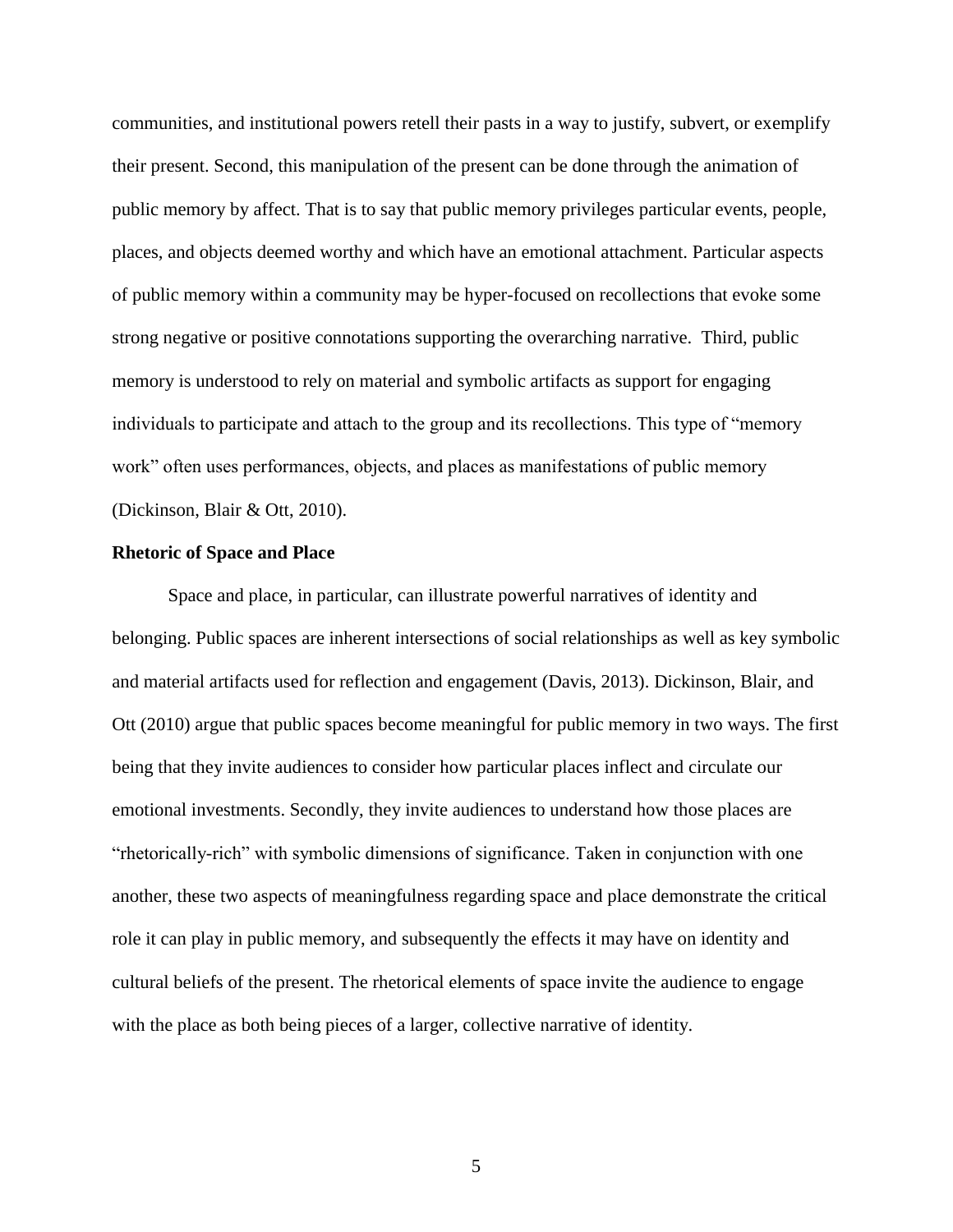In his discussion of the public art of Diego Rivera, Scott (1977) furthered this demonstration of engagement with public space through what he coined the substantive, dynamic, and strategic perspectives. Although his argument was constructed for public art, specifically, my research on the public space and public memory of Southern Atonement in landmarks in Arkansas will be shaped by these three critical assumptions. In his analysis, Scott (1977) asserts that a rhetorical critic could understand the dynamic perspective as the social environment surrounding an artifact. Spaces and artifacts must be taken into context with the other discourse within the human milieu. In regard to public space, from a dynamic perspective, rhetorical analysis must consider those elements of other spaces as well as the historical debate regarding the space within the community. The open interpretation of a space through association with arguments and other artifacts surrounding it increase the dynamic quality.

The dynamic values of rhetorical experience can then shape and reveal the substantial values of the artifact. Scott (1977) argues that the substantial perspective is intermingled with the values of ownership and the honesty within an artifact. Thus, the demand for aesthetic purity contradicts what it means to be human in that it ignores the multiplicity of the aesthetic experience. From this perspective, a rhetorical approach to public space is taken not only in conjunction with relationships of other objects or spaces, but as a unique artifact in itself. Concerning public memory, one might understand both how public space fits into the larger narrative of identity for the community but also how it maintains substance on its individual interpretation as well.

Finally, Scott (1977) suggests, rhetorical critics should also understand the elements of public space from a strategic perspective. Scott explains that to be effective as a strategy, the messages should be conventional and relative to a culture. If a public space is manipulated in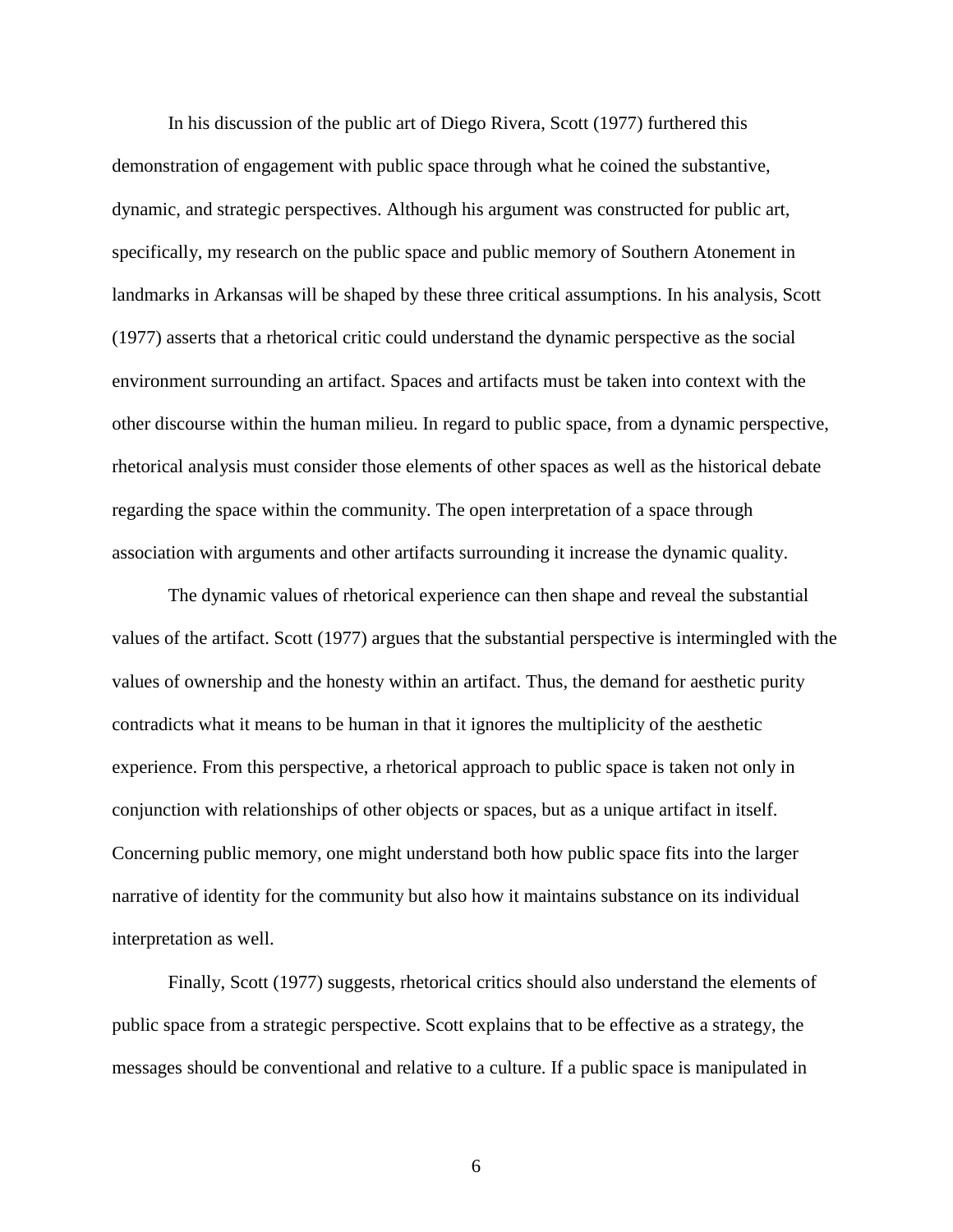such a way that it defies norms or privileged narratives, it will be discredited as representative to the communal identity. These elements should thus serve proper means to proper ends for the audience, in that they must serve both value-laden and strategic functions in the creation of identity and maintenance of public memory.

#### **Political Myth and Southern Identity**

To better understand the construction of an identity and public memory within a community, one must obtain access to the collective imagination and what visual, symbolic, and performative cues are critical to its formation. Myth, according to Barthes (1972), is a coded representation of a natural representation. Smith (1985) argues that there is an interdisciplinary agreement that mythological analysis provides an effective understanding of this collective imagination of a social group and political myths often function as a form of communicating overarching ideas, beliefs, and ideologies. The application of an interwoven rhetoric and mythbased perspective allows for a more fully developed interpretation of communication and culture within a community. Myths could be understood as a key vehicle for ideology (Flood, 2001). The literature surrounding the role of myth and society emerged from its prospects as a tool for transformation. Levi-Strauss (1955), for instance, understood myth as a tool for transmitting knowledge, and that the purpose of myth within a community was to transmit ideas between members and unify the collective identity. As a transformative tool, myth can be understood as situated in the larger context of political and civic engagement and the communication of political ideology.

A political myth, specifically, could be understood as an ideological narrative within a community that deals with past, present, and predicted political beliefs (Tudor, 1972). Malinowski (1926) argued that political myths can fulfill a crucial function of "expressing,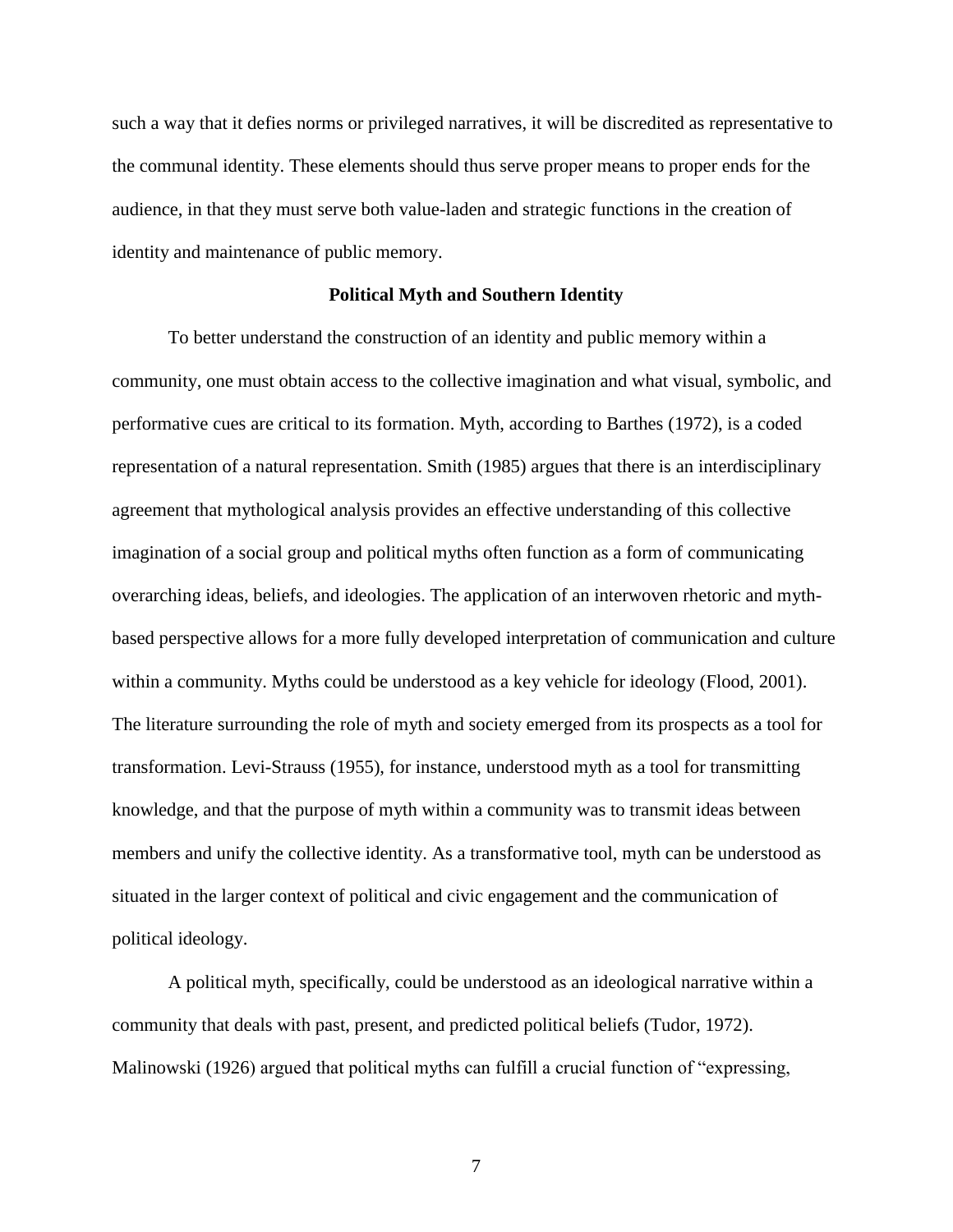enhancing, and codifying beliefs" as well as setting a guideline for behavior and engagement within a culture (p. 101). In other words, myths are the playbook by which individuals can abide by in order to bolster the overarching beliefs of their community. Myth is not only influenced by current political events and discourse but is can also shape the current political climate. When faced with adversity or dissonance within their own collective identity, individuals may turn to a political myth for direction. Clarifying this point, Bottici (2014) argued for the understanding of myth as a process, one in which narrative work allows for people to orient themselves within a political environment.

To analyze a myth of the contemporary South, however, it is critical to understand the evolution of Southern myth from a historical perspective. Smith (1985) details this beginning with the Old South Myth which stemmed primarily from the social reality of an "abolitionist attack" on the region. In short, slavery and racist hierarchies were a pinnacle of Southern identity in the 1800s. Those with power sought to construct a myth that exemplified both a romanticized nature and nobility. Smith (1985) explains that this myth rationalized slavery as an institution because of hierarchal roots descending from the class disparity of European settlers. Within this myth, the White gentleman was portrayed as one of dedication to tradition, public servitude, and honor. The White woman, on the other hand, was symbolized as the Southern belle who acted as the submissive wife and the mystic symbol of nationality (Smith, 1985). It should be noted, of course, that this myth was the product of racial and economic inequity and actively used to exclude particular narratives of anyone not attributed to these idealized characters.

The rhetoric of the Confederacy then slightly altered this myth of the Old South, one that was defensive of chivalry and traditional values of slavery and nobility. This myth, however, struggled to sustain itself in the face of military dispute and loss. Thus, arose the myth of the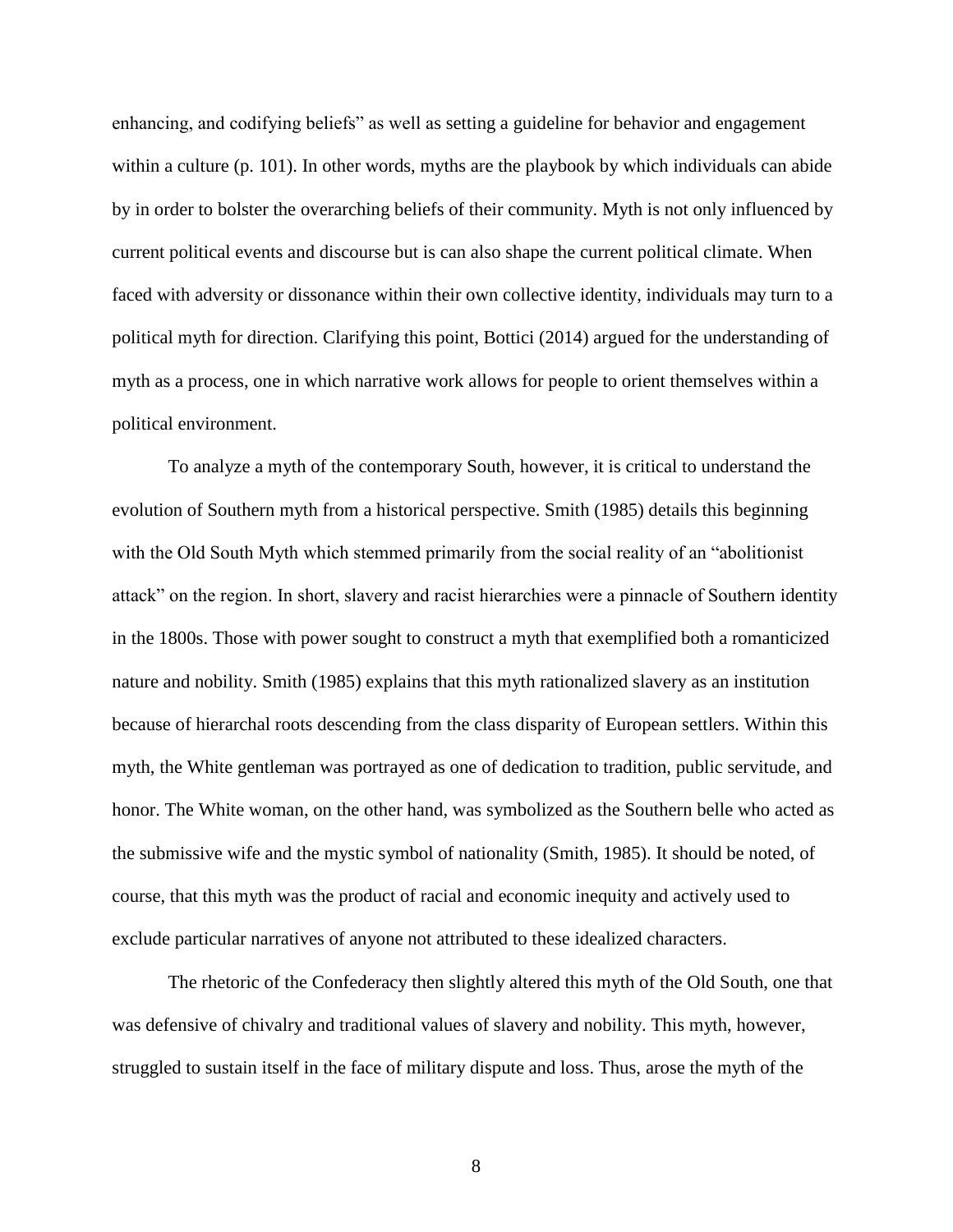Lost Cause: the product of the psychological dissonance within the post-Civil War Southerner (Smith, 1985). In the face of defeat, the antebellum rhetoric was reconstructed to allow Southerners to continue to reaffirm their distinctiveness and superiority with a nostalgic and romanticized notion of the magnolia-scented "golden age" that once was. Despite these impressive feats of selective imagination in identity construction, one could argue that there has been no solid, collectively accepted myth of the South since the Lost Cause.

While Arkansas certainly falls under the umbrella of the regional Southern mythology, it should be noted that the state's population is composed of several unique regions ascribing to their own forms of mythic identity. For instance, in the northwest region the communities are characterized by the Ozark mountain men and the folklore surrounding those mythical actors. Unique to this region, though, is the theme of both independence and a strong community working in conjunction with one another ("Hillbillies and Frontier," 2016). There is a romanticized notion of isolated settlers in the mountains who were hardy and self-reliant, appreciated and tamed the natural world, and valued the strength of traditional family values and community ("Hillbillies and Frontier," 2016) Along the eastern border of the state, myths regarding the blues and culture of the Mississippi Delta have risen through the aid of heritage and racial tourism. In a region marked by historical condemnation for its treatment of African Americans, the Delta has grown in popularity as tourists flock to the lowlands in search an authentic blues experience (King, 2006). Unlike the predominantly-White imagery of the Ozark settlers of the northwest region, the Delta mythology is rooted in the experience of Black America. The Blues Musician characterizes this mythology which constructs a carefully selected public memory in artifacts of music, architecture, and food while sometimes omitting the more problematic histories of sharecropping and poverty. These are just two of the many culturally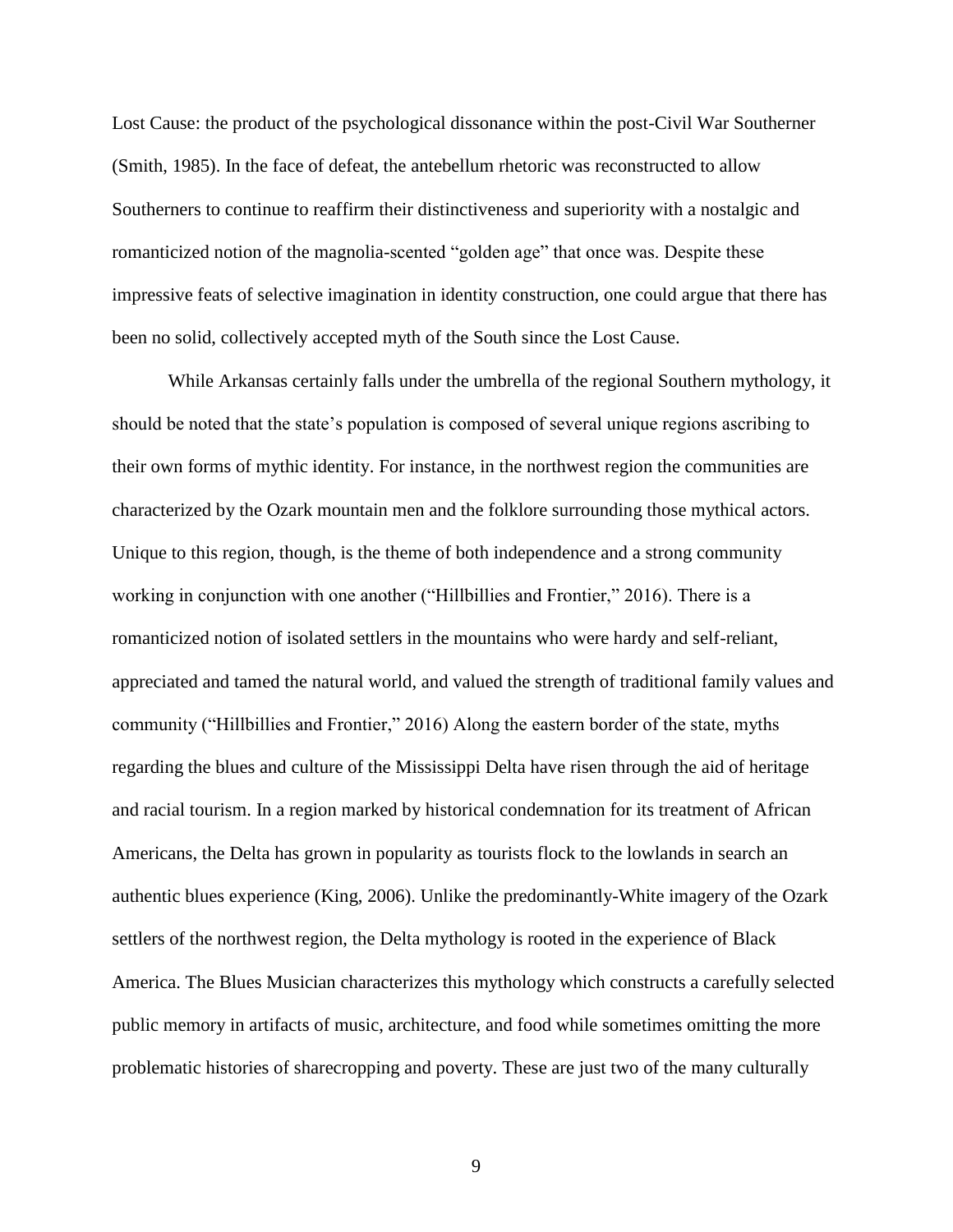distinct regions of the state of Arkansas, which exemplifies the puzzle-like nature of the myths of the New South.

In Arkansas and on the larger, regional scale, the discourse of public memory and Southern history continues to be contested. Smith (1985) explains the current climate for political myth in Southern regional rhetoric is one that posits both a past and a future that appeals to a broad audience, offers opportunity for participation, and stresses more egalitarian values than those of the past. Smith's analysis of Southern myths is admittedly dated, however, and several new, differing myths and cultural perspectives have developed in the last few decades. One such myth is that of the Rough South. The Rough South is characterized by "poor, White, rural, and unquestionably violent" participants, often depicted in the subset of Southern literature coined Grit Lit (Carpenter, 2012). Vernon (2016) notes how this performance of Southern identity is a leap from that mild-mannered, White, middle-class Southerner, but lacks any racial, gender, or economic diversity. This myth has become commodified in literature, film, and television and constructed a romanticized notion of poverty in rural communities (Vernon, 2016). This myth does, however, offer a source of regional distinctiveness in form of cultural heterogeneity on a national scale. This desire to resist globalization pushes those who identify with the Rough South to maintain the local, public memory and artifacts that construct it. This maintenance and commodification of a Southern myth, or identity, speaks directly to the notion of deconstructing and bolstering the notion of cultural authenticity from a postsouthern perspective. It is through this notion of postsouthern studies that one begins to understand the inauthenticity of a constructed, commodified South as a source of identity and unification.

Simpson (1980) would argue that postsouthern rhetoric is centered around the notion of no single, or "real," foundational social order, and instead is merely the proliferating series of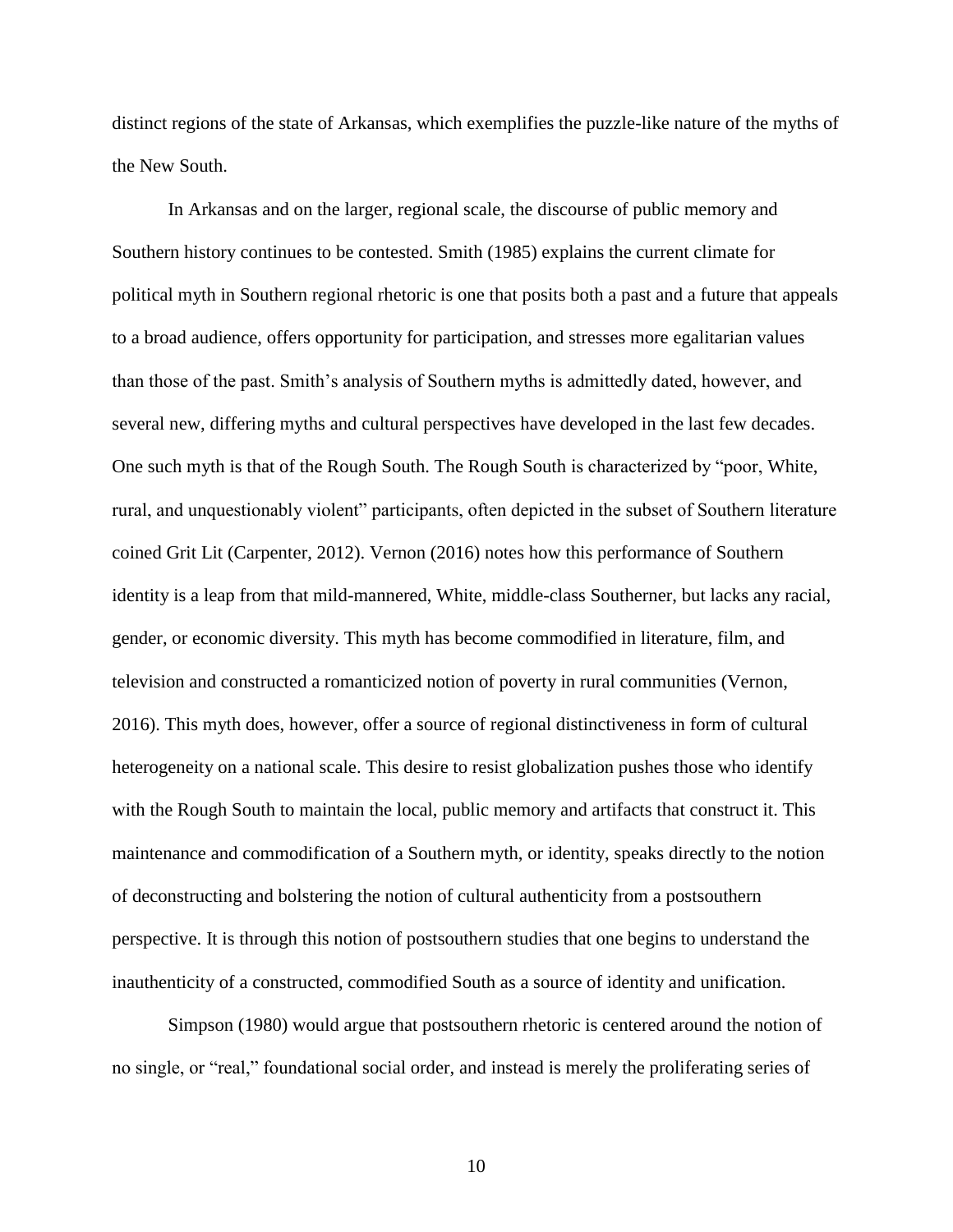representations and commodification of culture. Other postsouthern scholars have asserted that "efforts to locate culture must defer to some imagined 'true' or 'authentic' existence to some nostalgic past or utopian future" (Romine, 2014, p. 3). Kreyling (2010) examined the ways in which Old South identity is commemorated in the New, virtual, and postsouthern "Souths" as a means to treat the wounds of American, and Southern, history. The biggest question for postsouthern scholars is whether a mechanically reproduced South is preferable to an authentic one, and whether detachment from tradition and commodified culture operate in an age of a simulated South (Romine, 2014).

Postsouthern studies understands the contemporary, regional South as both the tool and the product from a search for cultural identity in the battlegrounds of our past and future. Although previously applied to Southern literature, the focus on a "sense of place" and constructed authenticity makes postsouthernism naturally applicable to the rhetoric of physical space and place and the ways in which cultural identity and memory is erected there. It is through this perspective that I approach the thematic elements of New South myth and understand how they have been expanded yet again, morphing into what I call the myth of Southern Atonement.

#### **The Myth of Southern Atonement**

One of the most pressing challenges facing the regional American South today is that of evolving identity through increased immigration and diversity, as well as how to reconcile that identity with the past. Smith and Furuseth (2006) examined the historical perspective of how a New South myth of culture and class relations has been constructed along black-white divides and the degree of which limited absorption of culturally or linguistically foreign immigrants have affected the communal identity of the South. For instance, Arkansas alone saw an increase of the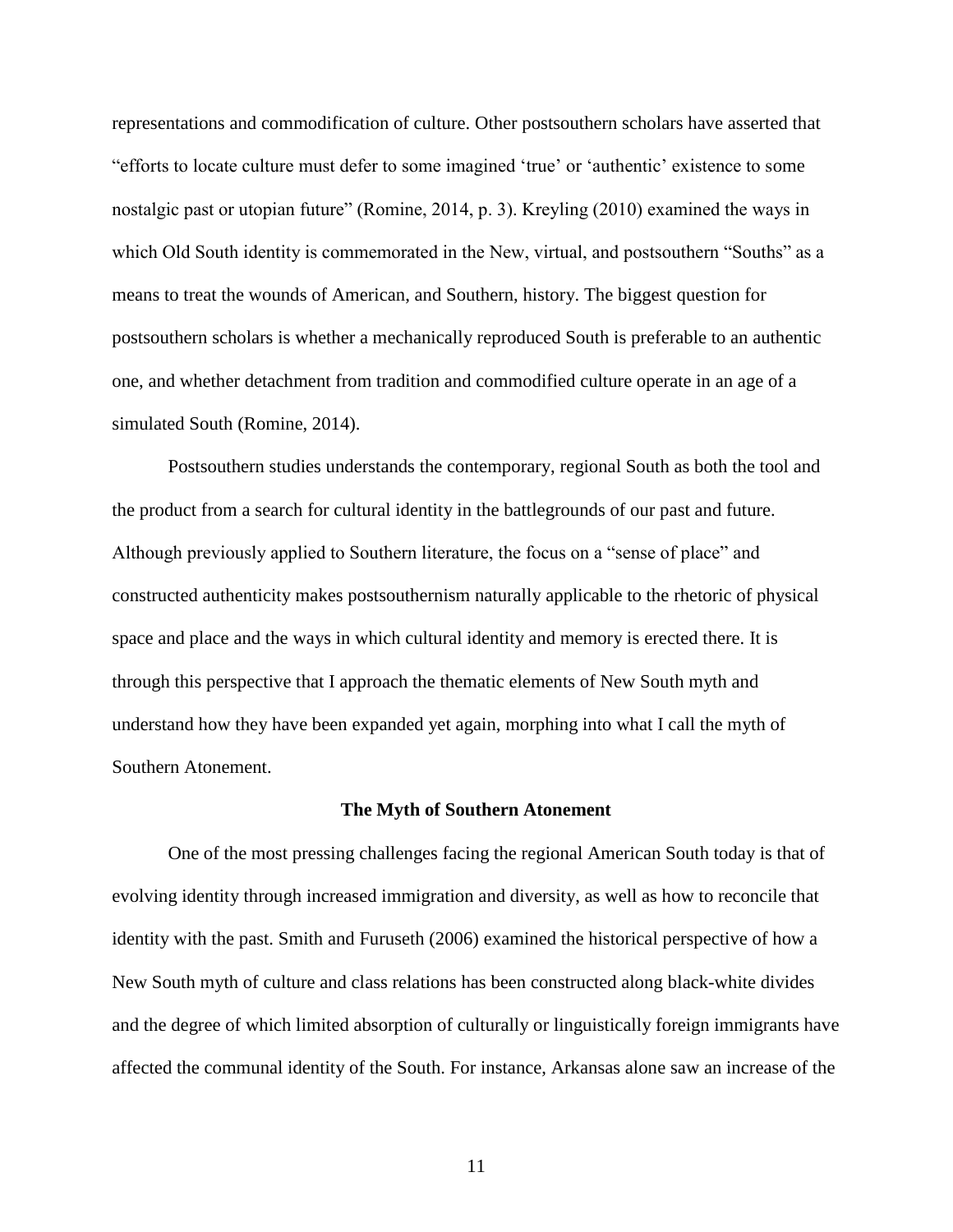Hispanic-origin population from .85% in 1990 to 4.4% in 2004 (Smith & Furuseth, 2006). As the region becomes more economically, racially, and socially diverse Southerners must also strive to reconcile a contemporary, transformative identity with the historical sins of the past.

The myth of Southern Atonement – which combines the themes of distinctiveness, equality, and forgiveness – functions as a tool for those with power in the South, typically White and upper-class citizens with financial influence. A combination of financial resources and progressive ideology leads Southerners, in particular, to reconstruct a record of public memory that functions to alleviate their own guilt and centers matters of race and culture within broader American cultural and historical memory. This phenomenon of mental gymnastics when it comes to reconciling the sins of the past and contemporary values and beliefs is not new, nor is it unique to the South. Kersch (2004) acknowledged that as Black, or other minority, populations become increasingly vocal about their own systematic oppression and the institutionalized racism pervasive in their community, their White neighbors will often throw these issues into high relief. With that in mind, the recent rise of recognition of police brutality and racial profiling in the region has required, once again, that those with power take a reflective moment to determine the ways in which they may socially perform and uphold these unequal institutions. The White, liberal, utopian ideal of civil solidarity sits uneasily in a climate of social inequality, stigma, and repression (Alexander, 2006). The myth of Southern Atonement serves as a vehicle of reconciliation for this discord of identity and has the potential, at least, to construct a more inclusive identity and subsequently affect policy change within the region.

The term *atonement* is a multifaceted depiction of both the intentions behind the myth as a form of political engagement, as well as the potential for the myth to be actualized in an inclusive and intersectional identity. Atonement was chosen because it places the matter of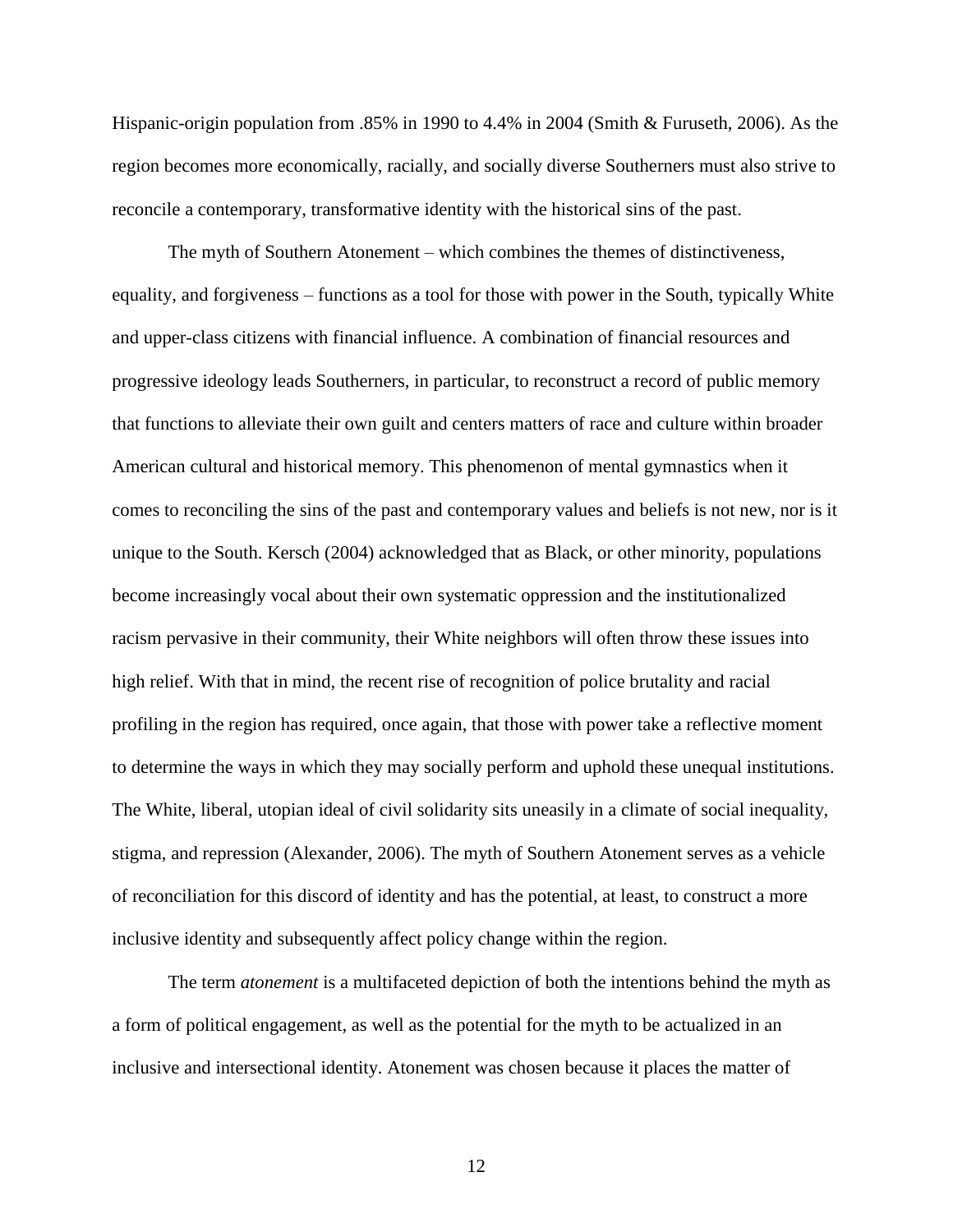absolution on the table, but acceptance of that guilt is required to complete the transaction (Brooks, 2004). It is up to the guilty to put forth an action of seeking forgiveness, but then it is ideally for the victims to decide whether those actions are adequate.

Smith (1985) identifies three themes of a contemporary Southern myth, including equality, distinctiveness, and place and community. Despite the fact that a primary component of the Old South myth was that it was for "Whites only," Smith (1985) argues that contemporary Southern myth seeks to redefine our past to be more accommodating in order to alter future opportunities for equality. The South, as a regional community, has also continued to rely on particular stereotypes that simplify the mythic drama of regional distinctiveness. The third theme is that a contemporary Southern myth envisions the region as sacred ground for special relationships between people and place (Smith, 1985). This mythic theme of place and community, in particular, is one shared beyond those at the top of a hierarchy of power. In my own analysis, I expand upon these three thematic elements in the development of a different political myth of the contemporary South, one of Southern Atonement.

The first characteristic of Southern Atonement is that of regional distinctiveness in constructed authenticity. Charlie Daniels exemplified this regional ideology of uniqueness perfectly when he said those who "grew up in the South have a kind of inferiority complex that we're just getting out of" (Smith, 1985, p. 88). When facing the previous romanticized notion of the past, one might begin to feel a need to separate and exemplify oneself as both important and exceptional as a community. Schroeder (2004) examined this exceptionality as the search for a sense of "wholeness or authenticity," and it is through this search that elements of the cultural South become a strategy for simulated, authentic experience. It is here that I extend Smith's (1985) work into a postsouthern concept. Smith (1985) understands Southern distinctiveness in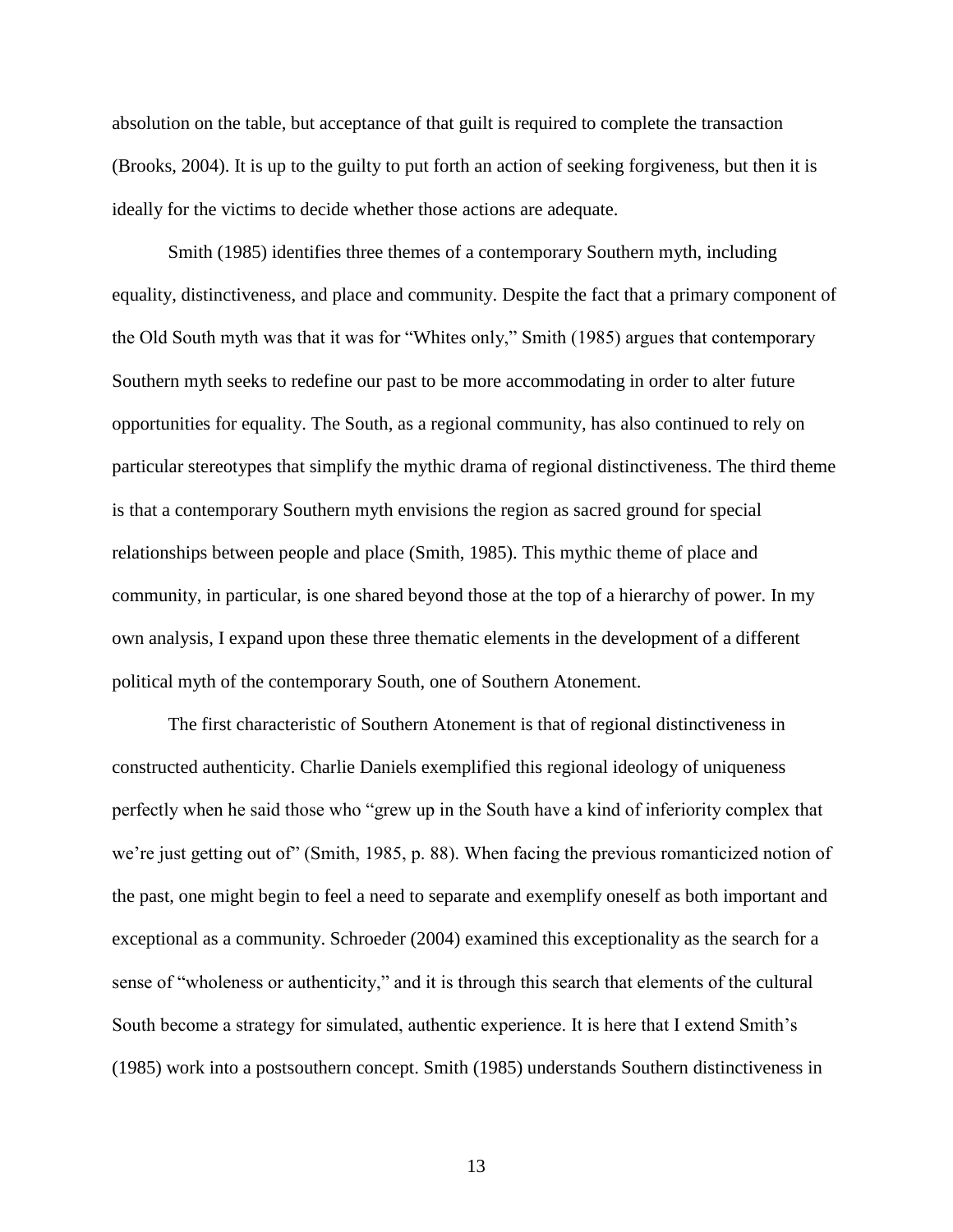New South myth as "strategy of redefinition" with which to perpetuate positive stereotypes while negating others (p. 115). I demonstrate how this distinctiveness is taken a step further into constructed authenticity through reclamation of authority over which narratives are determined to be "lived experiences" of the South and which are omitted.

The perspective of postsouthern studies acknowledges the ways in which place is manipulated to construct a particular experience or public memory, while still disconnected from the reality of the past and present. Authenticity is understood as a rhetorical strategy of legitimizing public memory by recreating and curating how objects and people should be seen (King, 2006). Crew and Sims (1991) assert that authenticity is not about factuality or reality, but about authority. The regional South is seeking cultural distinctiveness by constructing a sense of authenticity in their lived experience. In doing so, the regional South commands the authority to determine the ways in which a distinct narrative is told and who is included in that story. I demonstrate later in this thesis how both Southerners and outsiders are constructing an authentic experience through regional distinctiveness which allows audiences to connect and engage with a nostalgic identity. Over the past few decades, Southerners and Southern publications have heavily relied on stereotypes to communicate distinctiveness by heavily relying on stereotypes of the region. There is a certain populist narrative attributed with these characters in which emphasis is placed on birthright to the region and overcoming adversity despite proletariat roots. Distinctiveness, in the context of the myth of Southern Atonement, is to be proud of an authentic, lived experience in the contemporary South.

The second formal feature of the myth of Southern Atonement is a hope for a prosperous future in a "post-racial" South. Brooks (2011) understands a post-racial America as a society defined by continuing and contrasting racial dynamics. A perspective that is both a reality and a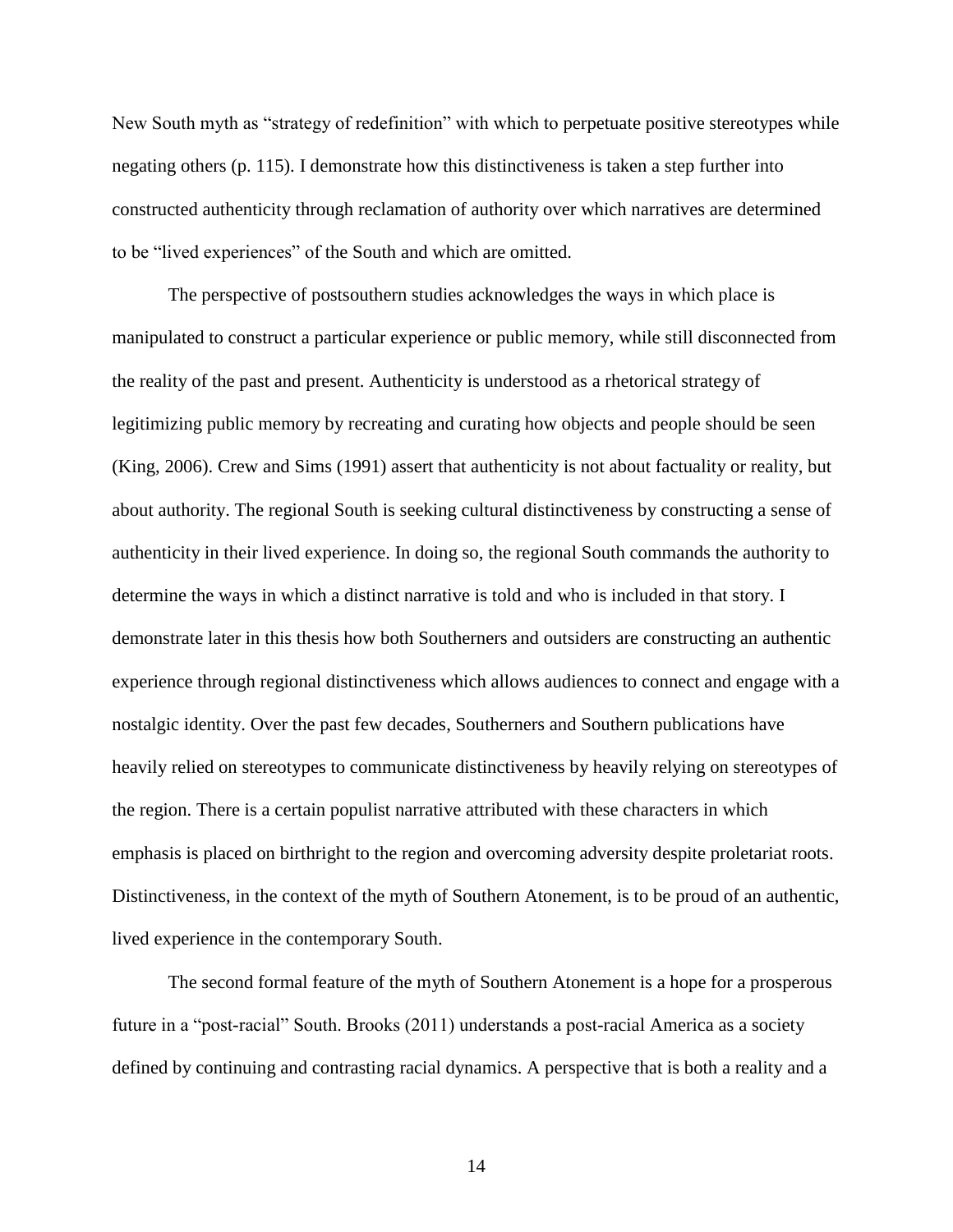myth. Brooks (2011) explains that on an individual basis some may feel as though race does not matter, or does not matter as much, as it did in the past. One must recognize that those individuals' lived experiences are not true, however, across the board and Black communities still face systematic racism and oppression. I am not arguing that we have reached a pinnacle of post-racial society. I establish, instead, how this component of Southern Atonement dreams of striving towards that utopia of negotiated race relations in which everyone is both included and remembered in our memory and identity. I also acknowledge the ways in which the myth falls short of that goal. This longing for inclusivity is also extended beyond race, to elements of gender and economic equality. The myth of Southern Atonement envisions the future of the region to be one that is inclusive of diversity and prosperous economically. In an increasingly globalized and digitized world, the conceptualization of a communal future is one of the most effective ways of developing an accepted political myth. This rhetoric of a turn towards the future of the South is one that has been used repeatedly. For instance, in 1977 James Dickey believed that "the South is the future, and the future is right now" (Smith, 1985, p.119). It is through this theme that those with power within the social hierarchy of the South could enact policy and political pressure that actualizes a more inclusive and prosperous future. This theme of equality in a post-racial South is unique from Smith's work in that it is a form of selective remembering rather than rejection. Smith (1985) explained how myths of the New South simply adapted images of the Old South with new heroic figures. The myth of Southern Atonement strives to tell those stories of the past and rebranding them into a hope for a new, inclusive future.

The atonement process of the myth is best exemplified in the third and final component, which is seeking absolution from the past. The current Southern culture is one that attempts to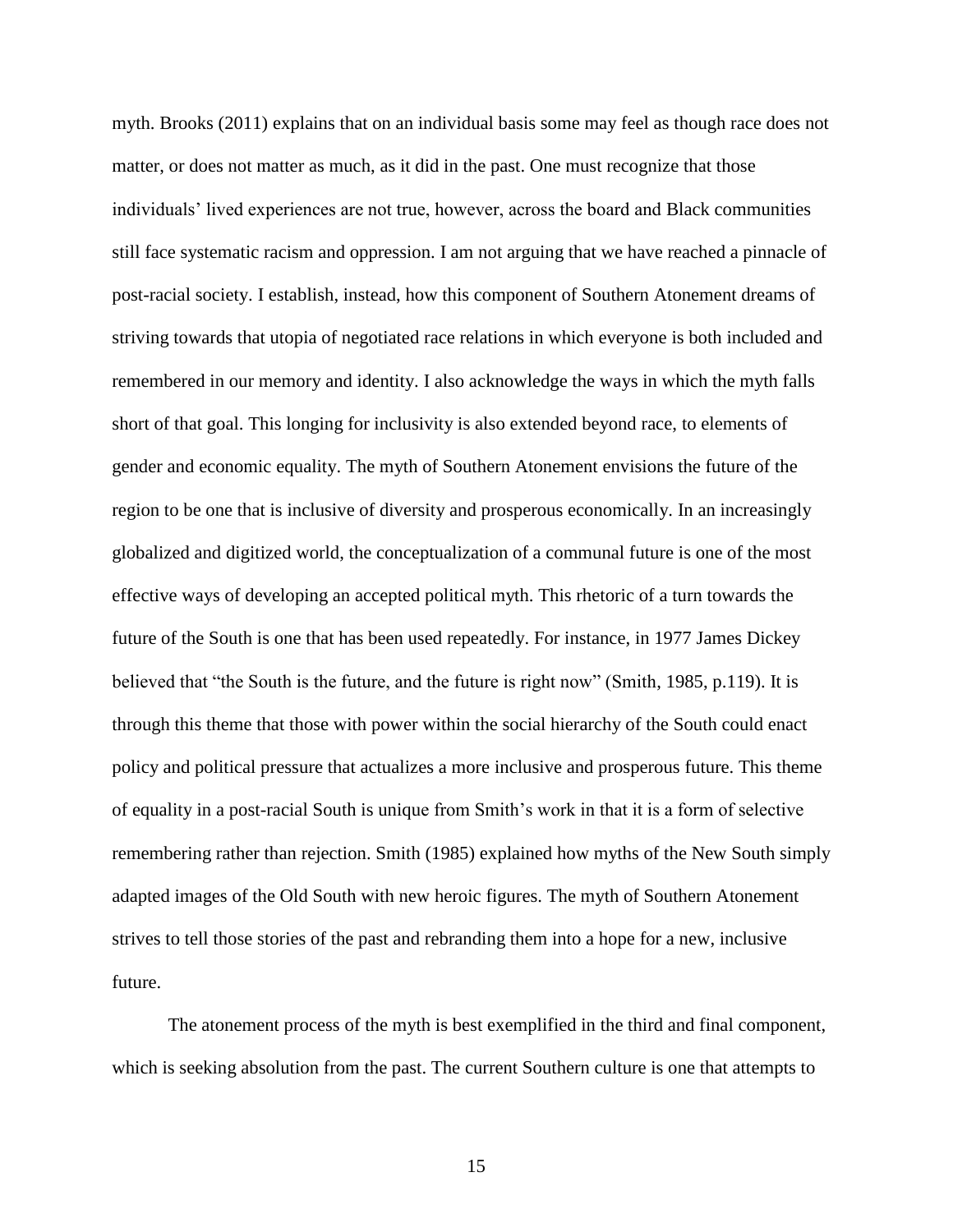create a puzzle out of aesthetic components of the Old South myth and the "golden age" with centuries-long battles for civil rights and equal treatment. This theme of absolution is a direct extension of Smith's (1985) discussion of equality and symbolic redemption. Smith (1985) explains that in the 1970s there was an attempt to not only compartmentalize the historic treatment of minorities but also to explain how the South, as a region, has itself been mistreated in the hands of history. That is to say that the theme of absolution from the past is one that primarily apologizes for and recognizes the historical sins which one must atone for, while seeking reprieve from the guilt associated with the past. However, this is distinct from Smith's (1985) conception of New South myths in that he understood this theme of equality and forgiveness as enacted through "symbolic redemption." Smith proclaimed that, through political events such as President Carter's election, the South saw itself as having "surpassed the rest of the nation, and appeared to be exhibiting a certain smug satisfaction with the result" (p. 89). Southern Atonement, instead, understands the South as genuinely recognizing and processing the guilt of the regional community, and thus enacting a new identity that allows reprieve from those sins. This component is, of course, a problematic perspective when understood through the phenomenon of collective victimhood and who is allowed to be absolved within the existing social hierarchy of the South. True atonement would ask those who have been historically victimized and underrepresented to determine the path towards absolution. It is through an analysis of the cultural intersections within public spaces that we can determine whether this form of atonement follows suit.

Morris (2016) observed that "uncovering and acknowledging the root causes of personal or collective [memory] is the first step towards healing" (p. 142). It is my hope that in my examination of the spatial rhetoric of the South through the lens of Southern Atonement, I have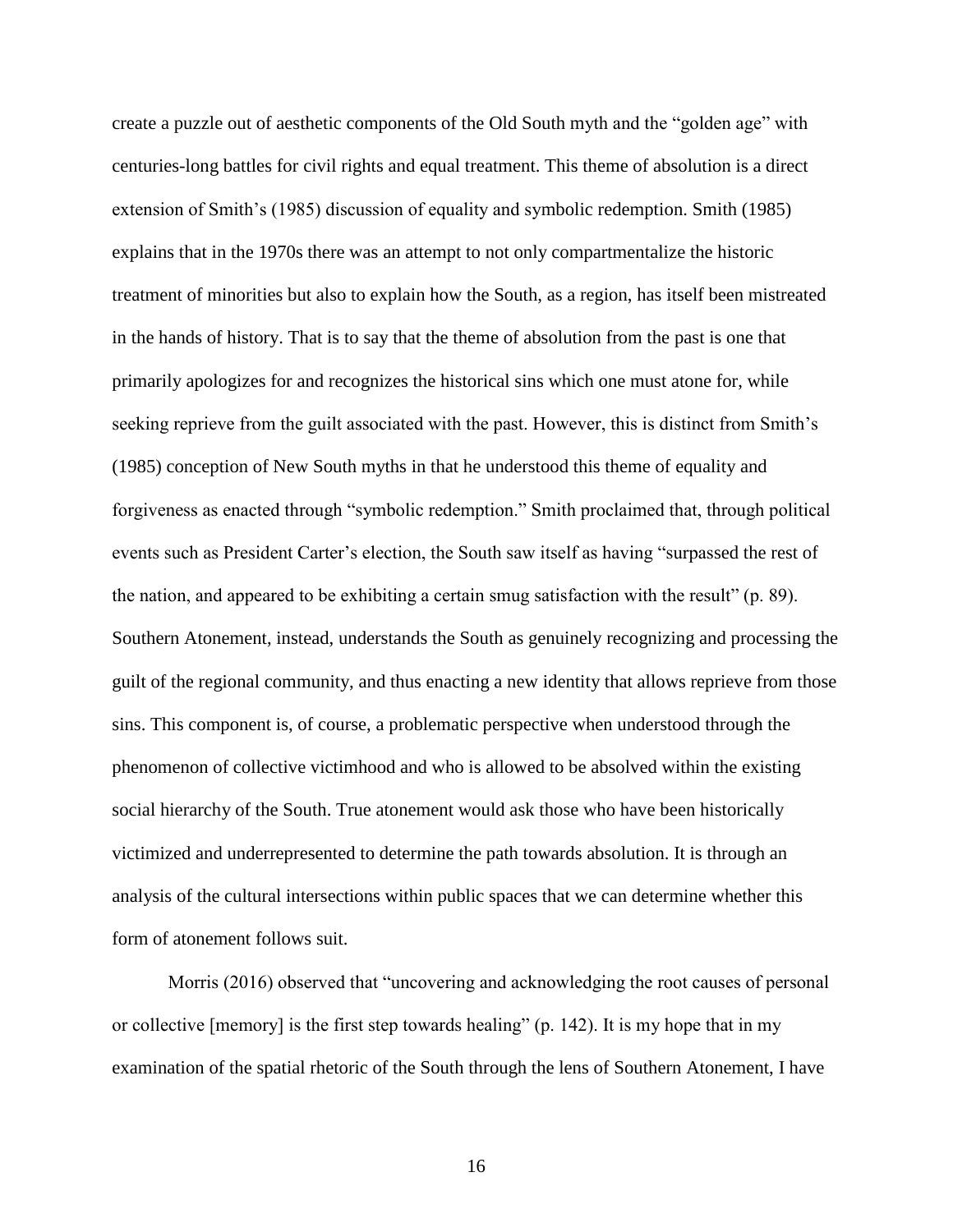begun to uncover the tremendous, contorted roots of our own dissonance between contemporary identities and the history that fuels our carefully selective public memory. Southern Atonement, and cultural myths in general, can serve as a tool for removing the illusory curtain of constructed authenticity currently shielding the South from its own reality. Sprinkled within the national mythology of America and the American South is the value of self-improvement. The best way for both collective and personal inclusive growth is through a critical examination of the past through the lens of Southern Atonement.

It is my hope that this thesis will provide a platform for discussing a potential return to the examination of cultural myth as a means of constructing, engaging, and enacting a collective identity. This research contributes to the democratic discourse surrounding the current debates over public spaces and how they influence a culturally distinctive identity of the South. There is also the concern of gentrification and urban revitalization as the South tries to move forward and create separation from a problematic history. It is important to look at what messages are being constructed in these reclaimed and appropriated spaces, who is constructing them, and what or who is being left out of those narratives.

Cultural and political mythmaking function as being illuminative of the past and conveying particular hegemonic values and beliefs as a guidebook of sorts (Walsh & Currie, 2015). It is my hope that Southern Atonement, a myth constructed and displayed through the public spaces of the region, will provide the development and foundations for research within this realm of rhetorical analysis of placemaking and mythmaking in regard to social and cultural identity.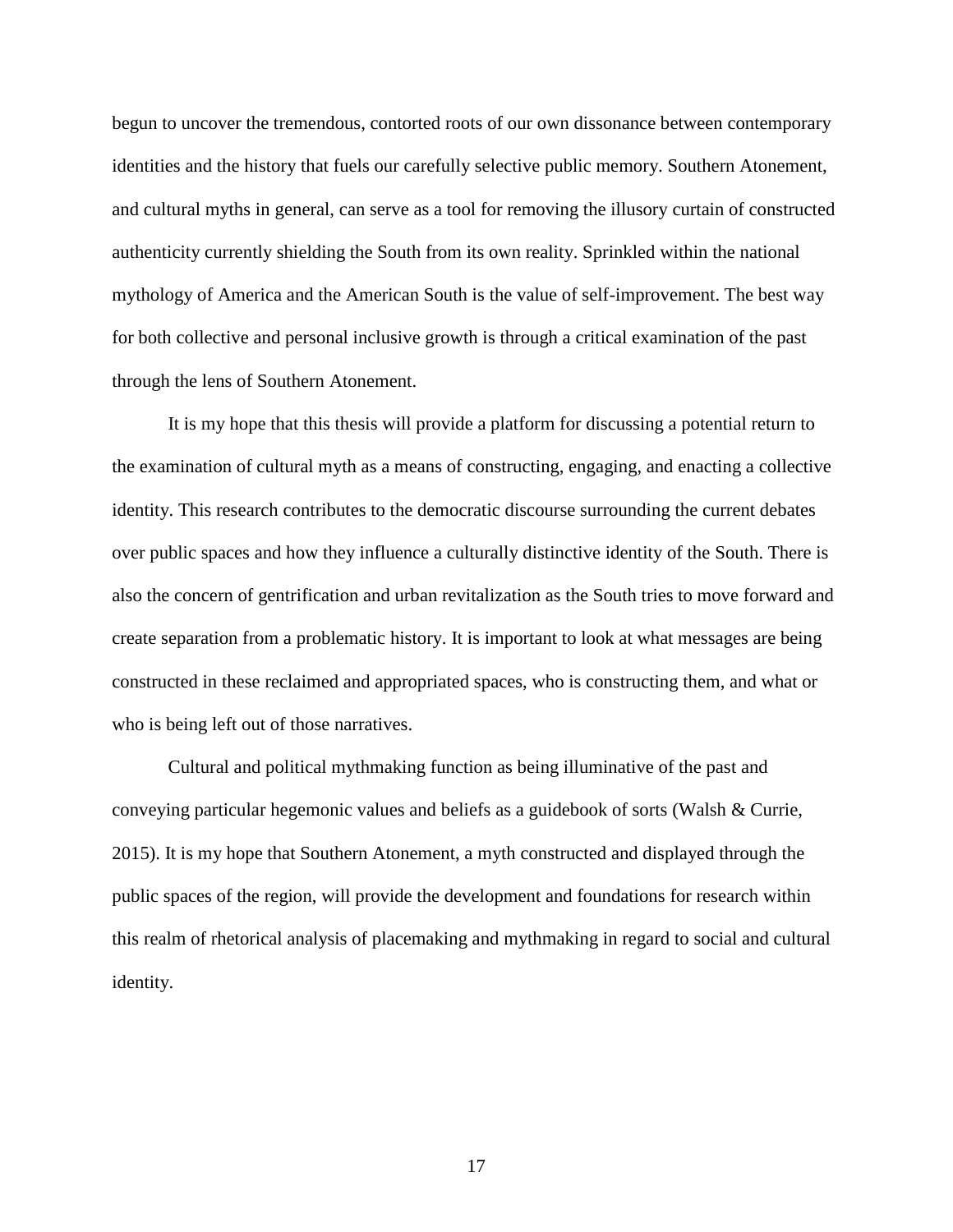#### **Chapter Overview**

This thesis will develop over three chapters, analyzing three case studies of Southern Atonement in the spatial rhetoric of Arkansas. Using critical analysis as applied through the rhetoric of public space, this thesis will reveal how the construction of myth as a cultural identity is used as a means of seeking forgiveness and perpetuating a cycle of manipulating public memory to meet contemporary needs.

# **Chapter 1: Revitalization in the River Valley**

The first chapter will demonstrate how the public art projects of the Arkansas River Valley region are painting a picture of the themes of Southern Atonement. I argue that the community of Fort Smith, Arkansas, is utilizing creative placemaking as a tool for developing place attachment, public memory construction, and community engagement. The National Endowment for the Arts (2010) proclaims that creative placemaking "animates public and private spaces, rejuvenates structures and streetscapes, improves local business viability and public safety, and brings diverse people together to celebrate, inspire, and be inspired" (p. 4). This chapter will demonstrate how the city-wide public art projects of Fort Smith both portray the rich history of the community while including and omitting particular narratives in order to assemble a public memory in absolution. I examine the ways in which the public art exemplifies the distinct qualities of the community and critically approach the question of how that process of creative placemaking may tactically affect how such distinctiveness is performed. I conclude with a look at the hopeful elements that point towards a more prosperous future for all within the community and to what degree that "all" is actually equal and inclusive. This analysis will be looking specifically at publicly-sanctioned art.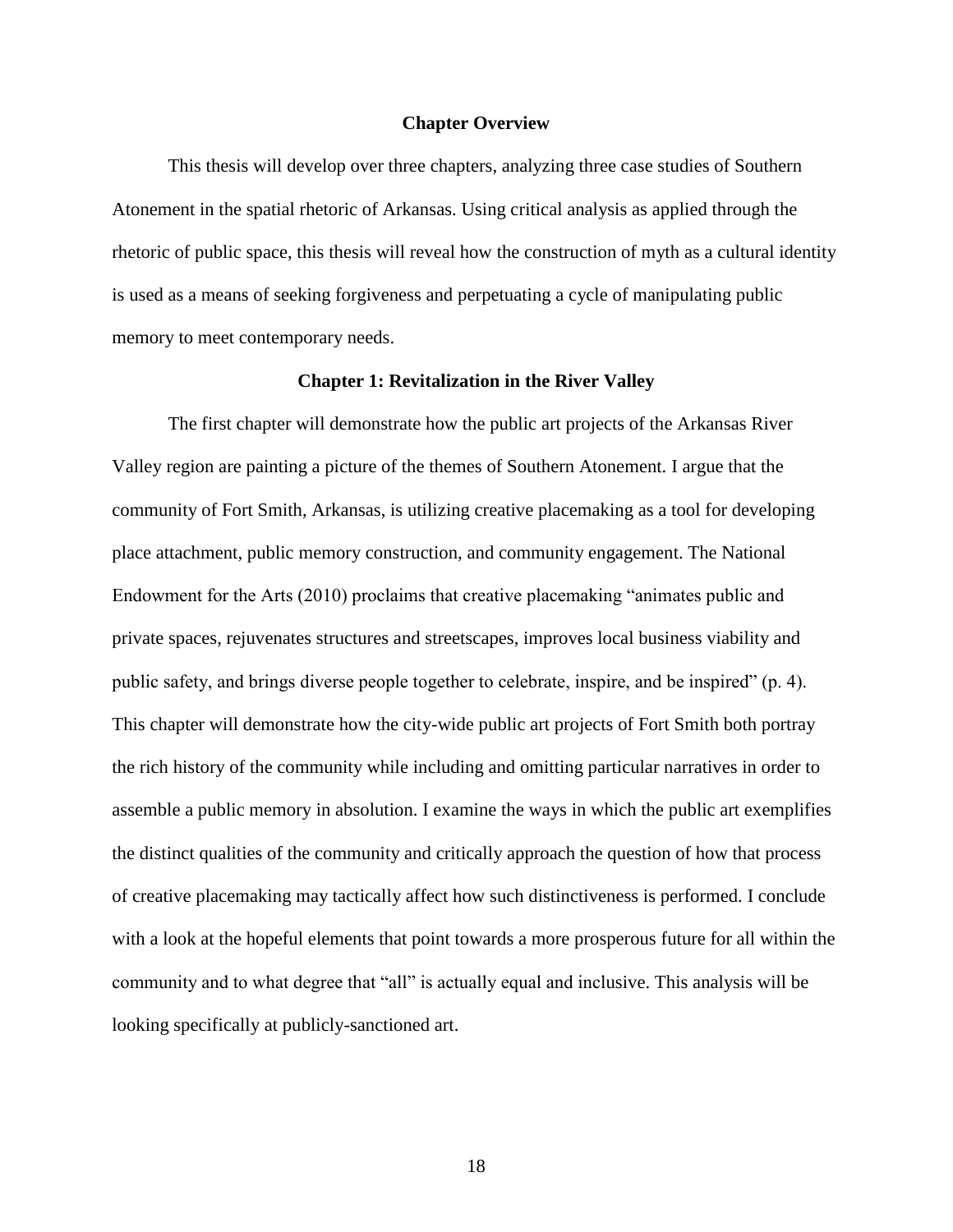The chapter will examine one major art project, The Unexpected of Fort Smith, Arkansas. The Unexpected depicts itself as a movement to bring urban and contemporary art to Arkansas and is curated by Justkids, a "creative house" that produces and promotes art projects (UnexpectedFS, 2017). At the time of my research, this city-wide art project includes a total of thirty-three separate art pieces. The curators, Justkids, claim they offers services not just in art curation and production but also in "cultural development and placemaking" (Justkids, 2017). Each year, Justkids leads a collaborative, festival of murals to add new art to the walls of Fort Smith's historic downtown. I demonstrate how this recent growth of public art movements in Arkansas are aesthetically and strategically functioning to construct the myth of Southern Atonement. They are doing so by depicting the past and those who should be remembered, exemplifying an idea of what is authentic and distinctive to Arkansas, and curating a message of equality that blurs the lines of contemporary social divides.

## **Chapter 2: A Billgrimage Across Arkansas**

The second chapter examines how the rhetorical elements of public space within Bill Clinton's homegrown tour, the Billgrimage, constructs a political myth that not only influences public memory of the past, but also inspires behavior and beliefs regarding the future. I argue that the Billgrimage functions as a political strategy in which visitors are asked to engage with a new Southern myth, Southern Atonement, and then ascribe to it as their own collective, political identity moving forward. More precisely, the Billgrimage is performative as a journey of reconciliation towards a more inclusive and equal future for all, while still depicting a sometimes white-washed and exclusive narrative.

I argue that the Billgrimage becomes a source of engagement through political placemaking. While public space can be utilized for narrative and identity construction, political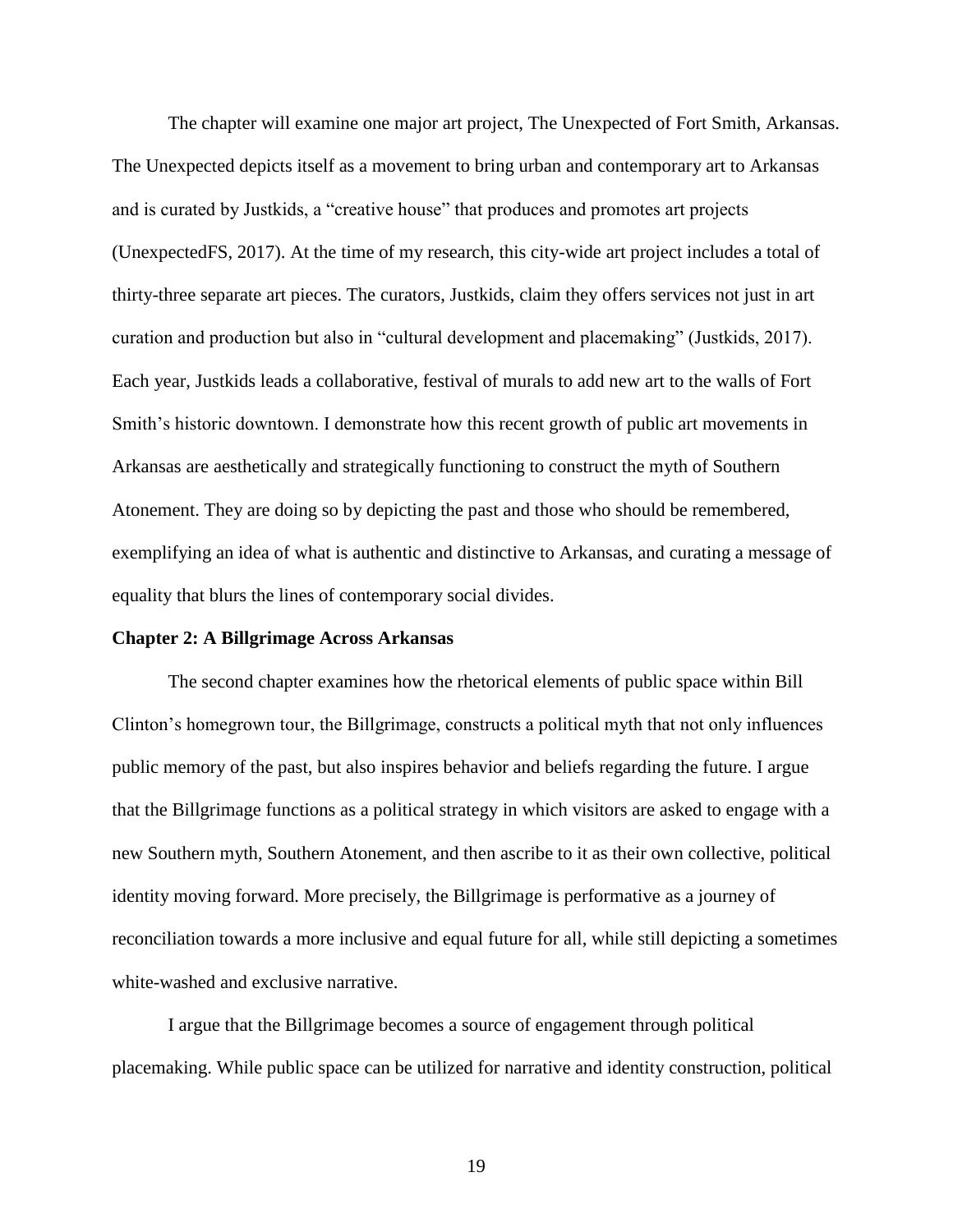spaces can specifically be used to push an agenda. A subset of creative placemaking, as described in the first chapter, I argue that political placemaking specifically enacts identity through memories and culture using a political understanding of who or what is in and out as central to civic vitality. The regional South has historically used commemorative spaces to both remember the past and to influence the future (Davis, 2013). The contemporary regional community offers a fertile ground for new political placemaking through myth. Political and cultural myths offer an overarching narrative with which to identify as a source of increased community engagement and sense of inclusivity. Political placemaking, or the process of creating and recreating lived experiences through political and material spaces, is a method of strengthening these community networks and socio-spatial relationships (Pierce, Martin, & Murphy, 2010). In regard to Arkansas, the Billgrimage offers a prime strategy for political placemaking as source of engagement. The commemorative journey of the Billgrimage is a site for community members and outsiders to meet and collectively engage with the process of exploring our historical past and determining our role in a political future more specifically.

#### **Chapter 3: Mythmaking in the Delta**

This last chapter will examine how the rhetorical elements of public space within Wilson, Arkansas, construct a rhetorical narrative of heritage tourism in the South by actualizing the myth of Southern Atonement. I argue that the community of Wilson, in an effort of urban revitalization after economic downfall and population decreases following the decline of the cotton industry, has ascribed to the three major thematic elements of the myth as their own cultural identity. The community, through their sanctioned and validated public spaces, builds a narrative of disconnect from their problematic past through an effort of rebranding. By focusing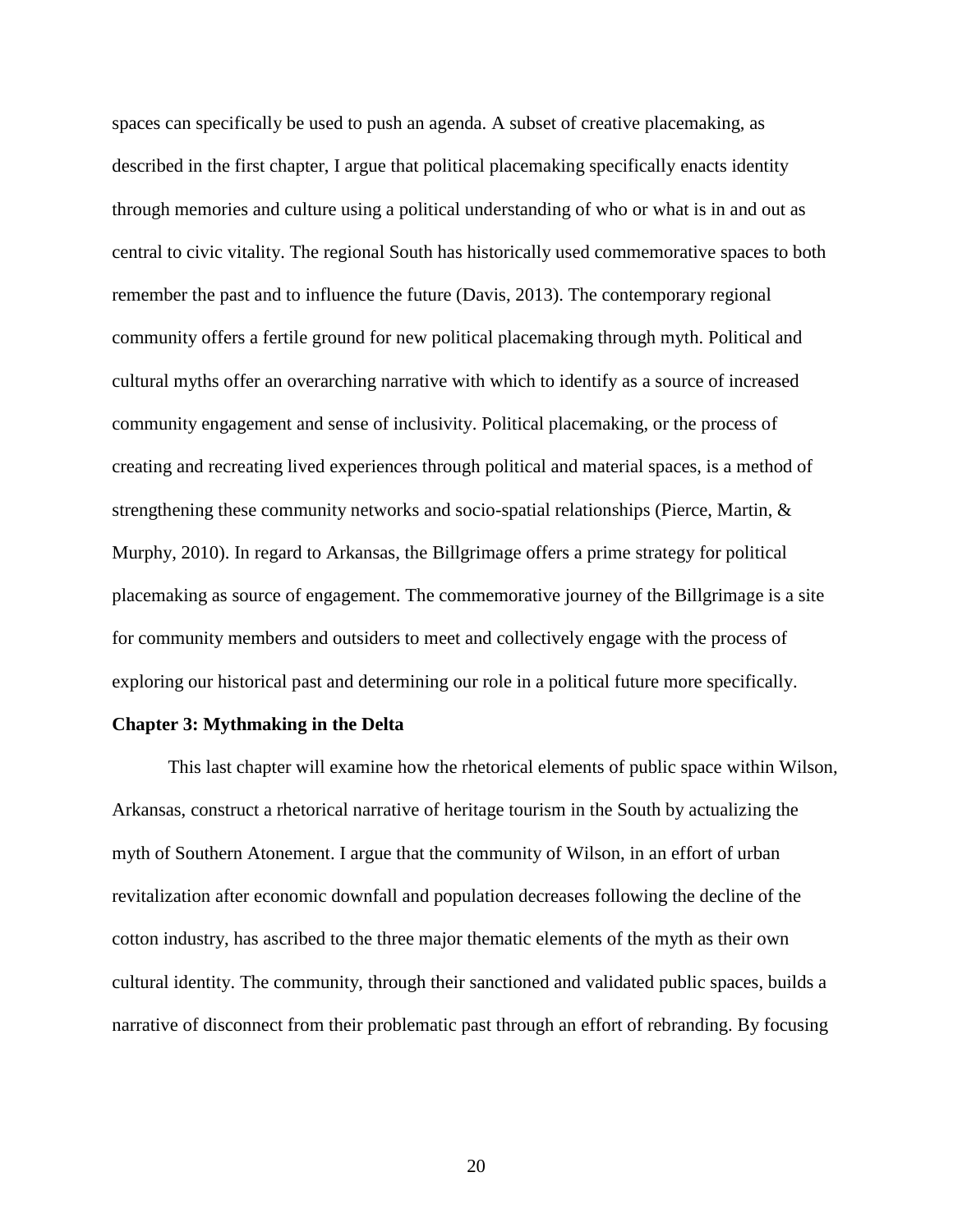on other distinctive, authentic cultural elements such as art, music, education, and archeology, the town of Wilson, Arkansas, is the living version of Southern Atonement.

The chapter explores how the physical and digital spaces in Wilson tourism both uphold particular narratives of public memory while omitting and restructuring others. I argue that Wilson, Arkansas, has actualized the myth of Southern Atonement by presenting the past through an obscured lens, constructed a community that sees itself as the pinnacle of authenticity through heritage tourism, and one that envisions itself of an exemplar for the future of a "postracial" South. I also examine the critical understandings of this community and the ways in which it proliferates non-inclusive and non-intersectional Southern identity. This chapter will demonstrate how a community can position itself as the product of atonement for a problematic history, while misconstruing the ways in which in seeks a "post-racial" future.

It is through the development of Southern Atonement in these three case studies that I hope to illuminate how the myth could be used as a tool for civic and community engagement. However, I also hope to turn a critical eye to the ways in which the enactment of Southern Atonement falls short on the promise of seeking forgiveness. In an increasingly politicized world, we should be looking at the value of political placemaking within communities and the ways in which it contributes to and hinders the intersectional growth of cultural identities. I argue that it is through the intersection of public space, both physically and digitally, that values, beliefs, and ideologies are constructed and changed. In a world in which political discourse is increasingly plagued with hostility, I believe there is value in understanding the malleability of cultural communication through myth, spatial rhetoric, and modern political discourse.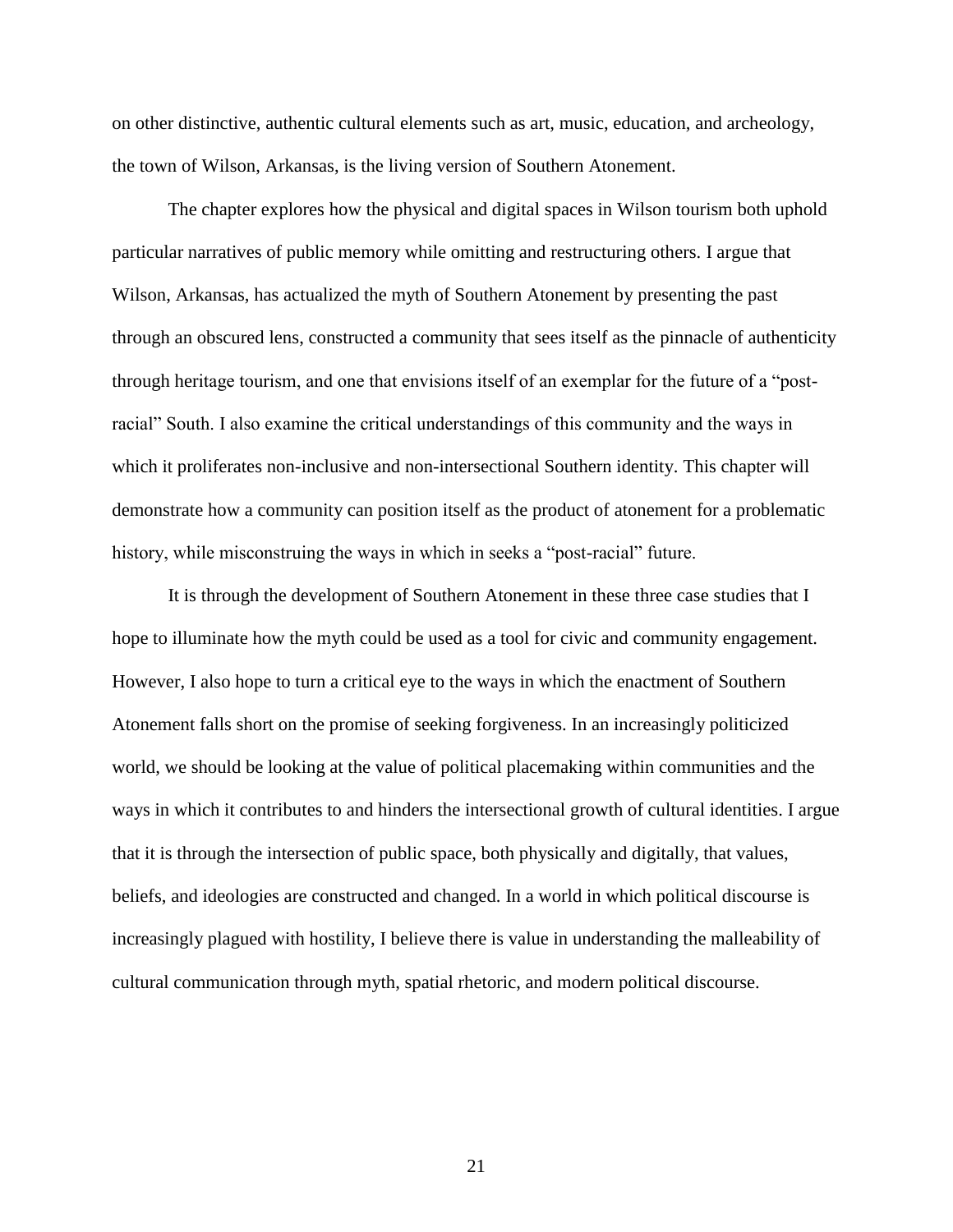#### **Chapter 1**

## **Revitalization in the River Valley**

Fort Smith, Arkansas, is a conundrum of a town with an equally perplexing history of outlaws, indigenous peoples, and military strongholds. Two hours west of Little Rock and nestled along the Oklahoma border, the city has been contemporarily described as where "the New South meets the Old West." ("Travel Fort Smith," 2017). The community is often seen as a crossroads of culture, history, and identity. That crossroads, however, was also the "end of the trail" during the infamous forced removal of southeastern American Indians in the 1830s ("Stories of the," 2015). It was where slaves and others came to seek Union refuge as an escape from the warfare raging in Arkansas and Missouri during the Civil War ("Six Days One," 2017). It is where Judge Isaac Parker became known as the "Hanging Judge" due to his reputation of death sentences for convicts of the American Old West ("Judge Isaac Parker," 2017). This convoluted history does not spin a tale of happy endings, a characterization which holds true to pigeon-holed stereotypes in the community of the present.

In the local media, *Arkansas Gazette* editorial writer Jim Powell branded Fort Smith as "so close to Tulsa, so far from God" (Brantley, 2017, para. 4). This is after the city was ranked one of the lowest scoring metro areas in a national "well-being" analysis ("Where to Find," 2017). Furthermore, the United States Census Bureau reported that although neighboring metro areas of Northwest Arkansas saw significant population growth of 8.3%, Fort Smith experienced a decrease of .31% during the same time period (Tilley, 2015). It could be easily argued that the city of Fort Smith faces an uphill battle of community and social reform, as well as image and cultural revitalization. In so doing, the community must navigate the intricacies of acknowledging their past, distinguish themselves as a hub of innovation, and shape their policy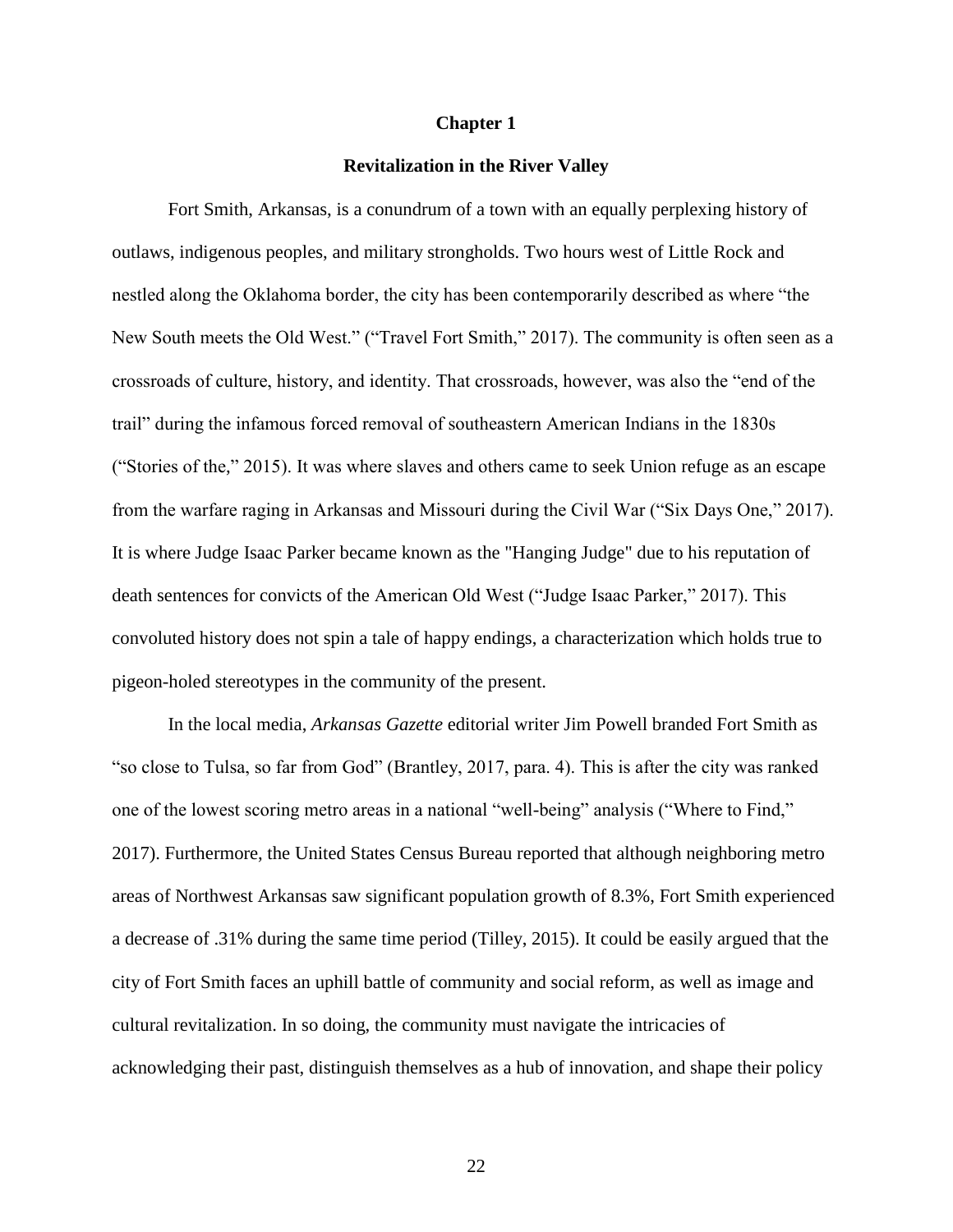and improvement efforts towards an inclusive, brighter future. This is not a challenge from which the city has backed down.

In the summer of 2017, Fort Smith's Board of Directors passed "Propelling Downtown Forward," a strategic development plan with the support of local business and community leaders (Golden, 2017). This initiative was spearheaded by 64.6 Downtown, a local non-profit committed to building vibrant spaces beginning with The Unexpected project ("64.6 Downtown," 2018). The Unexpected is an art plan curated by JustKids with the goal of reactivating some of the forgotten spaces in Fort Smith through public art and installations (Simon, 2017). This effort of creative placemaking as a source of community engagement and revitalization in Fort Smith is spurring public discourse regarding the function of public art on the local and global level. With publicly accessible canvases for vibrant reimagining, The Unexpected posits itself as a potential classroom-without-walls for visitors to construct a new identity from a jarring public memory and atone for the historical sins of the past.

This chapter will examine how the public art of Fort Smith, Arkansas, reappropriates space in order to construct a political and cultural myth of Southern Atonement as a source of creative community identity and public memory. I argue that the public art is the product of creative placemaking as a strategy of community revitalization. As a city-wide movement of aesthetic enhancement, The Unexpected paints a picture of both the complicated history of the community and envisions Fort Smith through a new lens for the future. The movement asks visitors to both contemplate the past and simultaneously appreciate contemporary, globalized culture while constructing their own understanding of identity and public memory. My argument develops over several sections. First, I will demonstrate the ways in which public and shared space functions as a performance of community values, beliefs, and character. Second, I will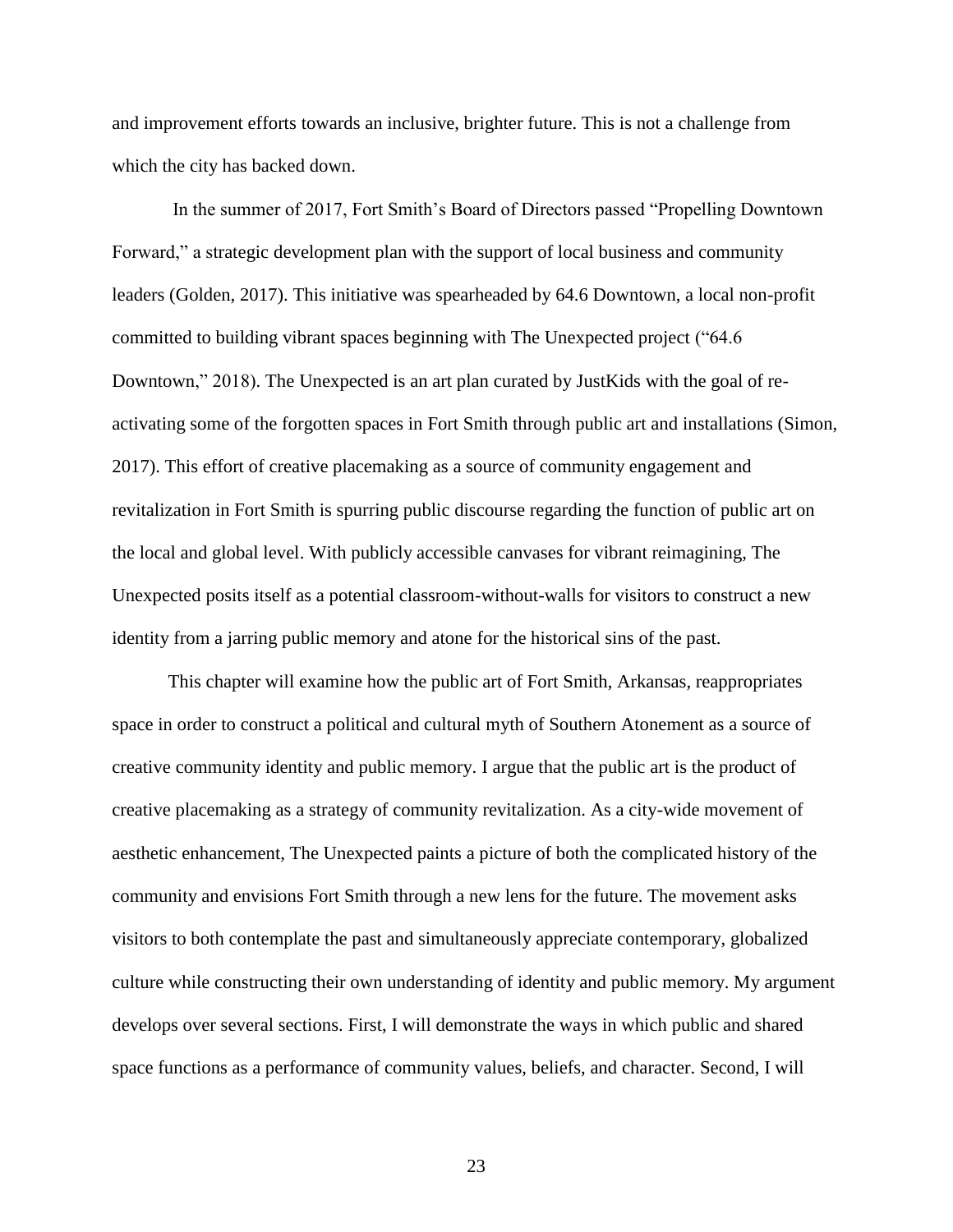explore the foundations of creative placemaking as a strategic mechanism for community engagement and the ways in which creative space can rhetorically enhance social capital, place attachment, and revitalization efforts. I will also examine the critical importance of spatial rhetoric in the intersections of public memory and public art. Third, I will detail the critical history of Fort Smith and follow with a description of The Unexpected project, the art pieces I have included in my analysis, and the described intentions of its creators. Finally, I will provide a contextual understanding of the myth of Southern Atonement as a potential political and cultural myth of the community through public art and creative placemaking. In examining art projects in the city of Fort Smith, I will focus on the ways in which the three formal characteristics of Southern Atonement are exemplified through identity construction, revisionist history, and public memory. In this section I will contend that the community of Fort Smith is in a balancing act of constructing an authentic narrative based on a problematic history while still seeking forgiveness for that same history. Charlotte Dutoit, curator and owner of JustKids, explains that The Unexpected seeks to "give the artists an opportunity to express themselves in an unlikely environment while building a beneficial cultural capital where it's needed - right in the heart of America" ("Justkids Curation, 2017, para. 2). Thus, in Southern Atonement and in the heart of America, we should be critical of whose heritage and blood was shed for that cultural capital and whether those narratives are being white-washed to relieve contemporary guilt. I will conclude with a critical analysis of the ways in which the public art of Fort Smith functions as a strategy for political and community engagement with Southern Atonement, and address the controversy of who is included in the identity that is ultimately constructed.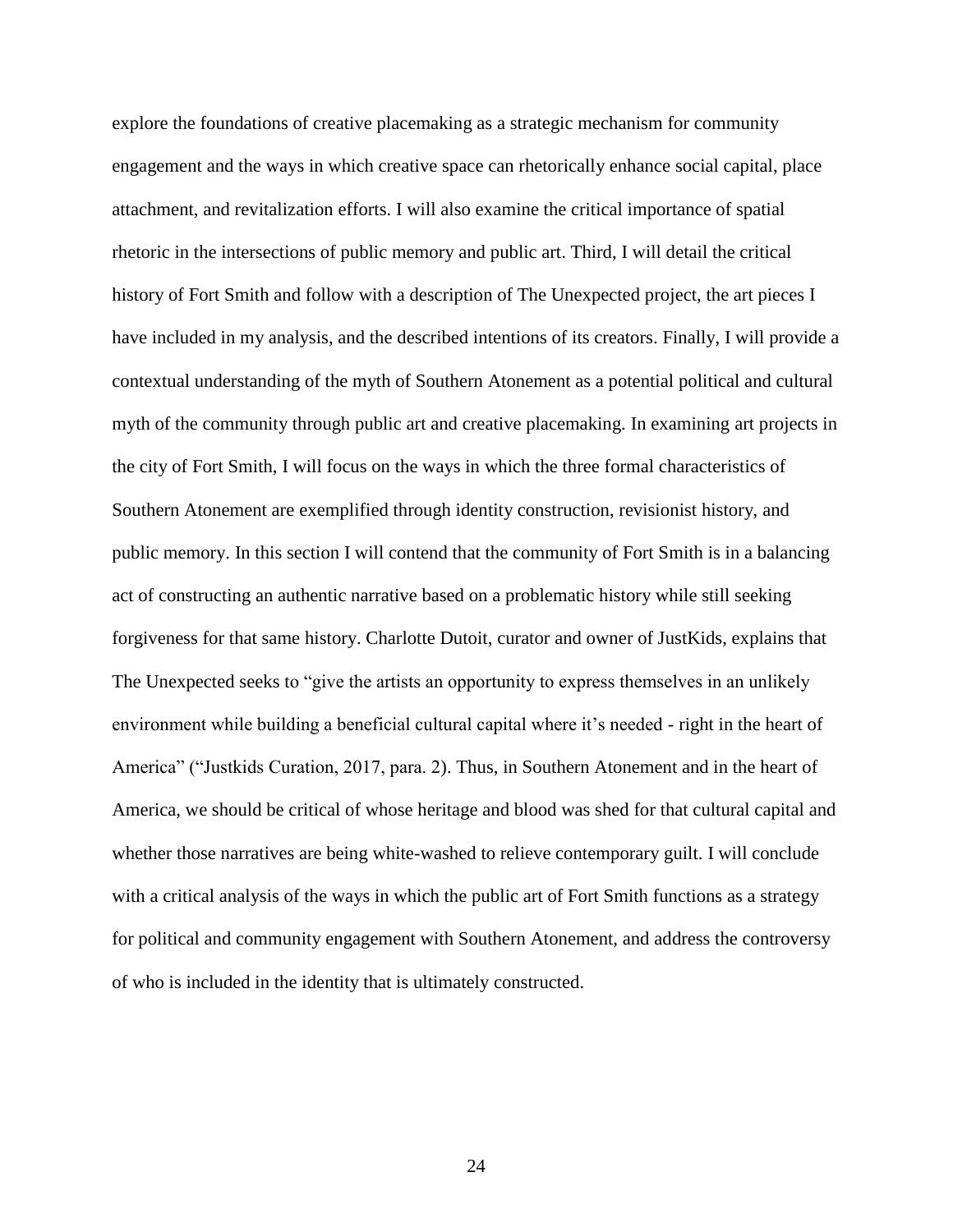#### **Public Space as a Performance**

As Jacobs (1961) described, individuals interacting within a public space are performing a ballet, of sorts. It is in this performance, or social dance, that creative and social friction emerges through interactions, idea sharing, and even collision (Lehrer, 2012). Community members, or social actors, must carefully navigate the intricacies of the physical space of an environment as well as the memories, identities, and values attached to it. When those rhetorical components are manipulated, the dance between community members is altered as well. Thomas, Pate, and Ranson (2015) explain that "the best settings for this sidewalk dance are just a little uncomfortable, with an intimate feel that invites belonging as well" (p. 75). The performance should ideally be challenging but inclusive, both confronting problematic discrepancies and ideologies while inviting all community members to participate. Nonetheless, those dances, or interactions, are inherently plagued by confounding factors. This includes the intentions and power of those who construct public space and rhetoric, the personal investment of community members, the degree to which they feel attached to said space, and the public memory associated with the physical elements. These public spaces force us to interact with community members we may not otherwise address. It is in this notion that public space creates potential for community change and revitalization, by disrupting and expanding our communal imagination through interaction (Thomas, Pate, & Ranson, 2015). When those public spaces are utilized to promote creativity, they can push a community to further embrace the excitement, fear, and discomfort associated with change and engagement in these social ballets.

Some performances within public spaces are strategically constructed through methods such as creative placemaking. A community may actively curate or designate space specifically for creativity and dialogue for community members. Two major factors that contribute to the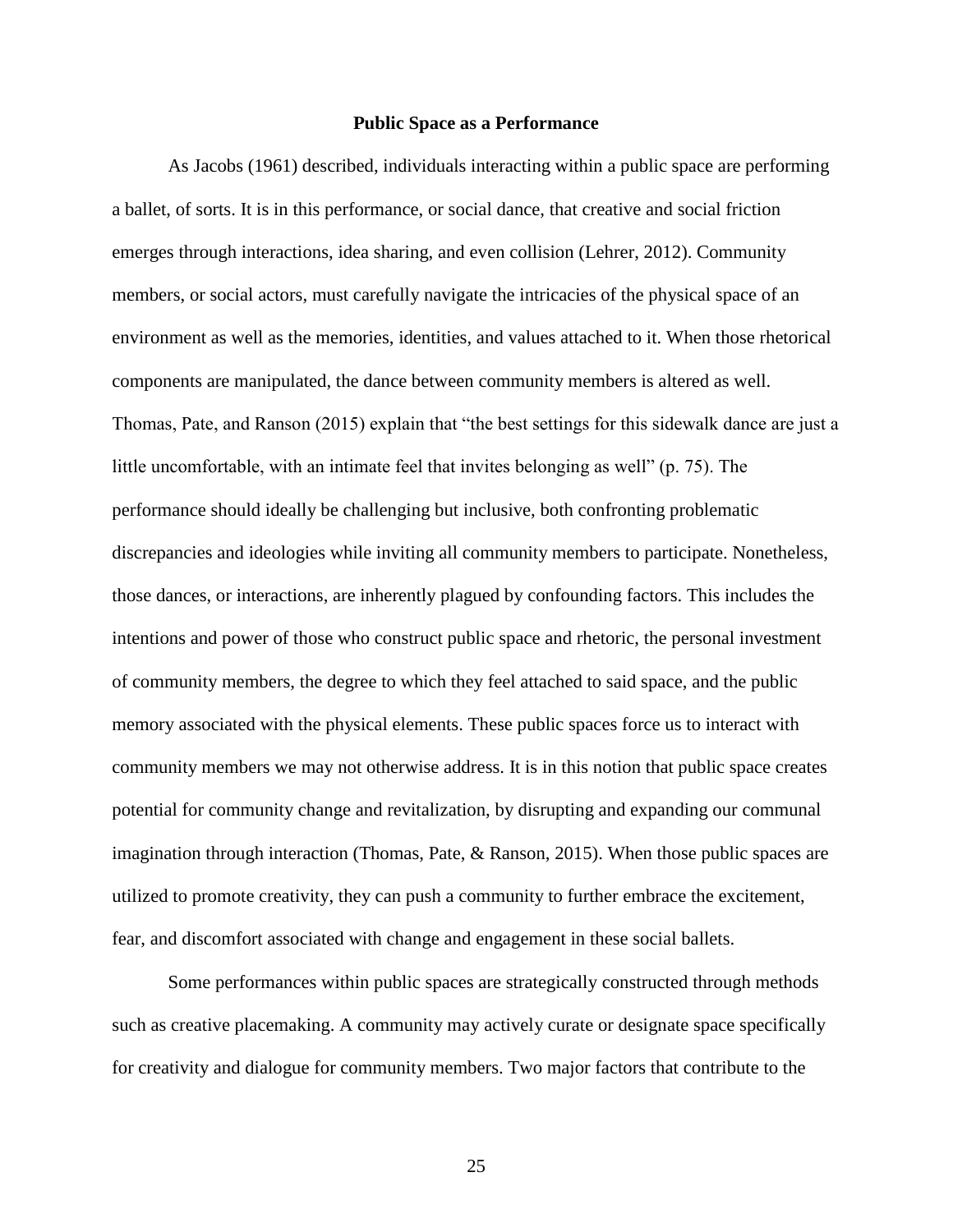efficiency of strategies like creative placemaking as a form of civic engagement are the building of social capital and strengthening of place attachment. By increasing an individual's role within and identity towards a space, one increases the willingness for collaborate efforts to civic health. One major concern of creative placemaking for increased civic health is gentrification. With a reinvigoration of the arts in culture scene of a community, there is a potential for the influx of non-native community members from a higher socioeconomic status, thus displacing the lower income residents. The intricacies of pubic space as a performance are interwoven in a complex web of creative placemaking, social capital, place attachment, and gentrification.

# **Creative Placemaking**

Community well-being and civic health is highly dependent on the ability to access and engage with and in public spaces. Placemaking has grown as a cultural movement which intends to incite citizen participation in utilizing and transforming the public spaces of their community in order to strengthen the connection between people and shared spaces ("What is Placemaking?," 2018). The notion of "public spaces," in this context, refers to a shared space with elements of public ownership, intersubjectivity, and open accessibility for the community (Kohn, 2004). It is within these public spaces that identity is constructed, public memory is formed, and social bonding and social capital is enhanced (Dickinson, Blair, & Ott, 2010; Francis, Giles-Corti, & Knuiman, 2012). Critical placemaking is understood as a bottom-up, grassroot, person-centered process in which space is re-imagined through a "collective vision" in order to facilitate participation in public discourse (Toolis, 2017). This process has, however, been denounced for being apolitical and exclusive, particularly in terms of "revitalization" efforts attracting investment while ignoring wealth and racial disparately and displacement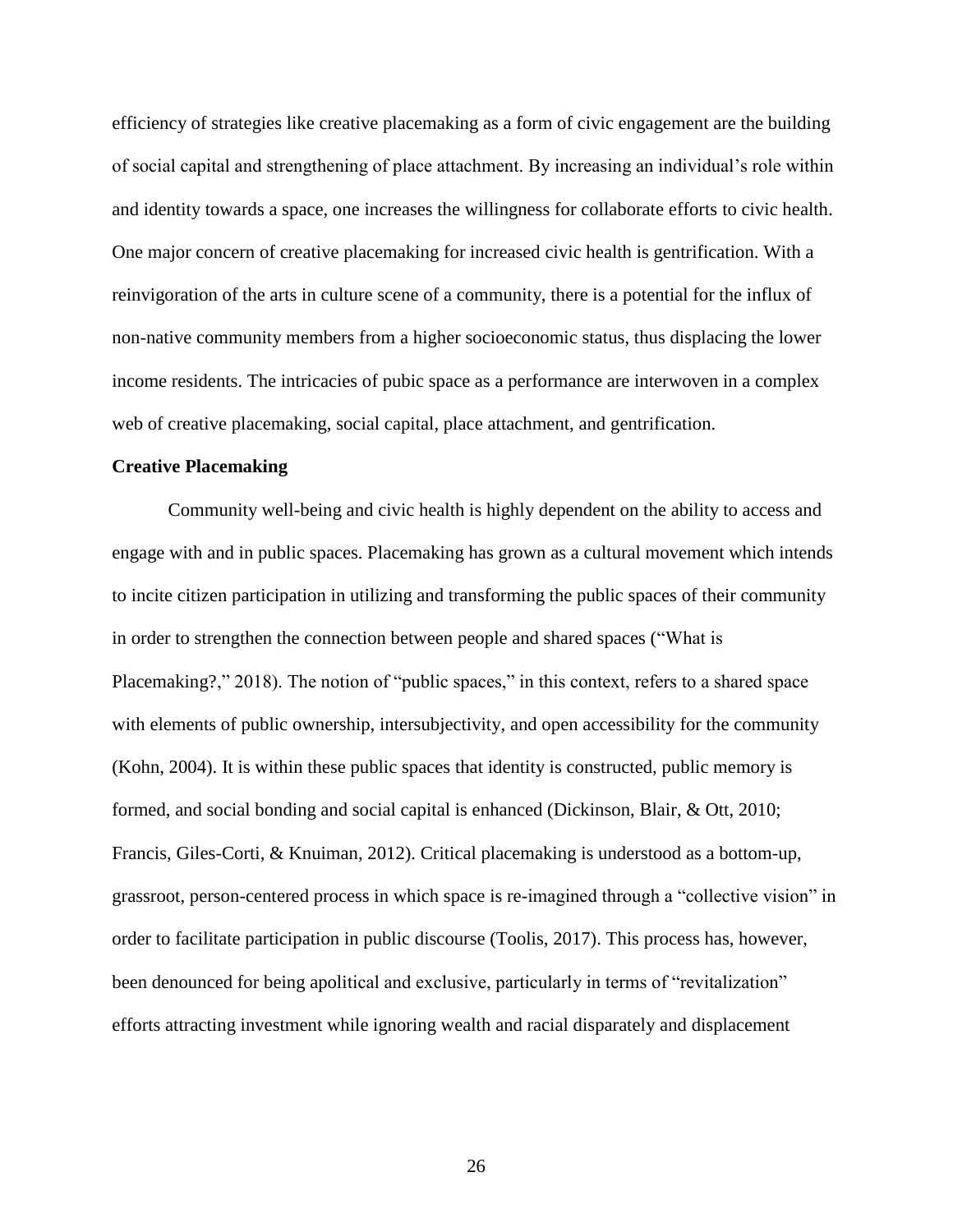(Bedoya, 2013). A particular subset of this movement that is often commented on for its focus on beautifying and cleaning public spaces is creative placemaking.

Creative placemaking relies on the "role of arts and culture in rejuvenating the physical, social, and economic dimensions of community life in the midst of post-deindustrialization and suburbanization" (Toolis, 2017, p. 186). These types of initiatives have received funding and support from both nonprofits such as The Project for Public Spaces and federal agencies such as The National Endowment for the Arts (NEA). The NEA understands creative placemaking as a source of imaginative innovation for structures and streetscapes which leads to increased business viability, public safety, and celebration of diversity (Markusen & Gadwa, 2010). Similarly, The Project for Public Spaces understands "Arts-based Placemaking as an integrative approach to urban planning and community building that stimulates local economies and leads to increased innovation, cultural diversity, and civic engagement" ("Creative Communities," 2015). Examples of creative placemaking projects include the NEA-sponsored redevelopment of three Cleveland, Ohio, west-side theatres, new transit stations in Portland, Oregon, that incorporate neighborhood-distinctive artwork, and the transformation of a vacant auto plant in Buffalo, New York, into artist studio space and housing (Markusen & Gudwa, 2010).

While much of the creative placemaking initiatives cite a focus on cultural diversity and enhancement as a driving force of the artistic endeavors, this focus on art and culture often caters to the elites and the "creative class" and the focus on commonality rather than differences can lead to decreased recognition of the plurality and contested nature of communal identity (Doucet, van Kempen & van Weesep, 2011; Sharp, Pollock, & Paddison, 2005). It is critical that we expand on the questions asked by Mehta (2012): For whom are we trying to create benefit when implementing our creative placemaking strategies? Which people do we want to gather, live, and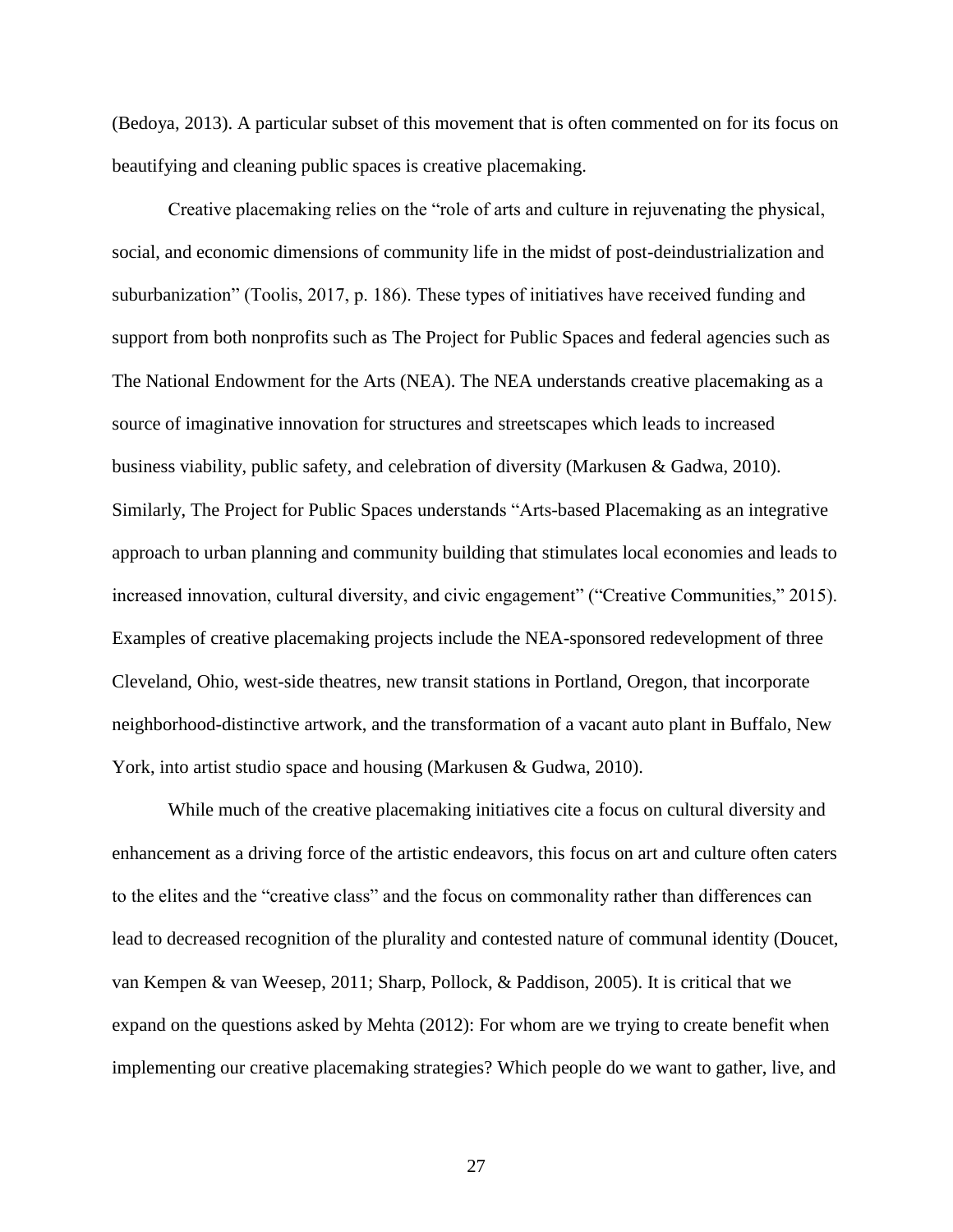visit these vibrant spaces? How does this improve the current community's quality of life and encourage activity? Mehta (2012) calls for an explicit pro-equity agenda for all creative placemaking efforts. If we are constructing space for artistic endeavors and community expression to flourish, it should be guaranteed that the space is big enough for everyone. Townley, Kloos, Green, and Franco (2011) note three classes of creative placemaking useful to examining the development, or hinderance, towards inclusive communities. First, there are the creative placemaking initiatives that promote a common in-group identity that do not reflect the ideals of the dominant group or do not respect the variance of identities within a community. Second, there is a class of placemaking projects which reinforce stereotypes rather than generate improved relationships among community members by limiting or only promoting superficial contact between members. Finally, there are those with strategies that name the differences within the groups, promote those disparate dynamics, and include all members within that creative dialogue of placemaking. Creative placemaking initiatives that fall within the third type will increase social capital among all members, utilize and enhance place attachment, and insure that any revitalization efforts benefit more than just the "creative elites" of a community.

# **Social Capital**

Social capital refers to the complex network of relationships that develop between individuals who exist in a particular environment, community, or society and must be maintained and expanded in order to increase the overall functionality of the group. Putnam (2000) understands social capital as a feature of social life that enables participants to act together more effectively in pursuit of shared objectives. "By 'social capital,'" he states, "I mean features of social life—networks, norms, and trust—that enable participants to act together more effectively to pursue shared objectives" (Putnam, 1996, p. 56). One might argue that community members,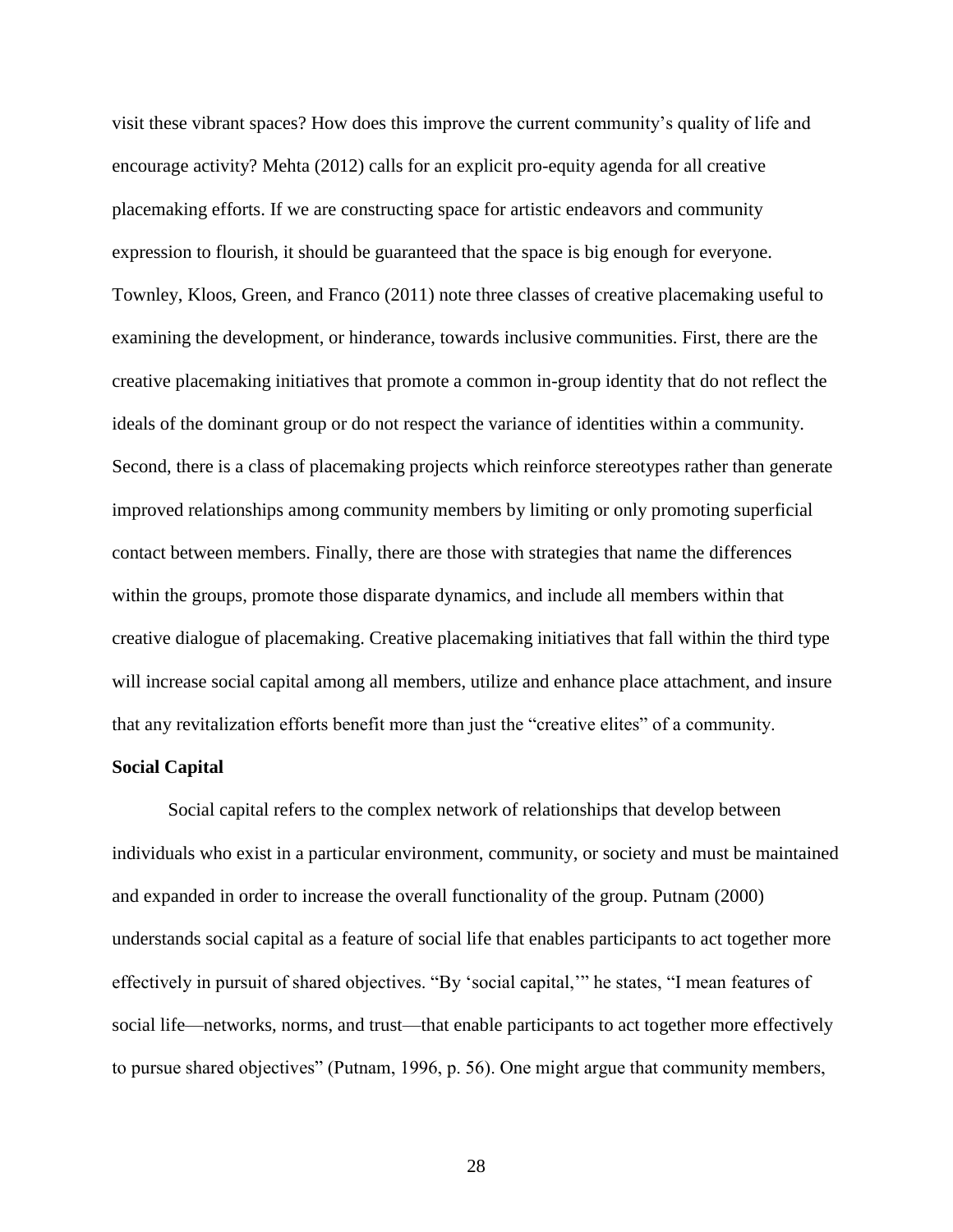or social actors, are able to barter social capital to maintain or increase individual and group functionality. Creative placemaking functions to increase social capital for all community members equally through aesthetic experiences, revitalization, and dialogue.

Townley and colleagues (2011) argue that a sense of community directly draws on social capital, and placemaking as a strategy requires a distinction of bonding and bridging within those social strata of a community. While bonding creates and maintains strong ties in fairly homogenized groups in order to increase shared identity, bridging occurs in links across social groups or communities and facilitates dialogue and movement between social spheres (Townley, et al. 2011). Putnam (2000) argued that bonding social capital was critical for building solidarity, but bridging was essential for external linking and information diffusion. Social capital is both created, maintained, and reciprocated through these bonding and bridging interactions. The primary benefit of bridging social capital is the allowance for sharing diverse resources (Hughey & Speer, 2002). The question for placemaking within a community is whether social actors are willing to share said capital and bridge those links across groups. Belk (2007) would argue that, as a society, we have begun to place more importance on economic capital than social capital and trust in money and material goods have supplanted trust in people. It is this notion of reimagining and rebuilding social trust within a community, and thus increasing social capital, that all revitalization efforts must ethically tackle in placemaking. Putnam (2000) argues that networks of civic engagement foster communal norms of reciprocity and encourage the emergence of social trust. Referring to the strategies of critical placemaking in constructing more inclusive communities, it is possible to promote increasing civic engagement through creative endeavors. Public art initiatives, for instance, that actively name the differences within the groups of a community and include representation from all social spheres can increase social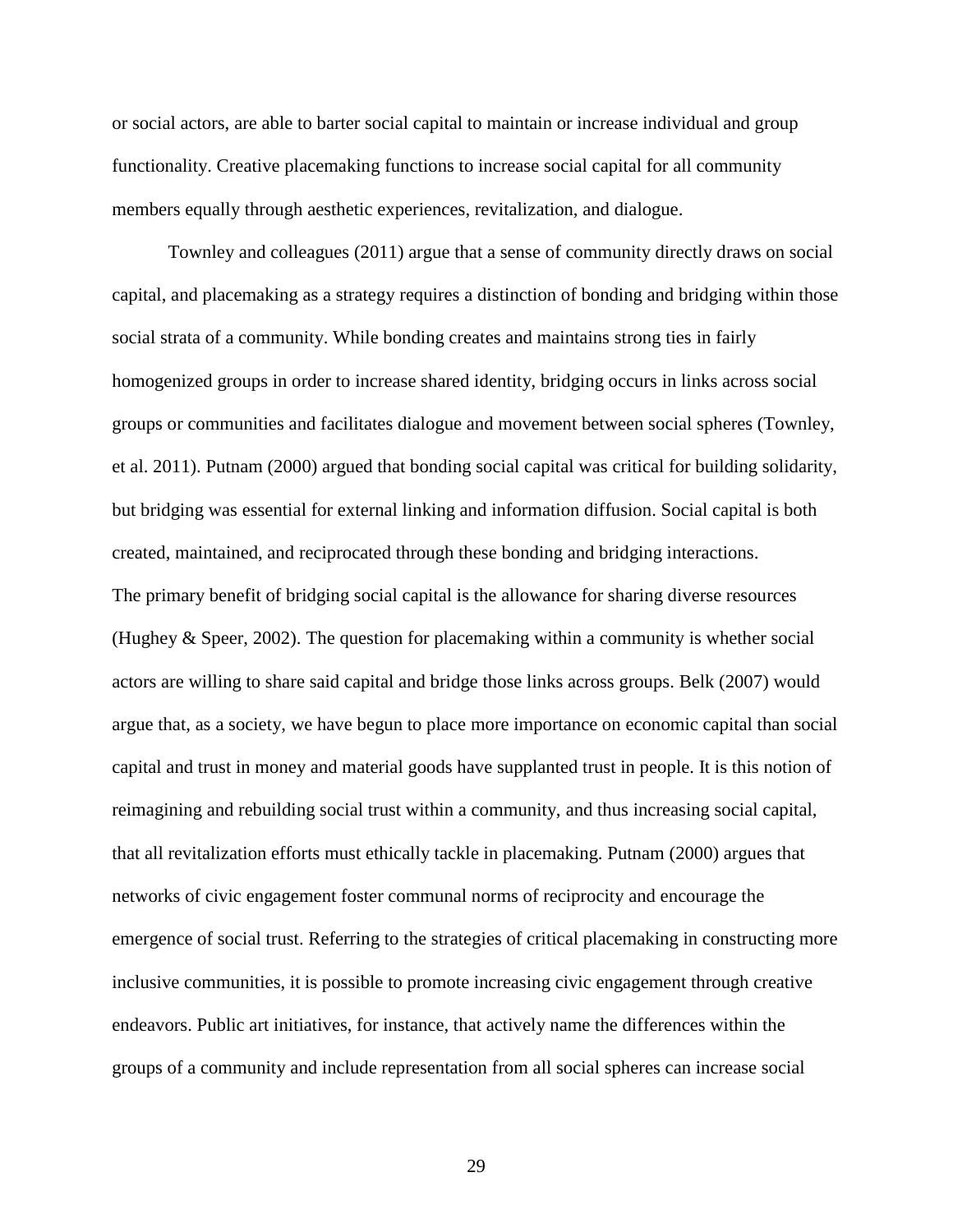capital through bridging, and thus maintain or enhance social trust and civic health. Increased social capital will lead to increased identity construction for individuals, and thus higher investment in the wellness and functionality of a community.

# **Place Attachment**

That identity and investment tied to space within a community can be considered place attachment. Thomas and colleagues (2015) define place attachment as the emotional connection with a familiar location, such as a home or a neighborhood. Tuan (1977) explained that "the more ties there are [to a place], the stronger is the emotional bond" (p. 158). These emotional bonds to space and place are accumulated through life experiences and meaningful interactions within and with that space (Lewicka, 2011). Social actors construct symbolic meaning of a space, and these meanings are often contested in a larger social context as well. Local community and larger cultural narratives can mold the rhetorical messages of a space, and thus the degree to wish individuals are willing to invest and develop place attachment.

In the social performance of public space, the physical setting tends to remain foundationally constant, but can be altered and manipulated to construct meaning by the everchanging roles of social actors. To extend this concept of a performance in place attachment, Milligan (1998) offers the analogy of set designers and actors as having control over the physical and socially-constructed setting, respectively. The architects construct the physical space; this includes city planners, property owners, and others who make decisions regarding the form of the space. The actors control the social aspects of place, at least those actors with the power and resources to do so. The two elements are not distinct, but inherently connected. Nonetheless, those social actors use the physical space to shape and constrain meanings, while influencing the interactions that occur there and with whom. These social actors can determine the messages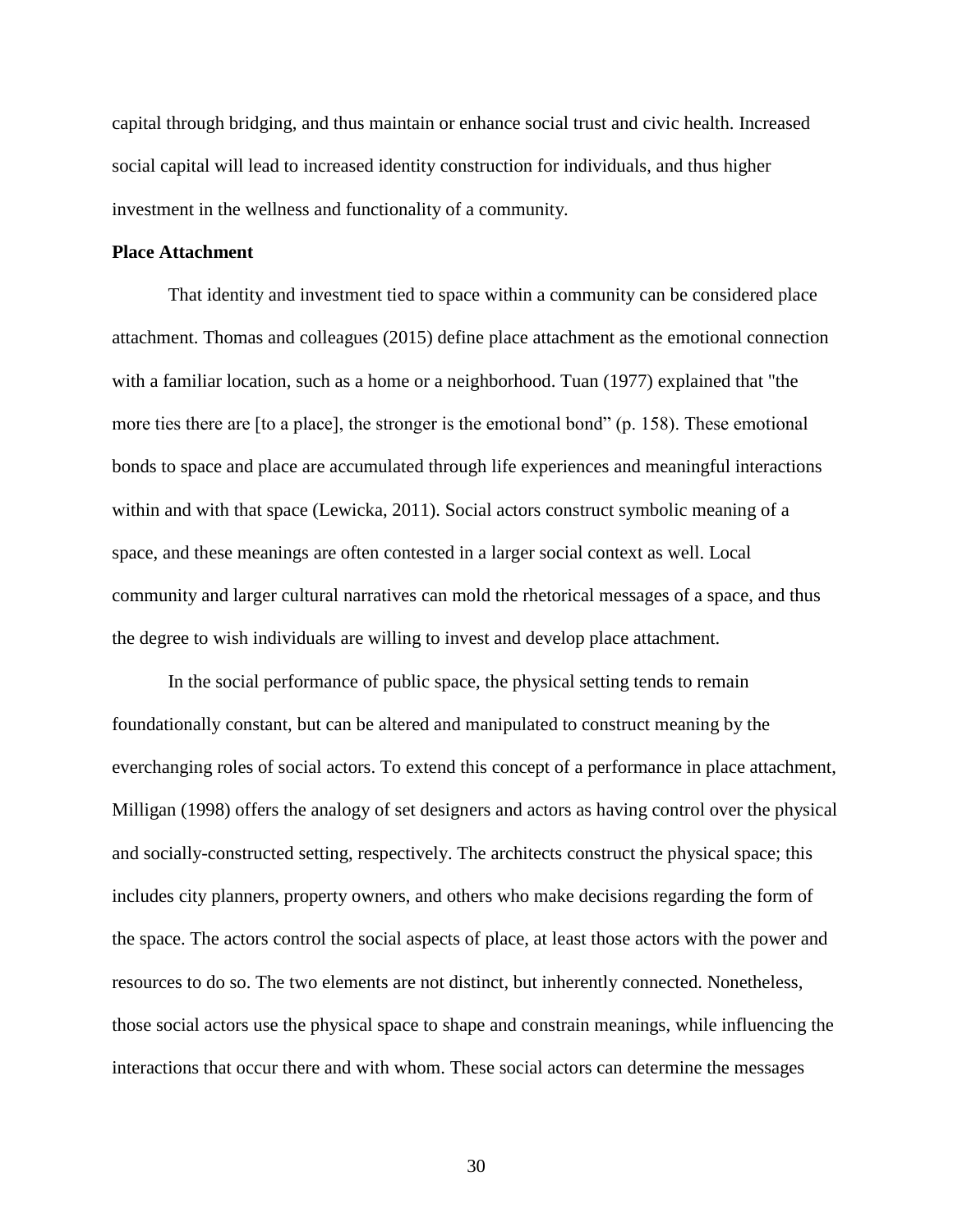conveyed in developing place attachment for community members. This is done through a manipulation of what Milligan (1998) coined the interactional past and interactional potential. Interactional past refers to "experiences associated with a site and the degree of meaningfulness of these experiences translates into the degree of attachment to the site itself" (p. 2). The interactional potential refers to the future experiences imagined or anticipated to be possible in a site (Milligan, 1998). The anticipation for progress, growth, and interaction within a space increases place attachment for individuals. Creative placemaking can manipulate both this interactional past and potential through symbolic construction of narratives in aesthetic expression.

This concept of place includes the physical aspects of a specific location, but also the emotional and value-laden meanings individuals associate with that physical space. As Sopher (1979) clarified, "When [people's] experience of other places suggests that some familiar things at home may be distinctive, these become symbols of home" (p. 137). These "symbols of home," can be manifested spaces such as apartment buildings, parks, and other community living environment. They can be constructed in ordinary landscapes as well. It is the reappropriation efforts of creative placemaking that suggests place attachment could be cultivated for a community. In cultivating place attachment in creative placemaking, community members must determine the values, messages, and identity that will be constructed within the space – particularly those elements that will most fervently increase bridging social capital amongst groups.

# **Gentrification**

There is a challenge in the development of inclusive social capital and place attachment through community revitalization and creative placemaking initiatives without a shift towards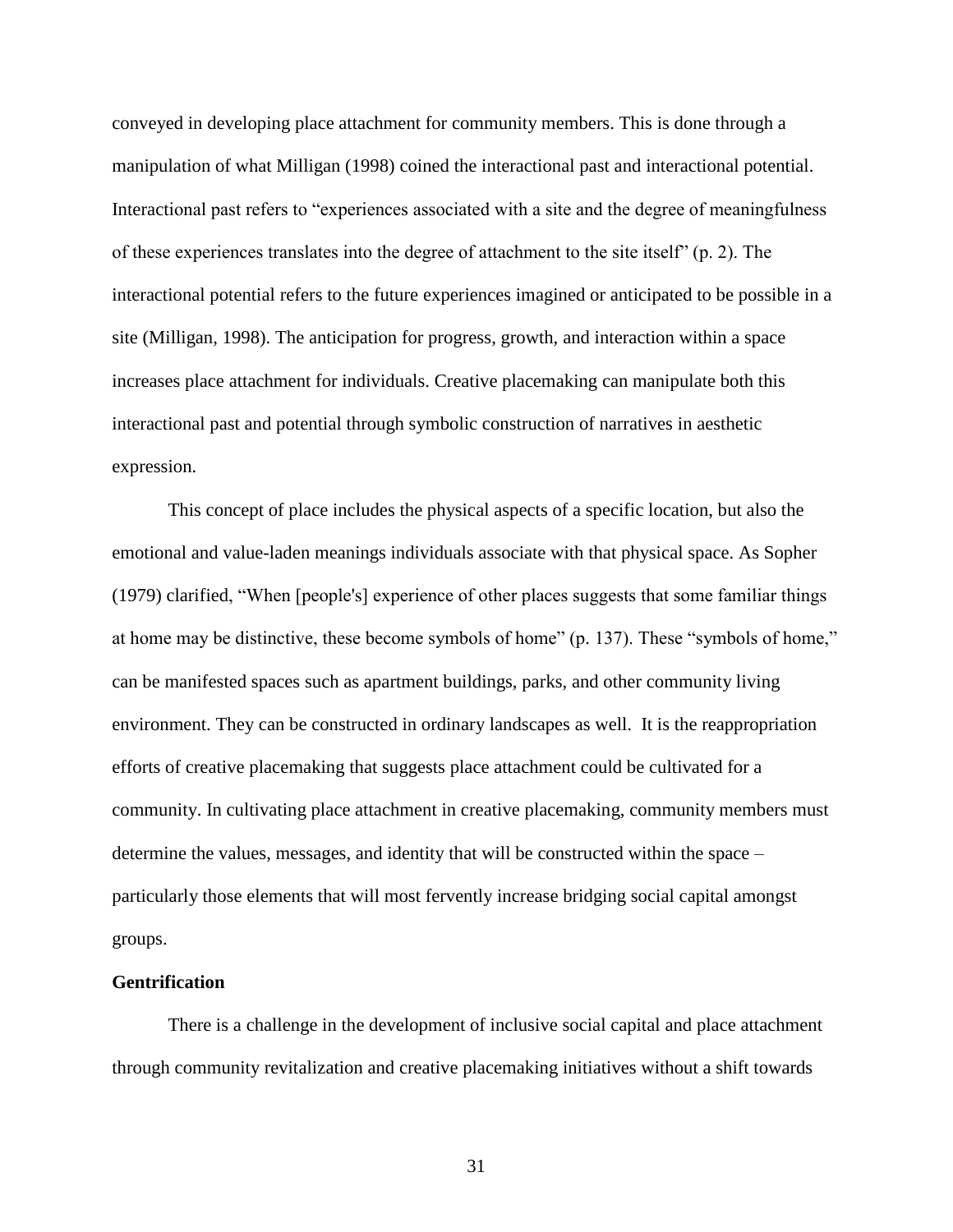gentrification. Many of the rhetorically examined creative placemaking projects have centered around public art programs, especially regarding efforts to revitalize urban and community spaces. The arts have been increasingly understood to provide a critical role in community and economic development, with the large aim of arts-centered revitalization focused on those economic benefits (Markusen & Gadwa, 2010). However, there is a growing concern that creativity as a modifier in placemaking constructs an exclusive narrative of revitalization efforts (Thomas, et al. 2015). Florida (2002) argues that this narrative invites a "creative class" to participate in cultivating social and economic capital through art-based reimagining of a community and space. By potentially inviting this group of outsiders through branding in order to cultivate a creative narrative for a community, there is concern of displacement of community members through processes of gentrification (Lloyd, 2011). Lloyd (2011) even argues that the discourse surrounding creativity in community and urban revitalization has recently come to define contemporary "progressive" urban policy. If the elements of social capital, social trust, and place attachment are not carefully considered, this policy-making and reform can often turn towards gentrification and lead to the displacement and exclusion of low-income or minority residents. When utilizing creative placemaking as a strategy for revitalization and development, communities must foster a diverse and inclusive approach to the narratives and identities being constructed. This includes considering both the potential for growth and interaction within that public space in the future, but also recognizing diverse, and problematic or disparate, histories within the community.

#### **Public Memory and Public Art**

As Malcolm Gladwell, well-known author and journalist, narrates his trip from Atlanta, Georgia, to Birmingham, Alabama, he explains his thought process and intentions for this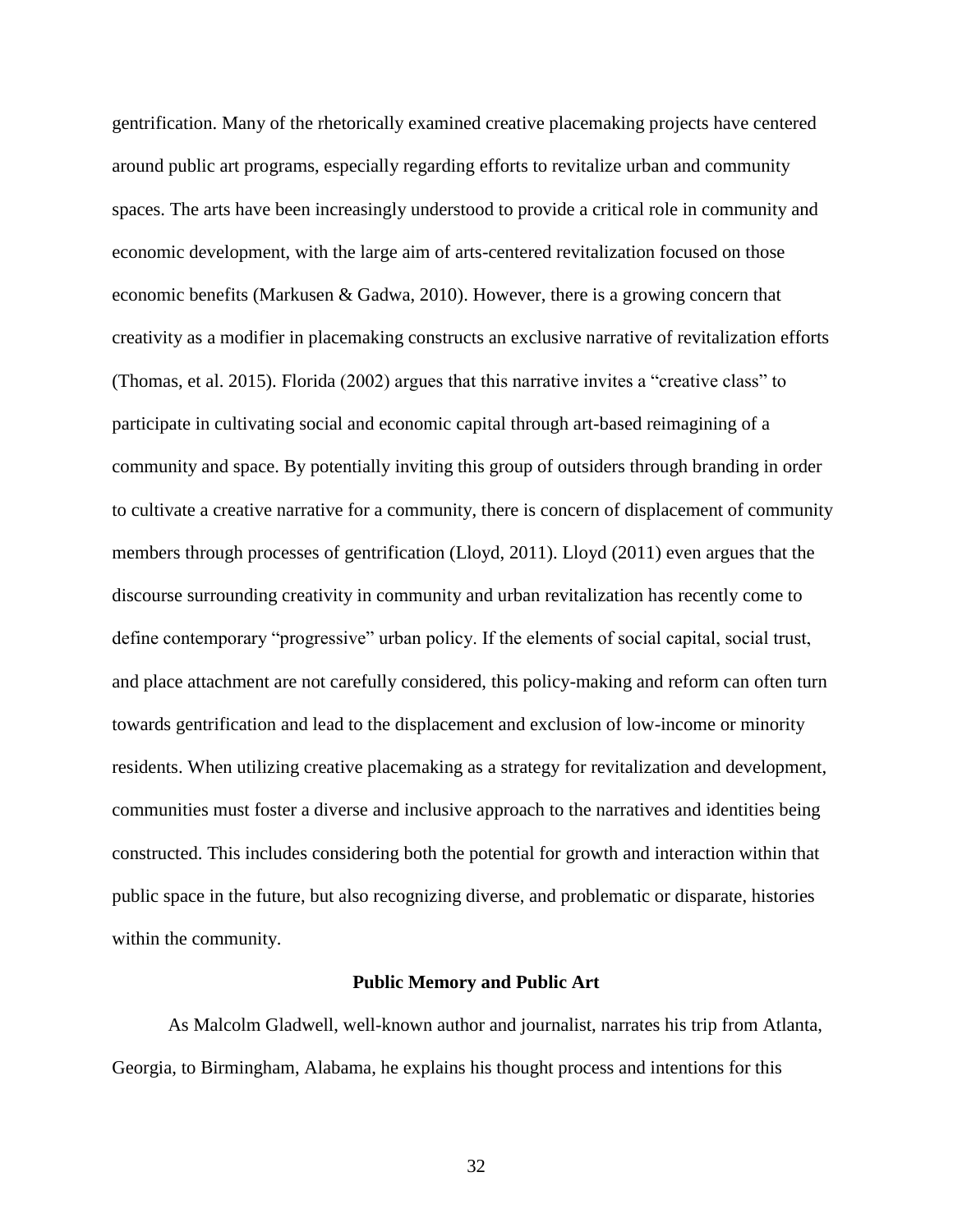Southern journey in his podcast series, *Revisionist History*. He depicts how he has always loved monuments and memorials, perhaps "because they are a representation of something we have decided to take seriously" (Gladwell, 2017). He is in pursuit of "The Foot Soldier" by artist Ronald S. McDowell, a bronze public art monument meant to memorialize the infamous image of a police dog viciously attacking a young Black protester in 1963. The statue sits in Kelly Ingram Park, a space which now functions as a shrine to the events of the Civil Rights movement in Birmingham (Gladwell, 2017). The sculpture is a powerful, aggressive piece – with a police officer looking overpowering and evil while the young boy small and fearful. However, as Gladwell (2017) begins to unpack the cooccurring narratives behind that photographed moment and the memorialization of it, he begins to determine that the statue is not an accurate representation of the historical events that took place. Instead, it represents the public memory of that photograph as a symbol. The young boy was not part of the march and the officer was actually restraining the dog. McDowell, the artist, "made the police dog into a wolf and shrank the boy until he was tiny and helpless because he was telling a story about Birmingham" (Gladwell, 2017). The public memory of that moment represents the larger, systemically oppressive forces that the foot soldiers of the Civil Rights movement had to fight against. The public art commemorates that moment to make a subversive point about identity and race both in the past and in contemporary Birmingham.

"The Foot Solder" of Birmingham, and Gladwell's deeper analysis into the intricacies surrounding it, perfectly depict this complex and interwoven interaction between public art and public memory. Public memory refers to the circulation of recollections among members of a given community (Houdek & Phillips, 2017). Quayle, Sonn, and Kasat (2016) understand community art projects as a form of public pedagogy that seeks to intervene into the production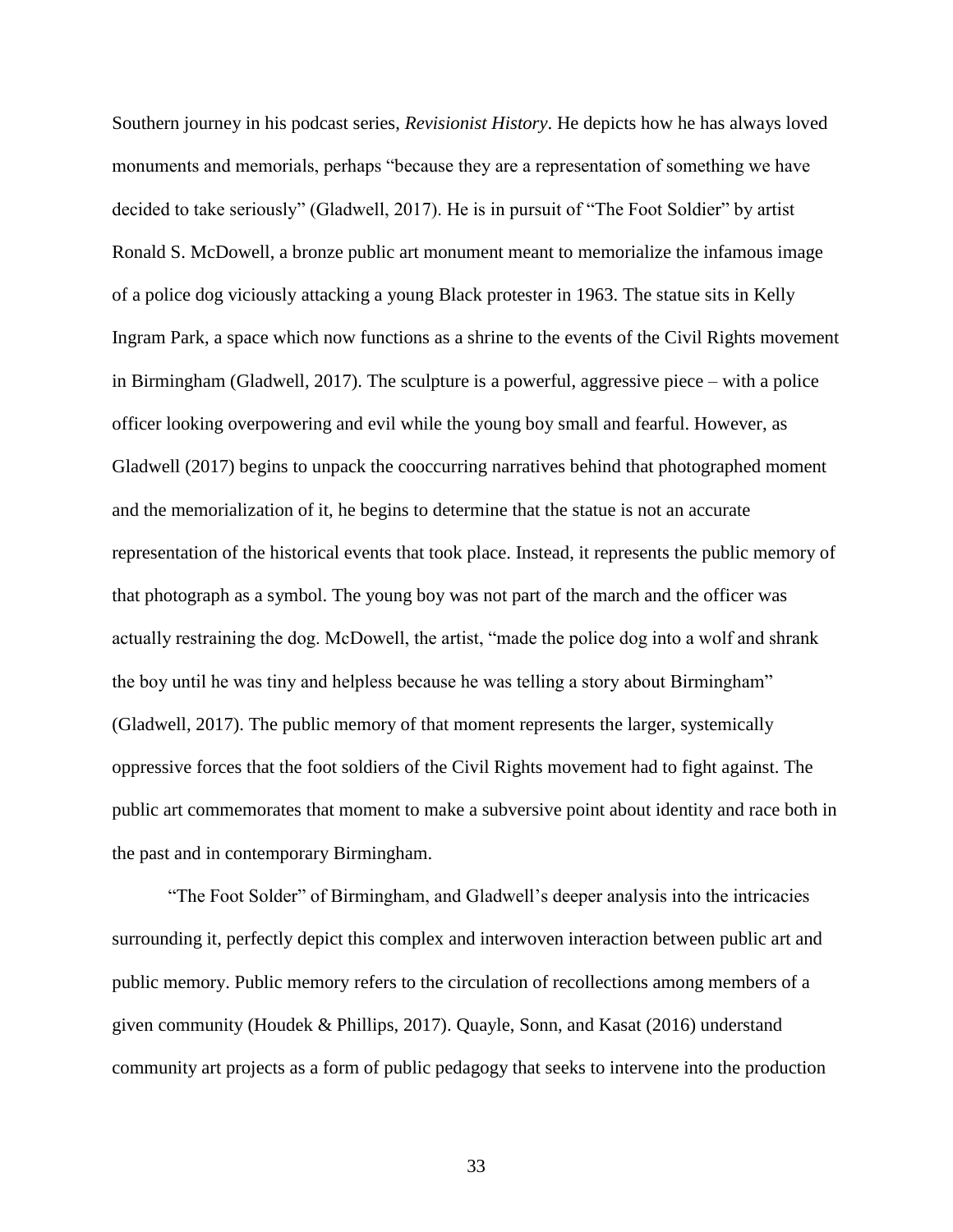and reproduction of meaning in public spaces. Thus, art projects can be used to construct a rhetorical and symbolic narrative that informs community members towards a particular recollection of public memory. There are two themes to approaching public art as a form of identity construction in public memory: cultural continuity and recognition and acknowledgement (Quayle, et al. 2016). These art projects can be used to depict and maintain the cultural narratives already present within a community. Alternatively, public art can also be used to acknowledge counternarratives and identity within a community, and through recognition aid in the reconstruction of public memory. These community pedagogies through public art seek to challenge oppression, marginalization, and social exclusion (Sonn & Baker, 2015). Identity construction in public spaces through creative endeavors allows for potential expression of previously unheard voices within the community.

The movements of creative placemaking and community revitalization have led to a growth in contemporary monuments of history and public memory as functioning both educationally and aesthetically. Salvatori (2015) explains how the monument tradition began to lose self-reference in the 1960s, and now communities strive for artistic production with memorial aims that "challenge those traditional boundaries of stability, universality and rhetoric" (p. 931). Contemporary public art can both illustrate historical contingency while representing a direct criticism of traditional monumental practices. That is to say that monuments and memorials have conventionally demonstrated the public memory narratives of the hegemonic culture within a community and the dominant class or groups.

Public art can retell those same stories but with the inclusion of elements of the historically marginalized voices. This is particularly critical for those public art projects specifically constructed through community engagement and revitalization efforts. The artist of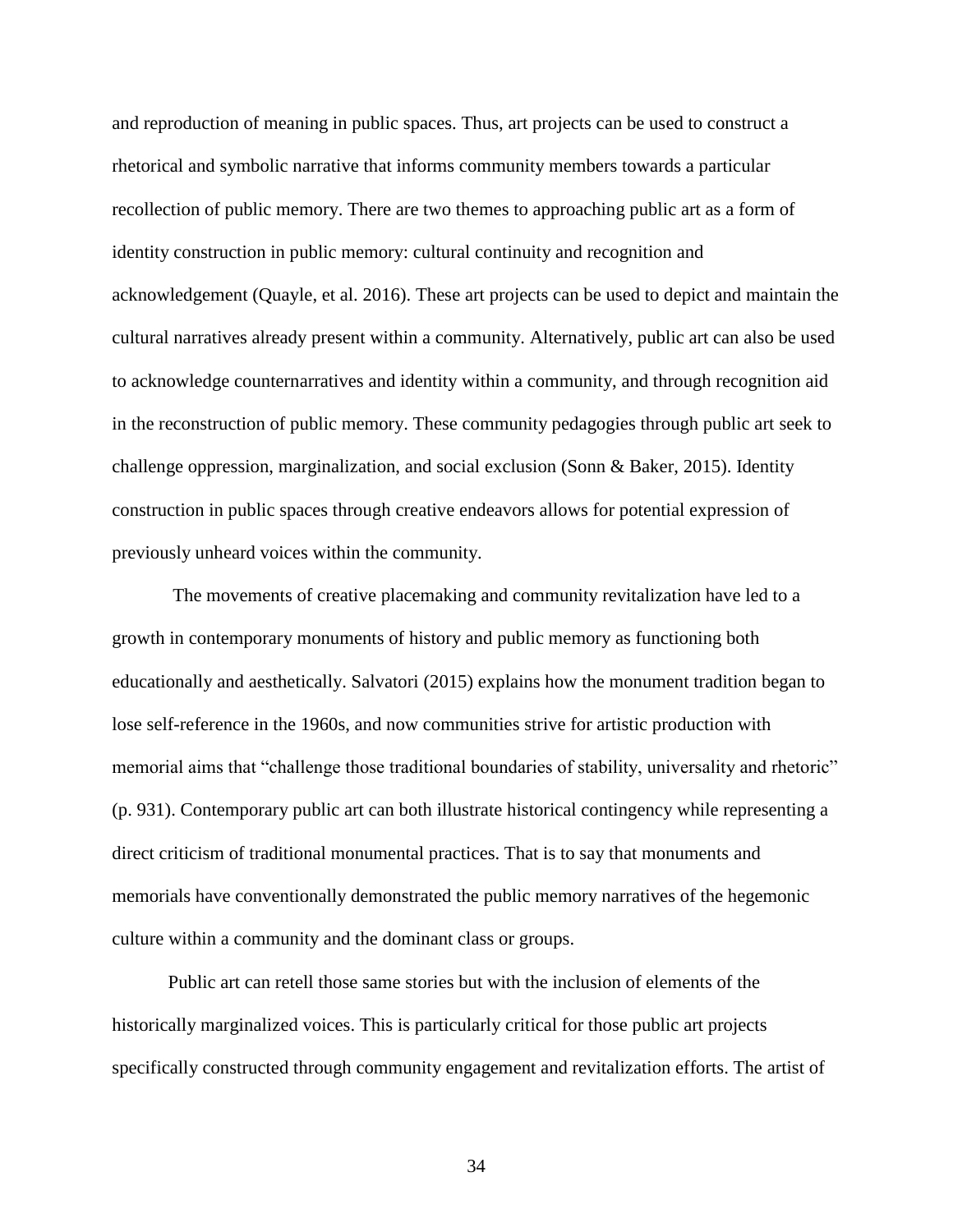"The Foot Solder," when confronted about his visual exaggerations within the monument,

explained:

That's what history is. Each side writes their own story and the winner's story is the one we call the truth. You don't think White people told their share of whoppers over the years in the south? You don't think that there's a statue in a southern town somewhere of a champion of the Confederacy that makes a hero of someone who was actually a villain? White people got to do that in the south for centuries. "Foot Soldier" is just what happens when the people on the bottom finally get the power to tell the story their way. (Gladwell, 2017)

It is through this vision of revising, and reimagining, communal "truths" in public memory that contemporary public art projects can repaint history.

### **History of Fort Smith**

The city and community of Fort Smith, Arkansas, is fertile ground for that process of reimagining and reshaping public memory towards a more inclusive contemporary identity. The town was once considered a gritty, frontier community with a lawless reputation, even dubbed "Hell on the Border" as it was once the last developed township before unsettled native territory (Boulden, 2012). Located at the junction of the Arkansas and Poteau Rivers, the original military outpost of Fort Smith was chosen for strategic reasons: easy patrol of the neighboring territory of indigenous peoples and of any river traffic ("Balthazar Kramer," 2017). Named after General Thomas Smith, the original fort was abandoned after a short seven years in 1824. Nonetheless, the surrounding town had already been established, in large part from an influx of European settlers from the east. They were not, however, the only groups moving westward.

Between 1816 and 1840, a number of eastern indigenous tribes ceded their land to the United States government and headed west to what is now Oklahoma under forced removal in what is currently known as the Trail of Tears. There were several points of debarkation and several routes used, but the Trail of Tears ultimately passed directly through the gateway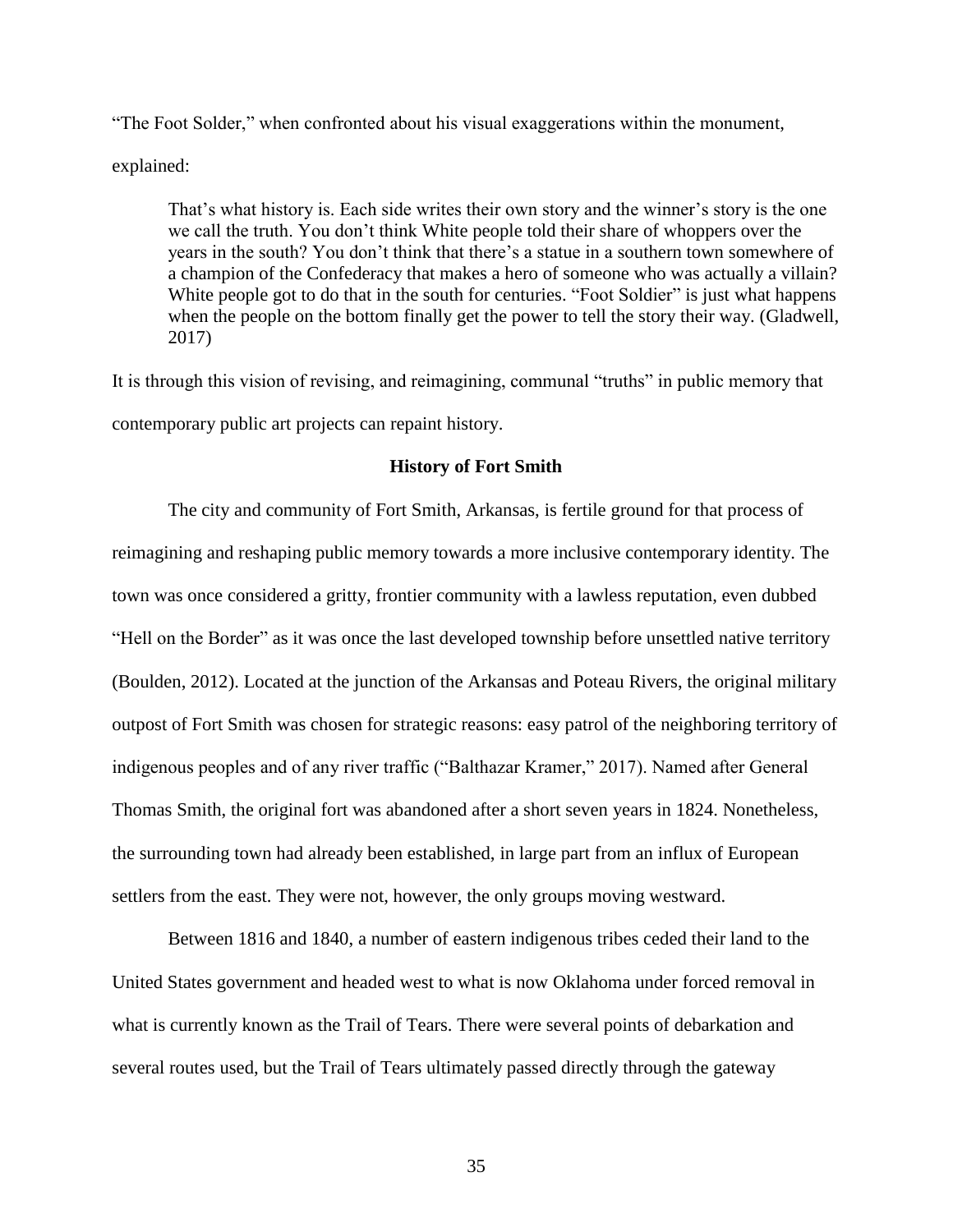community of Fort Smith, with the native settlements of Osage and Choctaw on the other side. This forced migration of Cherokee and other native tribes was riddled with death, as mortality rates for the entire removal and its aftermath totaled approximately 4,000 ("Stories of the Trail," 2017). A visitor to contemporary Fort Smith can walk a segment of the Trail of Tears, lined with informative panels on Indian removal, and now dotted with art installations – some even paying tribute to that gruesome history.

In 1838, the United States Congress authorized the reoccupation of Fort Smith as a military post and bought the surrounding acres of community from founder John Rogers ("Building the Second," 2017). A primary function of the fort was keeping liquor out of the neighboring native territory and to prevent its distribution. However, when Captain John Stuart arrived as the new commanding officer he wrote that "drunken Indians were seen in every direction" and observed that a number of his own troops were intoxicated and by the next day even more of his men were in the same condition ("Building the Second," 2017). One establishment near the barracks was notorious for its liquor distribution and was run by the Bigelow family. Stuart attempted to resolve the issue by disallowing soldiers to enter the establishment, but found that the soldiers just sent in Indians or civilians to buy their liquor and deliver it to them ("Building the Second," 2017). This contested match of spirits eventually escalated to the point where Captain Stuart had a cannon fire into the wall of the establishment, thus forcing the Bigelows to begrudgingly concede.

A few decades later, in 1861, confederate troops attacked Fort Smith, which was garrisoned by two companies of Union soldiers ("Six Days One," 2017). The post was evacuated and within hours overtaken by state militia. It would be two years before the Union army regained control of the fort, but faced attacks again in 1864 from Cherokee Confederate Colonel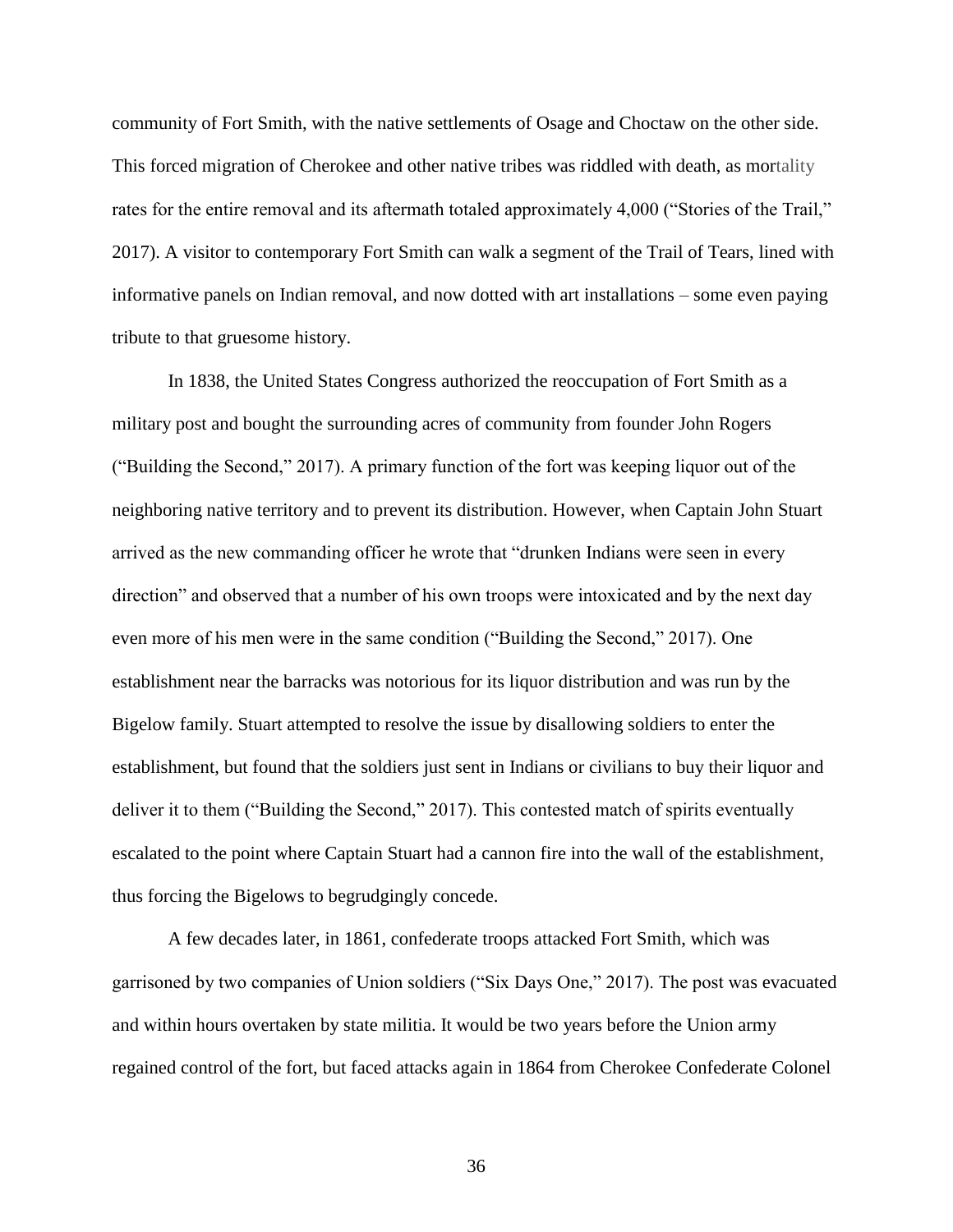Stand Watie. After a series of subsequent battles to maintain control over the area, the Federal army took the fort back and it acted as refuge for thousands of former slaves and those dispossessed by the fighting ("Six Days One," 2017).

Following the war, Fort Smith became immortalized once again – characterized as running rampant with outlaws and vicious law enforcement. One of the most notorious characters of this era is Judge Isaac C. Parker, or the "Hanging Judge," who sentenced 160 people to death without providing the condemned a right of appeal ("Judge Isaac Parker," 2017). His narrative of brutality in a personal vendetta against the outlaws of the West is the plot inspiration for many contemporary tales, including a fictional account of the Fort Smith federal court set in the late 1870's. *True Grit* was first serialized in the *Saturday Evening Post* and almost immediately developed into a film, released July 3, 1969 ("Judge Isaac Parker," 2017). The most famous character in the series is Deputy U.S. Marshal Reuben J. "Rooster" Cogburn, who does not represent an actual deputy, but is instead an amalgamation of the real men who served the federal court of Judge Parker in Fort Smith ("Judge Isaac Parker," 2017). The depiction of the executions in the film adaptations of *True Gri*t exacerbate the mythological misconceptions that vendors would be selling goods and wares to the crowd and that Judge Parker watched all his hangings from an upper window in the courthouse ("Judge Isaac Parker," 2015).

During the summer of 1885, a woman named Anna Dawes traveled to Fort Smith, later writing an article describing the conditions of the town's prison as a "veritable hell upon earth" ("Hell on the Border," 2017, para. 1). Some would argue that hellish reputation persists today. *Arkansas Times* writer Graham Gordy (2011) jokingly proclaimed that the hometown slogan for Fort Smith should be "Old brothels, abandoned buildings, and the gateway to an even more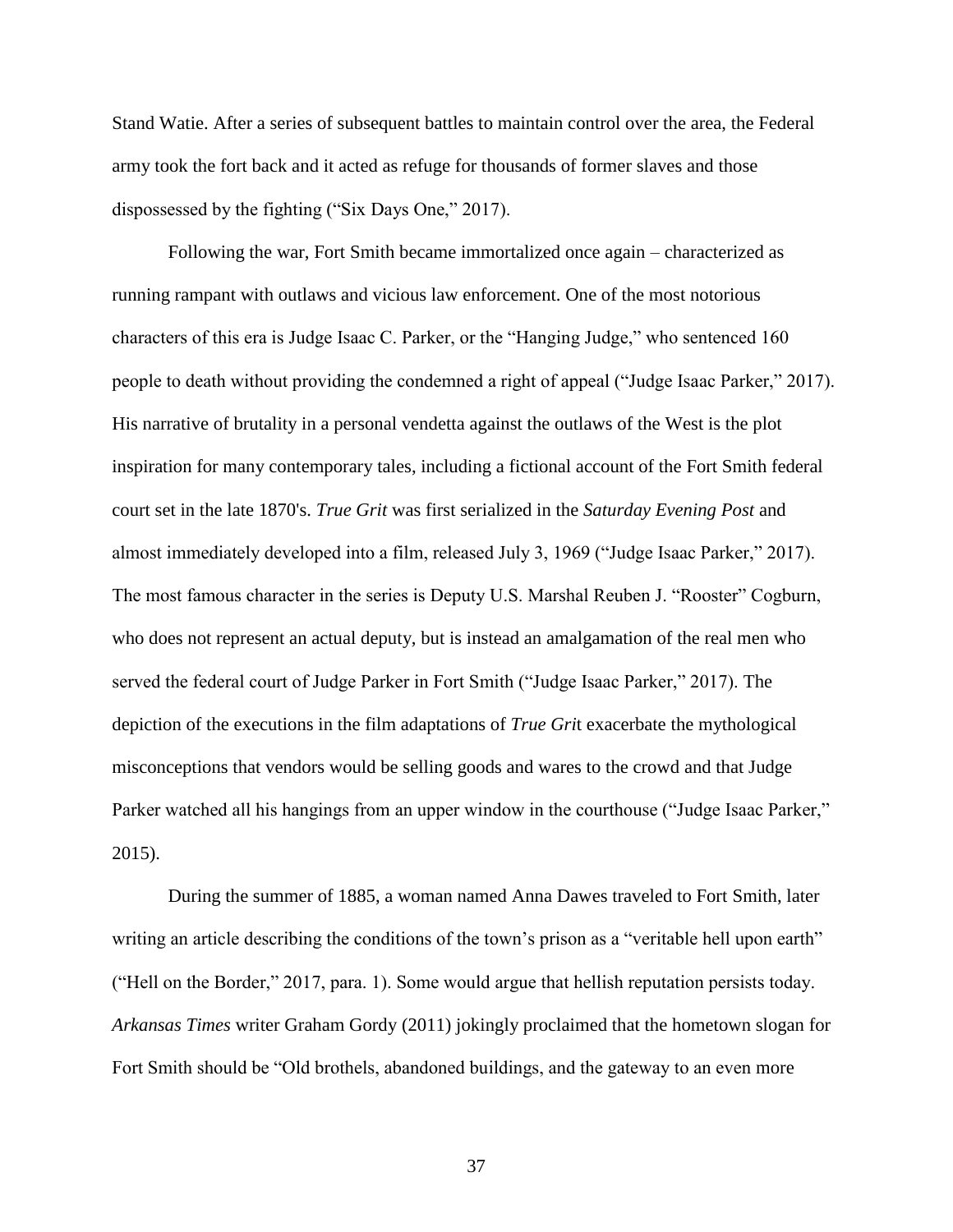boring-ass state" (para. 19). It is this perception that brought us to 2017, though, when The Unexpected art project sought to bring those forgotten spaces to life again and build character and creativity in the town (Simon, 2017). The Unexpected seeks to work from the canvases and tools already present within the downtown community: faded walls, decrepit buildings, and found materials.

# **The Unexpected**

In an introductory video featured on the *Experience Fort Smith* YouTube channel, Johnny Cash's "God's Gonna Cut You Down" ominously plays over footage of an Arkansas state flag flying high and local residents resting on their motorbikes on the street. "Not so much happens here that is very different than what happened here for a long time," a narrator explains, "when something out-the-box happens here I think it's unexpected for most of the people" ("The Unexpected Project 2015," 2016). And thus, the Unexpected Project is born.

The Unexpected project began in 2015 and claims to serve a mission of bringing urban and contemporary art to Arkansas through immersive public art experiences (JustKids, 2018). Curated by JustKids, a global creative house that produces art projects on an international scale, the initiative in Fort Smith was to breath creative life back into a fading town with a colorful history. JustKids collaborates with 64.6 Downtown, a local non-profit "committed to building vibrant spaces…and to mobilize placemaking in Fort Smith and Arkansas" ("64.6 Downtown," 2018, para. 1). Although the public art pieces are permanent fixtures in the growing downtown scene of Fort Smith, The Unexpected centers around a week-long summer festival in which international artists are invited to create murals, sculptures, and indoor and outdoor installations ("Justkids Curation In," 2017). The program is now moving into its fourth year, with their 2017 festival proclaimed as the most successful yet. Charlotte Dutoit, owner and curator for Justkids,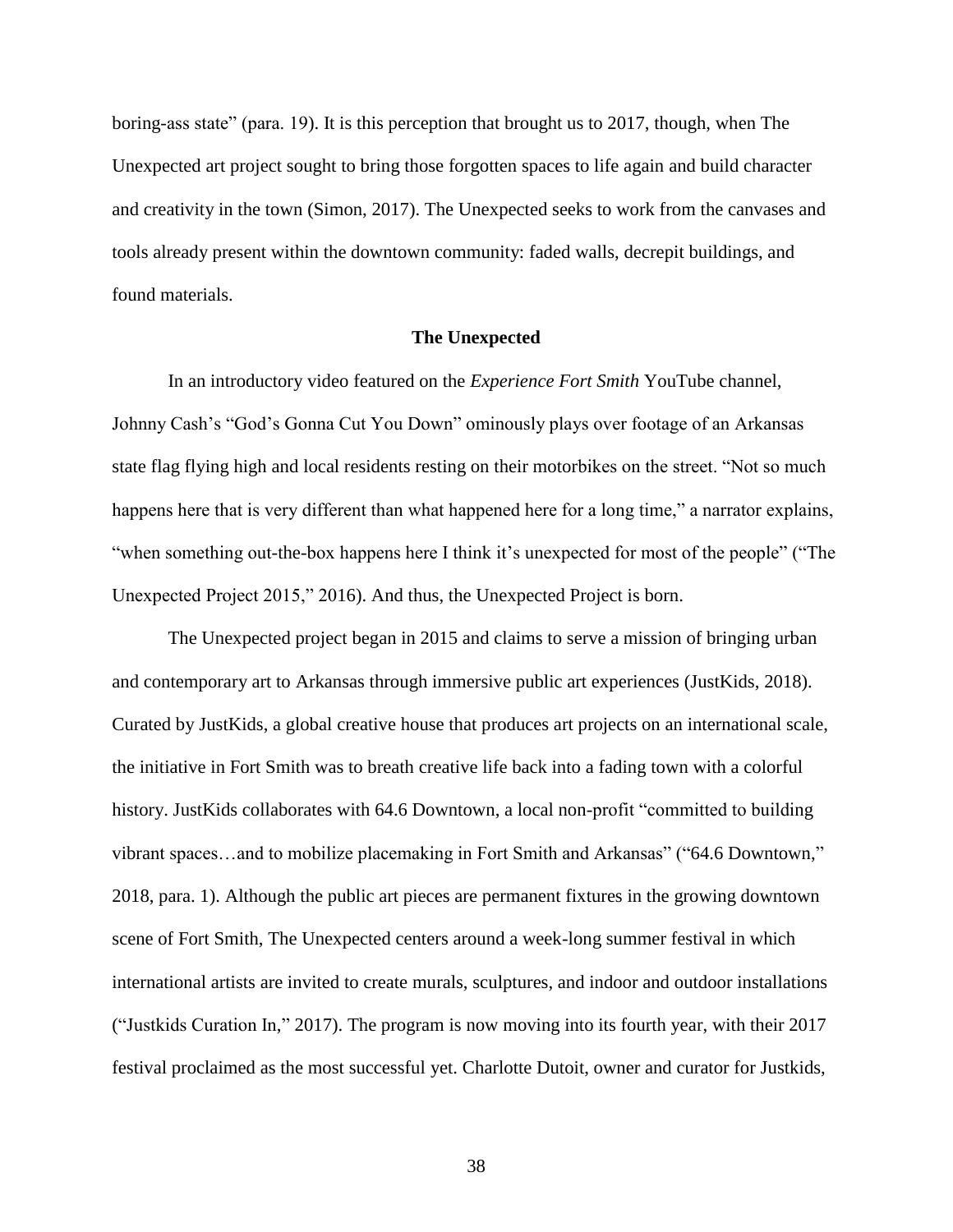stated that the goal of the latest festival was to "get viewers to revisit some of the historic landmarks in Fort Smith, discover hidden gems of the Downtown and participate in the creative process" ("Justkids Curation In," 2017, para. 2). The program specifically focuses on building Fort Smith into the globalized art sphere by bringing renowned public artists from across the world and challenging misconceptions about rural America lacking creativity and appreciation for art.

The colorful pieces do not just create an unexpected experience for local Arkansans, though. Artists invited by the JustKids group discuss examining their own biases about the area, town, and people that call it home. "Usually, when you go somewhere where there are not murals everywhere or this type of work you get a few really negative reactions, but I did not so that was also unexpected for me," one artist narrates ("The Unexpected Project 2015," 2016). ROA, a Belgium artist, is featured complimenting the community on being very welcoming and the beauty of the big, previously-undecorated buildings within the city ("The Unexpected Project 2015," 2016). The digital material surrounding the Unexpected project emphasizes this reciprocal relationship between the community and the artists, highlighting the ways they might both benefit.

For my analysis, I will focus on the more than twenty permanent fixtures featured yearround in Fort Smith. These were determined using a map found on the Justkids and Unexpected websites (The Unexpected, 2018). This focus was chosen due to the impact that these art pieces, primarily sculptures and murals, would have on the community in the long-term versus the shortterm influence of the temporary festival events. In my analysis, I hope to determine how the myth of Southern Atonement is being constructed as a community identity and narrative, and thus I am looking beyond the scope of one art-filled week during the summer.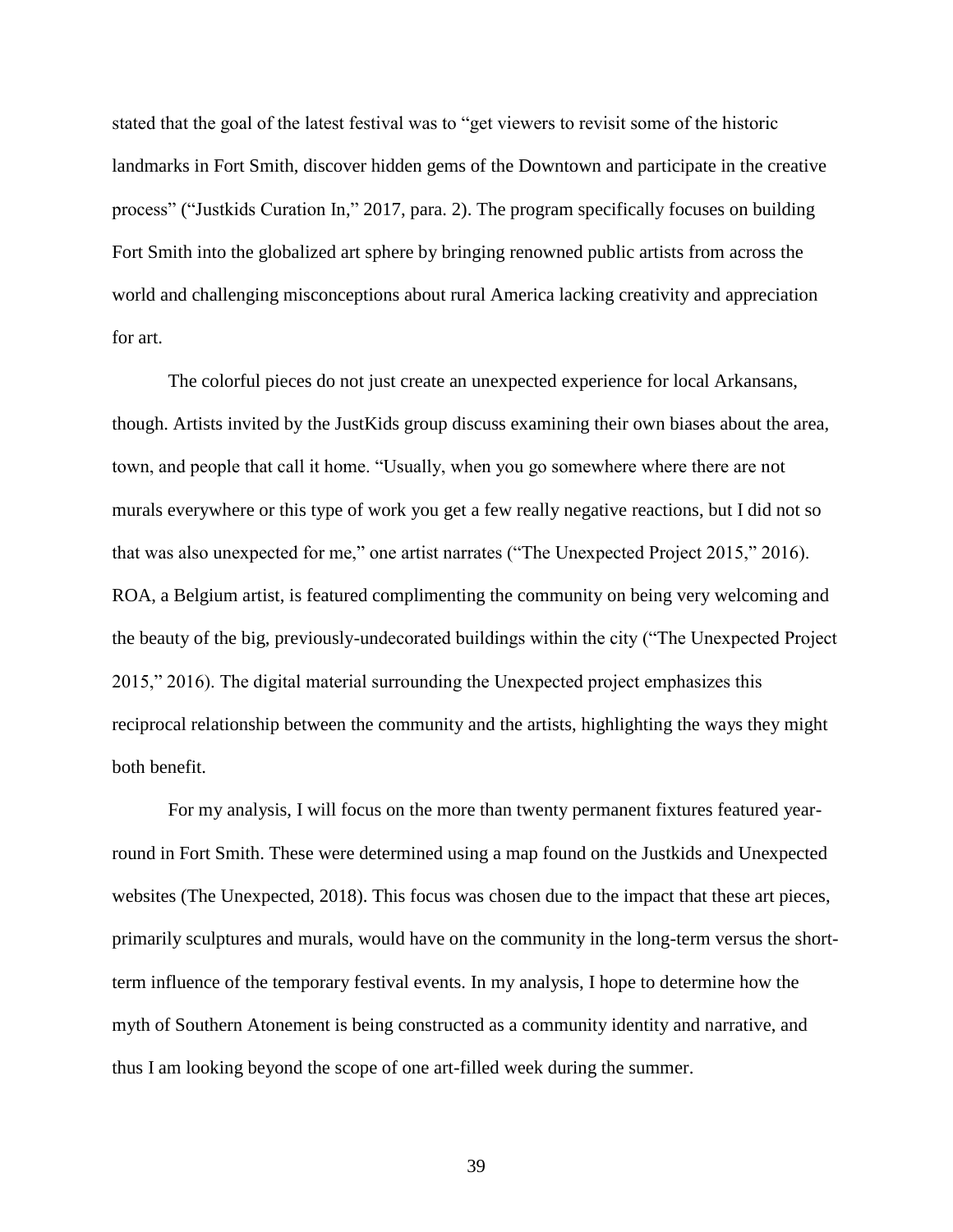#### **The Myth of Southern Atonement in Unexpected Fort Smith**

As Lloyd (2012) examined, "the South is increasingly at the leading edge of crucial new developments in political economy, including neoliberalism and globalization" (p. 484). Fort Smith, Arkansas, and its growing art scene are exemplars of this cultural Southern shift. The city's artwork asks visitors and community members to both consider the public memory of the region and the role they play in the construction. From a critical perspective, though, one might wonder whose history and identity are being constructed in the social capital and social trust goals of the Unexpected Project. It is through this lens that we can understand whether the project aids in that sought forgiveness or is contingent on maintaining an exclusive narrative. In the fall of 2017, I visited Fort Smith, Arkansas, and walked the mapped route of art of The Unexpected project. This is an analysis of the project as it existed after three years of summer festivals celebrating creative placemaking. I will demonstrate the portrait of Southern Atonement constructed using narratives of forgiveness, authenticity, and historical disparity.

#### **Constructed Authenticity and Distinctiveness**

The Unexpected project contains art installations that perpetuate an account of distinctiveness in constructed authenticity by reclaiming authority over which narratives are determined to be "lived experiences" of Fort Smith and which are omitted. Fort Smith, as a community, is exemplifying components of their regional and historical identity in order to distinguish themselves as a culture and arts utopia of the South. This constructed experience of Fort Smith often acknowledges the realities of wealth, poverty, and social disparity within the community but continues to extenuate the narrative for the sake of maintaining a progressive characterization. In an effort of revitalization, Fort Smith seeks to distinguish themselves as a heritage destination with a constructed, authentic experience for those who visit or live there.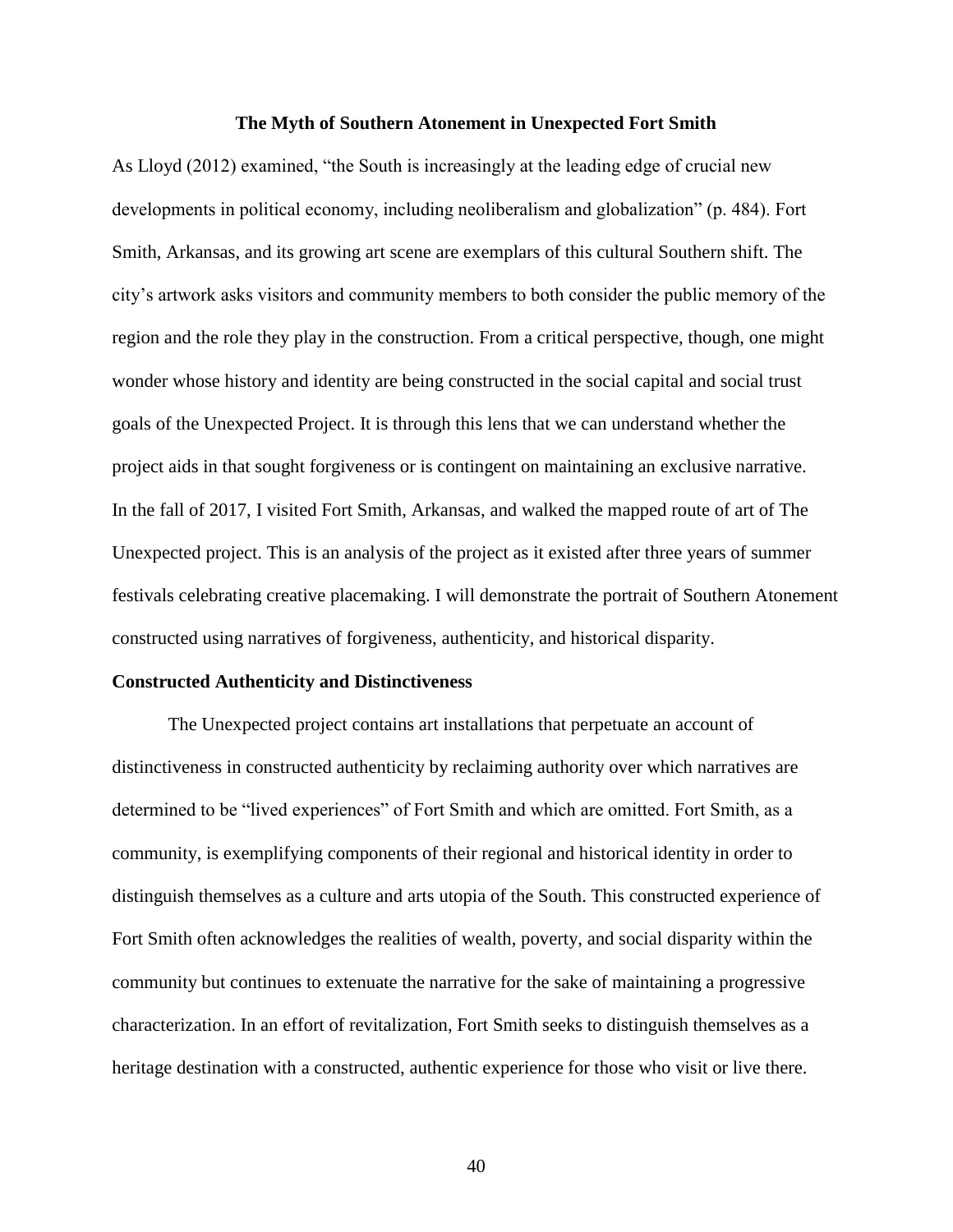One artist who addresses the distinctive cultural qualities of Fort Smith in their art is D\*Face, who has returned to the city multiple times and has a total of four included pieces at the time of this analysis. D\*Face is from the United Kingdom and is well-known for his subversive images and challenges to orthodox thinking. In his "Arrows" installation, D\*Face used repurposed telephone poles to depict massive arrows shot into the ground near the east entrance of Fort Smith. The massive arrows were a collaborative effort with Oklahoma's Choctaw Nation tribe, thus "ensuring the authenticity of their oversized aesthetic" (Lovett, 2016). By collaborating with the indigenous people in constructing art commemorating their heritage, D\*Face maintained a sense of authenticity while still highlighting the distinctiveness of the region's past. The installation is a thematic continuation of D\*Face's other Fort Smith exhibits, which function to memorialize the Trail of Tears. Nonetheless, the arrows are placed right at the entrance to the downtown brimming with ventures capitalizing on the native roots, outlaw crimes, and "Hell on the Border" anecdotes of Fort Smith. The artistic arrows portray a sense of danger for visitors in this battleground of identity narratives.

Other aspects of The Unexpected function to highlight characteristics of the region that are unique to "The Natural State" of Arkansas. For instance, Pastel also created a massive mural entitled "Empty," in which he appropriated the empty space of modern architecture to portray a natural element of plant life on this urban landscape. ROA also utilizes this method of reusing existing spaces as canvases for a new story. In "The Otter" and "The Mole," ROA forms these rodents to fit into the crevices of decrepit buildings and walls. By twisting these creatures to fit the mold of the buildings, he highlights not only forgotten animals of Arkansas but also forgotten spaces. Otters and moles are both native to the state, although rarely if ever highlighted as a unique draw. By placing them boldly around Fort Smith, a viewer is also asked to look beyond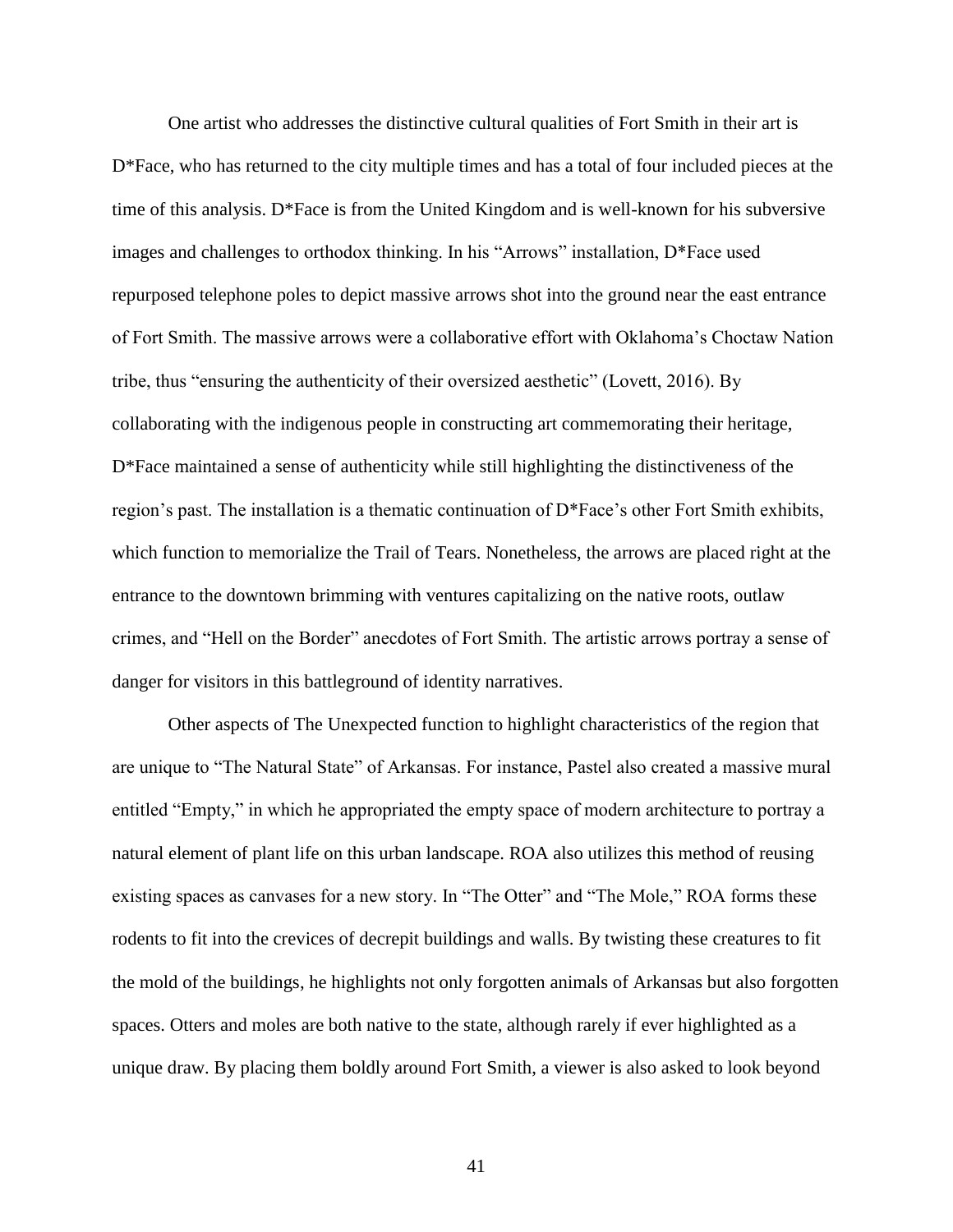the art installation and consider the surrounding canvases as well – the city itself. Bordalo II also created nature-themed art for The Unexpected, notably "Opossum" and "Fox." Both recreate images of animals native to the area, constructed out of repurposed scrap metal and what some might consider trash. Bordalo II is known for promoting sustainability and increasing social awareness through using primarily end-of-life materials. Once again, by focusing on natural elements of Arkansas that are often forgotten and constructing them out of forgotten materials, these art pieces ask viewers to consider all of the distinctive qualities of the region, not just the culturally highlighted ones. These art projects highlight the idiosyncrasies of natural elements within the state and region, and thus function to remind viewers of the hidden treasures that are unique and authentic to the Fort Smith experience.

Other projects within The Unexpected create new distinctive characteristics for Fort Smith through the use of oddities and shock in their aesthetic components. For instance, Ana Maria's "Unnamed" features two otherworldly characters in a tender moment – with mixed phenotypes of animal, human, and insect features. A viewer's attention is immediately drawn to the odd features of this art, partly due to the prominent display of this art piece along the main street of Garrison Avenue. In conjunction with the discomforting qualities and sadness in the expression, the piece almost demands the viewers' attention and creates a moment of unease. When paired with the array of culturally and historically significant artwork featured elsewhere in the city, "Unnamed" reminds the viewer of the intentions of the art project to imaginatively distinguish the community in the face of globalization and beyond the limits of regional history. Finally, Crystal Wagner took Charlotte Dutoit's goals of bringing attention to the oftenoverlooked landmarks of the city to heart with the installation of "Façade." A 3-dimensional piece of black, white, pink, and green materials that could only best be described as a nebula,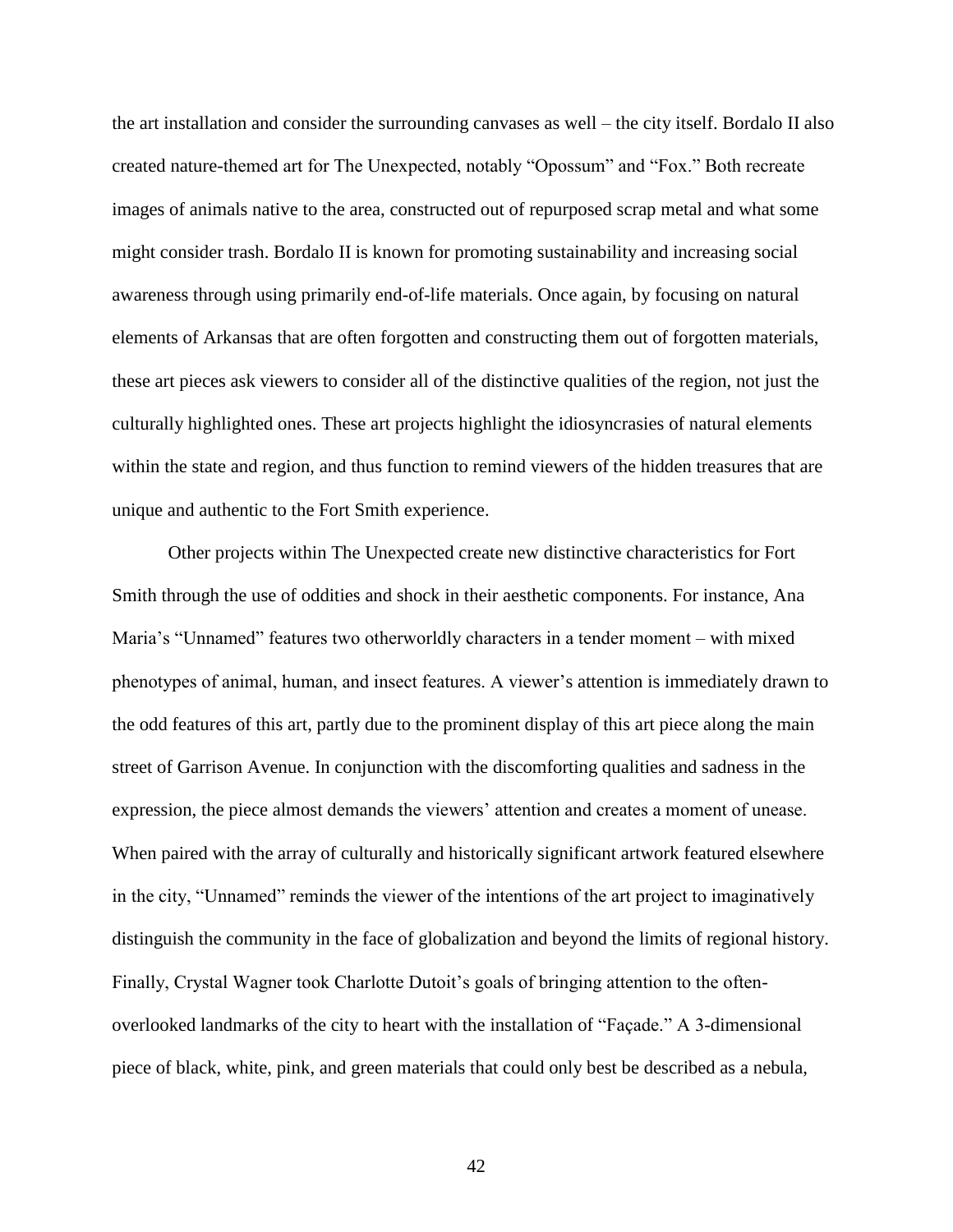"Façade" decorates what remains of the historic Reynolds-Davis building. Wagner, an artist from Philadelphia, is well-known for these amorphous-growth sculptures plastered on historic buildings. The immediate juxtaposition of the abstract, contemporary art draped, and seemingly consuming, the historic structure provokes an immediate, shocked reaction for the viewer. The lithotrophic sculpture wraps round the Reynolds-Davis façade, which was once a five-story structure before destroyed by a tornado in1996. "Façade" creates a dialogue between historical and contemporary architecture, natural forms, and the birth of a pseudo-organism at the intersection of the two. "Façade" has unique qualities which make it odd and unique in the Southern landscape, while still drawing attention to the distinct, and authentic, history of Fort Smith.

The Unexpected project paints a picture of distinctiveness in constructed authenticity by acknowledging history, highlighting peculiar regional qualities, and then pushing the boundaries on artistic expression in the South. Through an effort of community revitalization, The Unexpected project provides a visual and aesthetic experience of Southern heritage, and its uniqueness, which allows visitors and community members to appreciate that heritage from a distance. The project uses elements of nature to emphasize the Arkansas character and draw those viewers back into the constructed authenticity of the community. This process allows the community to profit from the commodification of their culture, but potentially allows for economic capital to dominate social capital. While there is heavy emphasis on the historical roots of minority voices in the area, there is little inclusion or artistic expression of contemporary efforts towards a more inclusive community regarding race, culture, and class.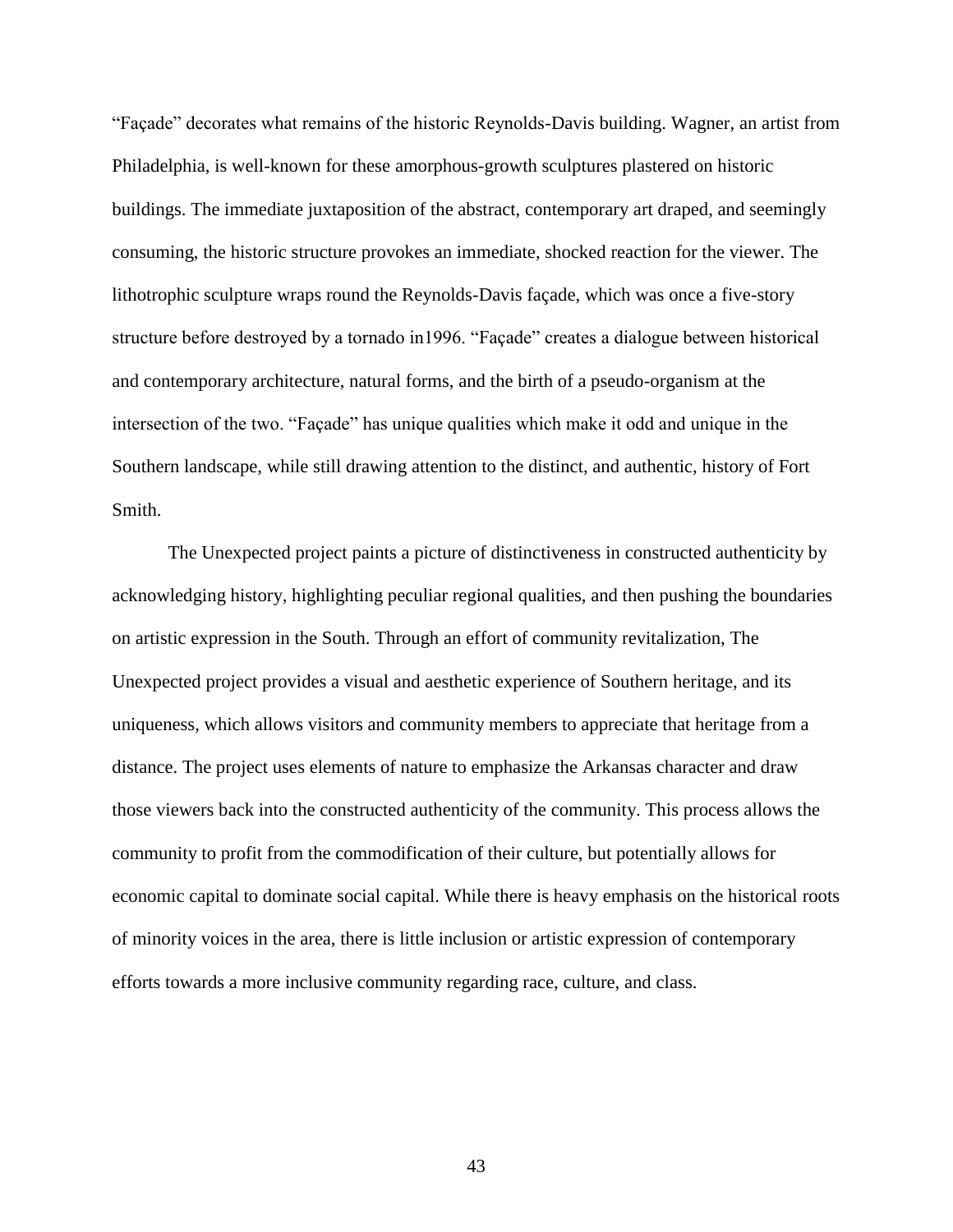#### **Hope for Post-Racial Future**

Many of the art pieces of The Unexpected illustrate the dream of Southern Atonement in moving towards a utopia beyond the tense race, class, and other social relations of the past and present. This quality of Southern Atonement visualizes an inclusive future, but in doing so often constructs an exclusive public memory in order to dissociate from the sins of the past. Guido Van Helten's "American Heroes" most formatively demonstrates this element in regard to class relations and representation. The massive mural decorates the side of the towering grain elevators of the O.K. Feed Mills. This piece includes three colossal portraits that represent three very different individuals and personalities. The three characters are mean to be: "Ed, a Native American man from the Apache tribe; Kristina, a young African American woman who runs her own business; and Gene Beckham, a former employee who worked at this grain elevator for 70 years, immediately after returning from the second world war, before retiring last year" (Azzarello, 2016b, para. 2). These portraits and characters are meant to represent the contemporary heroes and heroines of Fort Smith and the larger regional community of the South. It is a poignant extension of the mythical "heroes" from the Wild West genre in popular culture, of which Fort Smith is intrinsically interwoven. By portraying these working-class people as the heroes of today, and of the New South, the art looks towards a utopian future of negotiated cultural and class relations.

Some of the other components of The Unexpected take a much more aggressive stance on addressing the past and moving forward to an idealized future. Irish artist Maser's "Darby's Rangers" exemplifies this narrative of a battle between the past and future. This colorful mural is featured on the wall of an army surplus store and portrays soldiers in battle during WWII. The clashing colors and shapes illustrate the chaos of war and the resiliency of those who fight. This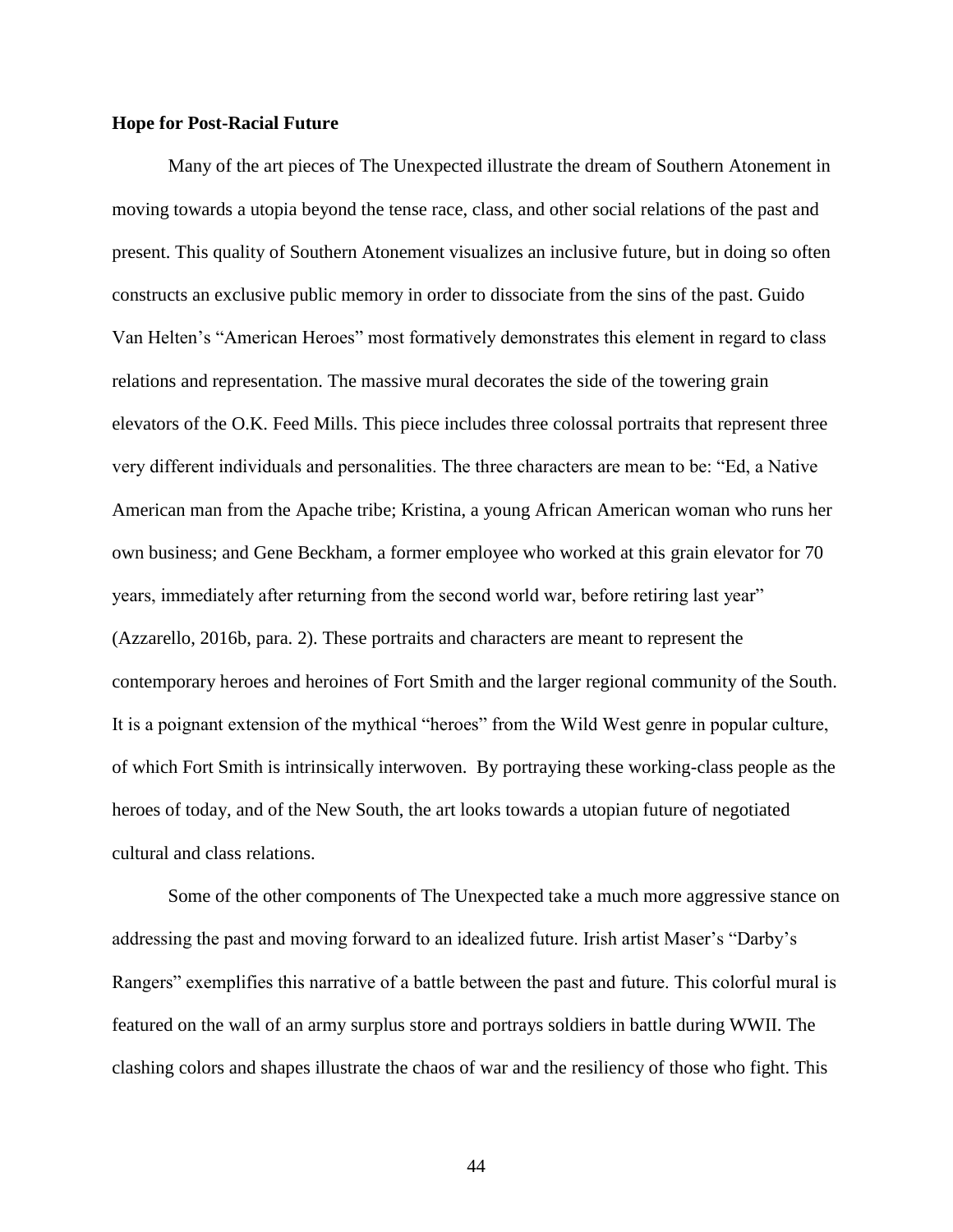art is inspired by the story of Darby's Rangers in Fort Smith, where a group of solders, led by a Fort Smith native, were critical in surrounding the German forces in Italy. A similar portrayal of infamous battles is D\*Face's "The Badlands" which is directly inspired by the stories of the Deputy U.S. Marshals and the infamous outlaws they pursued inside the native territory. This piece features aesthetically Western characters battling an unseen enemy amidst a sunset array of colors. Both of these installations feature infamous battles tied to the history of Fort Smith, but both portray only the heroes of the public memory and not the enemy. The present community of Fort Smith is in a similar struggle in negotiating their past and potential future, but it draws to question who is being highlighted as the heroes in this new narrative.

The most prominent display of this aggressive approach to addressing the future and past is D\*Face's "War Paint." This mural is one of the immediate features seen on the wall of the Park at West End as visitors drive over the Arkansas River and into downtown Fort Smith. Featured is a Native American woman with a bow-and-arrow drawn, but instead of an arrow it is a paintbrush. A single tear falls down her cheek as her eyebrows furrow and she takes aim. "War Paint" takes a hostile approach towards fighting for a post-racial society and suggests that we use tools such as creativity and art to fight the demons of our past.

Other aspects of The Unexpected take a more hopeful lens towards the future. Askew One consulted with a modern Cherokee chief in Oklahoma to curate "Cherokee Women." This mural features the faces of four women close to said chief: his sister, daughter, wife, and mother. With strong, yet hopeful, expressions and starry details – the mural constructs the imagery of longing for a future beyond race and gender disparity. Similarly, Saner & AEC collaborated to create "Crossover," a mural that depicts the present and the past – while visualizing a future. The left half of the image has the "machine" of industrialization and urbanization, while the right has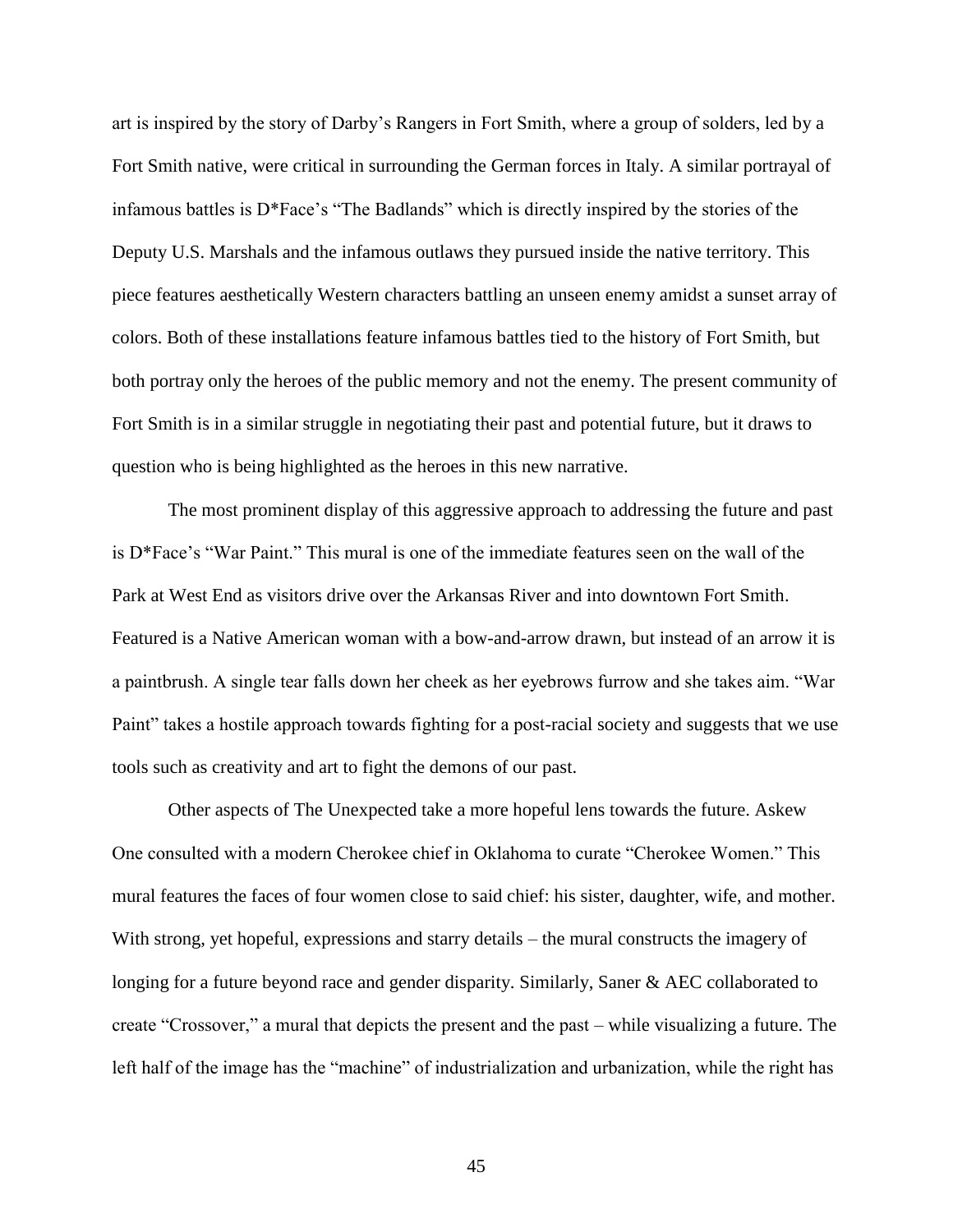the natural and spiritual aesthetics of native civilizations. All of the characters in this image are facing a native symbol of hope and prosperity. Despite the discrepancy between past and present Fort Smith, this art suggests that a collaborative future is possible.

In looking towards a more inclusive future for the South, in which the lines of racial and economic disparity are blurred, The Unexpected project paints a convoluted picture of class, industrialization, militarization, and globalization. The aesthetic elements of battle demonstrate the ongoing struggle towards this future of a new "American hero," the average, working-class citizen of contemporary Fort Smith. The art portrays a current and past fight leading towards potentially prosperous future for all, through the process of moving beyond our own problematic histories. The question remains whether all members of the community are being painted in that utopian future, or if they are being displaced for the sake of incoming creative elites.

## **Absolution from the Past**

The final element of Southern Atonement apparent in the art of The Unexpected is the theme of absolution for the past, in which we, as a regional community of the South, seek symbolic redemption for our cultural sins. Those sins must be simultaneously acknowledged and redressed through contemporary constructions and values.

The first installation on The Unexpected map is Okuda San Miguel's "Universal Chapel," an abandoned house transformed into an explosion of color and geometric patterns. Miguel's signature art style is one that blends these organic shapes with human figures to "relay multifaceted themes of the universe and the creatures that inhabit it" (Azzarello, 2016a, para. 1). The visual performance of this installation at the east entrance of town asks visitors to consider the history of space and how it might be appropriated for storytelling. The once abandoned structure has been reimagined as a "chapel," or place of reprieve and worship, for artistic and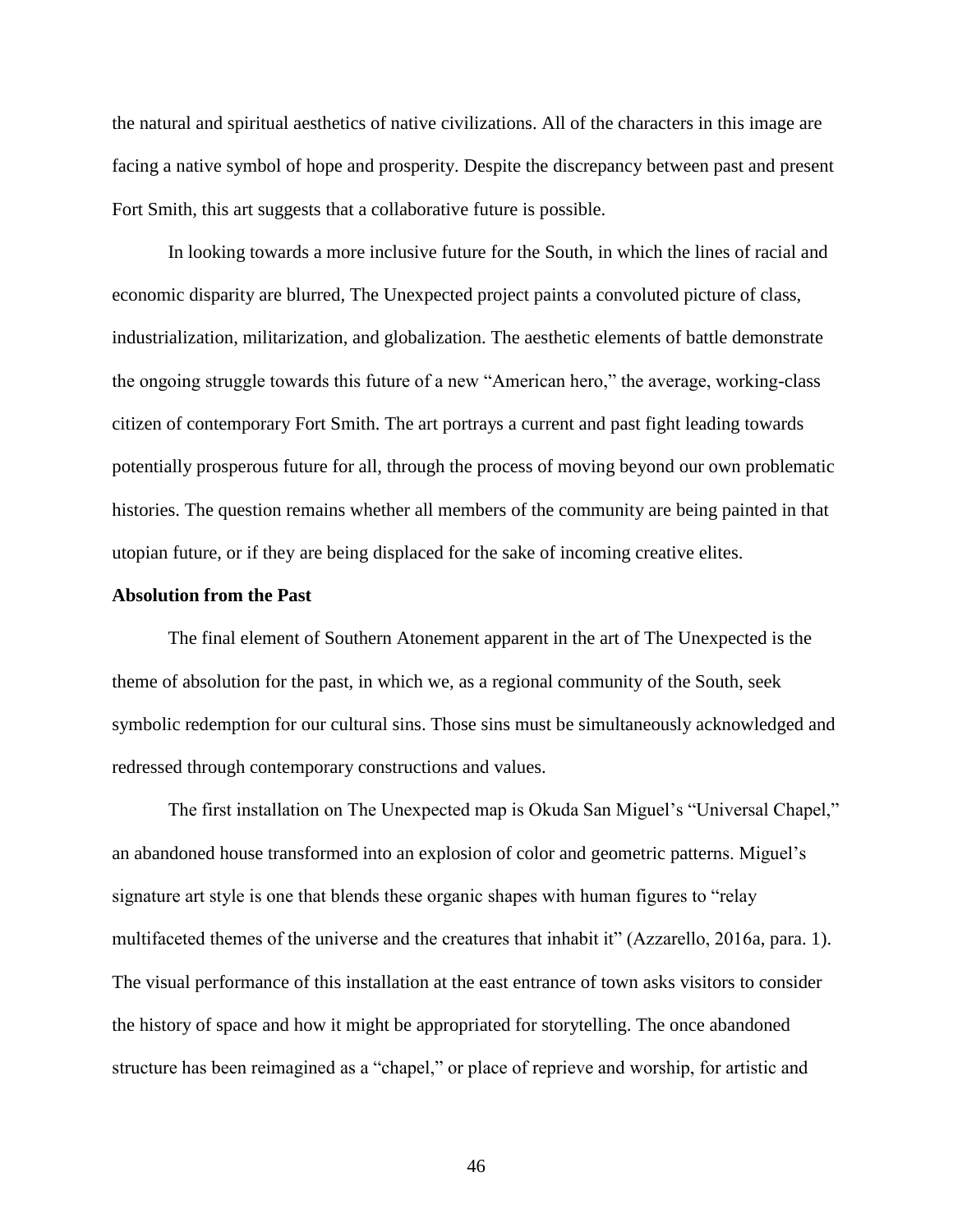creative communication. The technicolor intricacies function as a public museum for demonstrating the complexities of the interwoven culture of Fort Smith and how they can coexist within the same space. As a form of creative-placemaking, the "Universal Chapel" invites visitors to acknowledge the abandoned or forgotten past and imagine the ways in which it might be renewed and revitalized.

Many of the other art installations depict a similar narrative with much less vibrancy and celebration. Portugal artist Vhils created "Portrait of a Cherokee Man," a solemn and overpowering display on the building wall of a small pocket park. Vhils is known for "destroying to create" and thus used jackhammers and chisels to break into the existing structure and paint to conceptualize this exhibition. This portrait was based on some of the very first photographs taken of Cherokee natives, the same tribe that would be driven through this same area during the forced migration. This art forces viewers to face the past directly, putting a face to the tragedy of public memory. By destroying existing structures to create this work, Vhils demonstrates the ways in which the past can be molded towards a more inclusive future while still acknowledging the sins of our past. In a way, Vhils is destroying the disguise of an inclusive community narrative to reveal what has been forgotten or removed, specifically the native inhabitants who were so violently driven from American soil.

One of D\*Face's installations perfectly emulates this narrative of absolution. "Trail of Tears" features a large white heart, simple red target, and several arrows missing with one right on target. A tribute to the tragedy that was the historical Trail of Tears, these installations visualize the struggle of the indigenous people of this land and the tragic disenfranchisement and displacement they faced at the hands of historical oppressors. By forcing viewers to acknowledge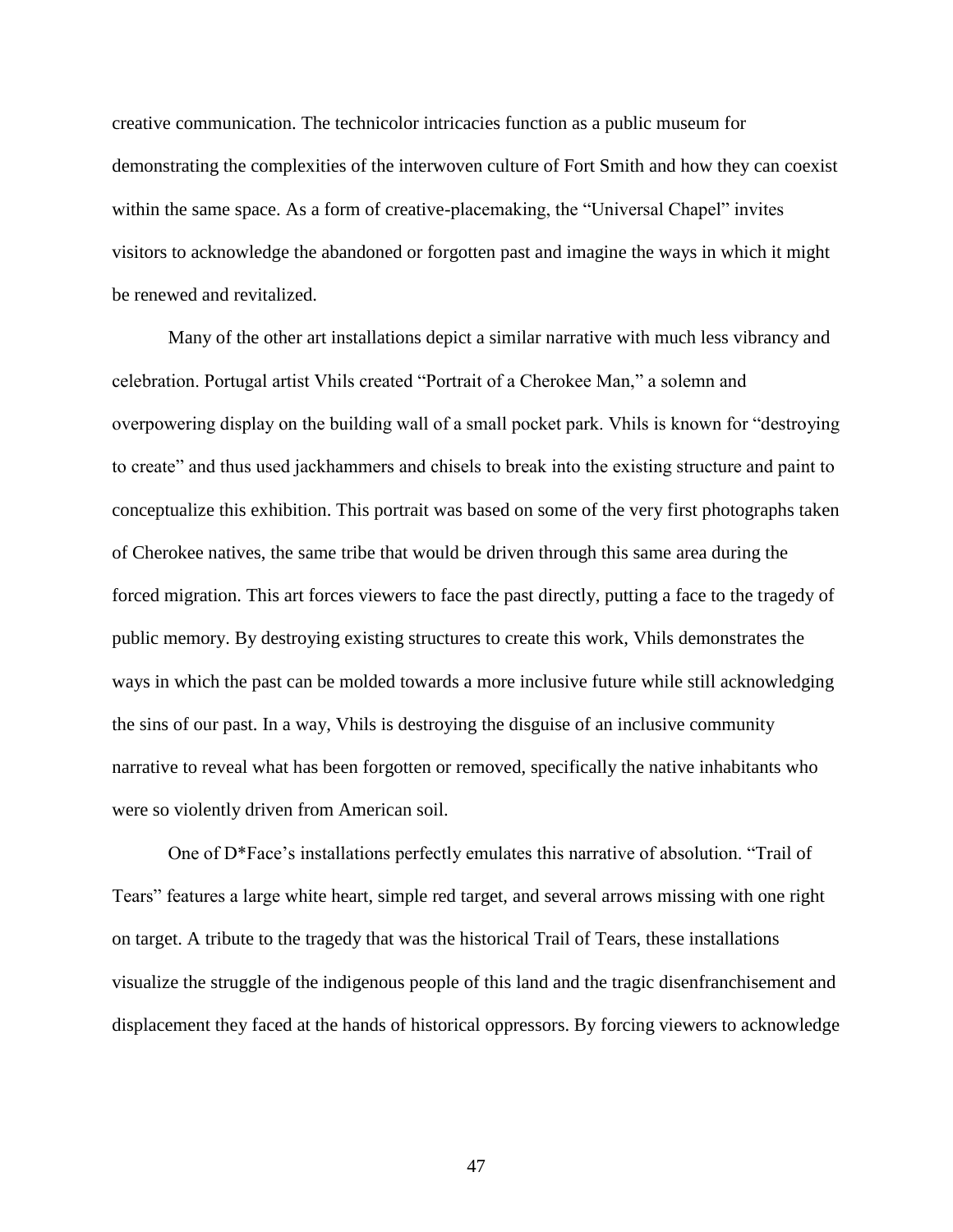the past, these art pieces require an awareness of the historical landscape buried beneath contemporary establishments of the city.

Two Argentinian artists, Jaz and Patel, transformed another wall of the downtown area and entitled it "Rapto Divino en Fort Smith" translated to "divine rapture in Fort Smith." This mural depicts a motorbike rider being pulled and trapped from his vehicle by a colorful array of vines and weeds. Consumerist goods like watches, rings, and hats are flying away from the individual. In conjunction with absolution from our historical sins, perhaps "Rapto Divino" depicts an inevitable entrapment with our past, despite efforts to move forward. Even at a time of rapture, when we could potentially ascend to a new narrative or identity, the roots of our past run too deep for us to ever truly escape.

The community of Fort Smith, as portrayed in the rhetorical elements of The Unexpected, is both seeking forgiveness for a troubling memory of forced removal of indigenous people, criminality, and race relations while also exemplifying and remembering particular connections to their past for the sake of revitalization. Much the way Vhils chipped away at the decrepit wall to convey a portrait of a native man, The Unexpected is chipping away at the regional history in order to both acknowledge and seek forgiveness. The art initiatives are providing space for those historically disenfranchised and minority voices to be heard through the process of creative placemaking. In doing so, the community simultaneously seeks forgiveness, and to be absolved, from that past. Critically speaking, however, the contemporary commodification of that history for the sake of revitalization does not demonstrate a true atonement for that cultural guilt. Instead, it creates a source of social capital for the hegemonic, perhaps affluent, community members to feel a sense of place attachment for a physical space that conveys a cultural narrative they could not previously identify with. They may see themselves as disconnected from those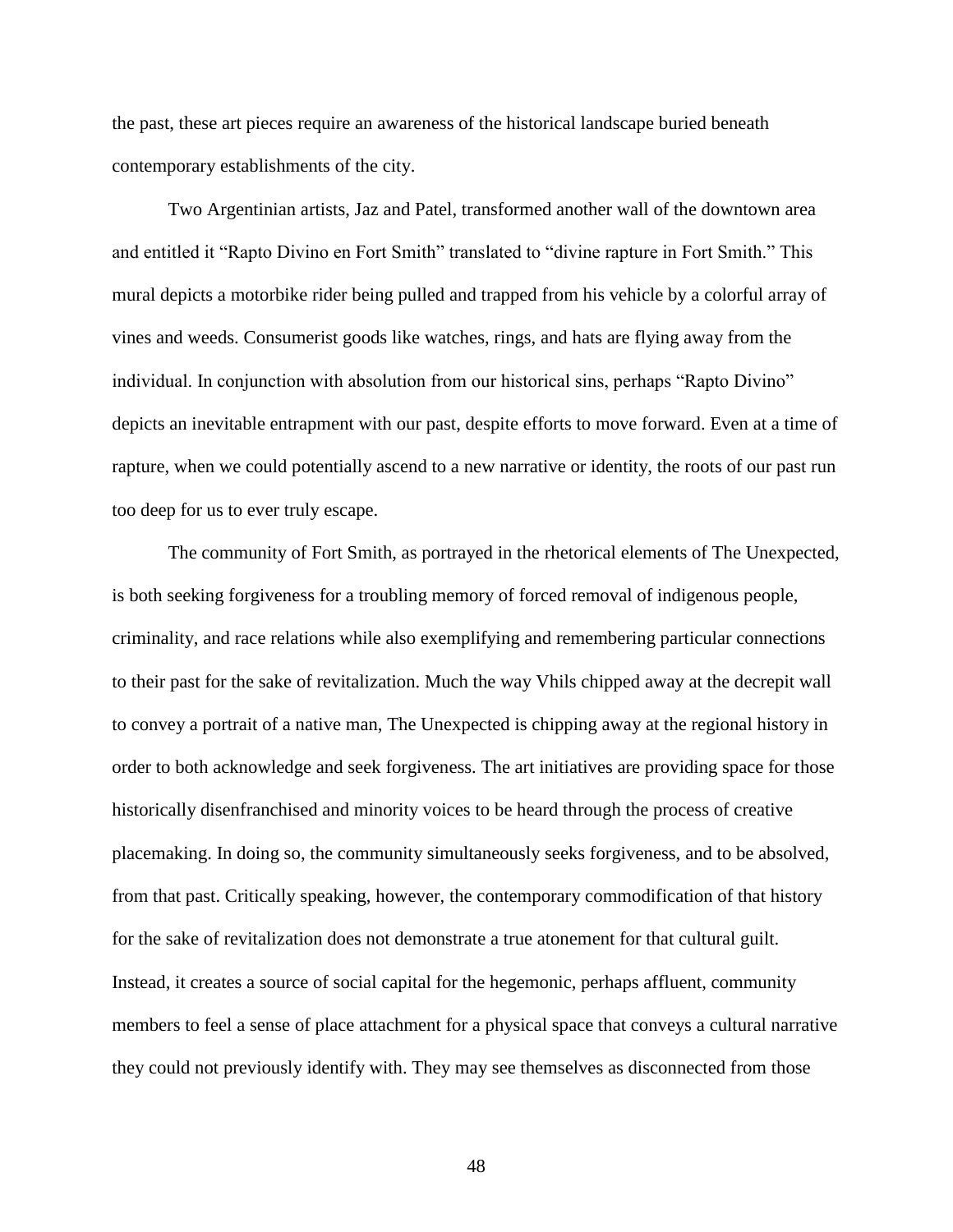historical sins, but yet remain so far from the practice and implementation of inclusivity in the present.

Ultimately, the entire, city-wide journey of The Unexpected functions as a performance of Southern Atonement in and of itself. It should be noted that the majority of the art follows Garrison Avenue, which is marked as a part of the national Trail of Tears. A visitor walking through these exhibits is also walking along the historic pathway, currently dotted with plaques commemorating that history.

Also, if a visitor were to begin with the "end" of listed projects on the featured map, they would begin with D\*Face's "War Paint." Again, this mural features an indigenous woman facing from the highway and pointing down the Trail of Tears with a dripping paint brush cocked in her bow. D\*Face has explained that three of his art pieces are actually connected. "War Paint" is taking aim down Garrison Avenue, with colossal, heavy arrows buried in his installation "Arrows." Perhaps, these are the shots that missed their aim. Some of the other missed arrows are a part of "Trail of Tears," but there is that one single arrow that hit the target in the heart. This interwoven story of murals takes aim and hits the history of the Bad Lands in the heart with creative placemaking and art. The art revives a sordid past of displacement and criminal activity, highlighting it as distinct to the region. However, the art also aims the town's identity towards a new direction, a more hopeful future. The visitor is asked to walk this Trail of Tears, following the arrows, and atoning for that past. When journeying The Unexpected Project backwards, a visitor will end with the colorful and celebratory "Universal Chapel." This conglomerate of colors, human qualities, and festivity functions as a place to conclude the atonement process by placing the matter of absolution from the past – and the previous art – on the table. It is up to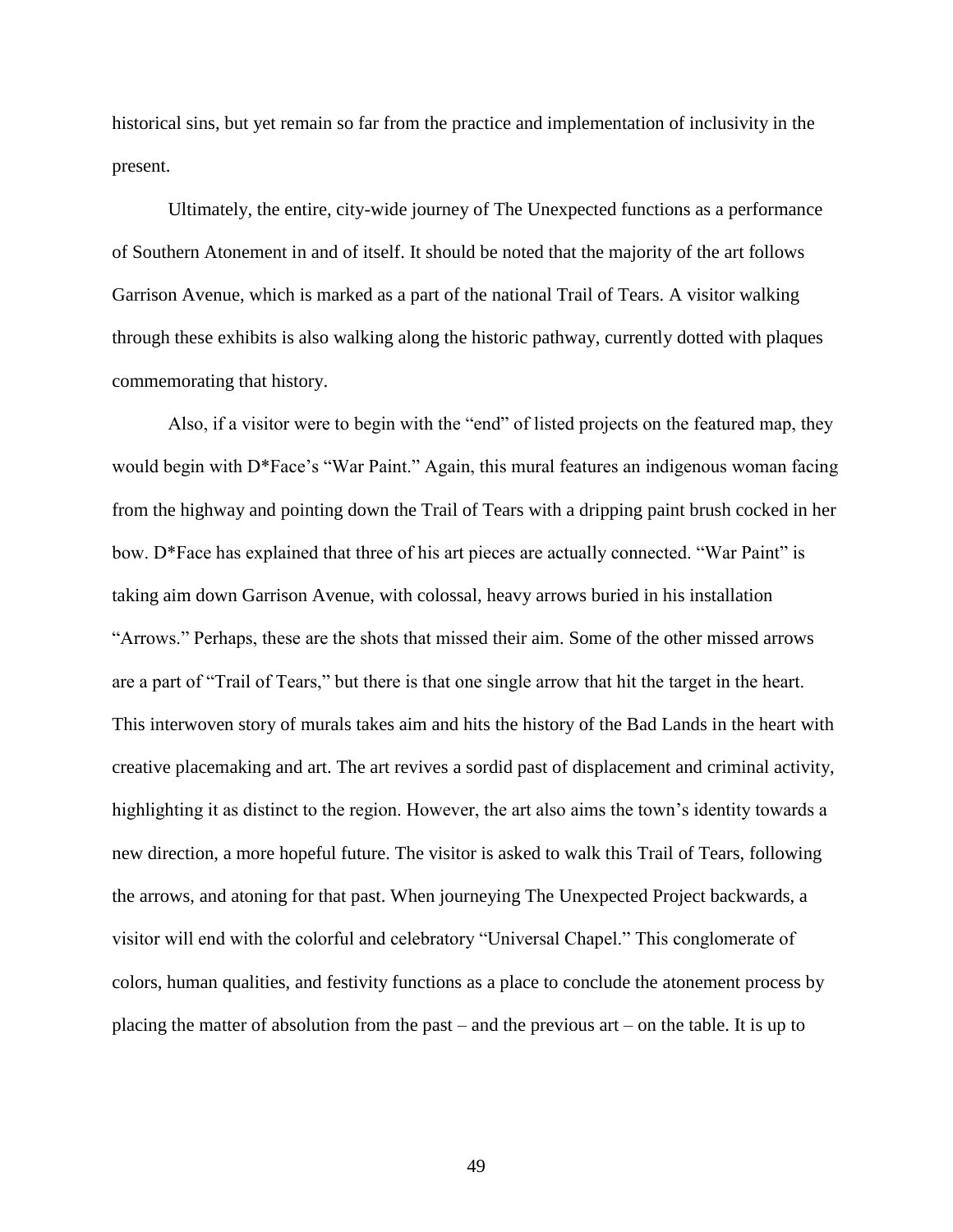Fort Smith to put forth an action of seeking forgiveness, and to ensure the chapel is big enough to house all of the identities, public memories, and cultural histories of the community.

## **Conclusion**

The Unexpected Project of Fort Smith, Arkansas, creatively and aesthetically depicts the process and components of Southern Atonement as a process of community revitalization. Southern Atonement requires a reconciliation with contemporary values with a sinful past and asks for active construction of new identities and narratives as a source of seeking forgiveness. Unfortunately, this process is often white-washed in order to alleviate contemporary guilt without functionally addressing issues of disparity in public memory, social trust, and social capital.

It should be noted that the murals of The Unexpected project are the product of freedom in creation, in that the artists were able to depict their art without approval or organizers' intervention. This leap of faith, the subsequent heavy nod to the culture and history of the region, is truly an invention of creative placemaking. Fort Smith envisions itself as space, and intersection of culture and community where the New South meets the Old West. The intentions of including the sins of the past such as displacement, criminal activity, and poverty are apparent. This collaborative effort with local Native tribes when depicting their cultural imagery created social capital through bridging and thus demonstrated a move towards inclusivity between social and cultural spheres.

Nonetheless, the concerns regarding neoliberalism, globalization, and gentrification remain at the forefront of The Unexpected. A critical implication of this analysis is the potential for the framework of The Unexpected as unchecked gentrification masquerading as art appreciation. Neoliberalism as an ideology defines citizens as consumers whose democratic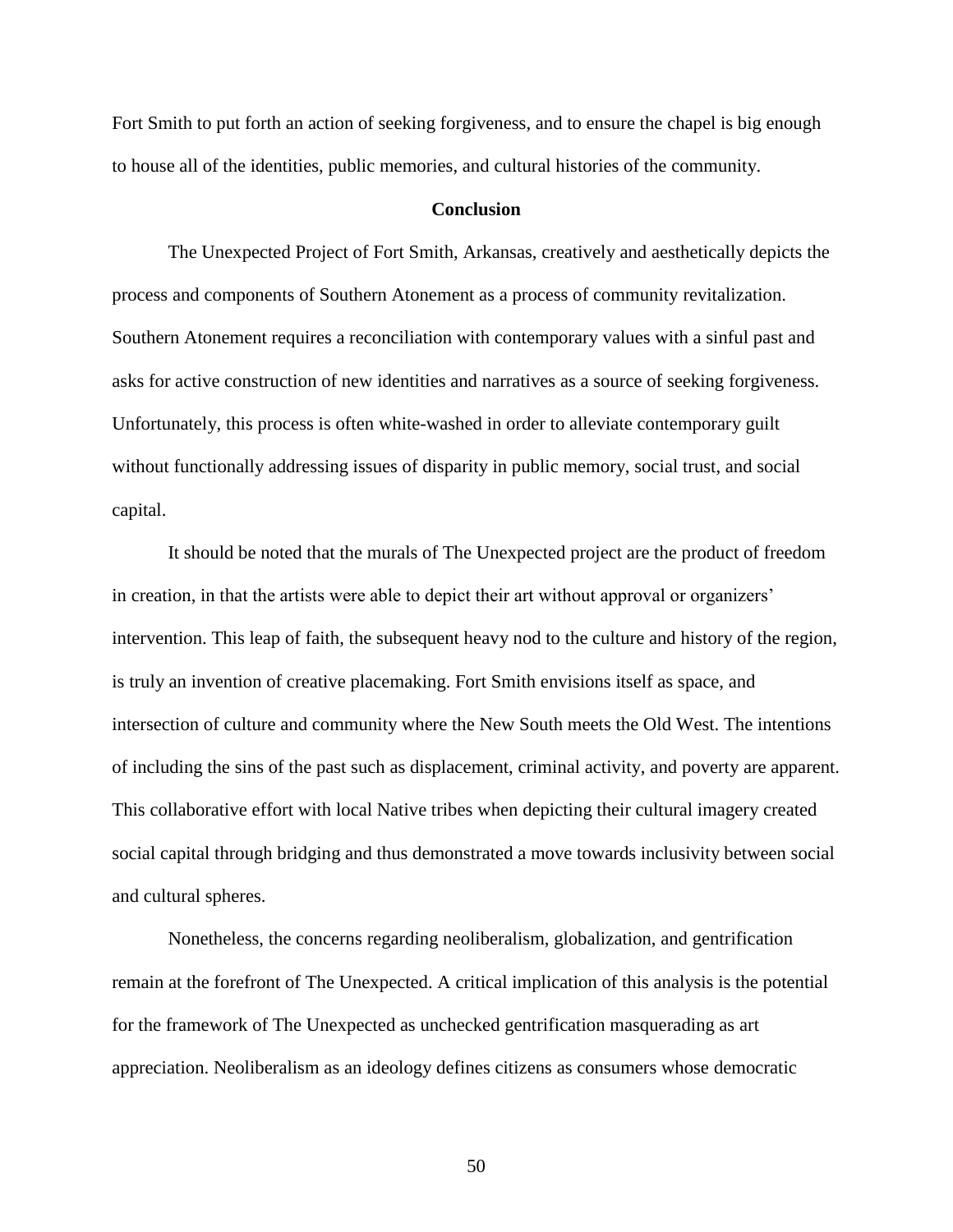choices are best exercised by buying and selling in late capitalism. By drawing primarily international, well-known artists to curate this art in Fort Smith, they are participating in a globalized system of commodification of culture. They are capitalizing on the heritage of the city to promote tourism on a global scale in hopes of economic revitalization. But who would truly prosper? If increased art and creative placemaking draws a class of creative elites to the area, Fort Smith may face an increase in cost of living and displacement of the current low-income or minority residents. Perhaps, this phenomenon would even require a whole new set of cultural sins to be atoned for.

A visitor to Fort Smith, Arkansas, is invited to relive over 200 years of history and experience the modern product of those turbulent centuries. The town has inspired films and literature alike and now envisions itself as a muse for public art. The Unexpected project takes visitors on a visual journey of the region's past and offers space for atonement and absolution from those sins. On the website advertising all the ways one might "Experience Fort Smith," they advertise that you will do more than make memories, "you will make history" (Experience Fort Smith, 2018). Southern Atonement asks those, as community members of the regional South, to consider which history, whose history, and in what way.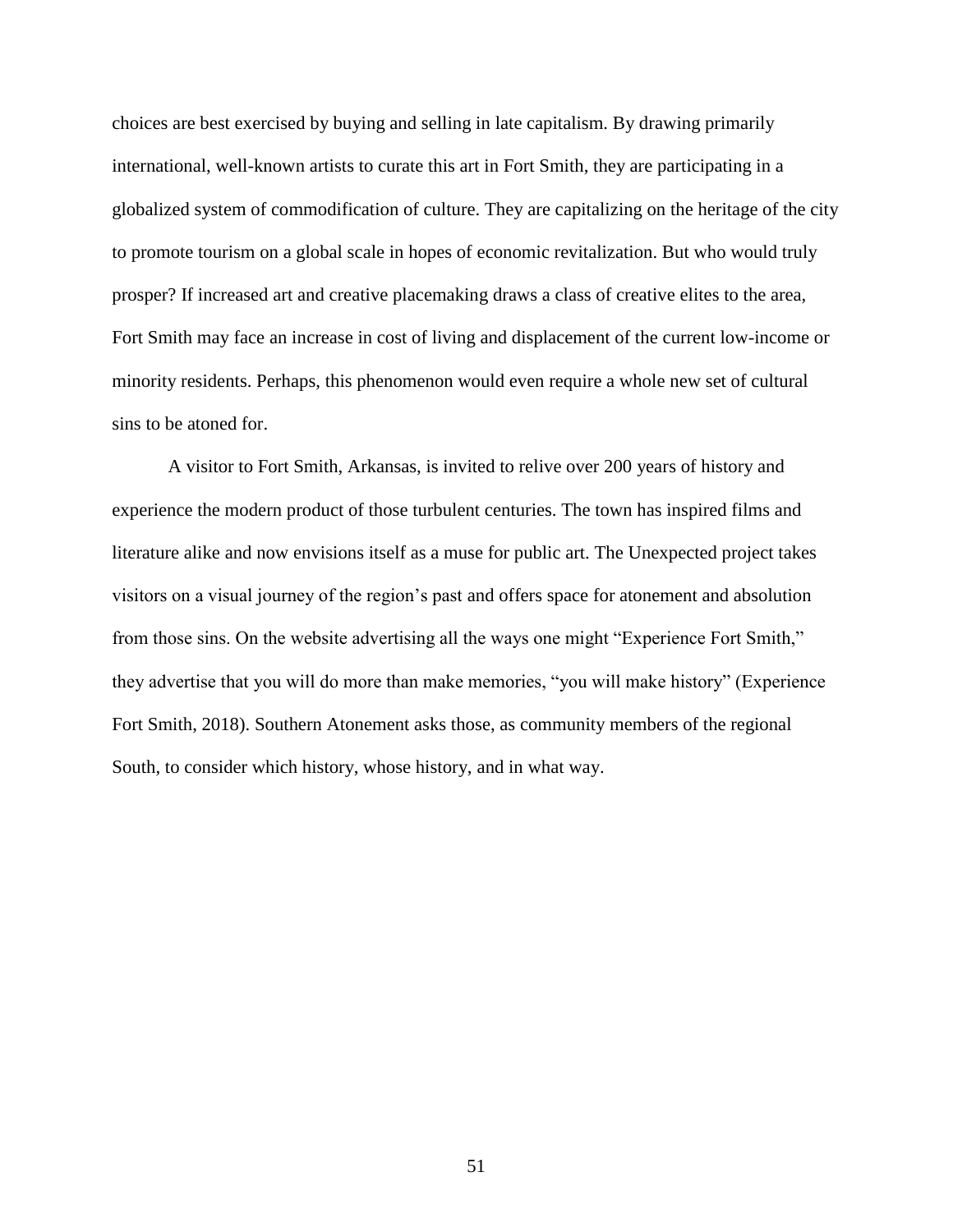## **Chapter 2**

## **A Billgrimage Across Arkansas**

Hanging on the wall above the mantel of 117 South Hervey Street in the town of Hope, Arkansas, is a sepia-toned photo of Miss Mary's kindergarten class. There are two rows of eager young children holding pinwheel toys while glancing around, some at the camera and others into the distance. To the far left is a young William Jefferson Clinton, then known as "Billy Blythe," giving the photographer a mischievous side-eye. Decades later that boy in the striped shirt would find himself in the public eye and one-day serve as the President of the United States. Next to him is a young Joe Purvis, one of Clinton's lifelong friends and a prominent Arkansan lawyer. Also in the photo is Vince Foster, who would serve as Clinton's partner at Rose Law Firm and then in his administration. A few of the other kids include a young Mack McClarty, who served as Clinton's first White House Chief of Staff and then as Counselor to the President and Special Envoy for the Americas. This is not your typical kindergarten class. "President Clinton took Arkansas to the White House," says the tour guide as he points out the different boys, "And he didn't forget his friends. He knew where his roots were and he made us proud to be Arkansan again."

To be a proud contemporary Southerner, and Arkansan, is a conundrum in social, economic, and political regards. In an age of increased political polarization and heightened social tensions, the South offers a fertile ground for new political myth-making. A political myth is understood as an ideological narrative within a community that deals with past, present, and predicted political beliefs (Tudor, 1975). Political and cultural myths offer an overarching narrative with which to identify as a source of increased community engagement and sense of inclusivity. Placemaking, or the process of creating and recreating lived experiences through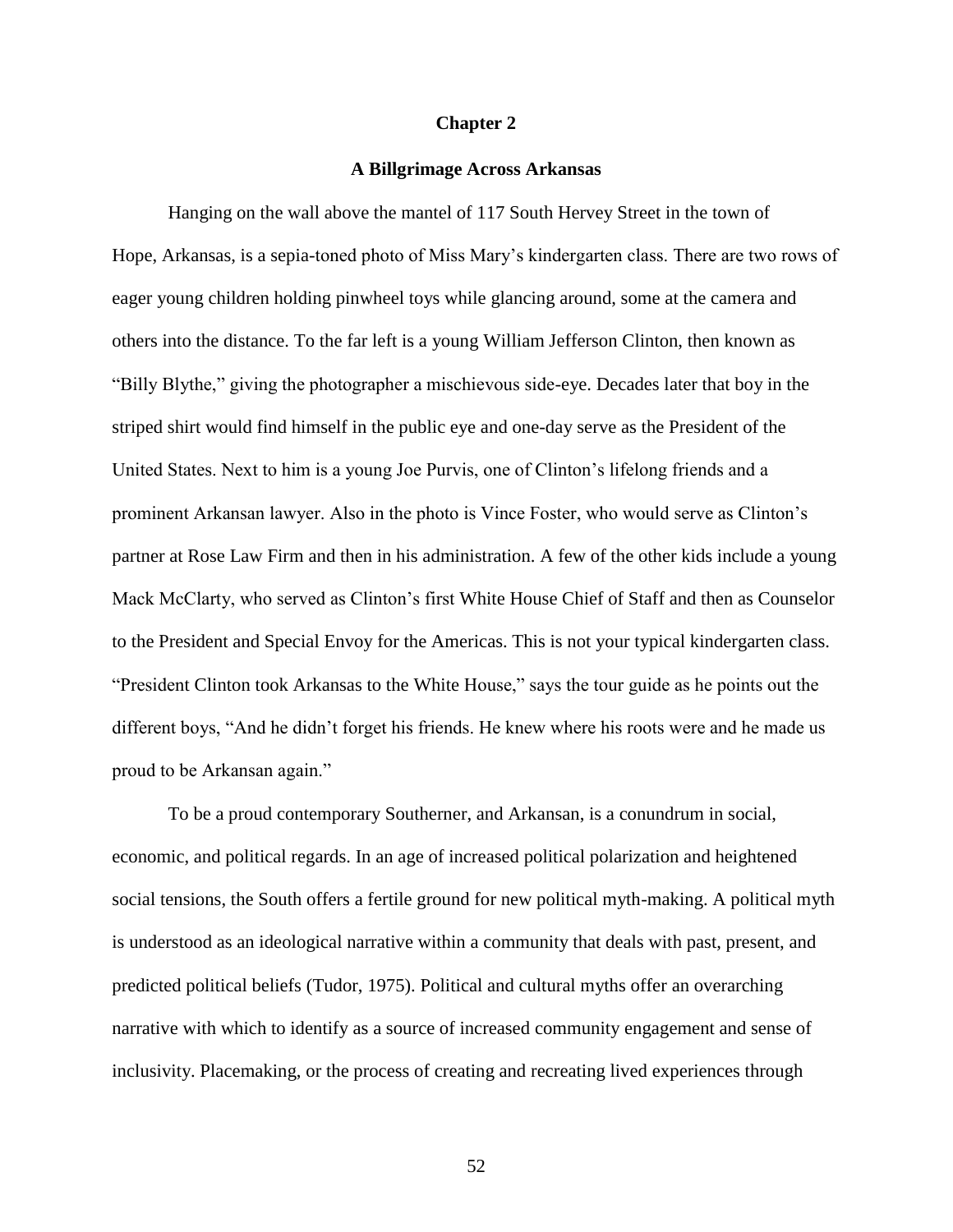political and material spaces, is a method of strengthening these community networks and sociospatial relationships (Pierce, Martin,  $\&$  Murphy, 2010). In regard to Arkansas, the Billgrimage – Bill Clinton's legacy of space – offers a prime strategy for political placemaking as source of engagement. The commemorative journey of the Billgrimage is a site for community leaders, members, and outsiders to meet and collectively engage with the process of exploring our historical past and determining our role in a political future.

This birth home of Bill Clinton is only the first site in the statewide Billgrimage, a journey which features stops in Hope, Hot Springs, Fayetteville, and Little Rock. Described as "an exciting opportunity not only to see sites related to President Clinton's time in Arkansas, but also experience the beauty and charm of his home state," this tour both constructs and exemplifies a particular narrative for Clinton and the state as a whole ("A Passport To," 2017). Tourism of the Billgrimage peaked when the Clinton Presidential Library opened in 2004, with curators creating a passport for visitors to get stamped at all four locations. This love for Bill Clinton, even decades after he left Arkansas in pursuit of bigger dreams of public service, is evident as community members and childhood friends still flock to see him at every political or historical event he is asked to attend in the state. He is still engaged in local politics, particularly during midterm elections, and Clinton's legacy is remembered fondly among many Democrats of Arkansas. It could be his folksy relatability and delivery when he speaks, or his unrivaled, proverbial ability to remember names. Either way, when Clinton returns home, he is often greeted with the same adoration and support that he garnered as governor and as a candidate for president. In the same way, the Billgrimage offers a journey of engagement, optimism, and big dreams of a cultural and political future all stemming from a place called Hope.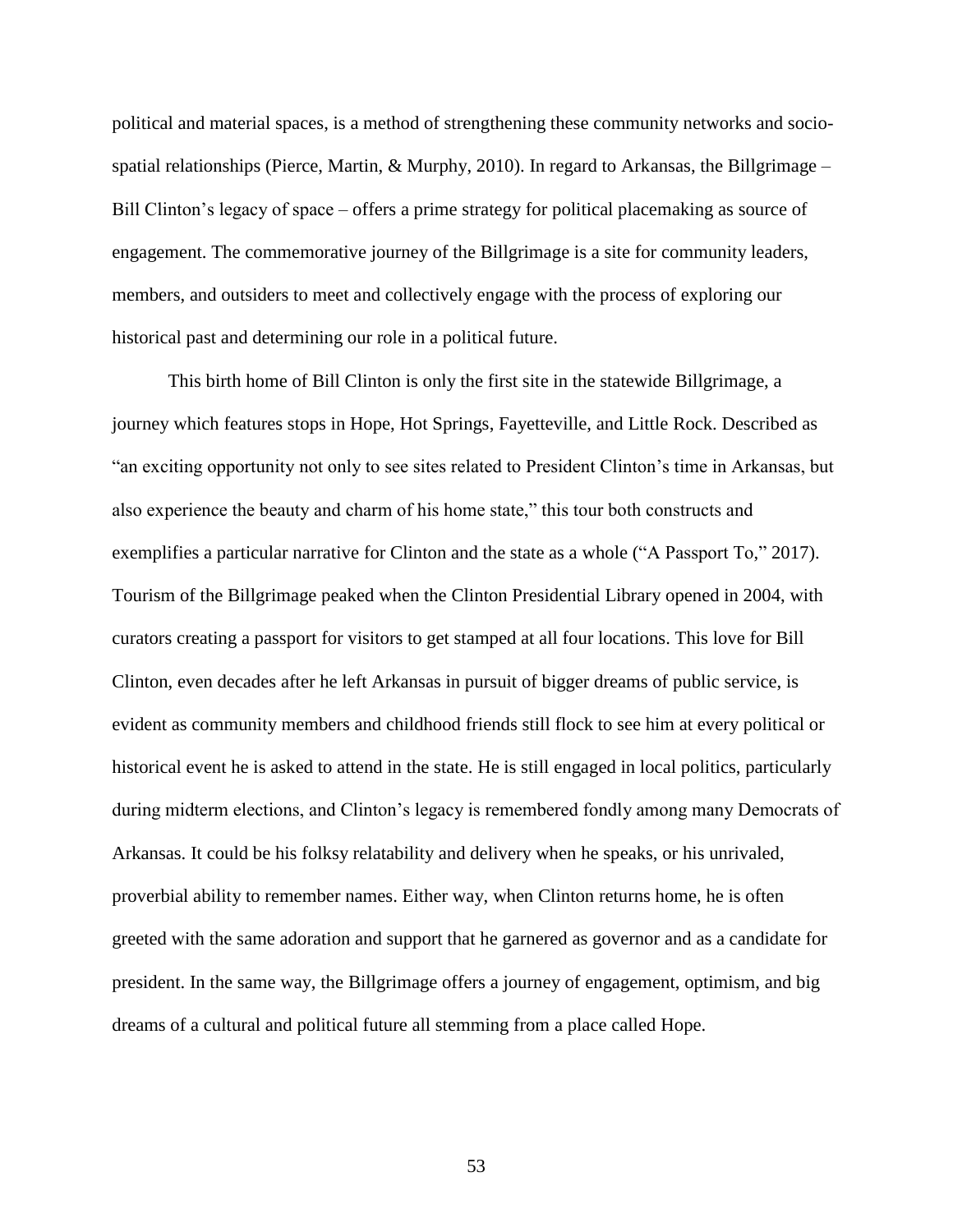In this chapter, I examine how the rhetorical elements of public space within the Billgrimage constructs a political mythology that not only influences public memory of the past, but also inspires behavior and beliefs regarding the future. I argue that the Billgrimage functions as a political strategy in which visitors are asked to engage with and adopt a new Southern mythology, the myth of Southern Atonement. As a tour with a beginning and end, the Billgrimage is performative as a journey of reconciliation towards a more inclusive and equal future for all, while simultaneously depicting a white-washed narrative that deflects inconvenient realities about persistent inequality in the region. This chapter develops over several sections. First, I will explore the ways in which political space and place can be rhetorically analyzed and conclude with a demonstration of the importance of such spaces as a rhetorical strategy for engagement. I will provide a brief contextual description of the Billgrimage through its conception and the history of the sites I have included in my analysis. I will also foreground my critical reading of the Billgrimage through the lenses of race and atonement for the past. Finally, I will examine the Billgrimage, focusing on the ways in which the three formal characteristics of Southern Atonement are exemplified and performed in each site. I will conclude with a critical analysis of the ways in which the Billgrimage functions as a strategy for engagement with Southern Atonement and who is included in that call-to-action.

#### **Politics of Space**

Public space is inherently tied to the American democratic process as a source of participatory rhetoric, collective memory, and identity. Parkinson (2009) discussed the importance of public space in politics in that "democratic life gains its energy and vitality from millions of small-scale participatory moments in many different locations at many different times, all contributing to a diffuse public conversation" (p. 76). That is to say that physical space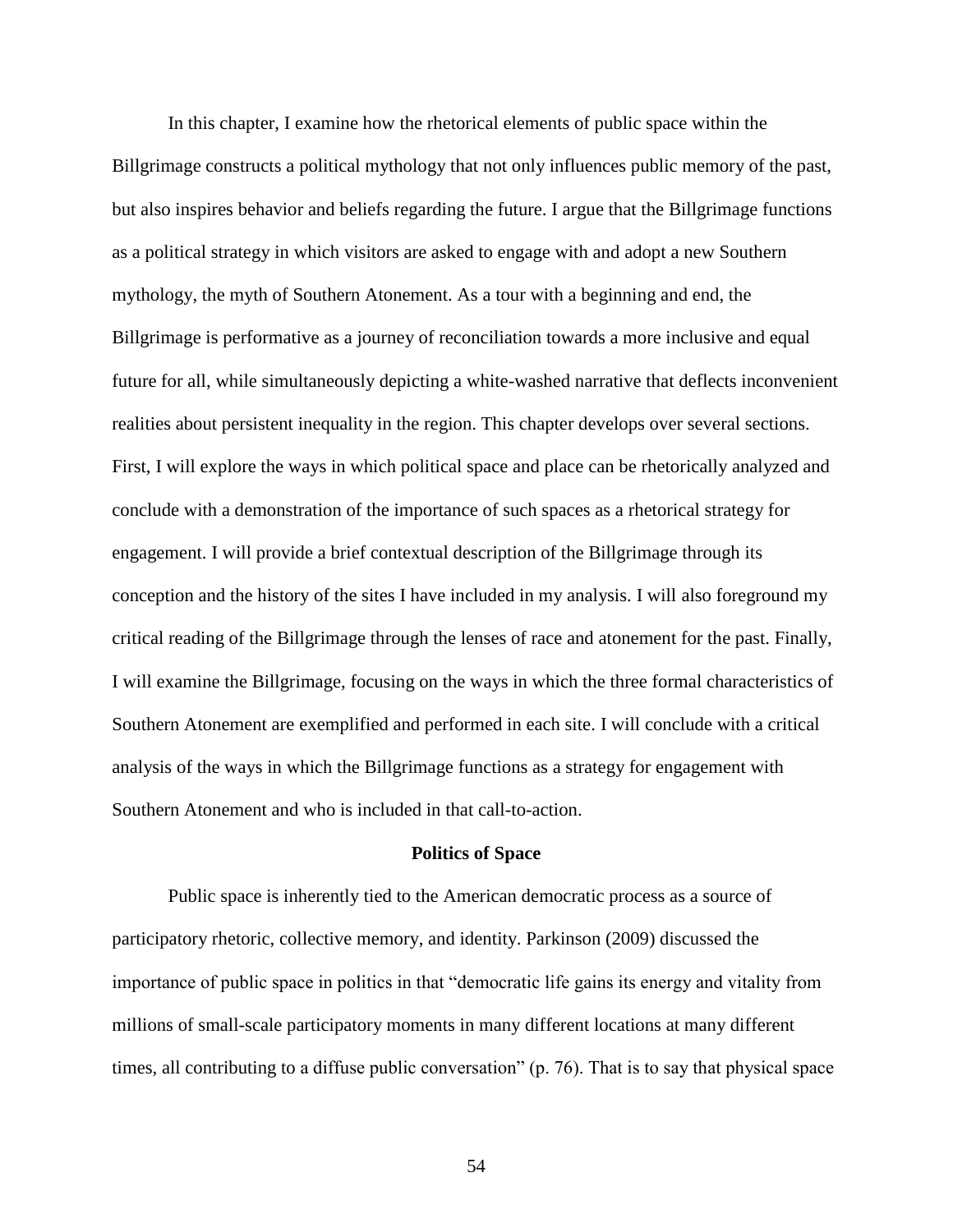provides a platform in which to widen the public sphere and engage the average citizen in discourse. Furthermore, space and place can illustrate powerful narratives of identity and belonging. Public spaces are inherent intersections of social relationships as well as key symbolic and material artifacts used for reflection and engagement (Davis, 2011). Through symbolic rituals and performative rhetoric, public space can function as an action-oriented tool that asks what citizens or visitors should be expected to do in a democratic society (Parkinson, 2009). Additionally, as Dickinson, Blair, and Ott (2010) argue, public spaces are meaningful for public memory in two ways, first by inviting audiences to consider how particular places inflect and circulate our emotional investments. Secondly, they ask audiences to understand how those places are "rhetorically-rich" with symbolic dimensions of significance. Taken in conjunction with one another, these two aspects of meaningfulness regarding space and place demonstrate the critical role it can play in the political sphere. Public spaces with inherent political associations help anchor a visitor's identity, role, and public memory in the democratic process.

This concept of public space being appropriated, or reappropriated, as a political strategy towards identity is not profound or unique to the Billgrimage or the South. Previous literature has understood public space to "enact identity and activities that allow personal memories, cultural histories, imagination, and feelings to enliven the sense of 'belonging' through human and spatial relationships" (Catherwood-Ginn & Leonard, 2015, p. 28). Public space functions as a tool for increasing community belonging, and in doing so engaging community members with particular beliefs and ideologies. This construction of group and communal identity is a crucial aspect to enacting civic engagement. Linenthal (2006) explains how distinctive and commemorative public spaces are essential as "America's greatest university without walls" (p. 123). Space and place can be a prime source of civic education when curators take on the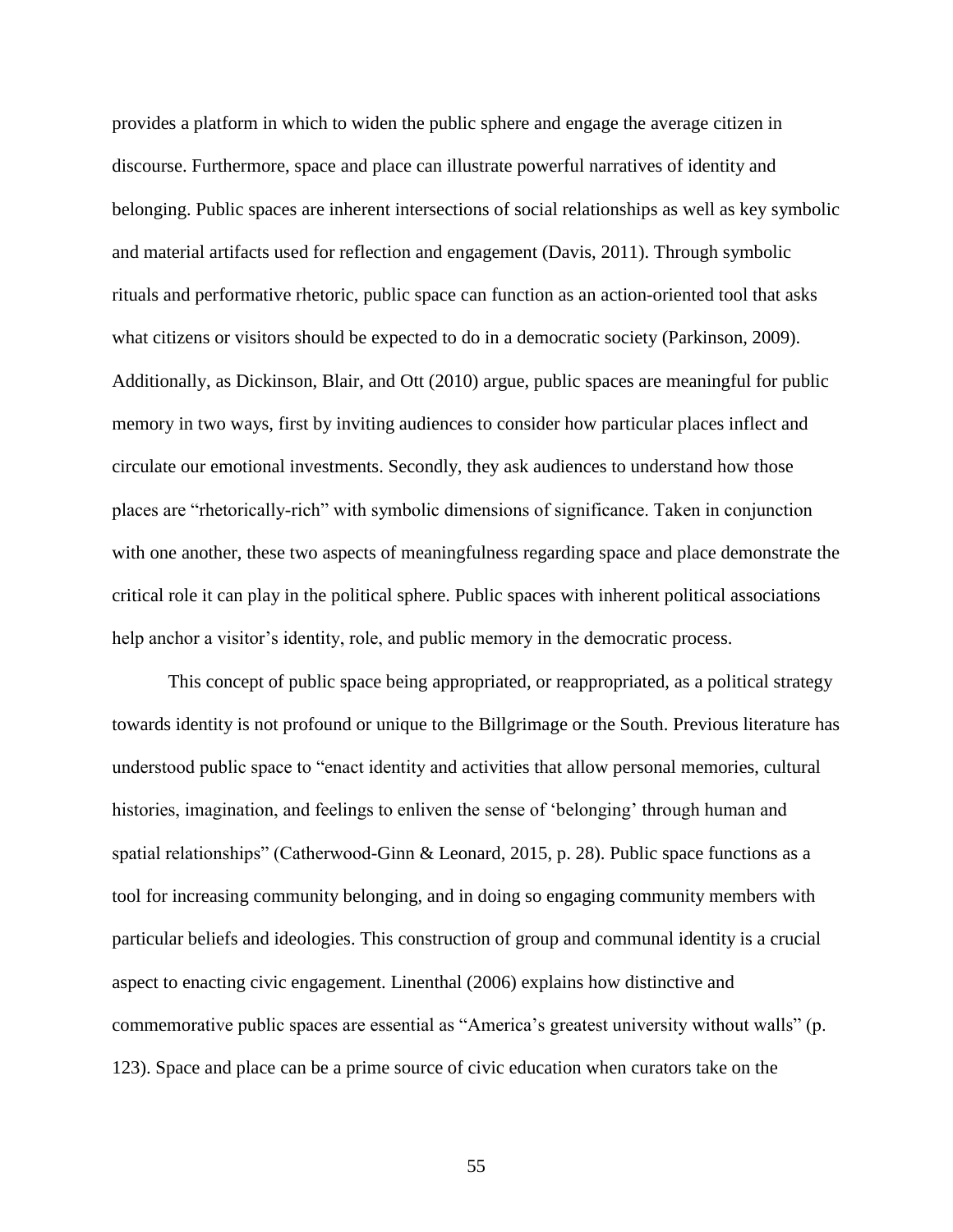responsibility of inclusive preservation and integrating regional narratives with problematic histories. It is when those efforts are not taken, however, that coarse triumphalism and preened ethnocentrism flourish (Linenthal, 2006). In this chapter, I seek to understand whether the Billgrimage upholds that responsibility of shaping a progressive narrative of experience through Southern Atonement, or falls short for the sake of relieving dissonance.

Political museums and monuments, specifically, invite visitor engagement, and in that sense, the analysis in this chapter follows Kanter's (2016) approach to presidential libraries as a method to describe the performative elements of the Billgrimage. I will examine the ways in which curated exhibits, movement throughout the sites, audience engagement, and omitted narratives function to persuade a visitor to engage and perform Southern Atonement. I will also determine the strategic methods behind the Billgrimage and the potential for social and policy reform within those messages.

#### **The Billgrimage: Four Stops and a Statewide Journey**

The Billgrimage is a journey following the footsteps of Bill Clinton, the most well-known politician out of Arkansas, and the tracing of his lasting legacy. The sites of the Billgrimage are tasked not only with telling the history of Clinton's own life, but also in constructing a public memory of Arkansas from a political perspective. This research will use the official Billgrimage sites listed in "A Passport to the Clinton Places in Arkansas: A Billgrimage," an official handout from the Clinton House Museum in Fayetteville, Arkansas. This includes The Clinton Birthplace Museum, the plaque of his boyhood home in Hot Springs, the old Hot Springs High School, the Clinton House Museum, and The Clinton Presidential Library ("A Passport To," 2017). While there are other public spaces attributed to the Clinton legacy in all four towns, these are the sites that are more formally recognized as part of the official tour. Notably, the "Passport" not only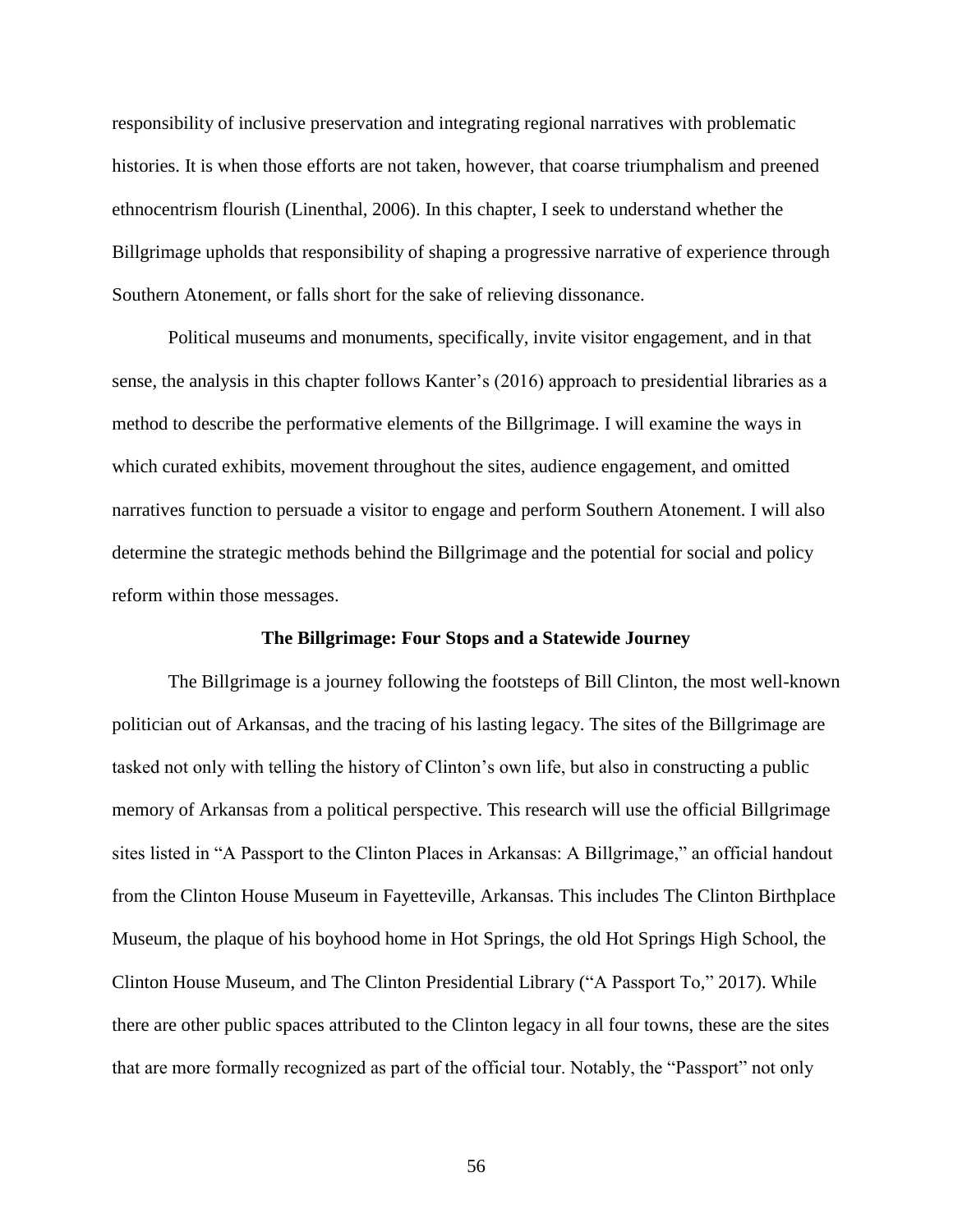lists the traveling distance between each of the cities, but a brief historical summary of Clinton's time at each location as well. Thus, the pamphlet immediately constructs a timeline for the Billgrimage and when followed chronologically allows the visitors to directly engage with Clinton's own journey across Arkansas and into the political sphere.

The Billgrimage begins with President William Jefferson Clinton's Birthplace Home in the southwest region of Hope, Arkansas. The site is the actual home, built in 1917, in which Clinton spent the first four years of his life ("President William Jefferson," 2017). The home was first preserved by the non-profit Clinton Birthplace Foundation, Inc., as President Bill Clinton's 1<sup>st</sup> Home, and the group continued to restore and preserve the house from 1992 to 2011 ("President Bill Clinton's 1st," 2011). When the Foundation first began their ownership and restoration project in 1992, shortly after Clinton took office, they largely relied on local, private donations and fundraisers to finance their goals of preservation. For instance, one project was creating a brick structure in the yard set around a podium that honors President Clinton. Before laying these bricks, the Foundation requested donations from the community for a chance to have a name placed on one of the bricks. Thus, those names are forever a part of the history of the birthplace. In 2009, President Obama signed the Omnibus Public Land Management Act of 2009 and the Secretary of the Interior accepted the property on December 14, 2010, establishing it as a national historic site and a unit of the National Park System ("President Bill Clinton's 1st," 2011). In 2011, the Foundation officially bestowed the site to the "community and nation," and it has since been an official property of the National Park System ("President William Jefferson," 2017).

Clinton spent his formative years in Hot Springs, Arkansas, a community nestled in the Ouachita Mountains. It is his experiences in this city that Clinton credits his passion for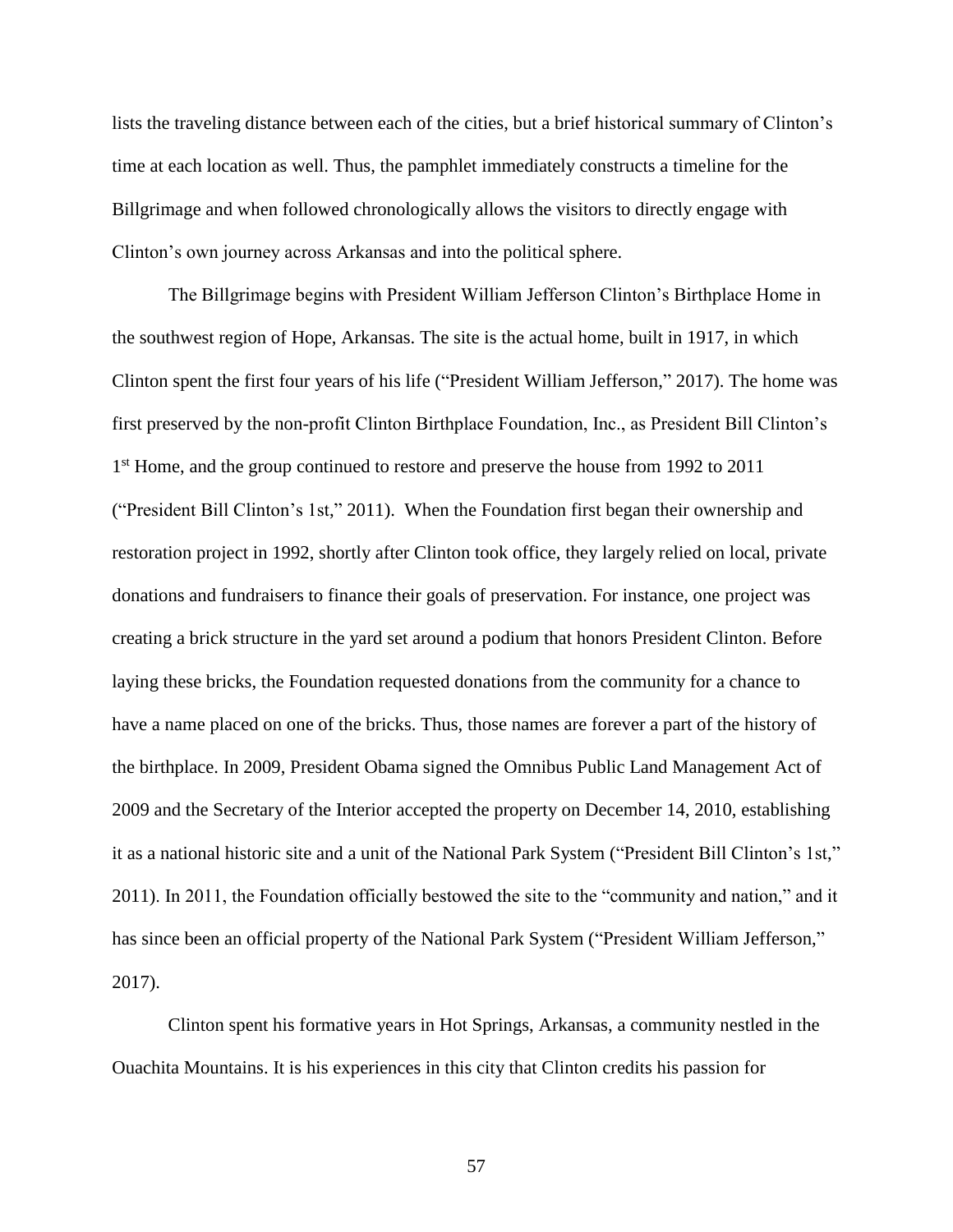education reform and public service ("A Passport To," 2017). Despite this claim, there is very little here in regard to the Clinton legacy. Unlike any of the other three cities, there is no site or museum for specifically regaling the tales of Bill Clinton, limited mostly to a plaque set outside his boyhood home on Park Avenue, which is currently a private residence. Additionally, the old Hot Springs High School, which has currently been converted into studio apartments and is also a private residence, is a recommended stop for the Clinton tour, but it offers little in the form of exhibits.

The Billgrimage then takes visitors to Fayetteville, Arkansas, where Clinton moved in 1973 to teach at the University of Arkansas Law School. The Clinton House, on Clinton Drive (formerly California Boulevard), was acquired by the University of Arkansas in 2005 and the non-profit Clinton House Museum was formed (Bartholomew, 2016). The non-profit that runs the house operates in partnership with the Fayetteville Advertising and Promotion Commission (Bartholomew, 2016). The museum centers around the Clintons' marriage and subsequent early family life as well as Bill Clinton's early political career in Arkansas. The house has been listed on the National Register of Historic Homes since 2010. Bartholomew (2016) reports that when the Clinton family visited in 2008, Hillary remarked on the shabby tilework and wallpapering that Bill had done that still remains in the home.

The final stop on the Billgrimage journey is Little Rock, Arkansas, the state's capitol. The Clinton family spent a total of sixteen years in Little Rock, twelve of which were spent in the Governor's Mansion. While the mansion and the Arkansas State Capitol could be included in this analysis as sites of the Billgrimage, they are not spaces dedicated purely to the Clintons. This study will focus on the Clinton Presidential Library and Park, located on the banks of the Arkansas River in the downtown market district. The Clinton Presidential Center is maintained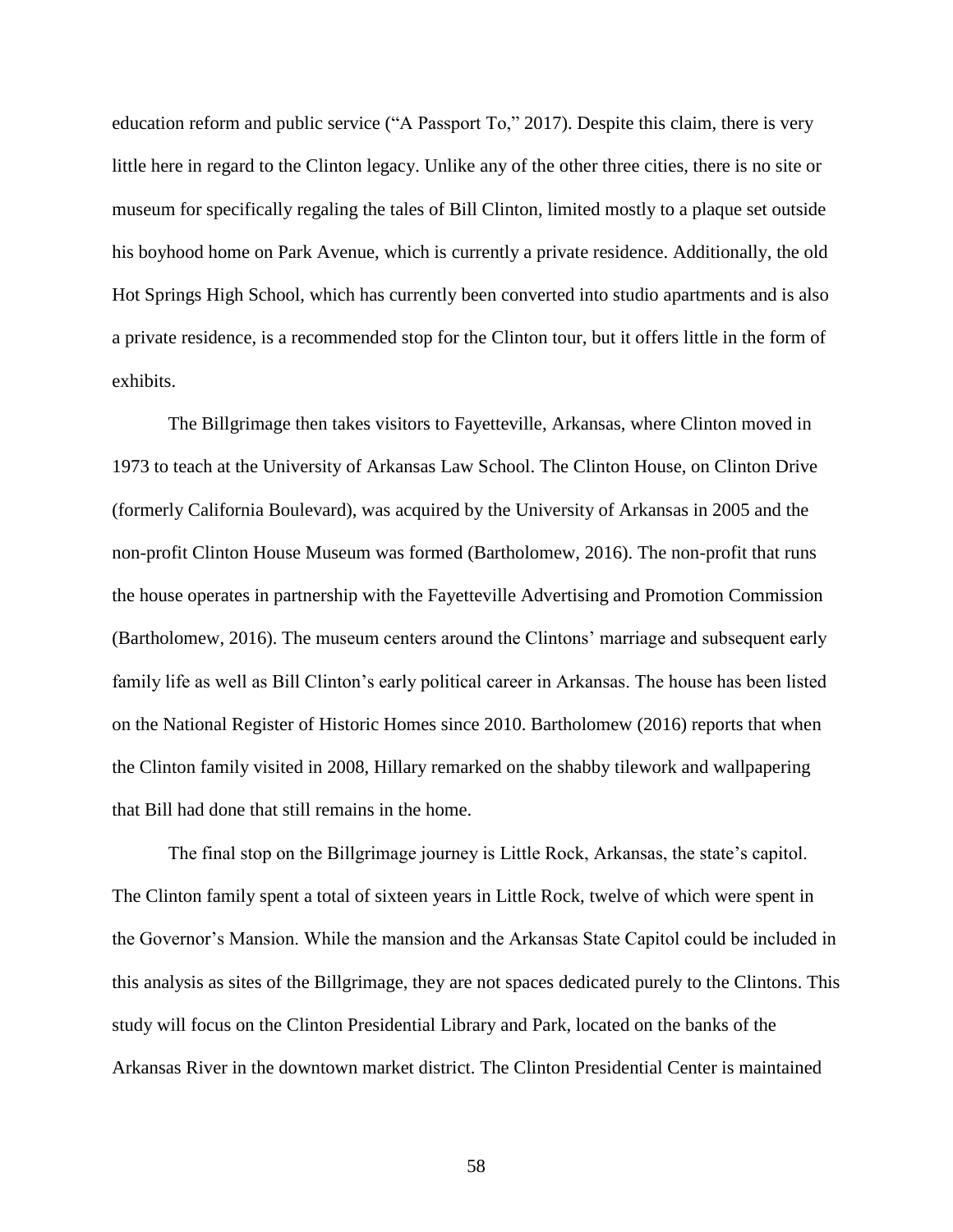by the Clinton Foundation, an operating foundation that raises money for their public service and charitable programs ("Clinton Presidential Center," 2017). The architects James Polshek and Richard Olcott designed the center to echo the nearby Rock Island Railroad, as a "tangible link between yesterday and tomorrow" (Kanter, 2016, p. 43). Clinton left office in 2001 and his Presidential Library was dedicated in 2004. This is the only site included in this analysis that requires payment for entry, and also the only site with ever-changing exhibits of art and history.

Given that all of these stops were unified as a single trail of museums and historic sites dedicated to Clinton and his legacy, it is important to note that the myth of Southern Atonement that functions at each of these stops is a tool for those with power in the South, typically White and upper-class citizens with financial influence, to articulate their vision for a region with a controversial history. A combination of financial resources and progressive ideology leads Southerners, in particular, to reconstruct a record of public memory that functions to alleviate their own guilt and centers matters of race and culture within broader American cultural and historical memory. The Billgrimage presents a prime example of this power structure of revisionist history and public memory as a strategy for influencing the future. Many, if not most, of the sites along the Billgrimage were historically curated through the funds and dedication of Clinton's most loyal supporters, particularly those with the financial and social power to do so. While still a product of community efforts to use space as a performative strategy of engagement, the Billgrimage is simultaneously a product of identity construction within the social hierarchy of Arkansas. It is then crucial to turn a critical eye towards presentation, and inclusion, of race, ethnicity, gender, and socioeconomic disparity within this journey.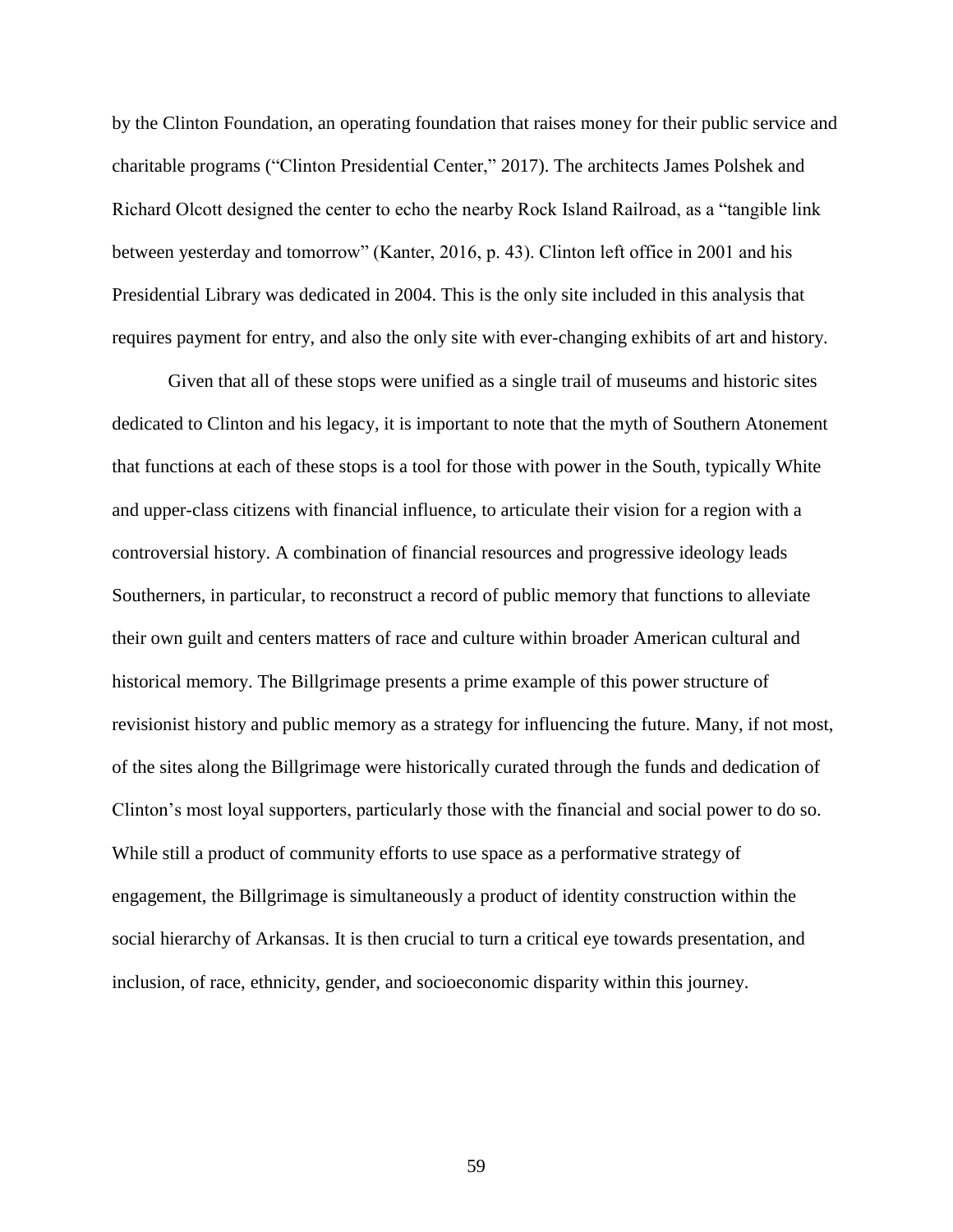#### **The Billgrimage and the Myth of Southern Atonement**

Southern Atonement understands the regional community of South to be processing the guilt of the past through selective remembering and identity construction. We must navigate the dissonance of what it means to be a contemporary Southerner that hopes for a more inclusive future despite harmful wealth, race, and gender disparities of the past, particularly in the political and civil sphere. The entire Billgrimage journey serves as a strategy for engaging the audience within this process of atonement. This is done through presentation of Bill Clinton as an authentic and engaged Arkansas politician unique to the state, and thus a credible source for determining our future. By framing the nostalgic past and acknowledgment of historical sins around Clinton's legacy of authenticity, the Billgrimage uses political power and authority to dictate how and why the audience should engage with these messages. It is through this influence that the journey provides an opportunity for the audience to potentially move beyond the past and take on their own role of public service as a form of communal atonement.

I will structure my analysis around the ways in which the three characteristics of Southern Atonement are represented and exemplified throughout the sites. I will include the ways in which visitors are asked to both consume the strategic messages and engage with the myth as a political strategy. I will then assert that the Billgrimage performs the interactionist component of atoning and defining who is invited to participate in that process.

### **Absolution from the Past**

The first notion of Southern Atonement evident in the Billgrimage is seeking to be absolved from the historical sins of the past. It is important to distinguish the two key elements of both nostalgia for what once was combined with forgiveness and, on occasion, revision of the past to relieve guilt. The Birthplace Museum in Hope provides the most comprehensive air of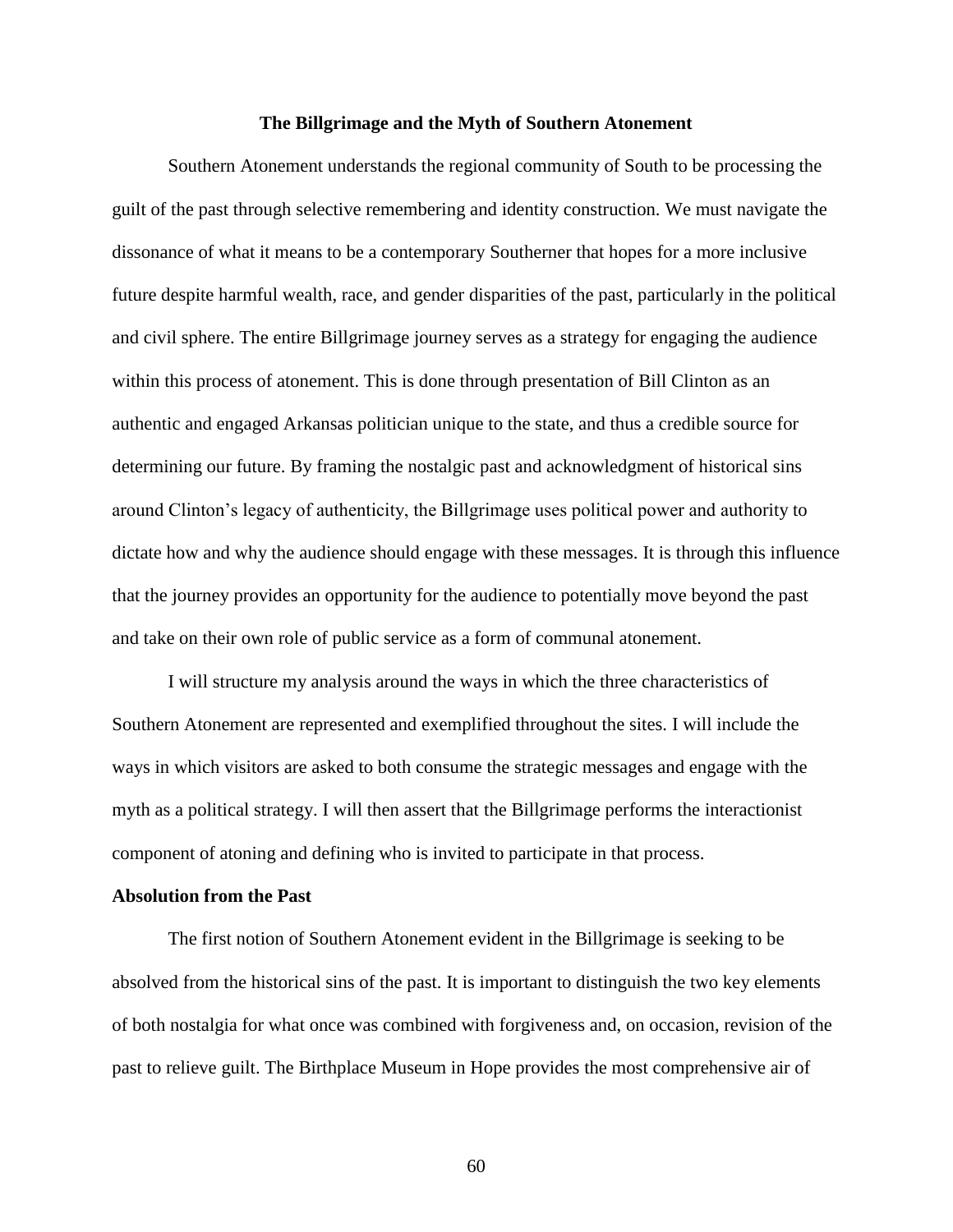nostalgia for a "simpler time." Strewn throughout the recreated living room and dining room are toys from the era of Clinton's childhood. At one point the National Parks tour guide says, "When Clinton came to visit he told us the only big difference was that it looks better than he even remembers it." This phrase gives visitors the direct notion of a romanticized reconstruction of Clinton's first four years of his life. This phenomenon directly exemplifies the postsouthern understanding of reconstructed culture as a form of commodified public memory and identity. As you continue to his childhood bedroom, there is a worn bed spread of the popular character Hop Along Cassidy, along with photos of Clinton dressed in a cowboy costume. In the kitchen, along with the era-appropriate oven and fridge, is a calendar on the wall from 1947, the year after Clinton was born.

In the Clinton House Museum in Fayetteville this narrative continues with a focus on Clinton's early political years as a spritely young law professor at the University of Arkansas. As you first enter the home from the front door, you are immediately faced with Bill and Hillary Clinton as young and romantic, with a replica of Hillary's \$53 Dillard's wedding dress on display in the corner. Throughout every room are cases of official and homemade voting and campaign memorabilia from both his state and national runs for office. There are quotations with him depicted as the "comeback kid," as they acknowledge his failures and losses but depict the stereotypical "pick yourself up by your bootstraps and persevere" rhetoric ever-present in Southern culture. This curated exhibit performs the function of acknowledging misgivings of the past while still romanticizing the journey. The furnishings and kitchen are once again kept with appliances from the era in which they lived here, with photographs to prove the similarities in recreation. There is a nostalgic notion for a youthful glee and passion for public service constructed through each room of the small home.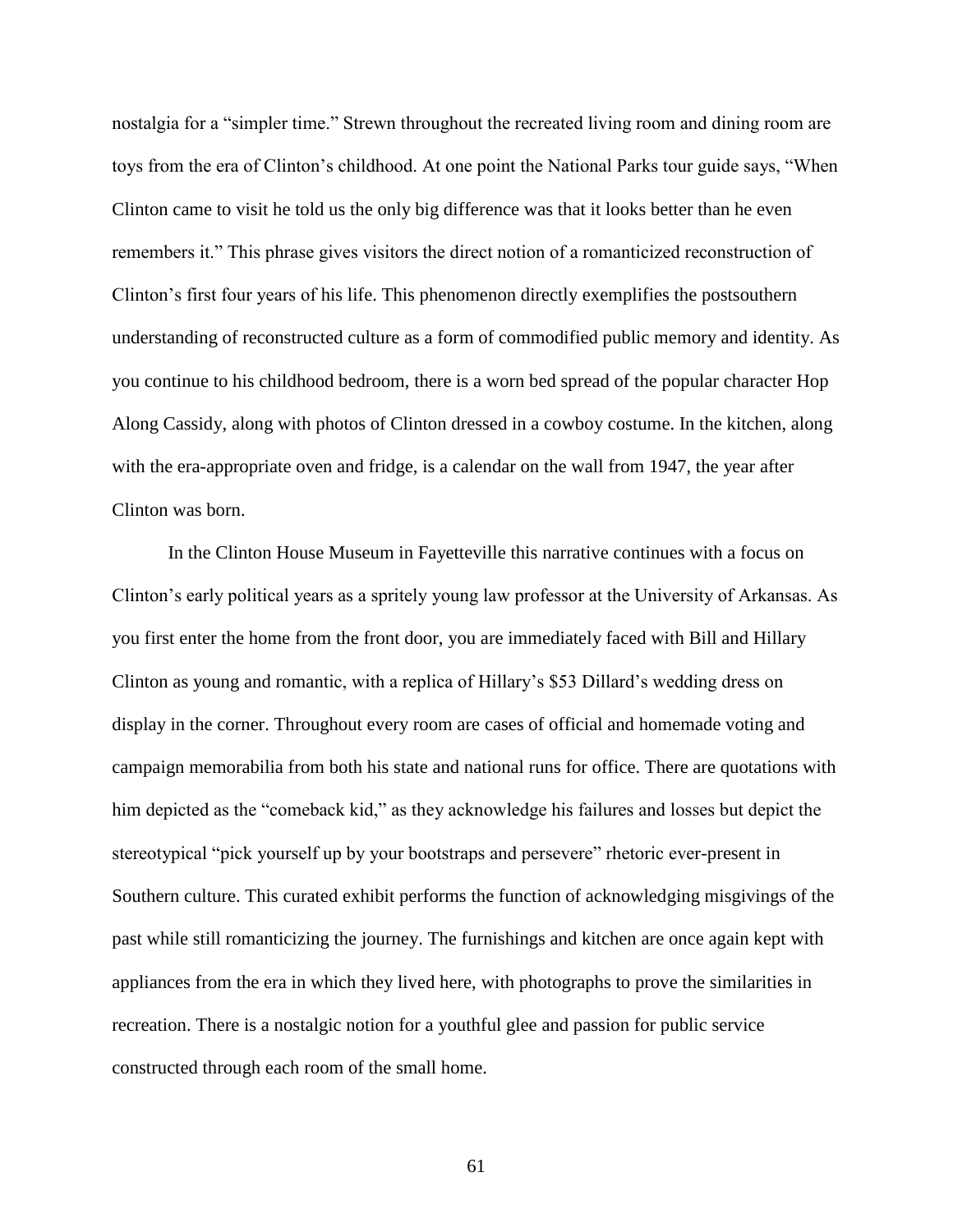The Presidential Library in Little Rock, however, moves beyond the aesthetics of nostalgia and addresses the forgiveness aspects of this theme of Southern Atonement. One key component of Bill's life story, as depicted here, is the impact Martin Luther King's speech and The Little Rock Nine had on Clinton as a child and young adult. There is a direct relationship drawn between Clinton and recognizing the problematic past of Arkansas's race relations. He is described as having watched the Little Rock Nine incident on television only a few towns away, after having grown up around his grandfather's integrated grocery store in Hope. Plastered across the display of the Little Rock Nine is a quotation attributed to Clinton directly that says, "Seeing the Little Rock Nine face down the angry mob fascinated me, and inspired an emotional bond that has lasted a lifetime." This is a direct acknowledgement of the region's problematic past but the ways in which Bill Clinton sought to atone for those sins through public service. It also exemplifies how he later presented the Congressional Gold Medal to each of the Little Rock Nine on behalf of the U.S. Congress in a special ceremony at the White House. This story is included as means of showing the ways in which he has sought forgiveness, and also invites the audience to perform atonement through commemoration.

From a dynamic perspective, the rhetoric surrounding these exhibits of forgiveness for a nostalgic past should be taken in conjunction with the discourse and community surrounding each site. For instance, the Birthplace Home was originally restored and maintained entirely through a community led non-profit, suggesting an internal validation for the public memory it constructs. Interestingly, it is through this perspective that the site of Hot Springs stands out. There are no distinct museums or exhibits to recognize Clinton's history in Hot Springs beyond a few plaques. The fact that his boyhood home remains a private residence in which signs are posted reminding visitors that no tours or close photographs are allowed demonstrates a potential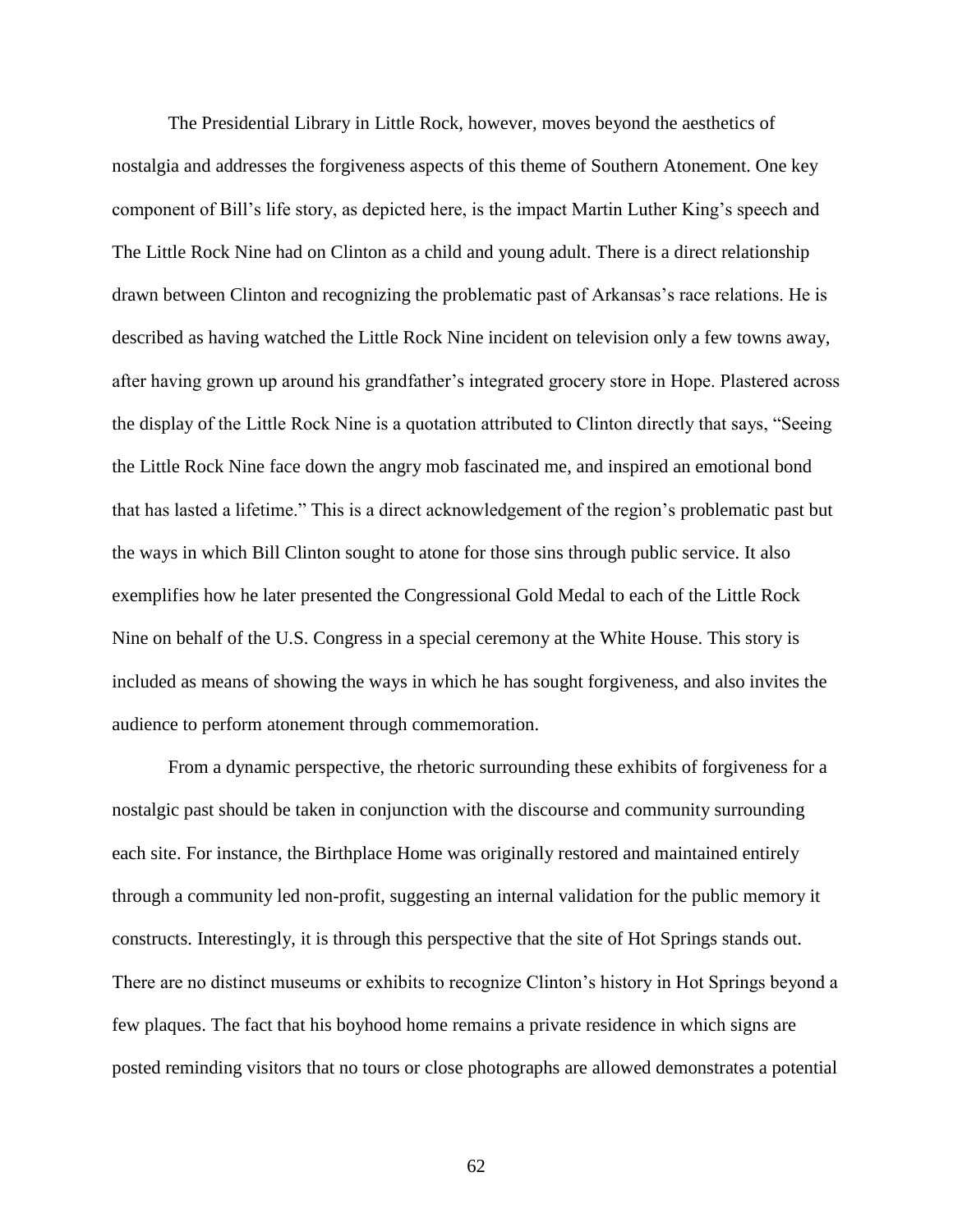disconnect from contemporary Hot Springs culture and Clinton's legacy. In moving forward from a problematic past, Hot Springs is potentially trying to distinguish its current beliefs and cultural identity as separate to that of the political myth constructed by the Billgrimage. Thus, for any visitor on the Clinton trail, Hot Springs represents a stark reality that the past is not far behind, that nostalgia for simpler times is an exercise that deflects experiences of racial strife.

Yet, the sites of the Billgrimage collectively demonstrate how the myth of Southern Atonement functions to create a romanticized notion of Arkansas from the 40s to the 70s in order to suggest a path out of fractured communities, racism and inequality, and rampant poverty. The attention to the period between the 1940s and 1970s encourages visitors to traverse through nostalgia and embrace the political work of bettering the world. Strategically, these sites engage the visitors with the past and ask them to recognize both the good and bad that comes with it. This is demonstrated well at the Clinton House Museum, when visitors are asked to sit and watch a montage of Clinton's campaign footage when he ran for congress and governor. The small, intimate viewing room invites the audience to be comfortable while potentially reminiscing over the old footage of a progressive Bill Clinton uniting everyday people across the state. The experience constructs narratives of moving beyond problematic education and healthcare reform in the state, rectifying problems of the past. The Billgrimage asks the audience to reflect on their own nostalgic political and social past and determine what needs to be forgiven and how they should move forward in the present day.

### **Distinctiveness in Constructed Authenticity**

Regional distinctiveness is a pervasive element of both Southern and Arkansan culture. Within the context of Southern Atonement, distinctiveness refers to pride and appreciation for constructed authenticity from a postsouthern lens. This is to say that we are seeking a source of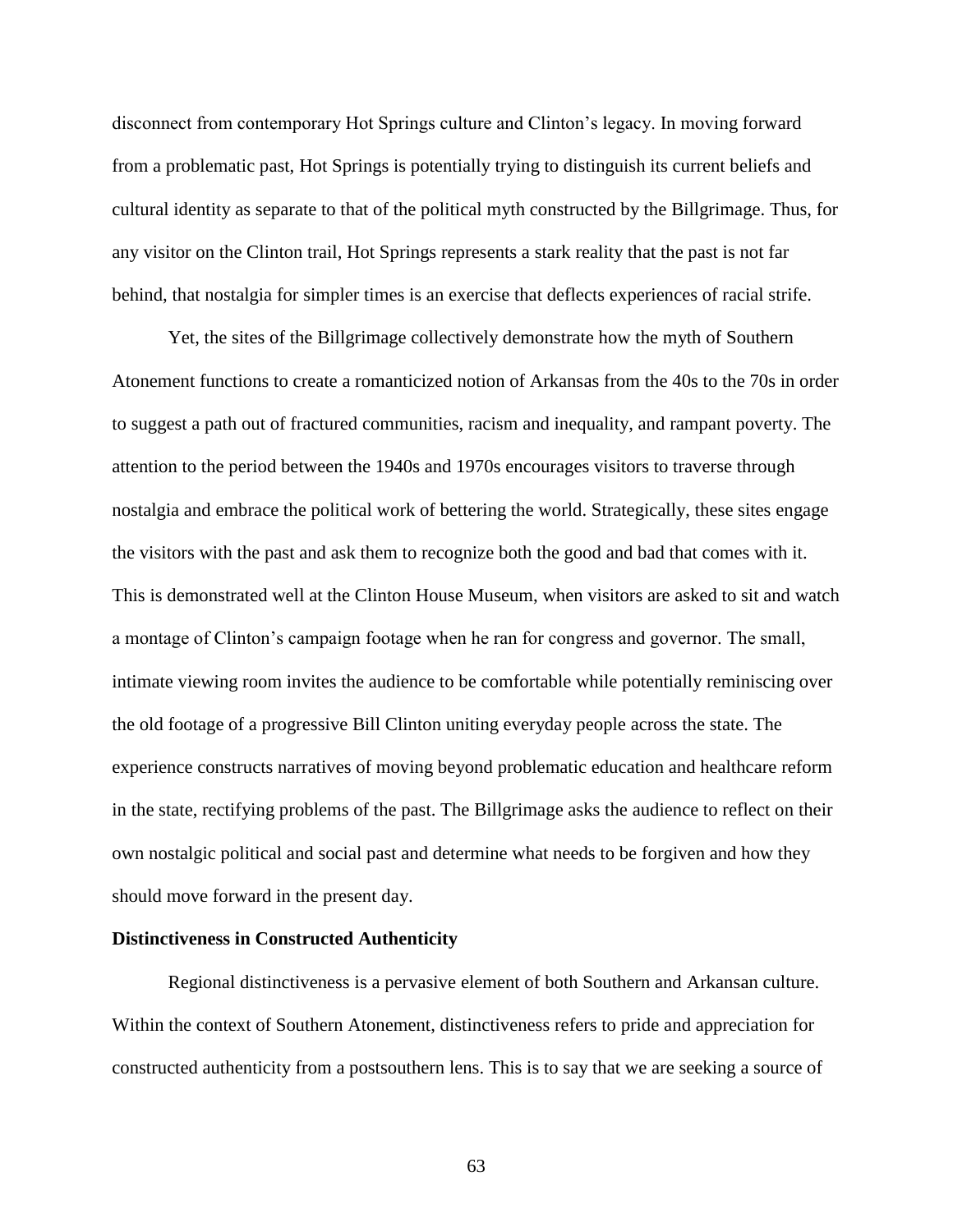pride from constructed lived experience based on stereotypes and myths of the South in order to alleviate the dissonance from the void of a stable and unchallenged identity in a contemporary world. From a statewide interpretation of this theme, the Birthplace, a National Park site, displays an entire map of other Arkansas National and State Parks and depicts the unique beauty of the Natural State. In the Clinton House Museum, this display of being distinctly Arkansan is constructed through the multiple photographs of Clinton during his time as a political leader of Arkansas. They demonstrate how he was truly proud to be an Arkansan as he visited all communities big and small and actively engaged in what they had to offer. There are photographs of Clinton at the Tontitown Grape Festival, the Hempstead County Fair, and the Ozark Folk Festival. There are several images of Clinton working in agricultural environments whether with animals or out on farms, a major component to southern Arkansas identity. These photographs present a visual notion of authenticity of Clinton as both an Arkansan and as a Southerner. They play up particular culture types of agriculture, music, and food in such a way that increases Clinton's credibility as a spokesperson for the South. Furthermore, there are multiple photographs of Clinton enjoying the local cuisine and even a direct plug to McClard's BBQ in Hot Springs. These images depict a man who is proud of his roots and who enjoys the authentic experience of local events, jobs, and cuisine of Arkansas.

Another crucial element of distinctiveness portrayed in the Billgrimage is that of music. Each of the three museums have photographs or artifacts of Bill Clinton and his saxophone. In the Birthplace, there are small blurbs of his growing love of music surrounding the record player, along with his favorite records. In the Clinton Museum, there are photographs with Clinton performing with local high school marching bands as well at the University of Arkansas Razorbacks, tying him and his affection for music back to the local communities. In the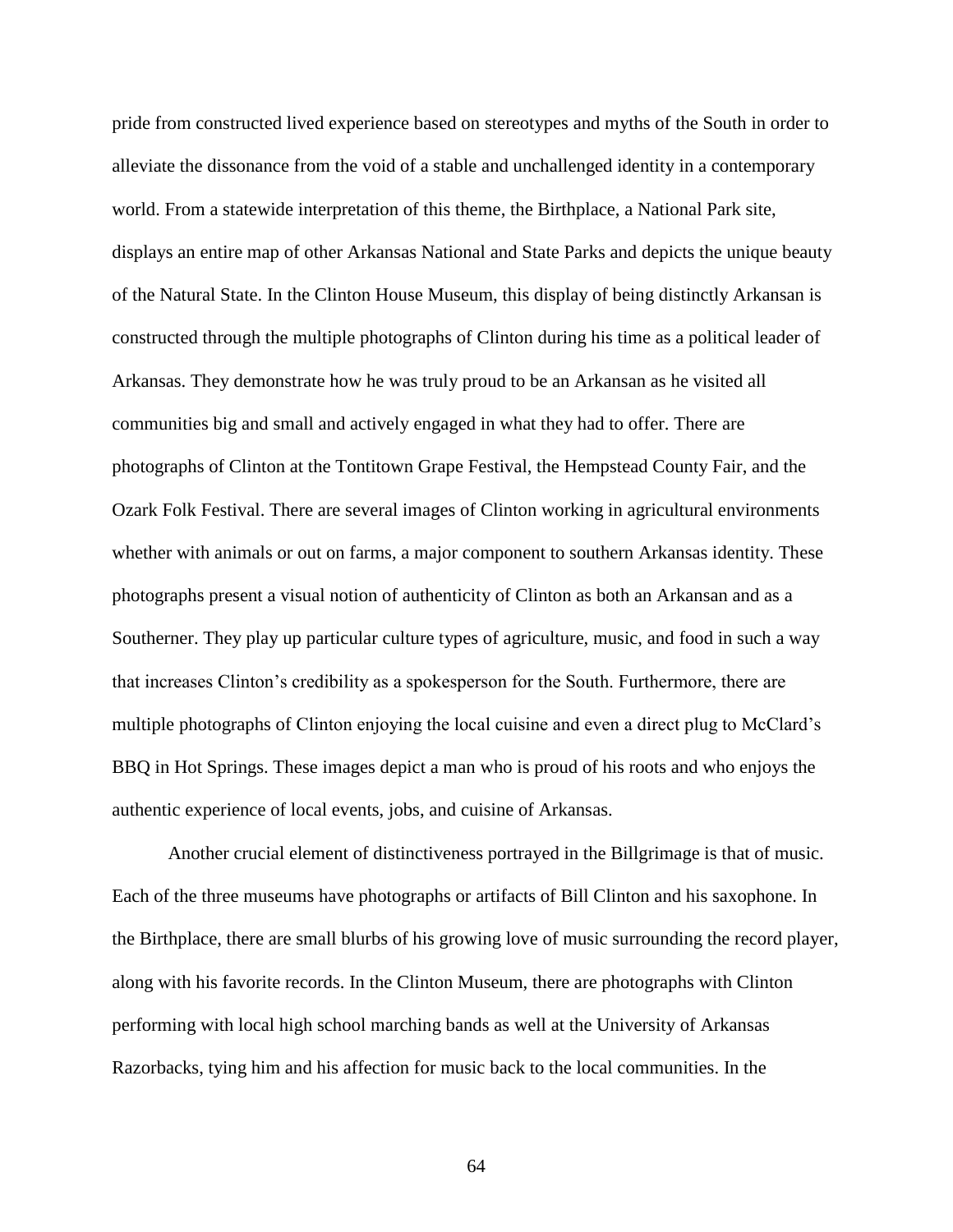Presidential Library, they have one of his own musical instruments as well as photographs of him either performing or being close with famous musicians, particularly Black Blues performers. This functions as part of the authentic distinctiveness narrative in that the Mississippi Delta of Arkansas is considered the Birthplace of Blues. By subtle recognition of this unique quality of Arkansas and an Arkansas man, the Billgrimage entices the audience to begin attributing music to part of unique, lived experience in cultural identity.

These elements of regional and communal distinctiveness construct a public memory of pride and loyalty to Arkansas. The aesthetic, substantive elements of these displays are rhetorically built on concepts of community, engagement, and small-town life. These messages of distinctiveness in Southern Atonement are meant to strategically motivate the audience to be engaged within their local community and to be proud of their cultural roots. The Birthplace quotes Clinton as remembering the unique network of creative storytellers he grew up hearing and how in strengthened his ties to home and Hope. The Billgrimage hopes to reconstruct this narrative of engaged, interactive community members who work collaboratively to maintain their regional pride and to uphold contemporary political beliefs and values of today. This component of Southern Atonement asks the audiences to identify and examine the ways in which Southern culture is distinct, unique, and inclusive for all Southerners. In doing so it positions the audience to directly engage with their own authenticity as a Southerner and the intersectional identities constructed there.

### **Hope for a "Post-Racial" Future**

The most prevalent theme of Southern Atonement found within the rhetoric of the Billgrimage is that of hope for a more inclusive future in a "post-racial" South. It is this notion of Southern Atonement that seeks to blur the lines of disparity between Southerners, whether that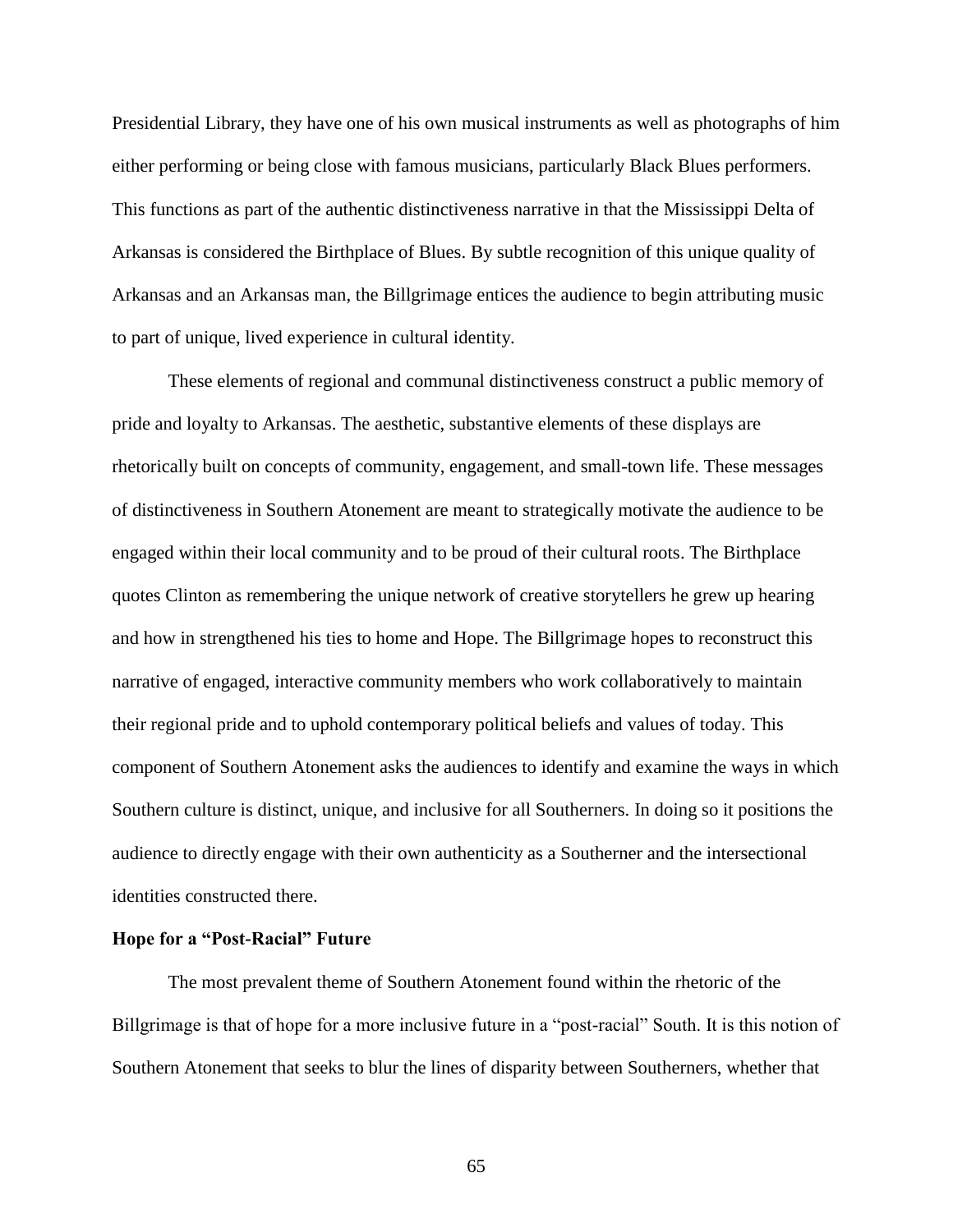be through race, class, or gender. The myth asks all Southerners to engage and atone for the historical sins in the hope for an inclusive future.

This narrative begins at the Birthplace, in Clinton's own boyhood bedroom. Pointing at the train tracks just outside the second-floor windows of the home, the tour guide says, "Bill used to watch the trains from his window as a boy and wonder where they were going and if he himself would ever get to go." This construction of big dreams from humble beginnings is a key component of Clinton's own biographical history. Beyond that, however, the theme is recurring throughout the Billgrimage. For instance, in the Clinton House Museum, there are photos in the entry way, back room, and above the fire place of Bill and Hillary with their daughter Chelsea and then their granddaughter. These photos rhetorically present their own family as growing and them bringing new members into this world for a hopeful and optimistic future. The Billgrimage presents the Clintons as confident in the political prospects for their own family, and thus reassuring and engaging visitors with this narrative as it relates to their own lives.

In the Presidential Library, there are clips of videos from Clinton's campaign, some of which exclaim messages such as "Clinton sought to find a new direction for all people to change." This inclusive perception of new directions of equality are especially prevalent throughout this particular site. Clinton is the only former president to have an entire exhibit of their library dedicated to the professional history and successes of his wife, Hillary Clinton. It demonstrates an evolving push to a more gender-inclusive narrative within this hopeful future. Furthermore, at the time of analysis the Presidential Library had an extensive exhibit on the life of Nelson Mandela and touched on his relationship with President Clinton. This, in conjunction with the displays of Clinton's work with the Little Rock Nine, demonstrate the possibility of a more racially diverse and less problematic future.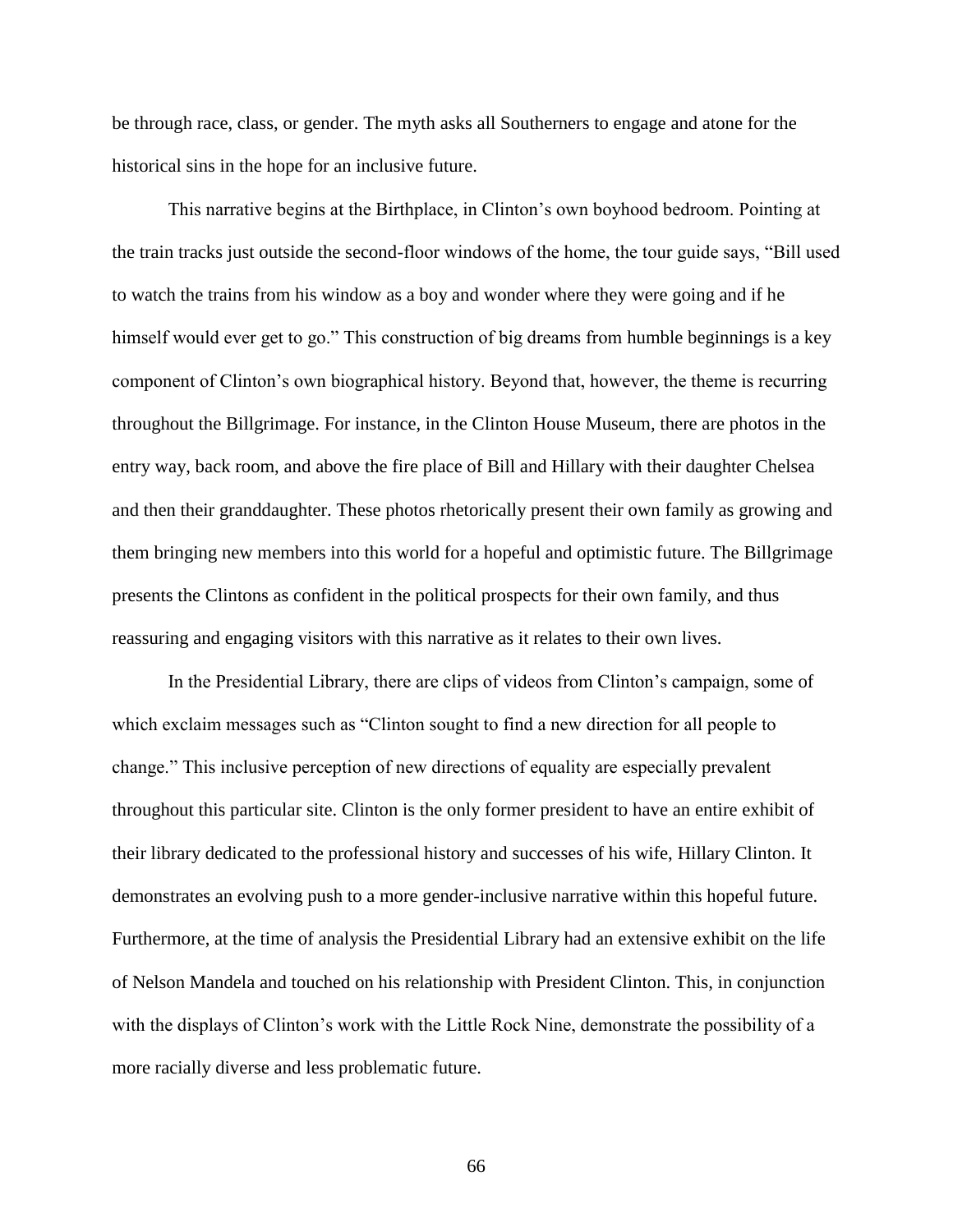Even the sites of exclusion on the Billgrimage present some hope for the future. The old Hot Springs High School is listed as part of the Billgrimage due to Clinton spending most of his school years in the city. This old high school, though, has been converted into art studios and apartments specifically for those in the community living with disability. While not directly tied to Clinton, the ways in which this facility has been repurposed presents an inclusive nature for disabled community members as well. The Billgrimage posits itself as a political tour of the state that is accessible to contemporary values across gender, race, and ability.

This post-racial conception of the future, however, requires an acceptance of forgiveness from those who have been victimized in the past. Unfortunately, the Billgrimage does not invite all audiences to fairly engage with this forgiveness. Instead, any audience member is asked to conceptualize the ways in which they might atone and subsequently forgive themselves, even if they are a part of the hegemonic, oppressive culture. This openly interactive component of the Billgrimage serves as a postsouthern conception of disconnect from the sins of the past by not openly acknowledging the problematic realities of our present. One example of this common, interactive element found across all three museum-based sites of the Billgrimage is *The Man from Hope* video from Clinton's 1992 Acceptance Speech. This video has been recognized by previous scholars as the beginning of a new era of convention and campaign rhetoric, one that chose to go through a biographical story that showed the audience why Clinton was not only a competent candidate but also why he was "worthy" of being president. Rosteck (1994), for instance, demonstrated how the video details the story of Clinton's broken childhood home, of pulling himself up by the sweat of his brow, and of his deep religious faith. I argue an extension of this point, that the Billgrimage purposefully includes this video through interactive exhibits to engage the audience directly with Bill's own narrative. In the Birthplace, this is the only aspect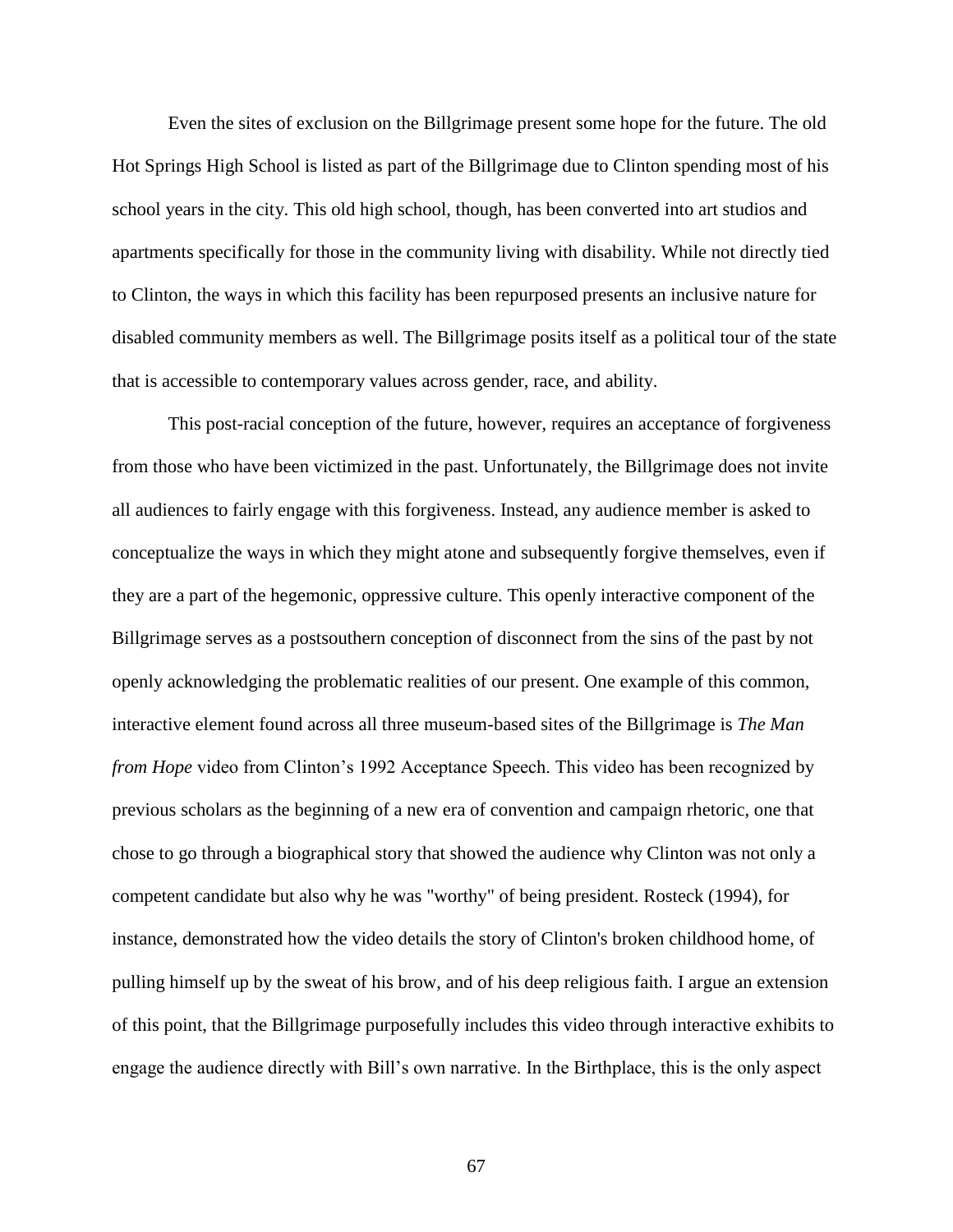of the site in which the audience is asked to directly participate. There is a touchscreen video pad on a podium that allows you select particular clips from the video that exhibit various aspects of Clinton's life: family, history, politics, and of course the community of Hope. In this interactive display, the guest can also view the introduction of the video from the Democratic National Convention, in which the speaker claims that Clinton's story is "truly an American story about a man that started life in difficult circumstances" and "who chose to go home and go to work for the people that gave him his start." The rhetoric of these video clips centers strongly around the idea of hope for the future through public service and serving one's own community.

The Presidential Library shows a clip of the end of the video, in which Clinton himself declares that "we've got to be one country again" and that he "hoped that from this day forward, we could be one nation of coming together in instead of coming apart." This speaks directly to the post-racial future Clinton and the Billgrimage envisions for southern states like Arkansas. In including an interactive element, however, the sites ask the visitors to engage with this narrative and to atone by determining their own narratives of politics and engagement as well.

Some artifacts demonstrate this theme of hope and inclusivity by creating an intimacy between the audience and Clinton as though he is directly addressing every individual visitor. One key example of this is in the Presidential Library, where guests can use an audio tour to hear Clinton himself speaking about policy, community revitalization, and his own biographical background. Furthermore, these themes of a post-racial future through Southern Atonement are strategically meant to inspire the audience to pursue public service dreams of their own. The most obvious example of this in the exact replica of the Oval Office in which guests can sit behind the overwhelming wooden desk, pick up the phone, and take a photo. It calls on the visitor to examine their own role as leaders in this hope for a future of equality.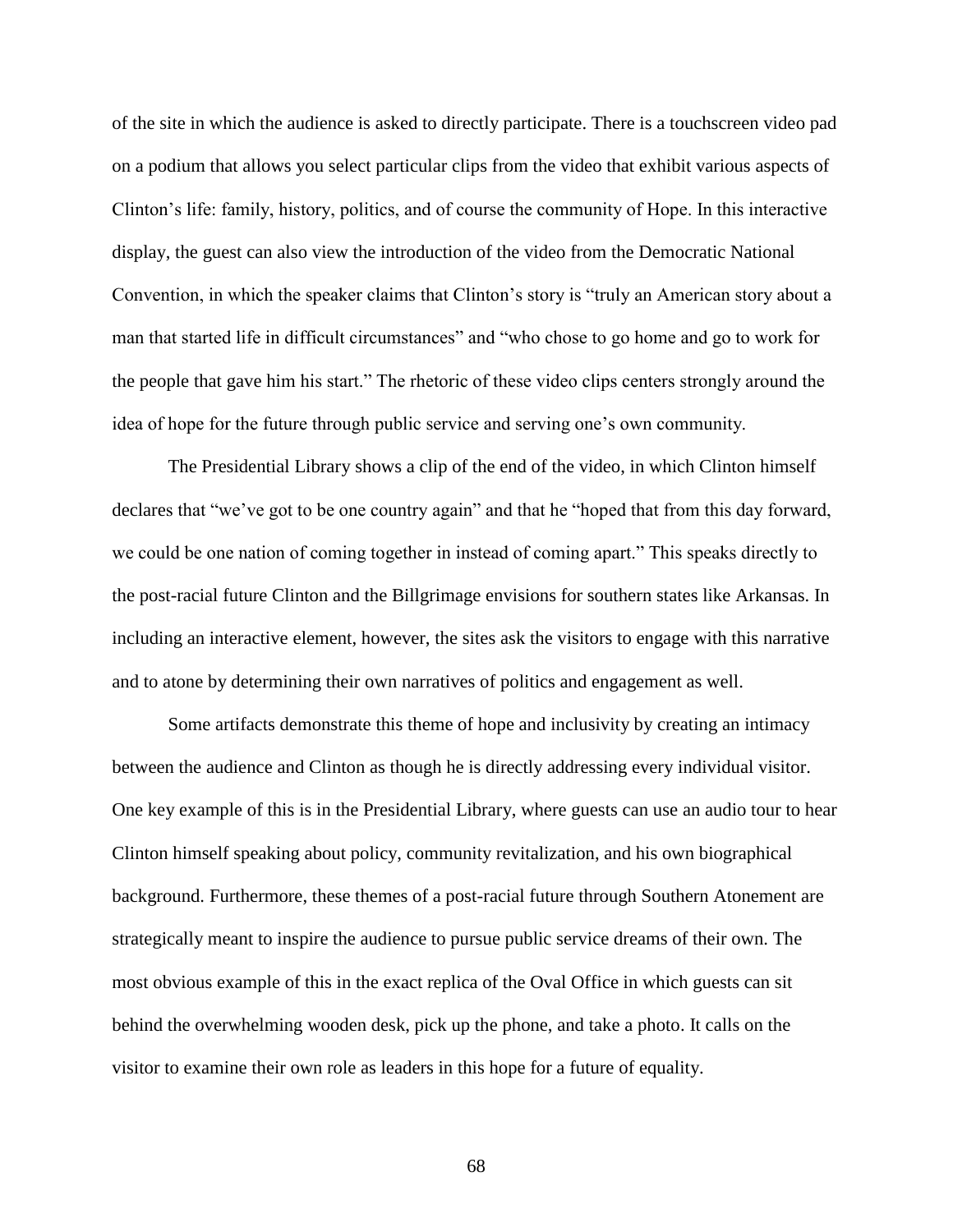It should be addressed, however, that the general spatial rhetoric of the Billgrimage ultimately asks for a post-racial future without delivering on the forgiveness it seeks. As previously mentioned, Brooks (2011) explains that on an individual basis some may feel as though race does not matter, or does not matter as much, as it did in the past. It is this problematic "colorblind" narrative that the Billgrimage puts forth. The exhibits throughout the journey demonstrate the trials of the past and posit Clinton as a civil rights icon for acknowledging and recognizing Arkansas' history with racial disparity. Absent from the walls of the Clinton Library, or even among the posters of the Clinton House and Birth Home, is any acknowledgement of continuing racial, economic, and gender difference. This is juxtaposed to Central High School right down the street from the Clinton Library, which supposedly inspired Clinton to his career as a public servant. Central High and the Little Rock school district has been undergoing years of re-segregation through social isolation across class and race and initiatives towards charter schools within the district. Corrigan (2018) rhetorically examined the sixtieth celebration of the Black trauma event of the Little Rock Nine and determined and unwillingness to address contemporary race relations within the district or the that the privatizing of public education is a critical factor in the contemporary re-segregation of the city. At this celebration, Bill Clinton himself was invited back to speak – perhaps largely due to his political narrative of influence from the Little Rock Nine and his ongoing ties to contemporary politics in Arkansas. Nonetheless, his speech at the celebration was at once bizarrely self-congratulatory and peppered with race-talk (Corrigan, 2018). In his speech, he highlights the role that he played in the public-eye for race policy and memory-work in the state, but does little to push for a contemporary engagement agenda beyond that heroic frame (Corrigan, 2018). Much in the same way Clinton spoke at that celebration, the Billgrimage constructs a performance that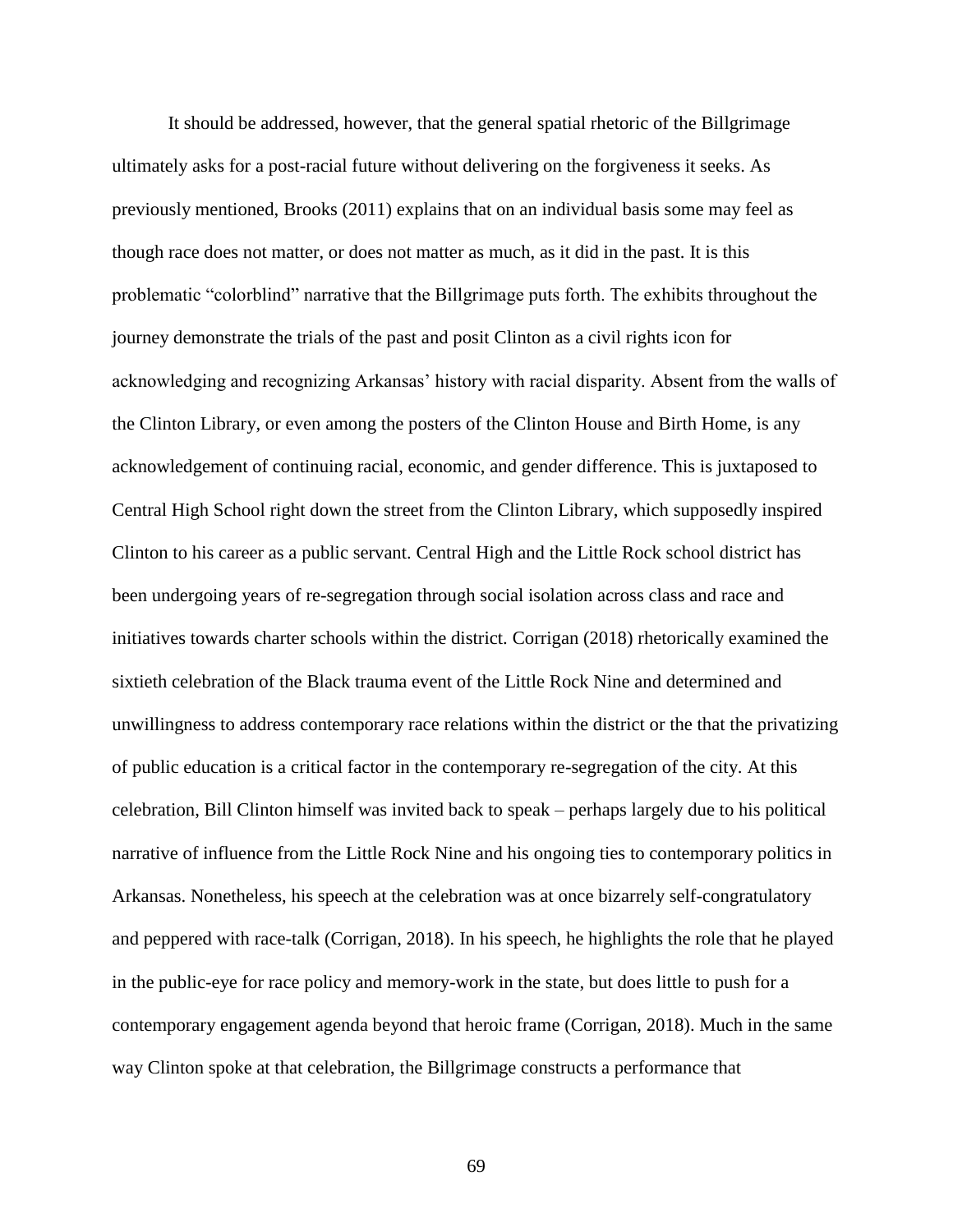acknowledges the sins of the past, glorifies the work Clinton has done, and then asks the visitor to begin their own path of civic engagement. The sites do not, however, convey a message of what ongoing battles should still be fought and who should be fighting them.

One must recognize that to be forgiven for the sins of the past, the community as a whole must acknowledge across the board that Black communities in Arkansas and across the South still face systematic racism and oppression. This component of a "post racial" future in Southern Atonement dreams of striving towards that utopia of negotiated race relations in which everyone is both included and remembered in our memory and identity. The Billgrimage fails to provide that inclusivity of race, gender, and ethnicity. Instead, this rhetorical journey requires that the distribution of historical sins within our public memory be carried equally among all groups, visitors, and community members, and despite an unequal heritage built from those burdens.

### **Conclusion**

The Billgrimage of Arkansas acts as a political strategy for engaging the community with the political myth of Southern Atonement. This contemporary mythology expands the themes of the myth of the New South. Southern Atonement functions as a tactic of social reconciliation and political action towards a more inclusive future. The Billgrimage asks audience members to perform the act of atonement through acknowledging the problematic and nostalgic past while then engaging with a more inclusive future. It should be noted, however, that some narratives and identities are not directly included within the accounts of this mythology. The Billgrimage asks both the sinners and the victims to equally carry the heavy burden of Southern political heritage while working together towards a future of equality.

A major implication of this study is the examination of common public spaces as a source for developing cultural mythology and identities, particularly in regions tense with political and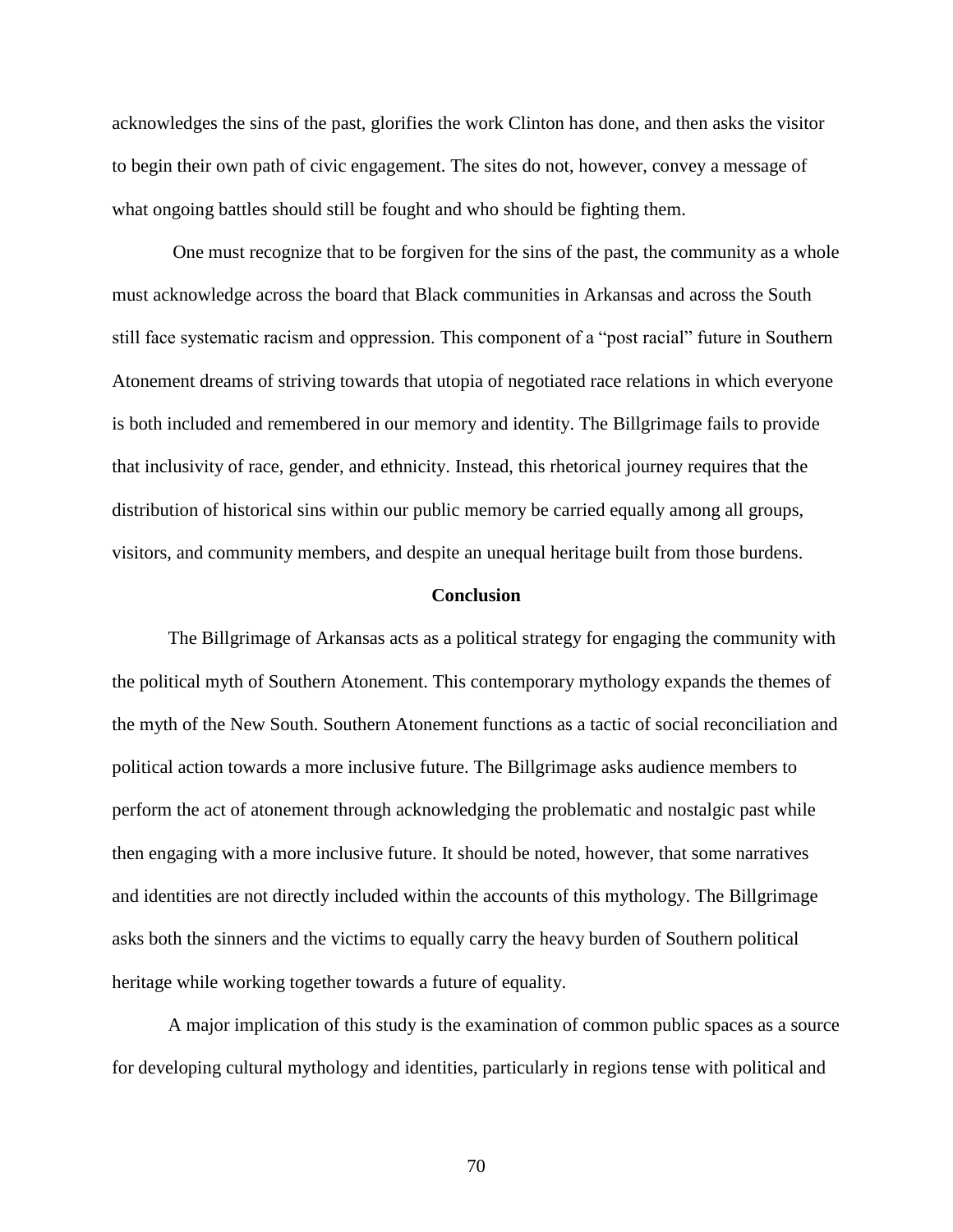social polarization. Recent research has examined the ways in which engagement in identity recovery and memory work in the face of trauma is a method of community healing and liberation (King, 2016). This concept of political mythmaking in public spaces, particularly political commemorative sites, could also be a strategy for social reunification and reconciliation in light of social and historical differences.

Additionally, this research suggests that public memory and cultural identity is malleable, and future research should be done to examine the ways in which narratives and the curated exhibits of public spaces change over time to adapt to contemporary values and beliefs. This analysis implies that collectively accepted and validated spaces of rhetorical identity construction should be examined for their depiction of public memory. This implication could be extended, however, to examine the ways in which placemaking and identity construction could also disrupt hegemonic public memory. For instance, Quayle, Sonn, and Kasat (2016) determined that expanded space and narratives of underrepresented groups within a community can inform public memory and offer a source of cultural continuity and recognition previously unfounded. That is to say that by including commemorative sites of engagement that oppose the culturally dominant public memory, space can be source of challenging non-inclusive identity and mythmaking.

Finally, this research examines the ways in which postsouthern studies could be reconstructed to apply to communication studies and political mythmaking. I argue that this "sense of place" in postsouthern studies can manifest in reality much in the same way southern literature mimics contemporary and historical notions of Southern reality. By expanding this subset of southern studies to the realm of political engagement, one can understand how to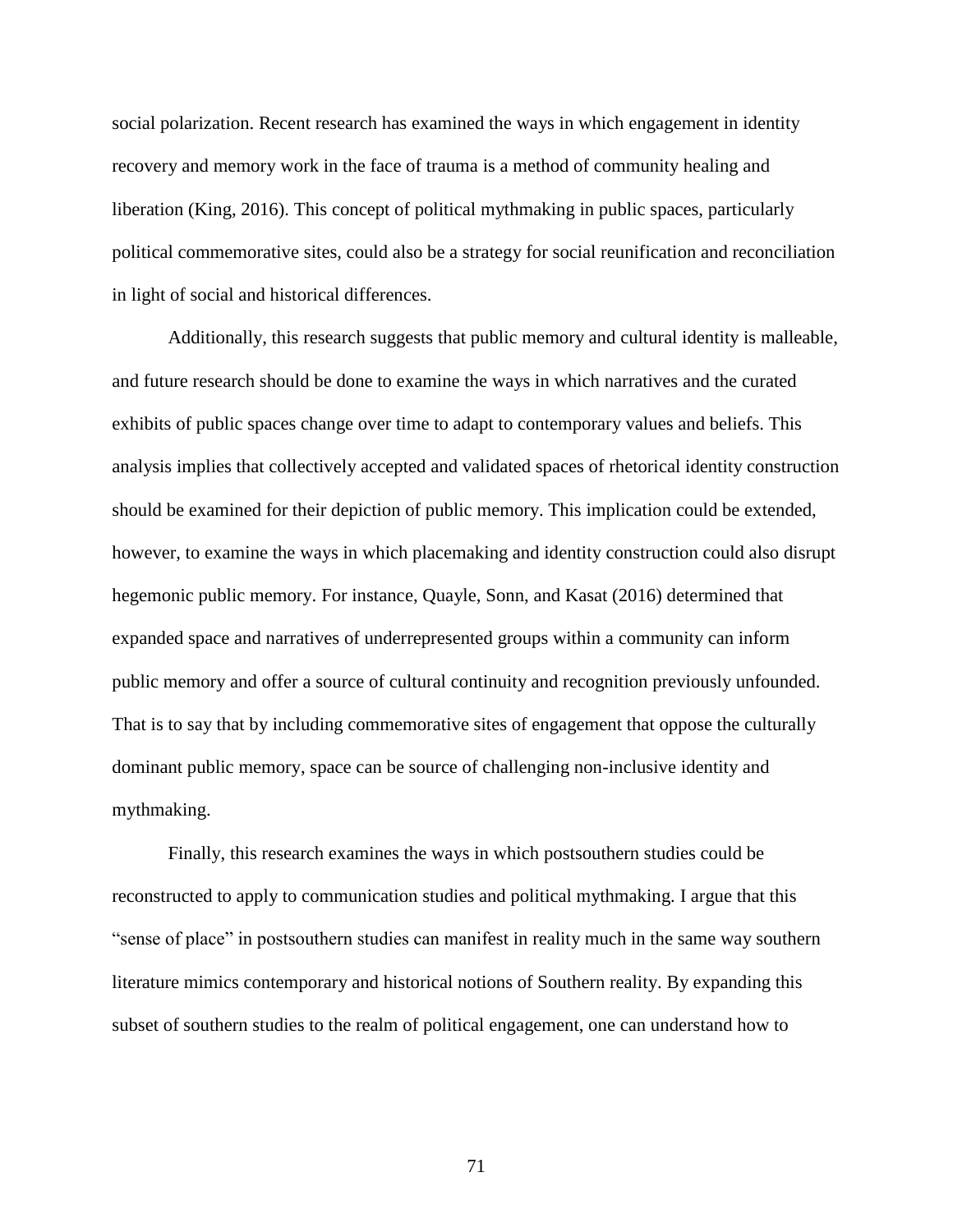contemporarily examine physical public spaces for constructed authenticity, public memory, and cultural identity.

Previous research has claimed that a visitor emerging from the Clinton Library experience may feel mentally exhausted but also pressed with a sense of urgency about the important work of public service and civic engagement (Kanter, 2016). This analysis demonstrates how that sense is expanded as a direct call for the visitor to engage with and ascribe to the constructed mythology of Southern Atonement. This entire Billgrimage journey serves as a strategy for engaging the audience within the process of atonement. This is done through a performance of the past as both nostalgic while acknowledging the sins that were committed, presenting Bill Clinton as an authentic and engaged Arkansas politician with pride for his roots, and providing an opportunity for the audience to move beyond the past and take on their own role of public service.

At the last stop on the Billgrimage, the Clinton Library posits itself as a conclusory component of Bill's story. The visitors begin with his achievements, followed by a timeline of how he got there, and then are introduced to those who supported him along the way. Finally, the visitor is told it is "your turn" to serve your public. As the visitor stands at the end of the Clinton Library, they can look ahead to the Rock Island Railroad Bridge across the Arkansas River, a link to the nostalgic past. To the right, they are faced with scenery considered authentic to The Natural State, with well-manicured grassy hills rolling into the wilderness. Finally, to their left they can see the skyline and capitol building in downtown Little Rock, symbolizing growth, the future, and equal opportunities for prosperity. Standing in this crossroads at the heart of Southern Atonement, a visitor may find themselves in a place of hope for the future, too. This space begs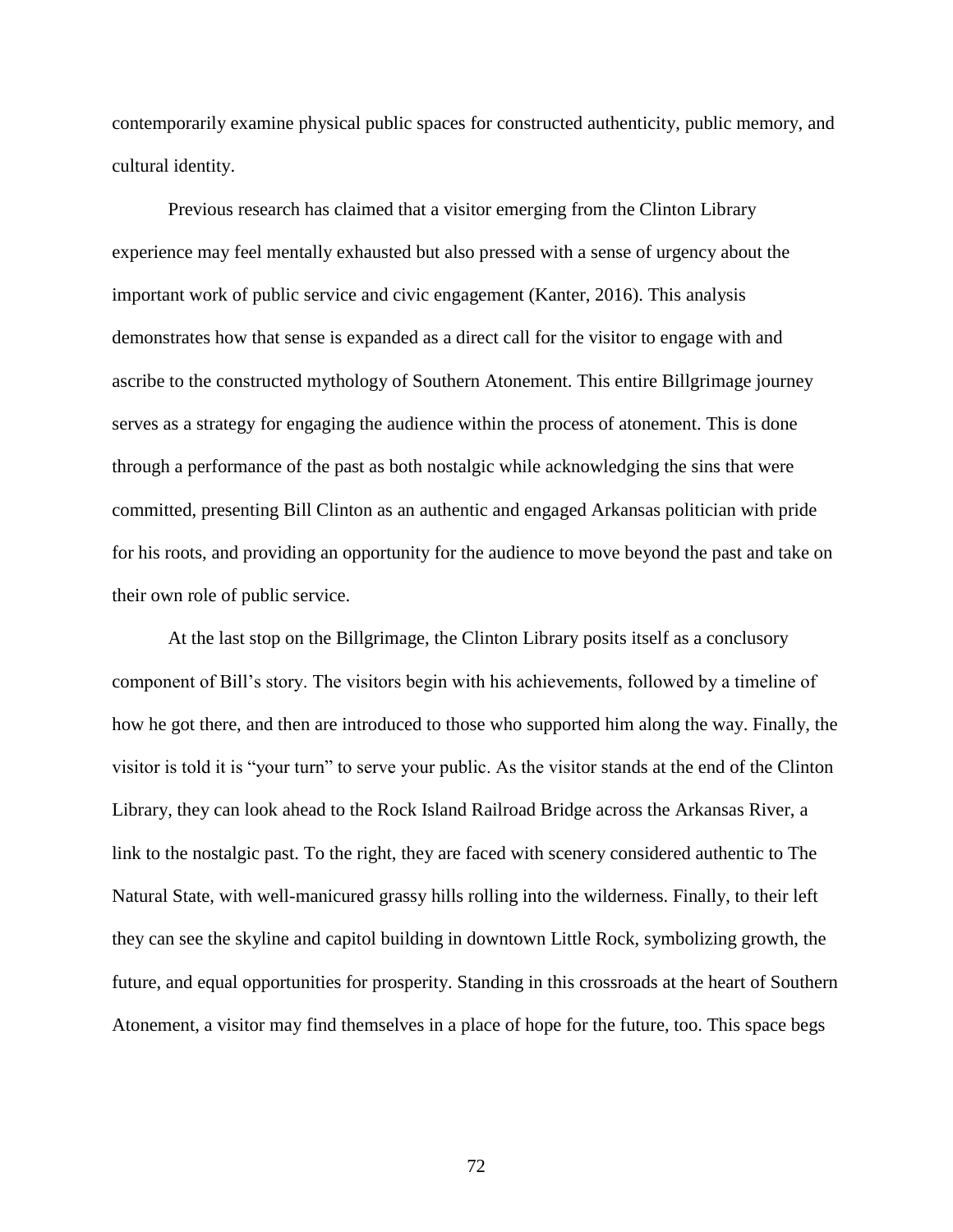the question, however, of who has the privilege of envisioning that hopeful future, and whose history is being revised or selectively forgotten to alleviate a hegemonic guilt.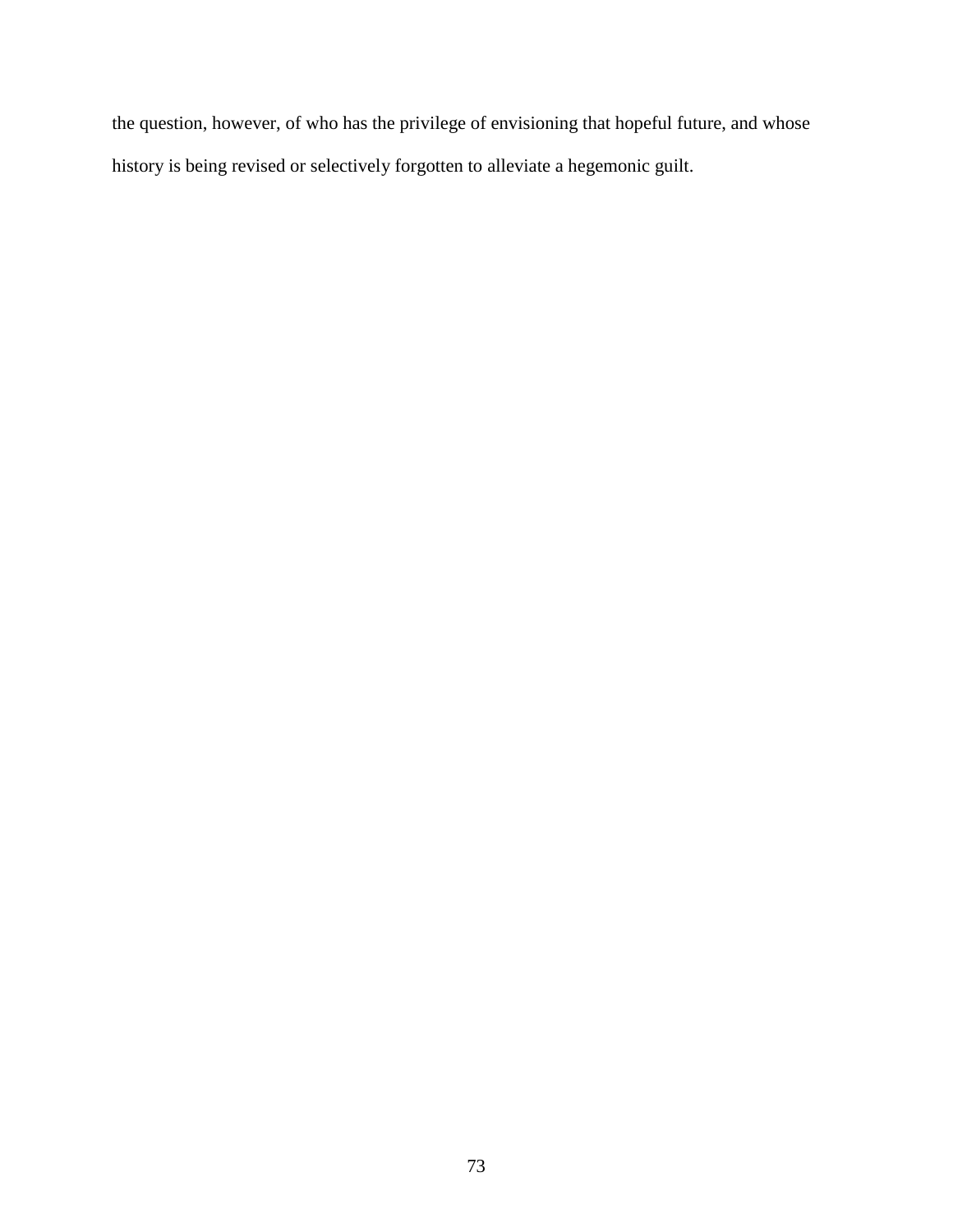### **Chapter 3**

# **Mythmaking in the Delta**

The mighty Mississippi River and its tributaries have molded the lands of the Arkansas Delta for centuries. In a map produced by Harold Fisk in 1944, you can see the colorful snakes of Ol' Man River changing courses that cut through the flatlands, each time reshaping and reimagining the entire region. Driving along Interstate 40 from the capitol of Little Rock towards Memphis, the roads become straighter and the landscape flatter, with crops of soy beans, rice, and cotton as far as the eye can see. The seemingly smooth Delta, however, is deceptively rugged and uneven thanks to a history of flooding and sedimentation. A deception not unlike the culture of the region itself: riddled with obscurities, sins, and surprises.

The history of the Delta is as rich as its soil, but also pierced with whispers of racism and poverty. In 1935, Rupert Vance proclaimed that the region was "Cotton obsessed, Negro obsessed . . . Nowhere but in the Mississippi Delta are antebellum conditions so nearly preserved" (Cobb, 1992, p. 153, 183). Even today a passerby will find meticulously restored antebellum-style mansions alongside shambles of sharecropper shacks dotting the horizon. It is this juxtaposition of these two public memories of the South that fuel the modern tourism industry within the region.

Contemporarily, aspects of the proverbial history of the South have been selectively extended or omitted in the travel and tourism industry. Southerners, particularly those within the Delta region, have sought to remember their past through heritage tourism while, in the same breath, disconnecting from the problematic identity of their predecessors. That being said, the tourism industry is a vital economic source for much of the region and for the United States as a whole. In 2016, the U.S. Travel Association reported over 2.2 billion individual trips with over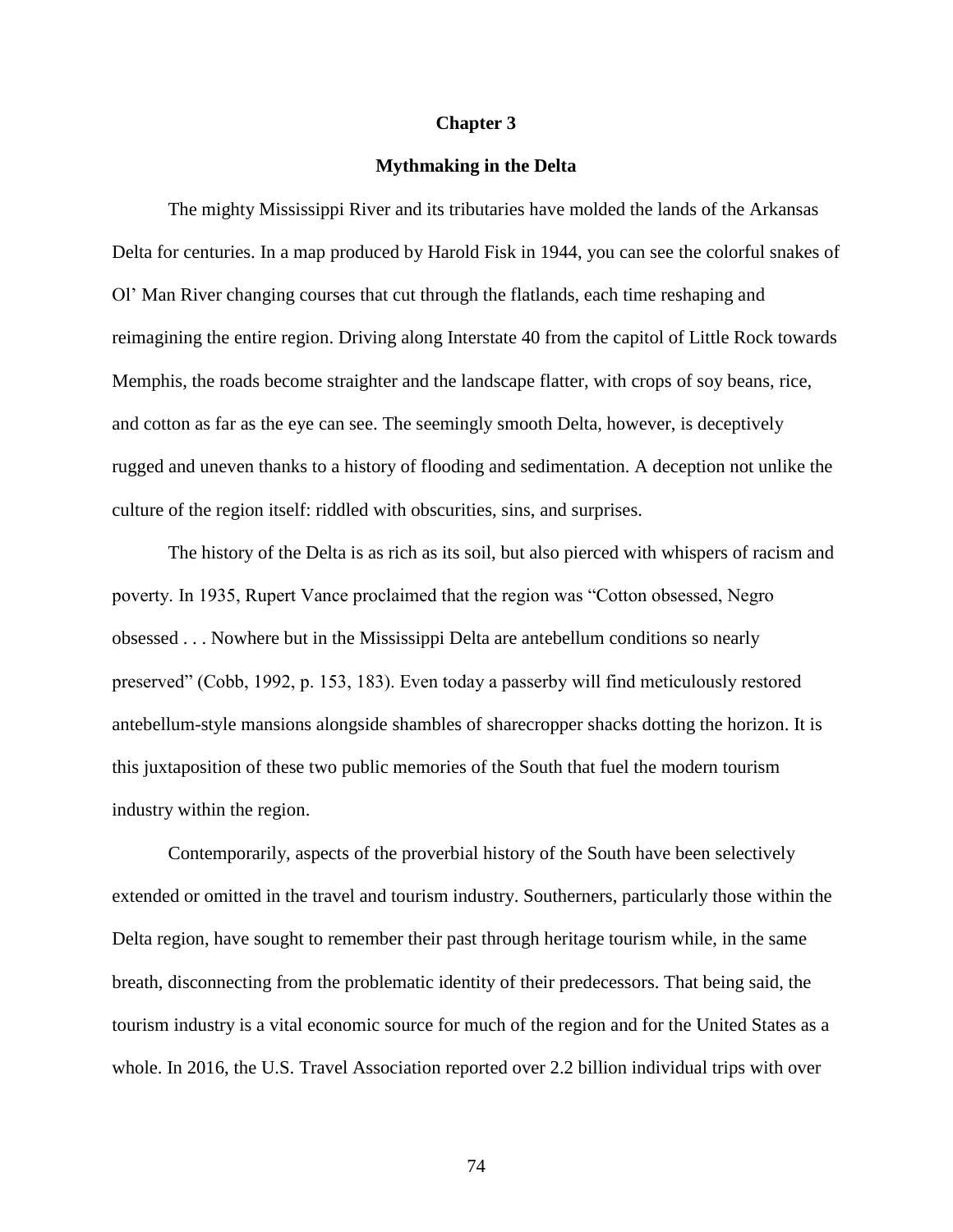\$990.3 billion spent by these domestic travelers ("US Travel and Tourism," 2016). In Arkansas alone, more than 28 million visitors who spent a combined \$7.2 billion visited the state in 2015, a 7.7% growth in revenue from the previous year (Souza, 2016). Not only is the travel and tourism industry generally profitable for the state and region, but popular tourism spaces can act as a vehicle for communicating beliefs and values within a community and to visitors. Smith (1982) observed that the character and function of Southern tourism, and the rhetorical and promotional aspects of such, provide a critical assessment of an interpretation of the regional identity and heritage. The significance of utilizing this profitable industry as a rhetorical tool for identity construction has not been lost on the region.

In the rural Delta community of Wilson, Arkansas, tourism and community revitalization are being used to both reconstruct the past and look towards the future. This small town of only 900 people was built under the legacy of the Wilson Company, once one of the largest cotton plantations in the South ("History," 2017). Founded in 1886 by Robert E. Lee Wilson, the company boasted 57,000 acres and more than 11,000 employees, sharecroppers, and tenant farmers in its heyday ("History," 2017). Nonetheless, the town saw a massive decline in economic activity over the last few decades, but pictures itself in the uphill climb of a cultural revival (Severson, 2014). The town's website proclaims itself as a "small town with great ambitions where the world meets the Delta" ("Where the World," 2017). The community of Wilson, in the face of economic disparity and population decline, has attempted to revitalize itself through a mediated experience and the reappropriation of space. The primary goal of these efforts is to connect to the past in order to make way for an exceptional present ("About Us," 2017). As their past is interwoven with the systemic problems of race and class in the cotton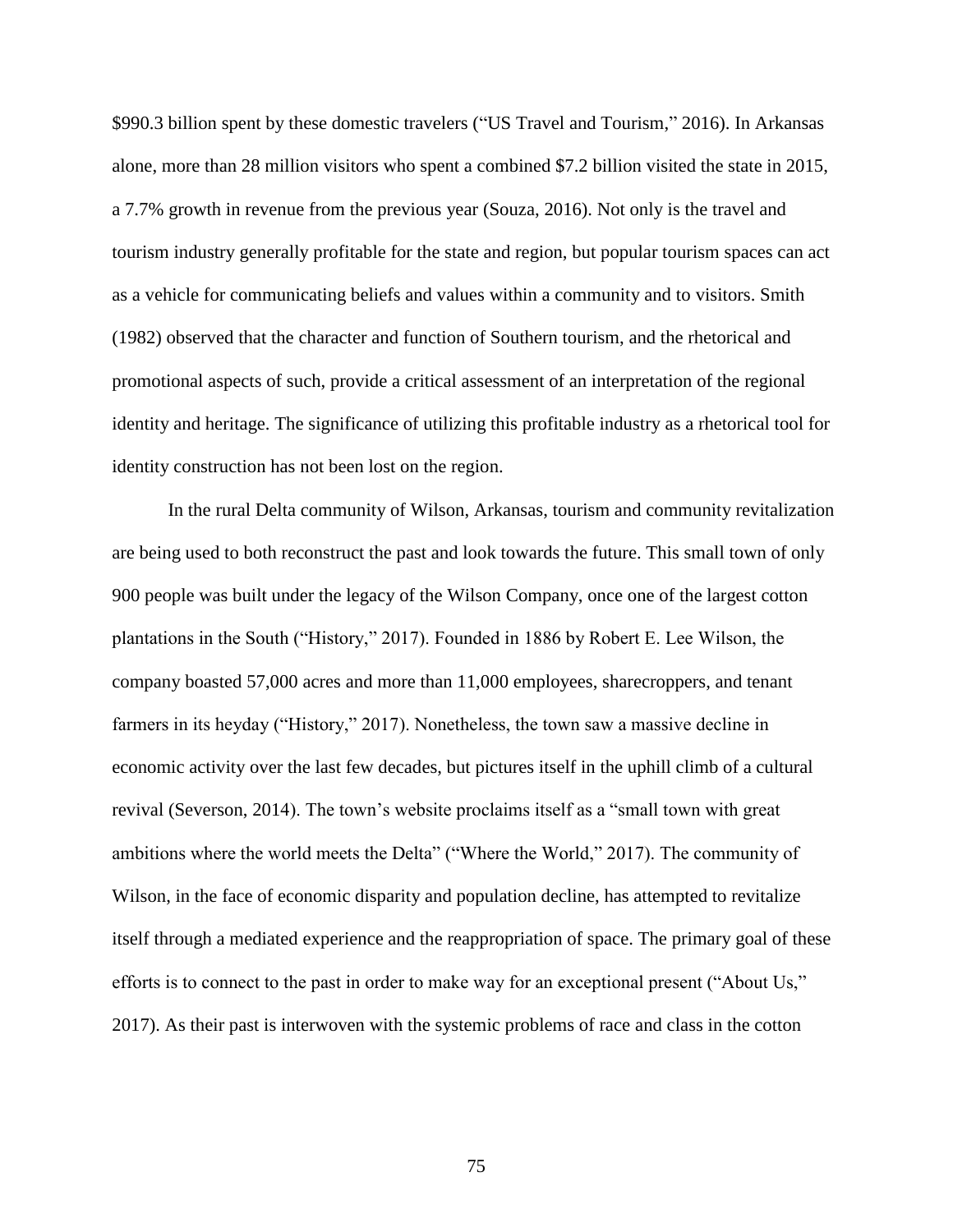industry, however, they must be selective in how they depict their own collective memory through their public spaces.

In this chapter, I examine how the rhetorical elements of space in Wilson, Arkansas, are utilized to reconstruct a sense of authenticity through public memory of the past and revitalization efforts towards the future. I argue that the space of Wilson has been appropriated and reimagined as the actualization of the myth of Southern Atonement as a community identity. The troubled history of Wilson, paired with the active efforts of revitalization and reappropriation of space, make the community an exemplar case study of the ways one might actively engage in the atonement process and the potential consequences of constructing a selective narrative as an identity. This argument develops in several sections. First, I will examine the ways in which authenticity can be rhetorically constructed, and the role it plays in heritage tourism in the South. Then, I will examine the intersections of physical and digital placemaking as a source of identity construction and public memory. I will also look at the literature regarding urban and community revitalization efforts and the benefits and consequences of those movements. Next, I will briefly explore the history of Wilson, particularly focusing on the Wilson Company, The Delta School, and the arts and culture. Finally, I will examine the spaces of Wilson, including the reappropriated places, the constructed tourism experiences, and the community's presentation of identity online. Specifically, I will focus on the ways in which Wilson has used the three formal characteristics of Southern Atonement as their identity. I will conclude with a critical review of the implications and consequences of these revitalization efforts and the actualization of Southern Atonement within the community.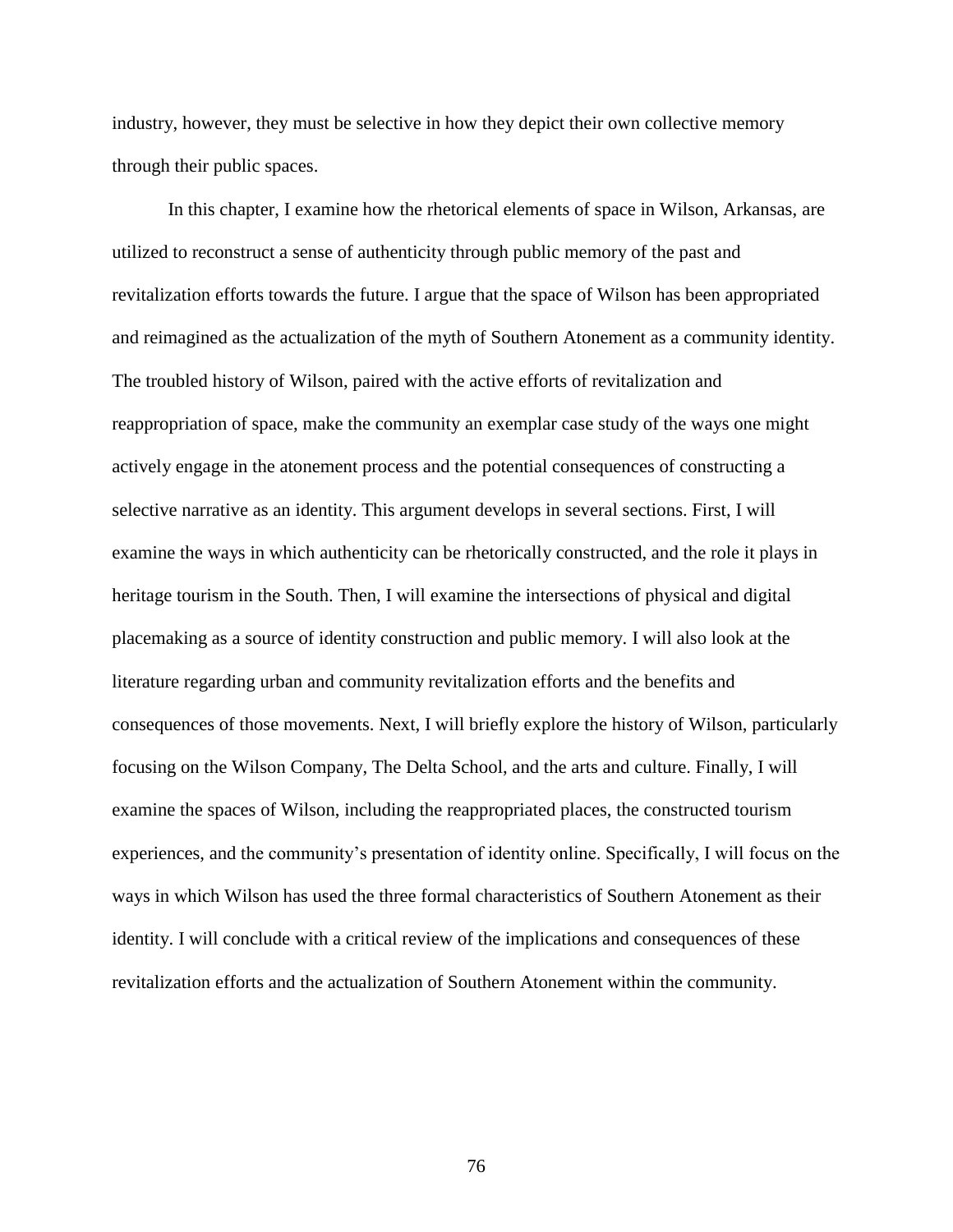#### **Constructed Authenticity in Regional Identity**

The history of the South is one riddled with sectionalism across racial, economic, and regional divides. The communal identity through Southern sectionalism renders "symbolic places of which narratives, myths, and collective fantasies have found its expression" (Davis, 2013, p. 111). Specifically, regional identities - unlike states, cities, and counties - are not constructed from stable, unwavering boundaries (Tell, 2012). Instead, regional identities are defined by broader configurations of politics, history, and culture (Powell, 2007). Smith (1985) observed the many ways in which the South, as a region, has often found pride in the distinct rhetorical and poetic constructions of its cultural history. The regional South is the product of mythmaking, public memory, and a maintenance of hegemonic beliefs and values.

In the midst of global homogenization, the desire for narratives of genuine cultural distinctiveness has grown. Scholars of Postsouthern Studies have examined the ways in which working-class, racially disenfranchised, and rural identities have been codified in the name of constructed Southern authenticity (Vernon, 2016). Authenticity in that structured representation, however, is often abstracted and notoriously difficult to grasp. MacCannell (1973) addressed the ways in which reproduction and reconstruction of lived experiences in the tourism industry are ubiquitous, and thus authenticity in modernity is merely the "experience of authenticity." As the rhetorical authorities of the tourism industry craft and package the past, they must often appeal to an authenticity that privileges particular narratives or public memory. As King (2006) notes, these constructions of cultural authenticity often "mirror a larger struggle between powerful institutionalized voices and marginalized communities" (p. 235). Reconstructions of history and culture often function as a means of legitimizing systemic and hegemonic values (Hobsbawm &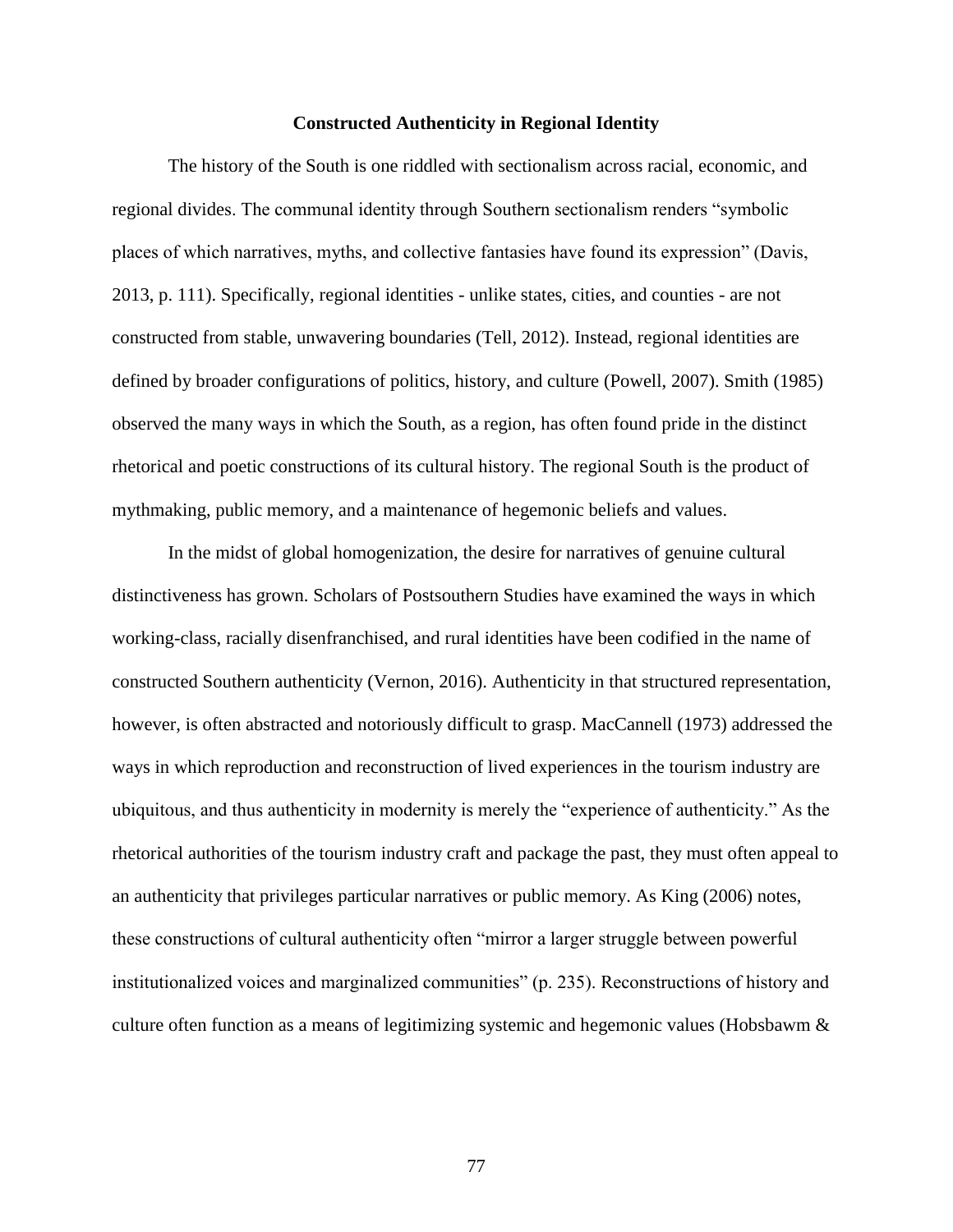Ranger, 1984). This constructed authenticity is inherently inauthentic, and instead a product meant to represent a hegemonic narrative and cultural experience for the visitors.

One of the most prevalent constructed authentic experiences in the South is that of blues tourism, based on a predominantly Black music tradition that has roots in sharecropping and poverty (King, 2006). Southern states, particularly those along the Mississippi River, are now capitalizing on the growing popularity of blues tourism and are attempting to create a "mediated" experience for tourists ironically seeking authenticity and a "genuine" cultural understanding (Titon, 1998, p. 5). While offering the opportunity to see something different, cities that are remade to attract tourists seem more and more alike and are increasingly inauthentic, or at best a mediated experience of constructed authenticity (Fainstein & Judd, 1999, pp. 12-13). The rhetorical dimensions of constructed authenticity in regional identity and lived experiences, particularly in the South, play a critical role in the public memory and cultural narratives of the communities they represent.

Idealizations of Southern and rural utopia may be encouraged and endorsed by spaces of cultural discourse (Wallis, 2017). Oftentimes, the social imaginaries of this constructed authenticity include unrealistic, over optimistic representations that conceal the reality of the regional experience. Heritage tourism is an example of this often utopian and commodified industry, but it has been noted to have some potential benefits for community members being essential to the redevelopment and reclamation of public space (Boyd, 2000). While there is a focus on minority communities as racial heritage tourism destinations, there are potential benefits to this growing industry (Doggett, 1993). Dickinson (1996) acknowledged that heritage tourism has become an important feature of tourism development strategies as a cultivation effort of local business. While heritage tourism draws visitors to historic sites for educational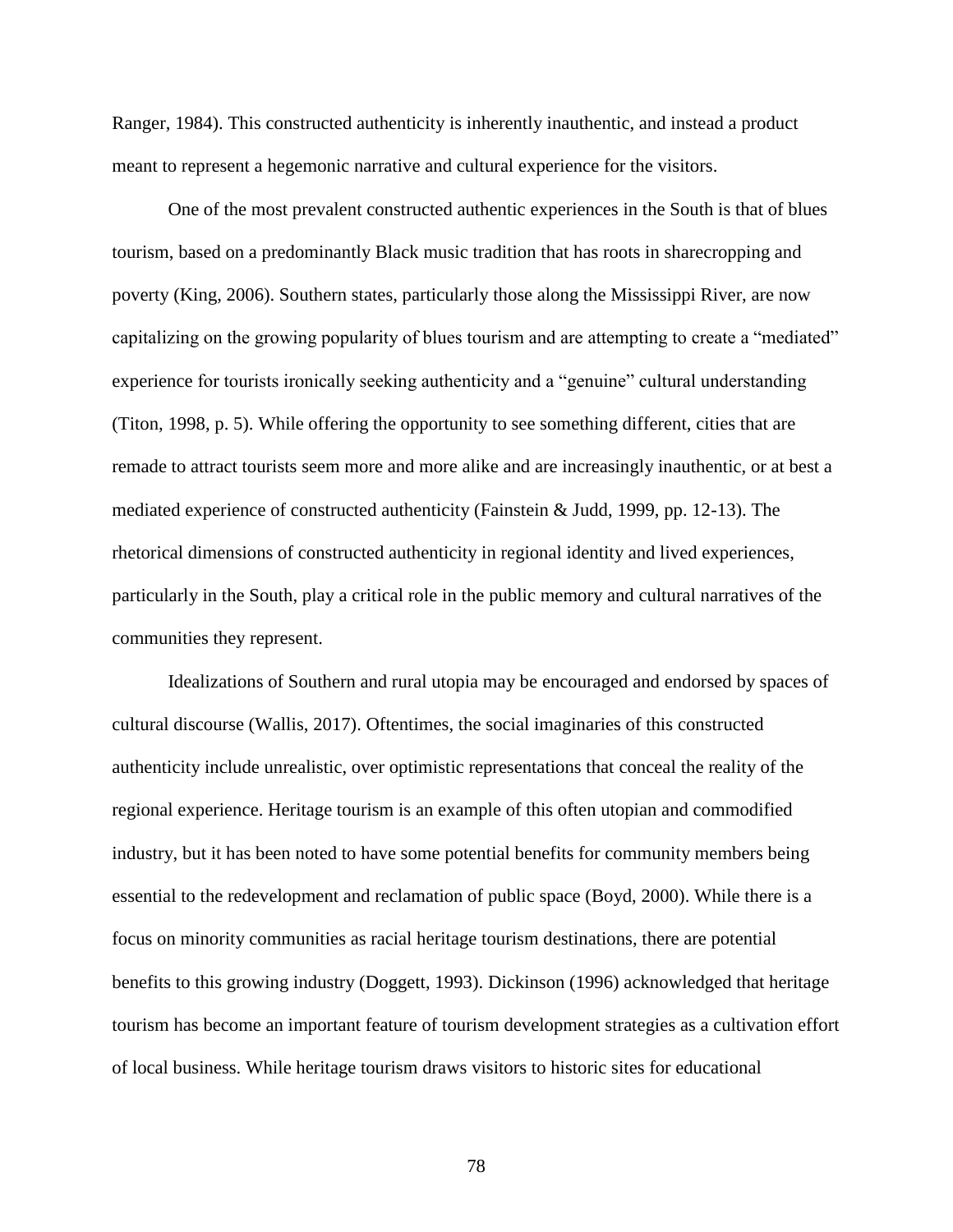experiences in "cultural roots," the target communities must also capitalize on those heritage sites. They may do so by developing a critical mass of activities like restaurants and shops and strategic messaging about what is unique to this site as compared to other heritage tourism destinations (Dickinson, 1996). Thus, the industry has potential for creating economic growth within a community, despite a commodified cultural experience for the tourists.

Unfortunately, as Boyd (2000) examines, heritage tourism is also a tool to construct idealized visions of space and distract from less appealing qualities, which both "disrupts and repeats historical patterns of racial (and wealth) displacement" (p. 108). Desired authenticity in heritage tourism is often characterized by "facilitating or staging a glance at the back stage for the tourists" (MacCannell, 1999, p. 99). In doing so, this often results in the "cultural exploitation of the local population and its artifacts" (van den Berghe & Keyes, 1984, p. 344). When utilizing constructed authenticity through heritage tourism a community should be aware of the racial and wealth disparity that is present and the ways in which the narratives may perpetuate these communal issues. It is critical that the economic value of increased tourism within a region not overshadow the nature of public memory and the reimagining of, or perhaps atoning for, history.

### **The Importance of Place and Community**

To examine the myth of Southern Atonement as it is rhetorically constructed in space and place, in this section I will first analyze the tools of placemaking as a source for engagement and identity. Next, I will examine the ways in which placemaking can lead to community revitalization and the potential implications of that movement. Then, I will expand that analysis towards myth construction and public memory.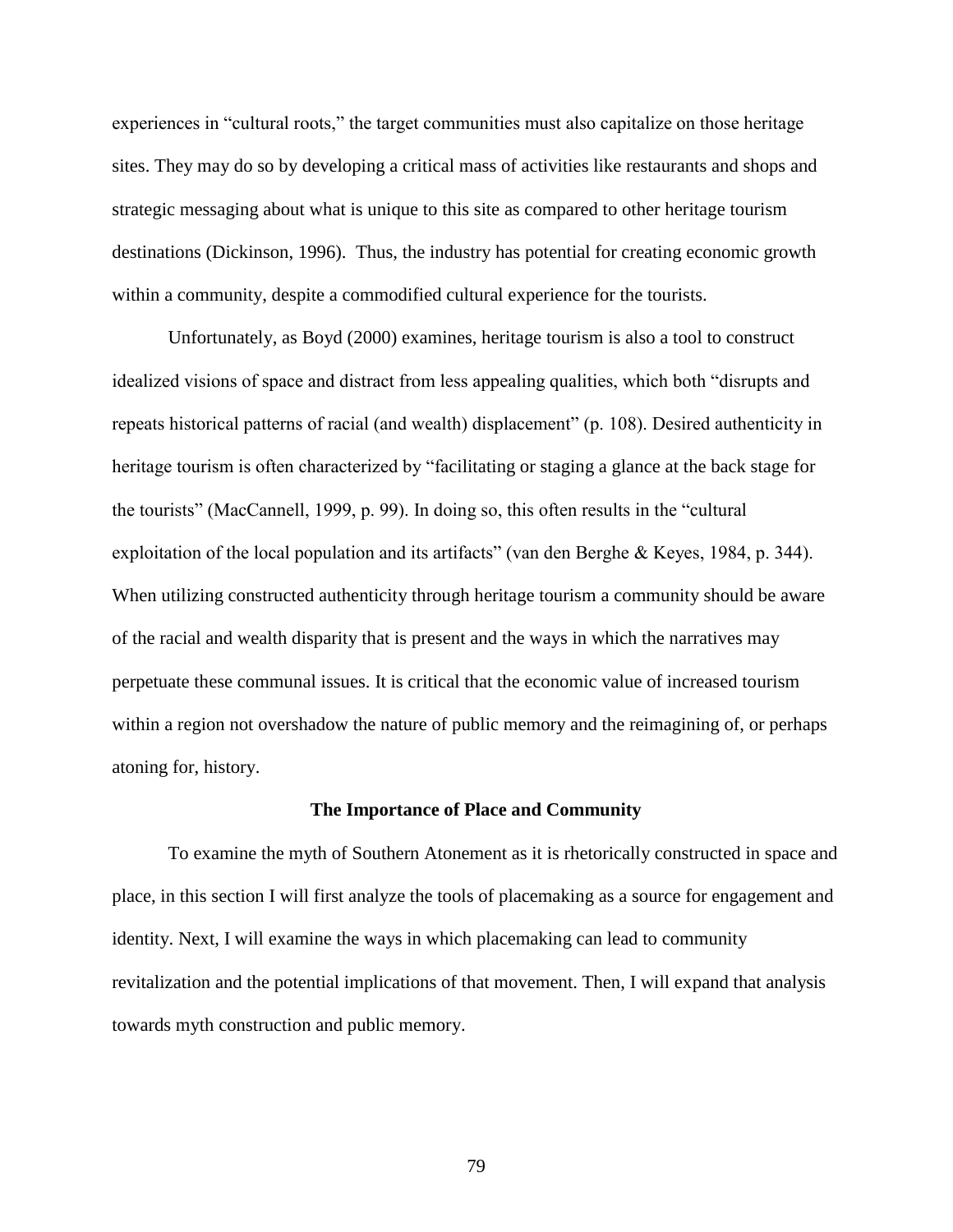# **Placemaking**

In both the cultural and political spheres, the process of critical placemaking has grown as a tool for engaging a community in dialogue, inclusion, and democratic participation within public spaces. Toolis (2017) understands placemaking within a community as the ability to access and transform spaces they inhabit with the goal of strengthening the connection between people and the places they share. These shared places, or public spaces, are characterized by communal ownership, open accessibility, and intersubjectivity (Kohn, 2004). Public spaces are also sites of engagement where community members can exercise their rights of expression and assembly (Parkinson, 2012). Placemaking is intrinsically linked with place identity, which involves the emotional bond between individuals and shared spaces which can facilitate a sense of belonging, attachment, and purpose (Toolis, 2017). However, because placemaking understands identities as tied to landscapes, they can be both inclusive and exclusive (Davis, 2013). Often the identities constructed within public spaces are the product of hegemonic values and beliefs, and are thus perpetuating a cycle of disenfranchisement and exclusion for minority or oppositional community members.

Davis (2013) explained that as rhetorically powerful museums, monuments, and memorials are constructed through critical placemaking, some have been instrumental in impressing White, middle class hegemony upon the target communities. Blokland (2009) argues that a community's public memory narratives are products of placemaking that, once dominant in a public discourse, affect what defines "the community" and thus define community needs. Such narratives in placemaking can create symbolic representations that help to define who is and who is not part of the community, and thus perpetuate and reinforce disparity. Critical placemaking within a community can both exclude and include members and their personal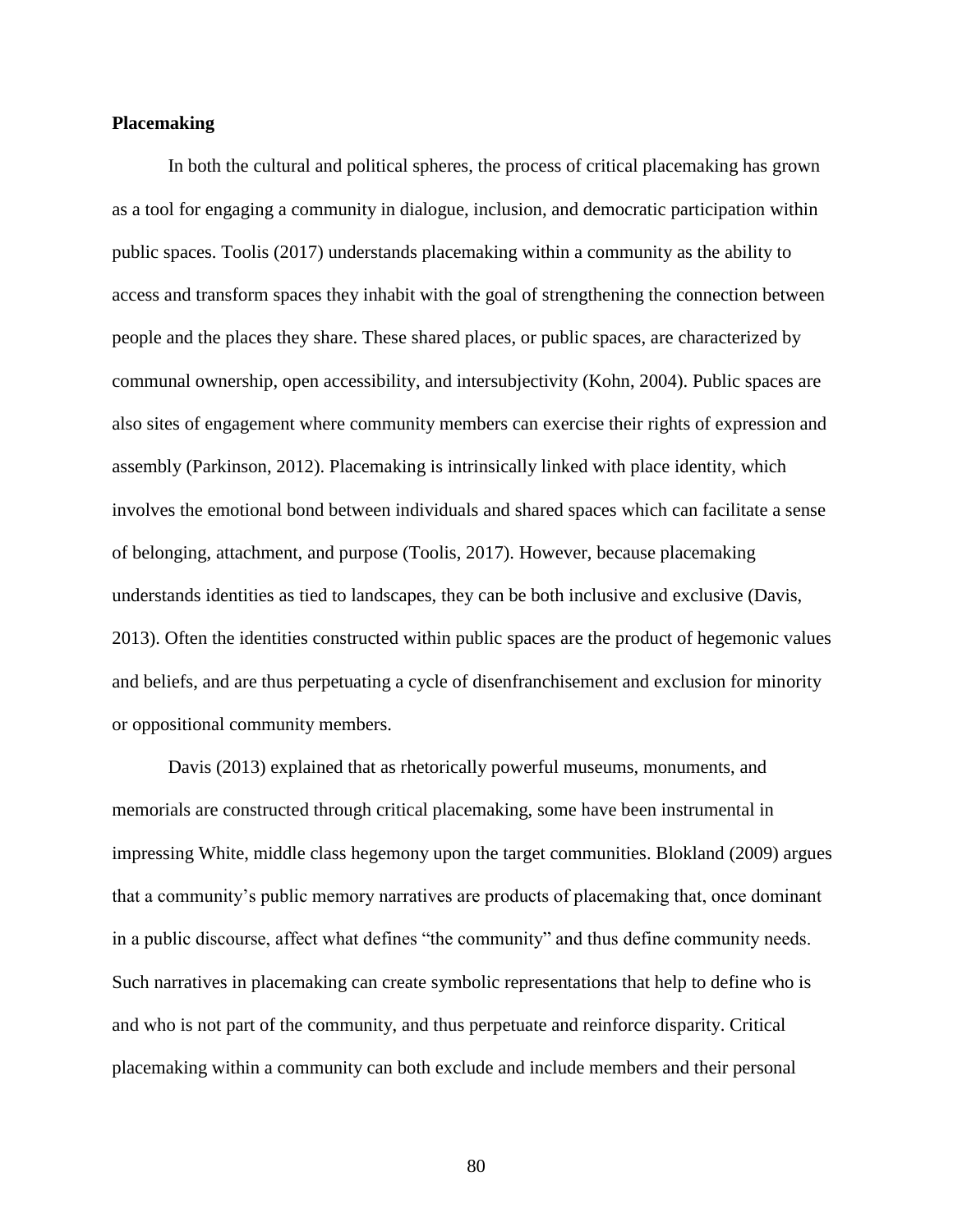histories or experiences depending on the selected, constructed narratives or messages that are represented in public space.

# **Community Revitalization**

Often, in these efforts of constructing identity and public memory a community will undergo a sort of revitalization and experience a reappropriation of public spaces. Urban and community revitalization refers to a strategic reorganization of community space and eccentricity aimed at reconstructing identity, particularly in neighborhoods or regions in decline due to economic or race-related reasons ("Urban Revitalization," 2018). A revitalized space has the potential for increased efficiency, innovation, quality of life, and economic development. Community leaders, searching for answers to decades of neglect and an eroding tax base, have generally embraced this migration of people and resources (Howell, 2008). However, Boyd (2000) argues that residents in the process of reinventing their community must also reinvent themselves through collective identities used to control that process of redevelopment. Thus, these revitalization efforts, in conjunction with critical placemaking, may further exclude and displace minority voices within a community. Although often with the promising intentions of economic growth, revitalization efforts may construct a hegemonic, and seemingly "authentic" lived experiences which juxtapose the reality of race, class, and social disparity within the region.

### **Southern Atonement in Community Space**

The politics of memory, race, and place in the South have inspired new inquiries regarding identity and cultural myth construction. The legacy of slavery, racism, and other historical sins in the South has provided the wedge that marks a distinct identity as separate from both the cultural North and from non-White Southerners (Davis, 2013). Calculated amnesia and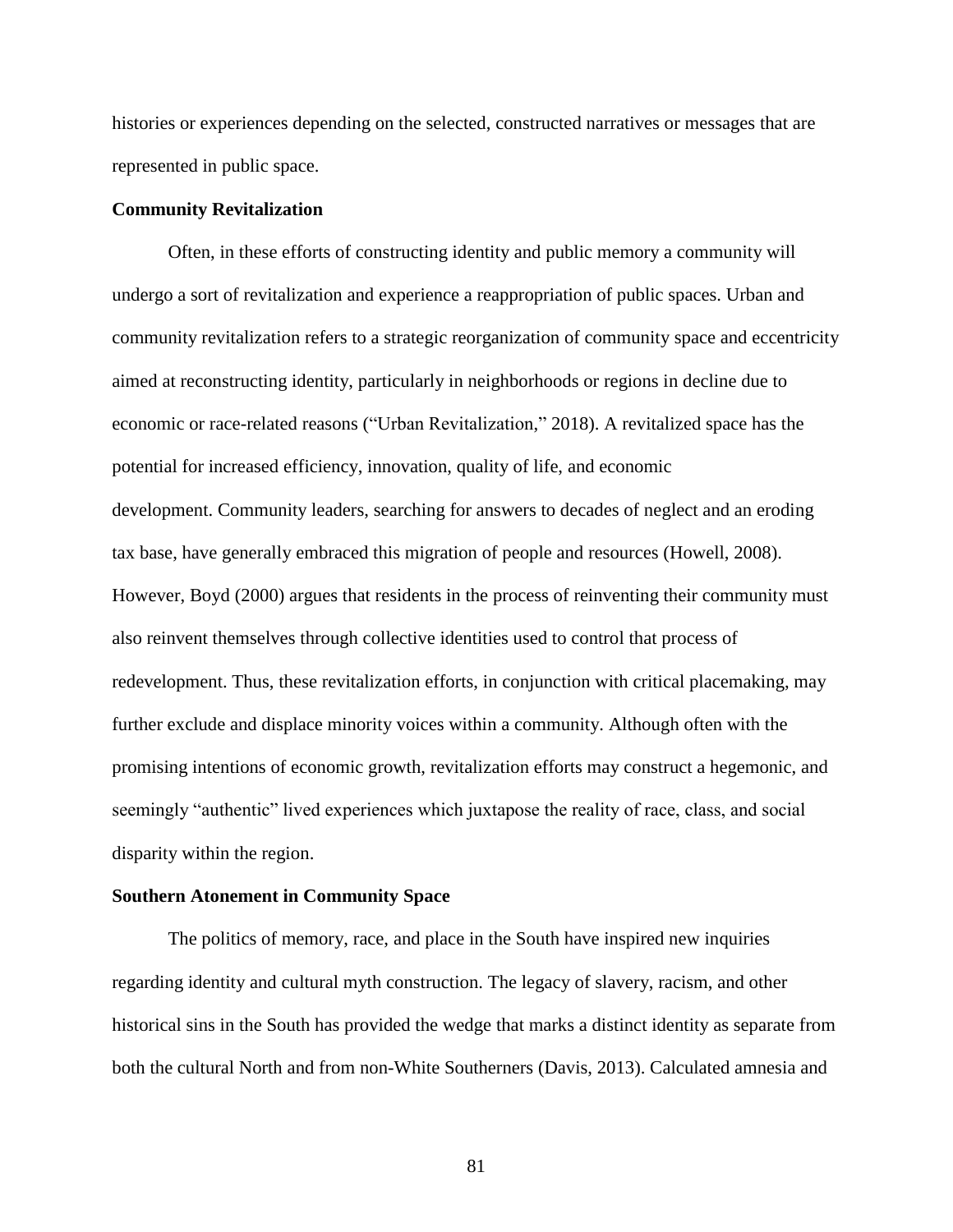strategic forgetting in postsouthern constructions of history in revitalization require selective omission and the construction of new myth and identity from public memory (Ford, 2004). Glassberg (1996) argues that "historical consciousness and place consciousness are inextricably intertwined; we attach histories to places, and the environmental value we add to a place comes through in public memory and historical associations" (p. 17). Thus, the landscape of race and memory are at the center of the South's struggle for identity, positioning the contemporary representational battle of "Old South" and "New South" (Hoelscher, 2006). As a community in the contemporary South, the town of Wilson, Arkansas, may have turned to elements of regional mythology as they searched for a new identity.

In my analysis, I will explore how the physical spaces in the community of Wilson have been reimagined, reappropriated, and revitalized to promote tourism and uphold particular narratives of public memory while omitting and restructuring others. I argue that Wilson has actualized the myth of Southern Atonement by presenting the past through a white-washed lens, constructing a community that sees itself as the pinnacle of authenticity through heritage tourism, and envisioning itself as an exemplar for the future of a "post-racial" South. I will examine the ways in which the community leaders of Wilson, Arkansas, have turned to Southern Atonement as a means of absolving the dissonance they faced as the economic and population stability of their community began to decline.

#### **History of Wilson, Arkansas**

Positioned halfway between the towns of Bassett and Osceola along US Highway 61, Wilson, Arkansas, is the cultural and communal center of acres of cotton fields and those who tend to them. The historical roots of this community run much deeper, though, and stretch all the way back to 1880, when Robert E. Lee Wilson crossed the Mississippi from Memphis,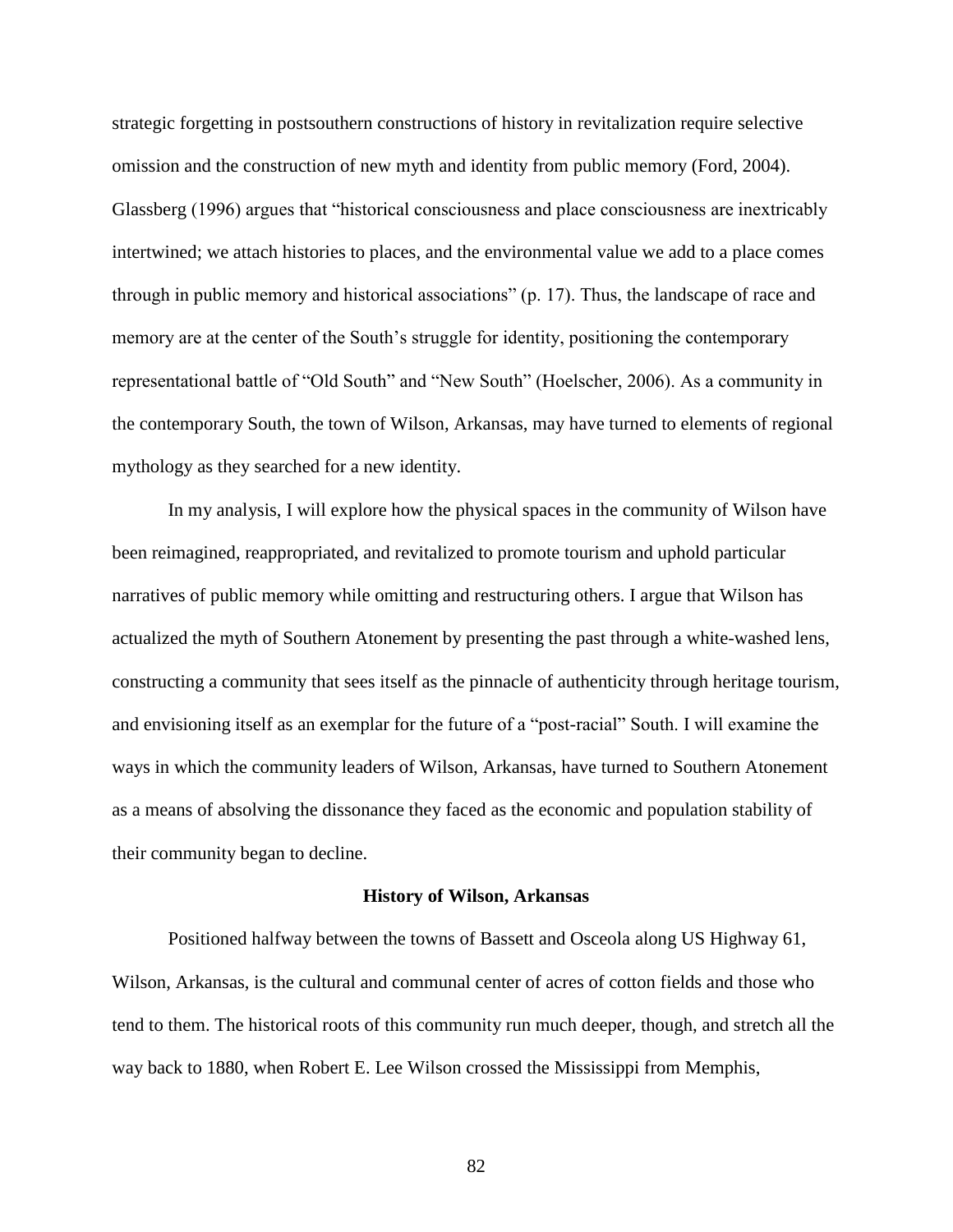Tennessee, after the death of his parents (Whayne, 2011). Contemporarily memorialized as a determined Delta man, the fierce, teenaged Wilson convinced the courts to recognize his claim to the Arkansas cypress swamplands two years before he even reached adulthood (Whayne, 2011). Whayne (2011) claims that Wilson "pursued his own version of a New South in the post–Civil War era, one founded on lumber and cotton" and separate from the region's infamous inability to move beyond the social and economic legacies of slavery (p. 2). Lee Wilson & Company grew into a cotton dynasty, eventually boasted as the "world's largest cotton plantation," with over 57,000 acres and more than 11,000 employees, sharecroppers, and tenant farmers at its peak ("History," 2017). The Wilson family maintained ownership of the lands and company town for 164 years until 2010. Thus, the Wilson Company, family, and township are all critical pieces and products of the complex puzzle of Southern agriculture in the Mississippi Delta region.

This idealized, "bootstrap" narrative of Wilson's origin is not without its problems, though. Although the first member of the Wilson clan, Josiah, relied on slave labor, Lee Wilson used sharecropping and tenancy on his cotton plantations and accepted Henry Grady's "New South" messages of reconstruction (Whayne, 2011). There are claims that Wilson treated his African-American laborers better than most landowners in the South during his time, but that claim leaves much to be desired as far as race and labor relations are concerned (Grisham, 2016). Robert E. Lee Wilson apparently provided better housing and healthcare for his Black and White laborers (Whayne, 2016). However, he still used many of the labor practices of the era that maintained sharecropping as slavery by another name. After the Civil War and the abolishment of slavery, implementation of a wage system was problematic as "the South's quasi-feudal plantation system was not well-suited for a modern, free labor force" (McDermott, 2009, p. 68). In the time of economic turmoil that was Reconstruction, sharecropping rose as a façade of self-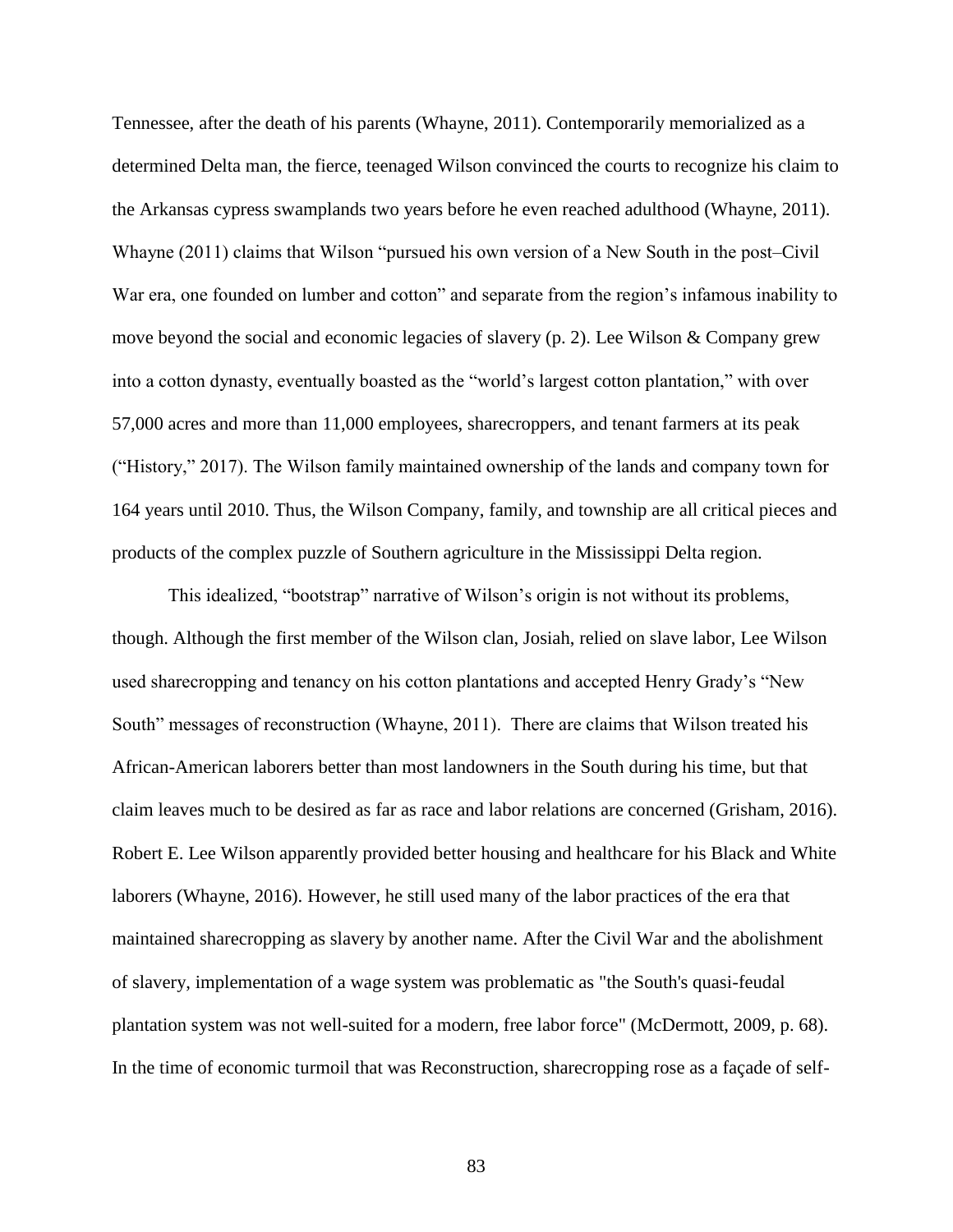sufficiency for freed laborers to develop autonomy and restore family units (Douglas-Bowers, 2013). This system of sharecropping was largely based on manipulation, though, as it allowed for the exploitation of small farmers by monopolistic structures dominated by local merchants, many of whom were prior plantation owners (Douglas-Bowers, 2013). Corrupt legislation and contract provisions only further hurt the sharecroppers by stipulating insurmountable debt through loans and property leasing. The provisions of sharecropping systems reflected the cultural assumption that Black and poor workers were unable to manage their own enterprises, and was an "effort by White Southerners in general to hold freedmen in a subordinate status after emancipation" (Douglas-Bowers, 2013).

For Wilson, his laborers were paid in company scrip that could only be used on the plantation and they only owned property that could not be removed from the lands (Grisham, 2016). On multiple occasions, Wilson and his company were accused of peonage, also known as debt slavery or debt servitude, in which labor practices hold workers to a job against their will (Grisham, 2016). Despite these allegations, Wilson and his company never faced any actual legal consequences in these claims. Aware of the "larger-than-life" image he projected in the community, Robert E. Lee Wilson was rarely challenged in his authority. In fact, he was often referred to as "Boss Lee" (Severson, 2014). Those who chose to leave the Wilson company usually did so in secret, abandoning their home and material belongings in the pursuit of freedom (Grisham, 2016).

Robert E. Lee Wilson spent the last few years of his life aggressively chasing business and political connections, eventually negotiating a million-dollar Reconstruction loan in mid-1933 (Whayne, 2016). Lee Wilson passed away later that same year, leaving his legacy and the company to his son, Robert E. Lee Wilson, Jr. During this era of economic bloom, the Wilson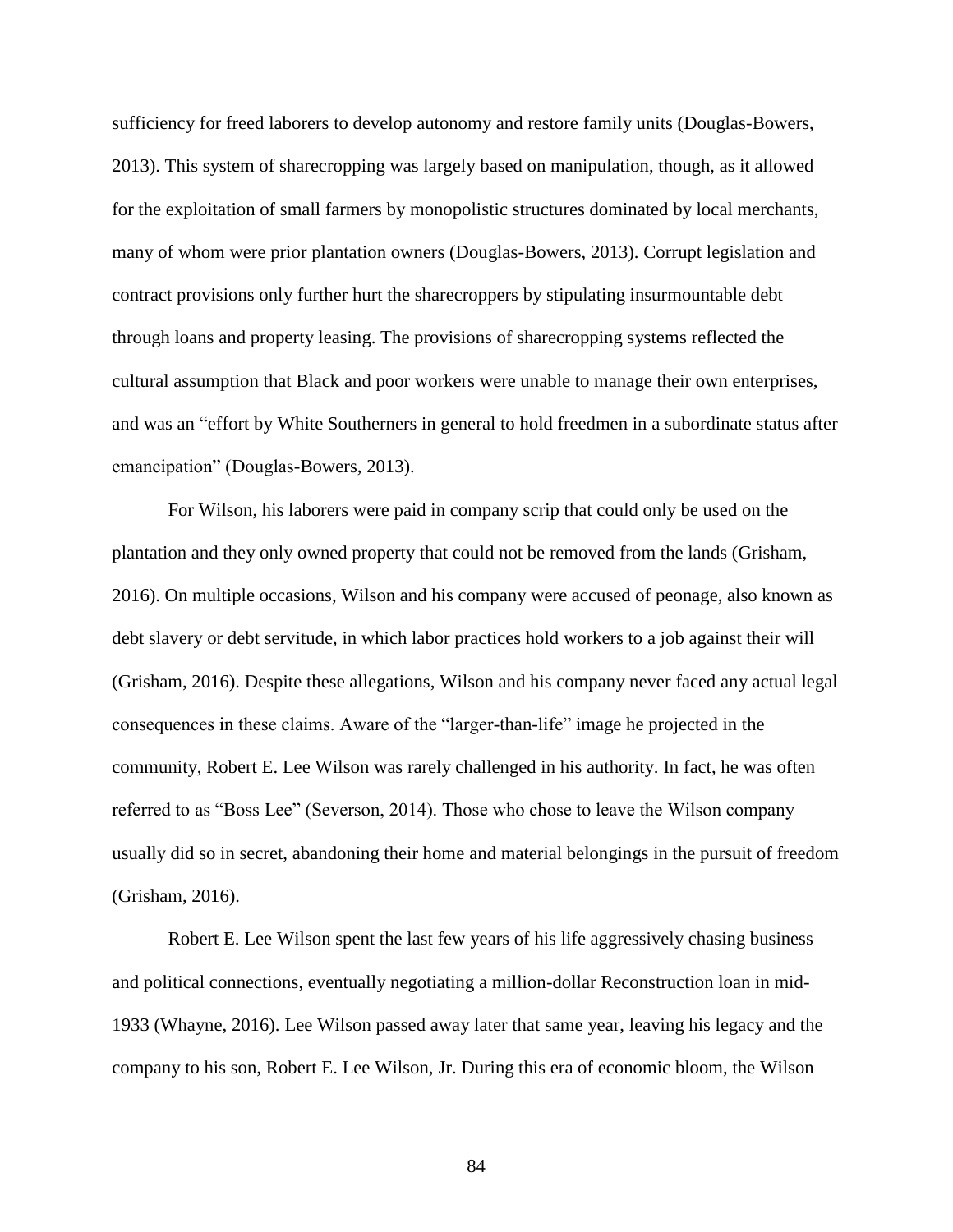family and company operated most of the businesses in the town of Wilson and owned most of the land and houses (Grisham, 2016). For a time, the family even minted their own currency to pay the workers, bags of which remain in the company vaults today (Severson, 2014). The town and community of Wilson was essentially a subsidiary of the company and cotton was the reigning king.

The labor shortage in the 1950s following World War II, when thousands of rural residents sought jobs in urban areas, meant that the company and town began losing money. It was in the hands of a new generation of the Wilson clan, with Robert. E. Lee Wilson III at the helm, that the company began selling homes to the residents and incorporated the town (Grisham, 2016). Even still, Wilson family members continued to solely serve as mayors. The company also began recruiting Mexican nationals for labor and expanded to vegetable and fruit production until the Bracero program ended in 1964 (Grisham, 2016).

The following mechanization of the agricultural industry meant that the large amount of labor the Wilson Company employed was no longer necessary. As the labor needs of the company decreased, so did the potential employment in the region. Many moved from Wilson to seek other job opportunities. In the hands of the fourth generation of Wilson family owners, it was announced that the company would be sold. In 2010, the company was purchased by Gaylon Lawrence and Gaylon Lawrence, Jr., of Missouri and Tennessee respectively, for an estimated \$150 million (Grisham, 2016). What remained of the Wilson cotton empire were miles of fields, faded stores, and rusting grain silos.

After his purchase, Gaylon Lawrence, Jr., recognized that the fading town continued to face severe population and economic decline. In the 2010 United States Census, the town consisted of 903 community members, a 12% decrease since 2000 ("Census of Population and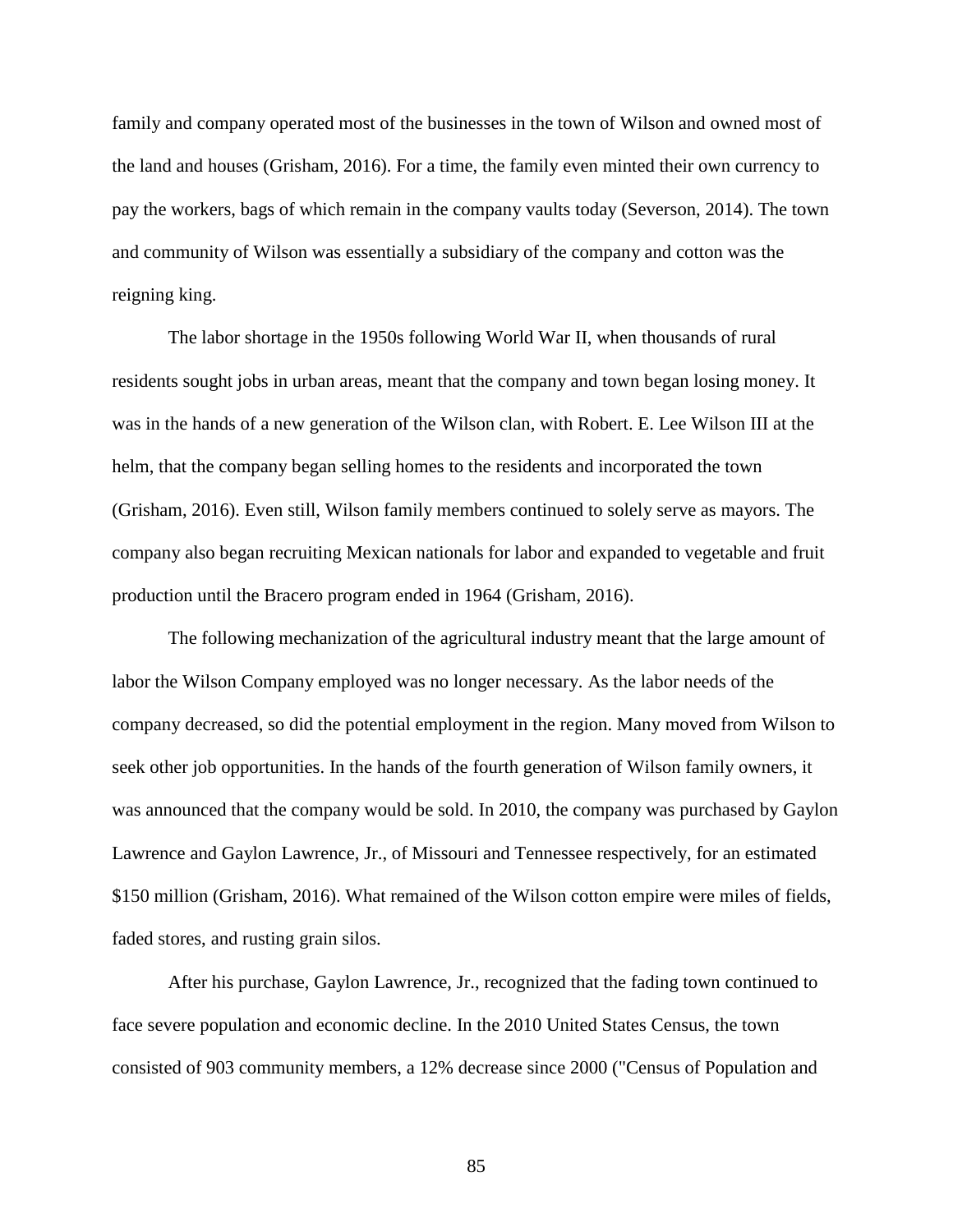Housing", 2010). The demographics of the town are currently 74.6% White, higher than the 60% demographic makeup of Mississippi County within which it subsists ("State & County QuickFacts," 2011). Despite these challenges, Lawrence wanted to revitalize the community. He sought the aid of John Faulkner, whose background in architecture positioned him as Wilson's "de facto" manager, historian, and cultural expert (Severson, 2014). The two men have collaborated to reopen the Wilson Café, clean up and repaint the downtown buildings, and improve the local cell phone service. In a 2014 *New York Times* article, Lawrence stated that he envisioned the community as undergoing its renaissance, with big changes like the Delta School and the arts and culture scene to come (Severson, 2014).

Founded in 2014, the Delta School posits itself as a non-profit, independent, coeducational school for students aged 4-18 ("History," 2018). With funding from The Gaylon Lawrence, Jr., family, The Lawrence Group, The Wilson Education Foundation, and local cotton farmers, the school serves to enrich both the residents of Wilson and the larger Delta region. The leaders of the school seek to serve their rural community while structuring themselves as a "national model of educational excellence" ("History," 2018). The school is currently enrolled at maximum capacity with over 200 students, but with intentions to expand. The Delta School attracts families from a seventy-mile radius of Wilson, with students commuting from as far away as Jonesboro, Memphis, Marion, and Blytheville ("History," 2018). The Delta School, as an independent and privately funded institution, seeks to act as a pillar of innovative education in the Delta, working to improve the culture and economy of the region.

Positioned along the Blues Highway, Great River Road, and Americana Music Triangle, Wilson also deems itself unique in its musical and cultural flavor ("Music & Arts," 2018). Through 2012 to the present, Wilson has undergone many big arts and cultural changes. Some of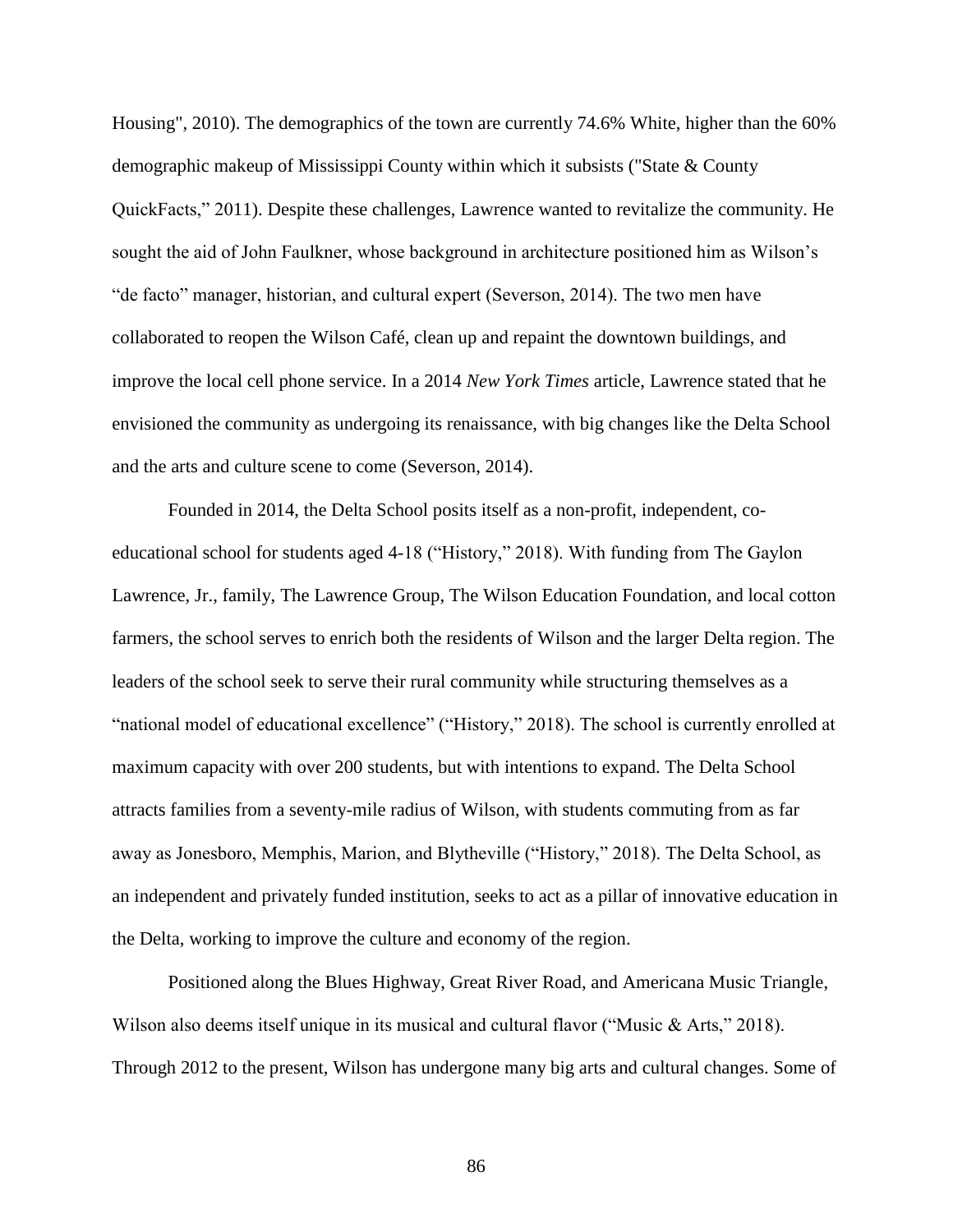which include a music series, community garden, new shopping centers, and art installations ("Then and Now," 2018). Despite a history rooted deep in rural agriculture and cotton enterprises, the contemporary town of Wilson understands itself as ushering in a modern era of renewal. By both emphasizing and capitalizing on all aspects of its heritage and culture, Wilson opens its to doors to visitors and offers a self-proclaimed "destination with a difference."

# **The Atonement of Wilson, Arkansas**

My analysis of the physical and digital spaces of Wilson, Arkansas, is structured around the ways in which the three formal elements of Southern Atonement are rhetorically constructed and actualized. The spaces used in my analysis include the town's website, The Delta School, the town square, the original Wilson Company warehouses and factories, and the Wilson Café. I include the messages of authenticity, space reappropriation, and focus on heritage tourism as a community identity. In particular, I demonstrate how Wilson both performs and embraces the myth of Southern Atonement as a community identity and examine who or what is included and omitted from this identity. I will argue that the wealthiest members of the small community are constructing new identity based on Southern stereotypes, selectively revised history, and a development of arts and culture that is ultimately still exclusive along lines of race and wealth.

## **Absolution from the Past**

The first element of Southern Atonement present in the communal spaces of Wilson, Arkansas, is that of seeking absolution from the historical and regional sins of the past. The contemporary community, as designed by those seeking to revive it, is both seeking forgiveness for a troubling memory of sharecropping, race relations, and the snarls of rural poverty, while also exemplifying and remembering particular connections to their past. In the *Industrial Connection* art installation, the concrete structures surrounding the original Wilson Company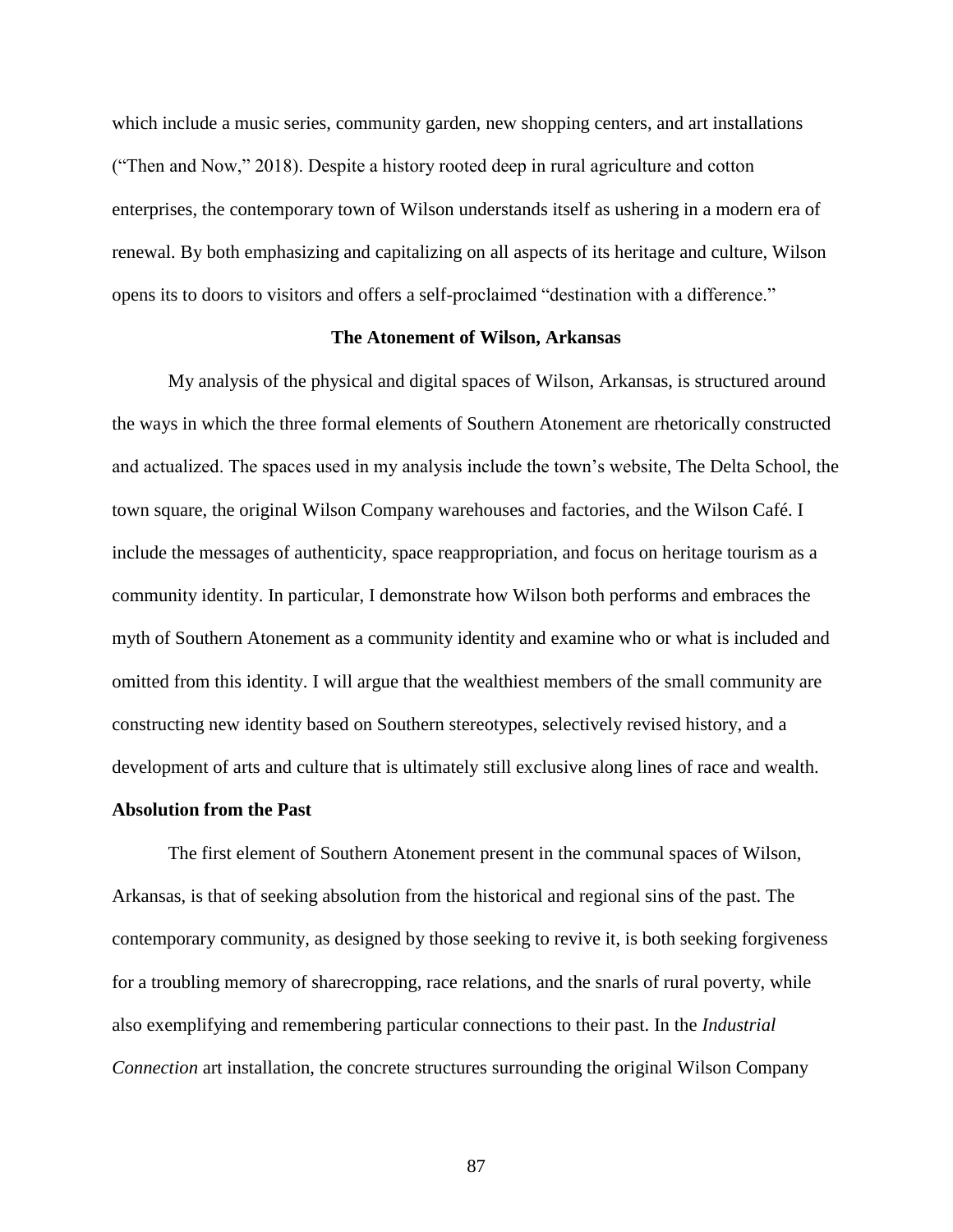cotton gin have been reanimated in order to "continue an artistic dialogue in the town" ("Industrial Connection Art Installation," 2018). By juxtaposing the organic and industrial features of the landscape, the abstract art catches a viewer's attention by conveying explicit messages about the history or past surrounding it. The intertwining and overlapping wiring conceptualize a puzzle of carefully navigated structures. *Industrial Connection* creatively connects the contemporary community to the past while emphasizing the industrialization of cotton production, which ironically – or purposefully – was the company and community's downfall. With this artistic endeavor, Wilson seeks redemption for the problematic past of the cotton industry while still accentuating and acknowledging that history as an attraction point within their communal heritage.

These messages of absolution are also rhetorically constructed on the town's website. The site highlights the "unique" history of the town that is "vital to its appeal," thus selectively accenting the overarching, agricultural narratives while only briefly covering the more problematic accounts. The page regarding the history of the town is itself titled "The American South: Authentic Artisanal Traditions" ("History," 2017). Overlaid across a black-and-white photo of a rural, African-American male (presumably a photo from the town's archives), this messaging explicitly white-washes the narrative of tenant farming and sharecropping while acknowledging the rural history. The site addresses that Wilson has "one of the most unique and historically significant stories in the Mississippi River Delta region" but reimagines the public memory of the cotton plantations as an artisanal tradition ("History," 2017, para. 6).

In the featured ten-minute documentary on the history section of the website, Dr. Jeannie Whayne is prominently featured as the primary historian of the Wilson legacy, drawing from the historical research she has done in her own work such as *The Delta Empire*. The documentary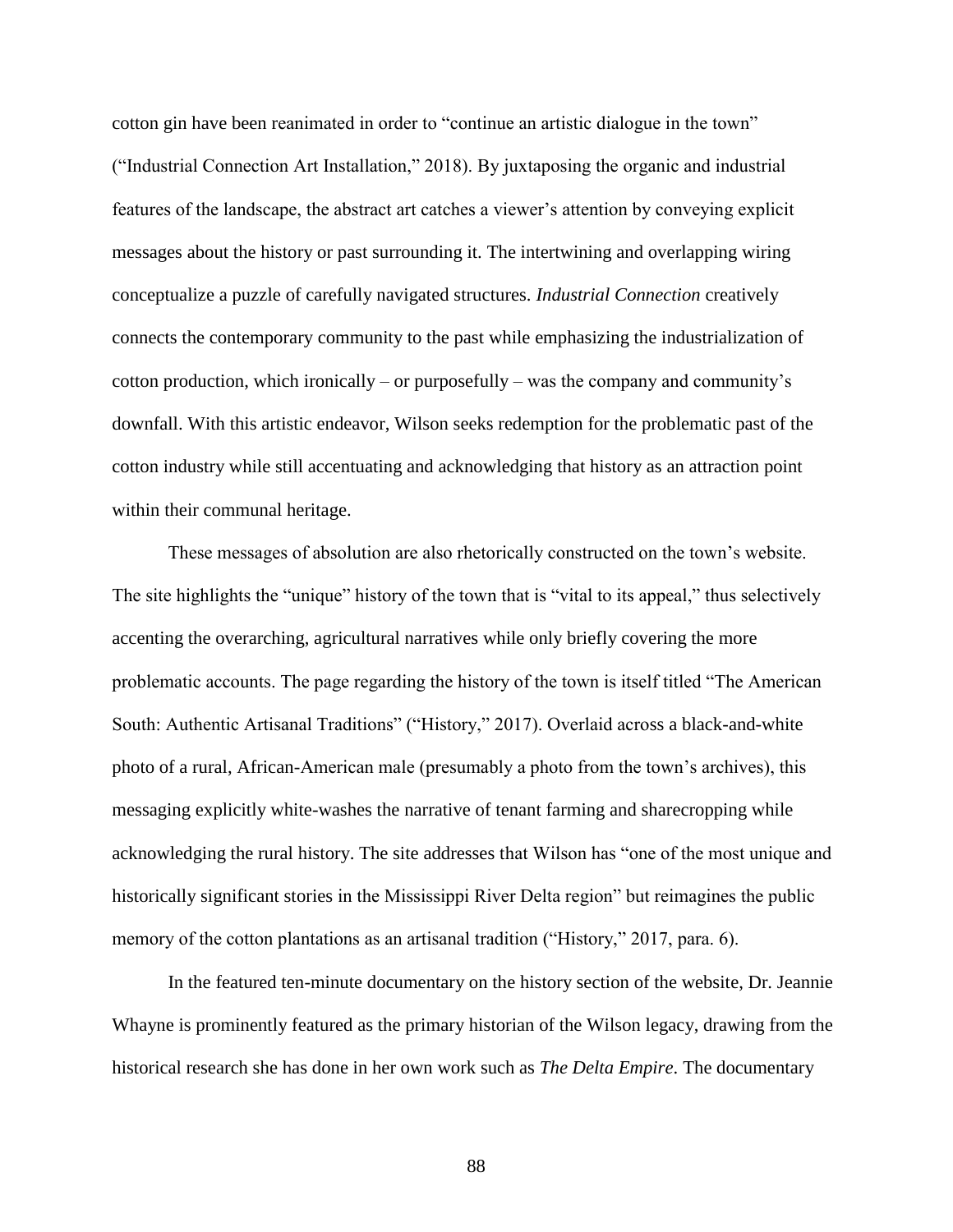begins with Dr. Whayne proclaiming there to be no "comparable, contemporary family" to the Wilsons in the business of Southern agriculture or otherwise (Visit Wilson, AR, 2015). The documentary then goes on to detail the history of the founding and growth of the cotton plantations and the eventual formation of the Wilson Company. Dr. Whayne details how Josiah Wilson, Robert. E. Lee Wilson's father who initially bought and began farming the land in Arkansas, was not included in any of the plantation lore surrounding slavery or the cotton industry in the 1850s (Visit Wilson, AR, 2015). This permits the first acknowledgement of slavery on the page, thus addressing the past while still glossing over it and omitting the Wilson family from that history of slavery. The documentary also emphasizes that Lee Wilson did not "dwell on his origins" or the past, but in all of his writings and contributions focused on the "now" (Visit Wilson, AR, 2015). Perhaps, a visitor to this site and to the town of Wilson is supposed to do the same.

Dr. Whayne ends the video with a demonstration of the evolution from the original slave plantations to the 21st century and the "portfolio plantation" today (Visit Wilson, AR, 2015). The viewer is asked to explore what that history means in terms of the social, economic, and environmental implications. Finally, she concludes that historians and others are fascinated and intrigued not just with the concept of slavery but of the history and culture of the South, in general. We are captivated by this "tortured history that confounds and confuses us…and begs our consideration," says Dr. Whayne (Visit Wilson, AR, 2015). This narrative of the history of Wilson explicitly asks the viewer to consider the past, acknowledge the problems, and then contemplate forgiveness for those historical sins – thus absolving the community from that past.

The final component of constructing absolution from the past is the Delta School. Upon visiting the school and speaking with some of the faculty and staff, it was discovered that the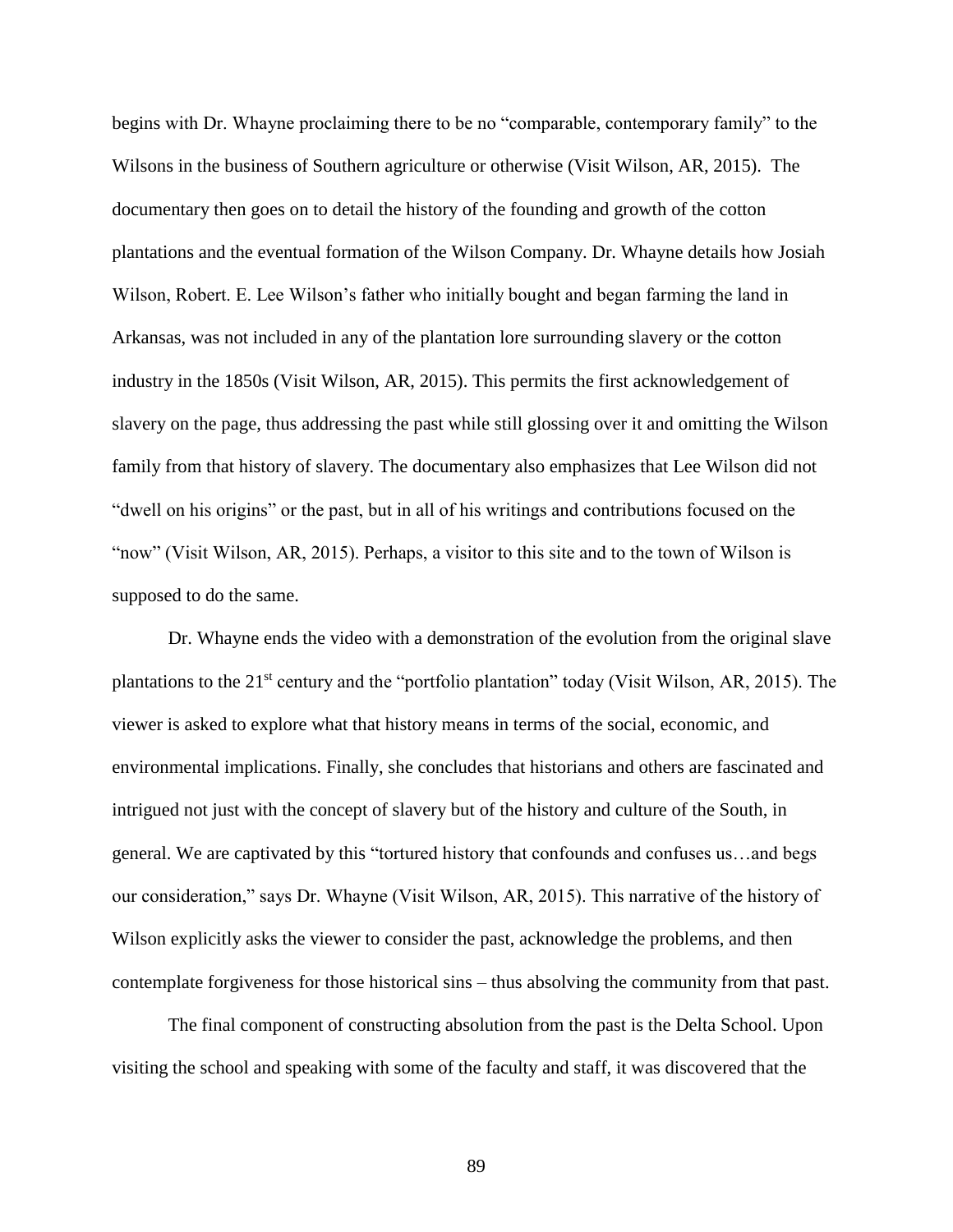Delta School is a symptom of "school of choice" in the region. After the local small schools faced consolidation, which meant bussing their children to the public district of Riverside, the community of Wilson wanted a "rural education option" that kept their students within the community. Thus, the Delta School was born. The campus is the reappropriated space of the plantation mansion of the Wilson family: ornate chandeliers, mahogany dining halls, and stone spiral staircases upon entry. This space, of course, stands out in the largely rural and povertyridden Arkansas Delta. Koon (2016) described the school as "a restored mansion that might remind one of Harry Potter's alma mater inside and out." As you drive along the cottonwood tree lined entrance-way, you might think the school is part of an Antebellum-inspired movie set. The community of Wilson and The Delta School partake in the process of absolution from the past by offering this once-exclusive space up for educational purposes, but it begs the question who those academic opportunities are actually accessible for.

The current Founding Head of the Delta School, Jennifer Fox, proclaims that the space is "a place where how big your heart is more important than the size of your bank account or the color of your skin…a place that is eager to grow, to fill a void, to change lives; a place like no other; a place to call home" (The Delta School, 2018). This public mission statement accentuates the prospect of reclaiming this space, previously home to a wealthy, White family whose legacy includes debt slavery and peonage. Nonetheless, while touring the space of the Delta School, one might notice that the current demographic makeup of the student body is still exceptionally Caucasian. The tour-guide for the campus reiterated that they do offer financial aid for the \$12,000 tuition through The Cotton Foundation, in which local cotton farmers fund a pool of money to aid underprivileged youth in the area. However, it should be argued that by reappropriating the space of the Wilson family home for educational purposes, the community of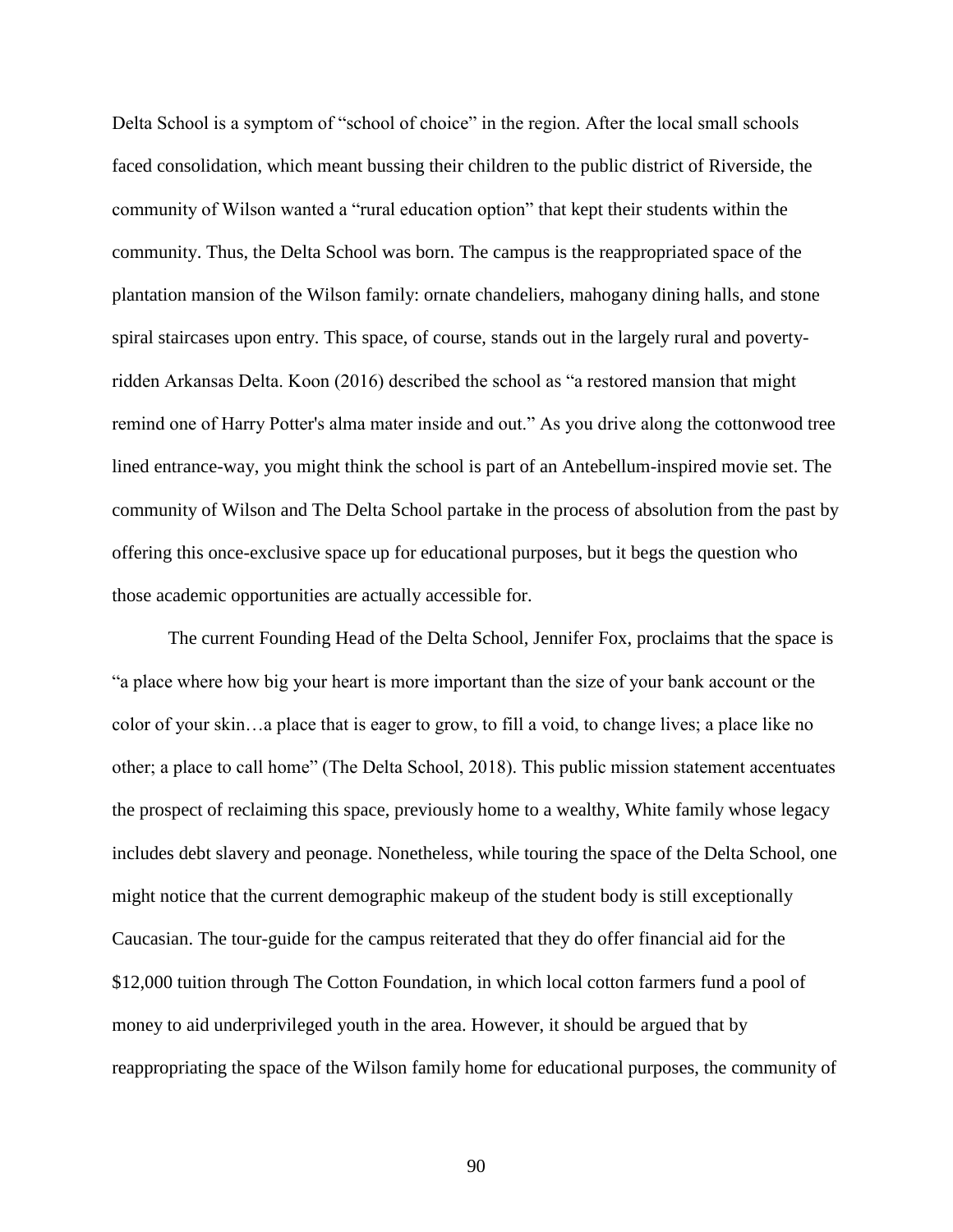Wilson seeks to reimagine the past and offer new opportunities from it. As the school continues to be exclusive and expensive, despite progressive lip service, it should be critically determined who is actually included in these new opportunities, who is forgiven for the communal past, and who is doing that forgiving.

#### **Distinctiveness in Constructed Authenticity**

Wilson relies heavily on regional distinctiveness and a constructed authentic "Southern" experience as a driving factor of community identity. In the context of Southern Atonement, this distinctiveness is recognized through a pride and appreciation for stereotypes, myths, and unique cultural heritage. This is particularly pertinent in an increasingly globalized, commodified tourism industry. From a postsouthern lens, communities are losing that sense of distinct identity and thus seeking and relying on constructed experiences within public spaces. Much of the distinctive identity in Wilson comes from the arts, culture, and shopping that has grown from a community revitalization effort.

One initiative is the Wilson, once a boarded-up tavern and now a cornerstone to the Wilson experience. After purchasing the Wilson company, Gaylon Lawrence, Jr., reached out to a young restaurant owner and chef in Memphis and promised a full farm to grow food if he moved to Wilson and reopened the café. Needless to say, the offer was accepted. Self-described as "good homestyle food in the heart of the Delta," the Wilson Café boasts a menu not common to the region, with substituted vegetarian and vegan options and artisanal burgers and sandwiches (Wilson Café, 2018). Granite countertops, striking white-and-black décor, sparkling subway tile, and subtle gray wainscoting fill the small restaurant, giving the air of a culturally eloquent downtown eatery and not the dusty flatlands of the Delta farms. Many of the restaurant's vegetables come from the carefully manicured acres of Wilson Gardens, the local community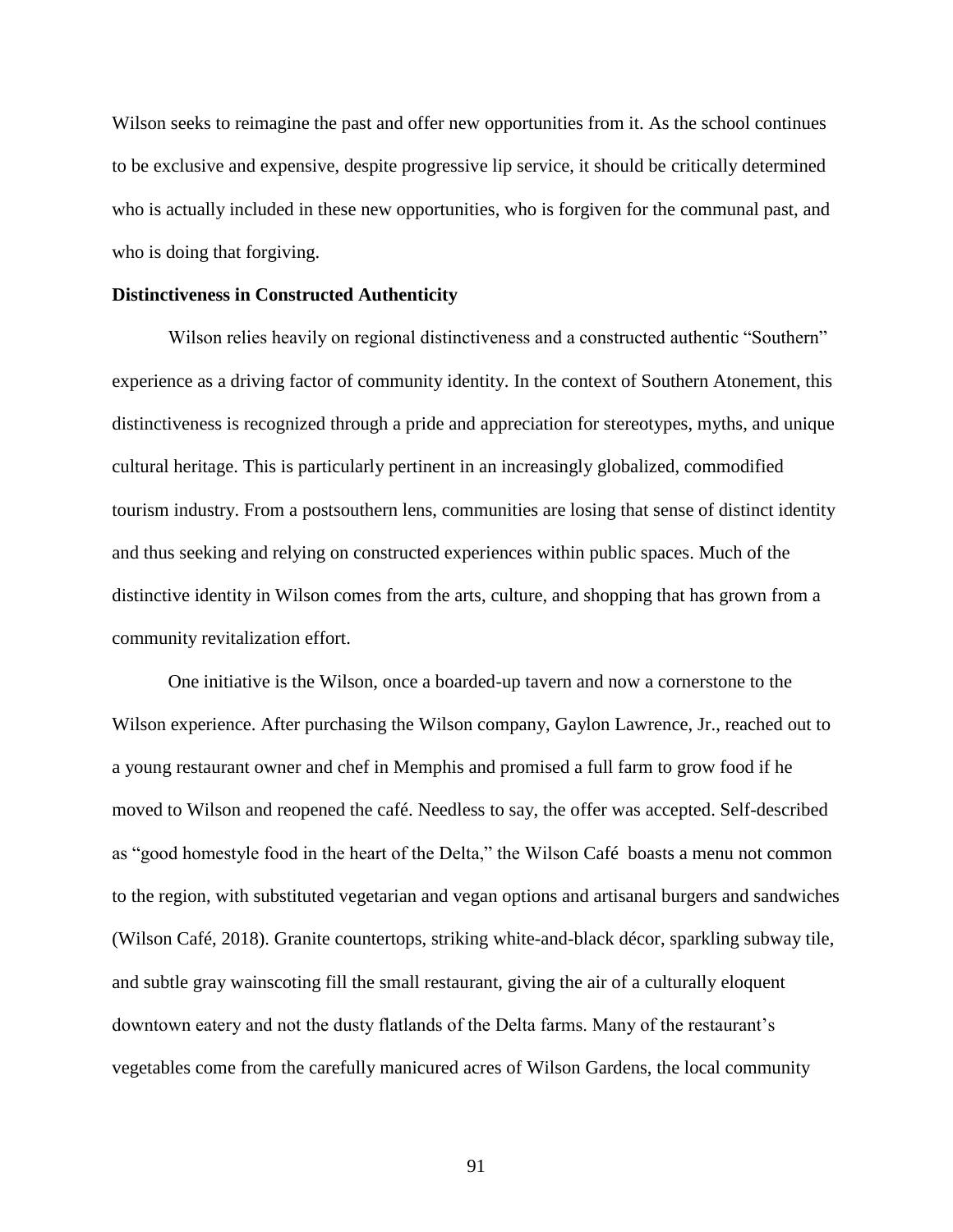farming initiative (Wilson Café, 2018). The chef himself, Joe Cartwright, emphasizes that there is nothing like getting your vegetables for the day from the land across the street (Wilson Café, 2018). The restaurant centers itself around this appeal to Southern cuisine and farm-to-table eating, a cultural movement that has been observed across much of the American South. For instance, in North Carolina farm-to-table restaurants have sprung up with an emphasis on local food that is driving demand and helping to create new markets in places that have historically been underserved by the farming economy (Hartman, 2016). By emphasizing this agricultural connection, the Wilson Café and other farm-to-table restaurants can appeal to regional distinctiveness and heritage tourism in the rural South.

Visitors to the Wilson Café have noted that the experience feels somehow foreign to small town living, but that the restaurant's value is in catering to tourists. One local resident, Talya Boerner (2014) reflected on her experience, saying, "really, for a moment, I forgot I was home in the Delta." Upon visiting, Severson (2014) acknowledged that "the food was a delicious anomaly to the region, but the prices have a few people grumbling. Who pays \$14 for a hamburger around here?" The prices and culinary distinctiveness of the eatery are arguably lofty and hefty for a "country cafe." Yet, the Wilson Café has become a constructed experience in community revitalization efforts and offers a distinct culinary identity for the town. One Wilson Café patron even observed that "there's talk of it becoming an arts and cultural center — perhaps a mecca for writers and tech-savvy millennials or a center for agricultural researchers" (Debbie, 2017). After her visit, Boerner (2014) concluded that "for the first time in a long time, Wilson is attracting first-time visitors, but perhaps more importantly, Wilson is bringing people back home." One should wonder who exactly is being invited back home to Wilson and what culturally distinct identity is being curated in this small, rural town.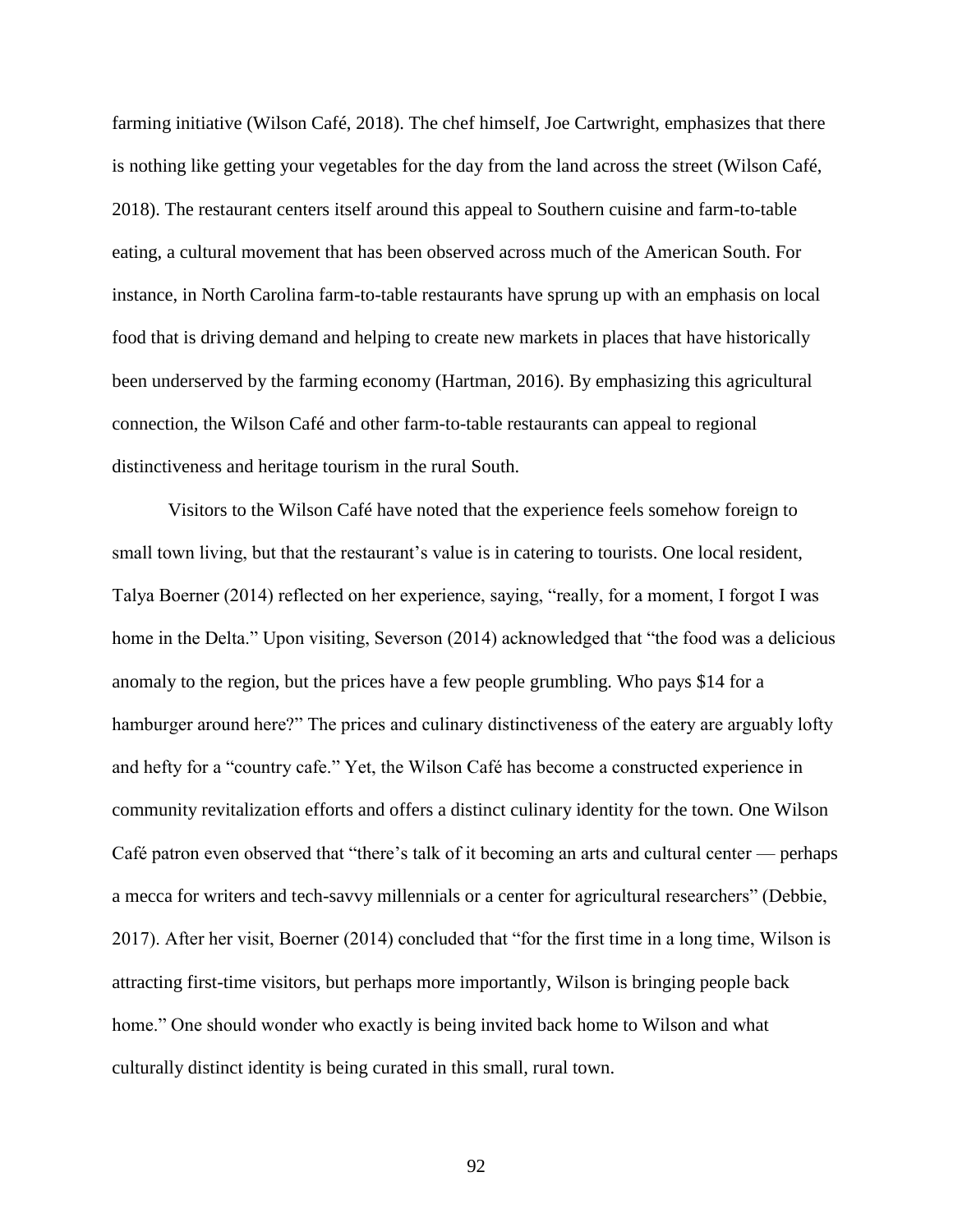Admittedly, the café is not alone in said constructed experiences in Wilson's town square. The entire area, about a city block wide, is in an English Tudor architectural style. Visitors have noted the distinctive air of the area surrounding the town square, with "Carrara marble on the bank counter, a French provincial house with Impressionist paintings hanging on the walls, and air-conditioned doghouses in the yard" (Severson, 2014). All of which, of course, is then surrounded by rusting silos and forgotten cotton country. Robert E. Lee Wilson, Jr., was inspired by his honeymoon to England in 1925, and upon return required all buildings in the community be built in this specific Tudor style and any existing buildings be retrofitted. As Koon (2016) stated, "to come upon an English village sweltering a half-mile from the Mississippi River levee can be a little surreal." These buildings have been maintained, restored, and repainted to emphasize this unique draw to Wilson, an architectural phenomenon distinctly unusual to the region and the state. By highlighting and reinforcing this aspect of the town, Wilson sustains a sense of identity centered around authenticity in their town square and community hub. The emphasis and conservation of this surreal, Tudor experience functions as an invitation for visitors to envision Wilson as both a cosmopolitan destination while maintaining an air of authenticity in New South identity. It is the direct manifestation of the tagline spread across the welcoming page of the town's website, "Where the World Meets the Delta" ("Where the World," 2017). And yet this historic, and constructed, tourism experience is still the product of the town's original visionary and is, quite literally, still orbiting around the town's cotton legacy. Buried in the center of the carefully manicured lawn of the town square, in the shadow of a commemorative flagpole, is Robert. E. Lee Wilson himself. A subtle reminder that town's roots run deep and some historical sins were committed not so long ago, despite atonement in constructed authenticity.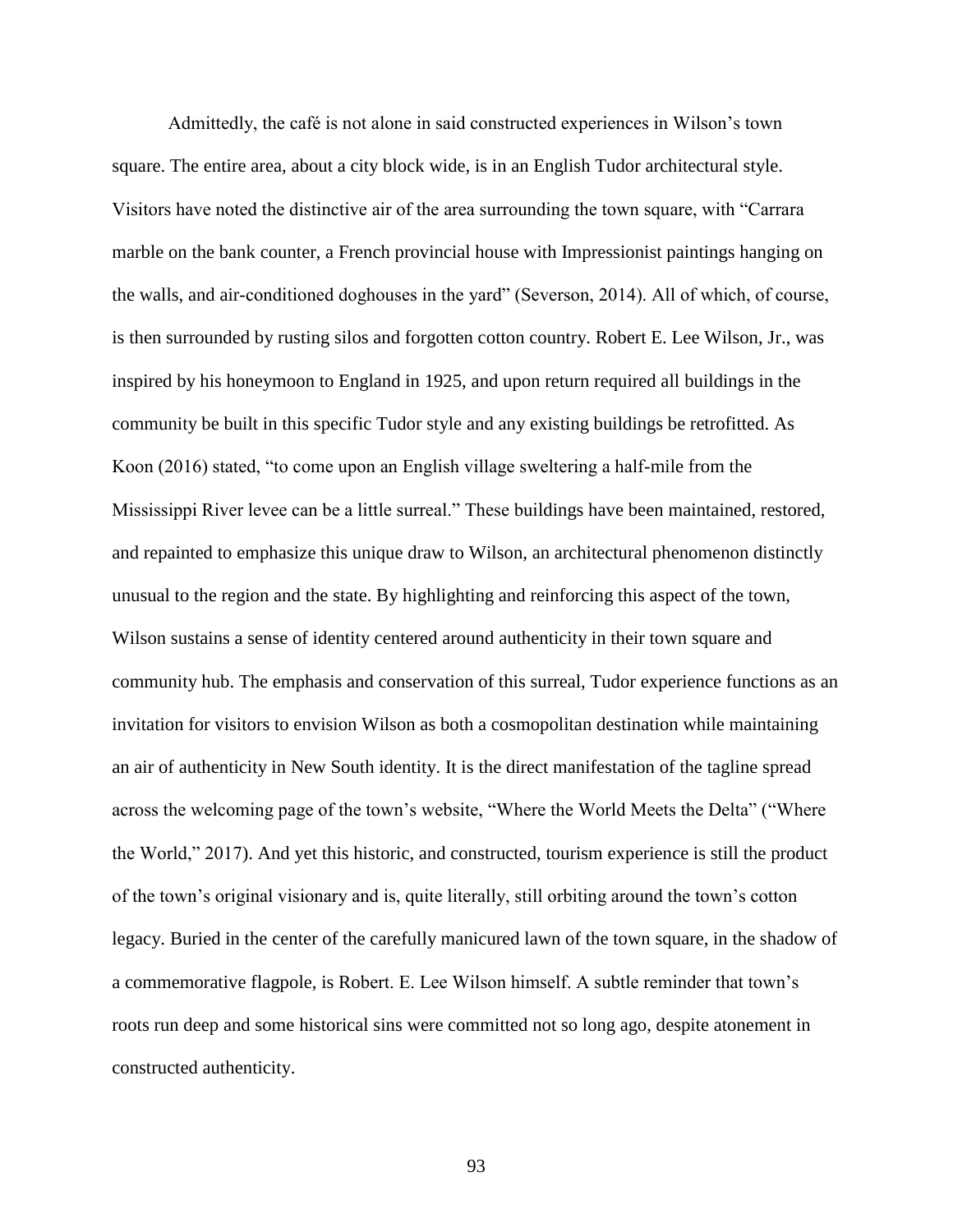The vision of distinctiveness in Wilson goes beyond the architecture, though, and is also largely centered on the budding culture and arts scene of the community. For instance, the Wilson Music series is a quarterly event held in spaces across town and explicitly meant to articulate the "rich musical heritage" of the region along Blues Highway 61. The website for the town specifically details the "thriving community of local artists and artisans" as a draw for visitors seeking a Southern cultural experience. One such artist is John Oates, of former Hall & Oates fame, who was invited to Wilson and reported to *Rolling Stone* that the town was his inspiration for his new song and album "Arkansas" (Rosenberg, 2018). The video for the song features grainy, sun-tinted film of Oates standing in a field of cotton as post-production train and riverboat footage is super-imposed on the rustic barn walls and silos ("John Oates With," 2018). The video serves as an exemplar for the visual aesthetics of "authentic" Americana and the Southern experience. When discussing his inspiration in Wilson, Oates said, "I stood at night out in the middle of the cotton fields all along the banks of the Mississippi River and it was one of the most beautiful moments that I've ever experienced" (Dauphin, 2018). It was that night, when Oates and his band arrived at the Delta School Great Hall, that inspired his lyrics of the "snow white cotton fields of Arkansas heaven" ("John Oates With," 2018). The town and its ambience "seemed to crystallize this rural American experience in a way… What it means to be American swept over [him]" (Inspired in Wilson, 2018). The town of Wilson has brought further attention to this recognition from Oates in their own description of the music series online, in which they describe the production and inspiration for the song as "an evocative experience for him, the imagery contained in his lyrics were accented by the landscape of the town" (Inspired in Wilson, 2018). The distinctiveness of Wilson is exemplified in the commodification and accentuation of these traditional Southern aesthetics: cotton, rural sunsets, and historical working-class imagery.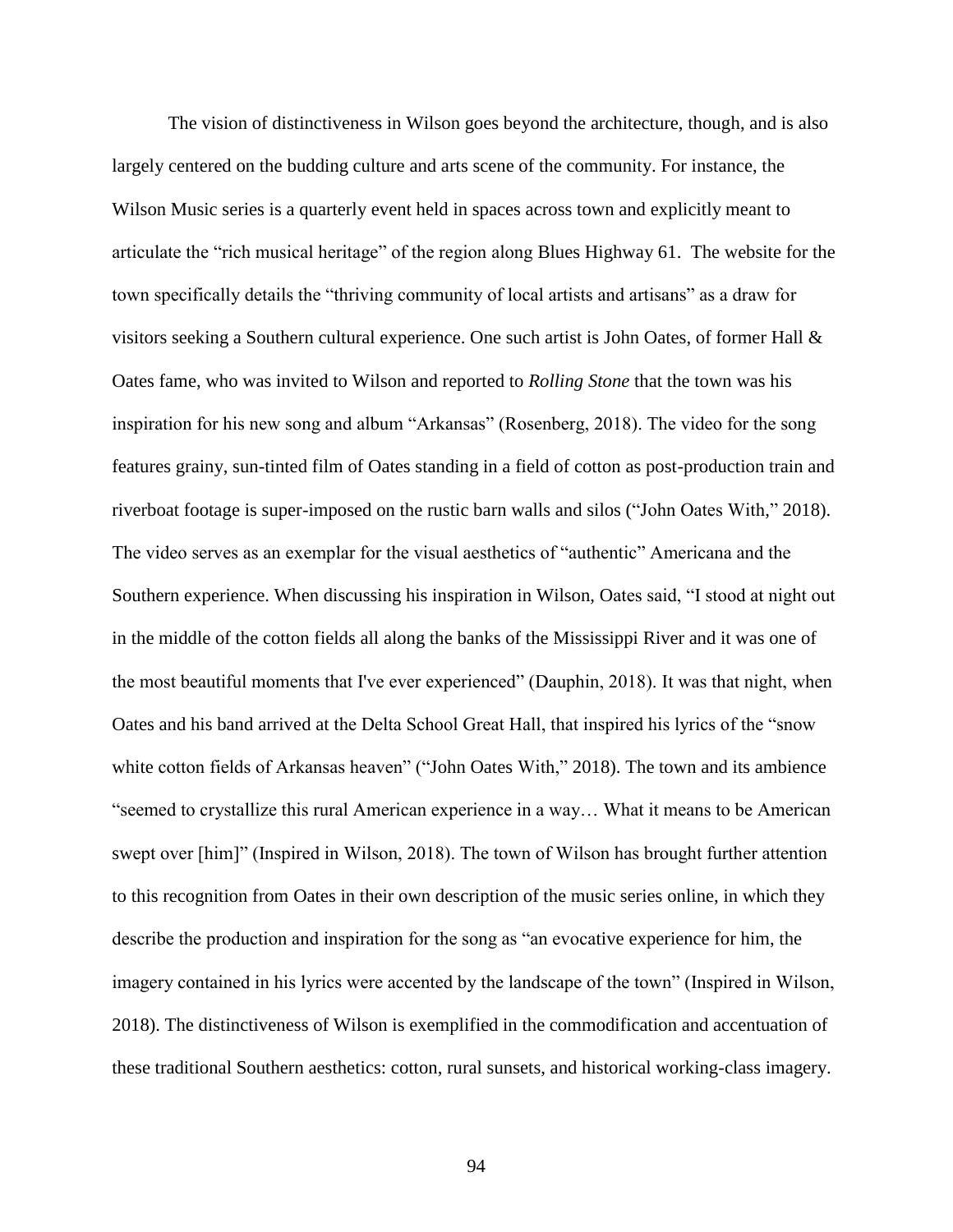The song, and the town's appeals to music and art, are direct constructions of an identity founded in the American and Southern heritage of the community.

That authentic, Southern experience is also exemplified by White's Mercantile, a store on the town square owned by a country singer-songwriter Holly Williams, daughter of Hank Williams, Jr., from Nashville, Tennessee. Described as "a way for locals and visitors to discover unique treasures native to the region," the store is filled with aesthetically Southern home goods, books, and clothing (White's Mercantile, 2018). For instance, a visitor might find handcrafted Memphis caramels, custom Wilson t-shirts, rusted Coca-Cola signs, regional cookbooks, apothecary or home-medicine items, whiskey and cocktail mixes, and "Howdy" welcome mats. These carefully curated items are, however, generally priced out of the range of the average Delta dweller, yet White's is another distinct commodity for the community that couldn't be found anywhere closer than Memphis. The owner even personally constructs an authentic transaction with each shopper by adding handwritten notes affixed to the selected products in the store, each describing why she chose it and what it means to her as a family-oriented Southern creative.

A self-proclaimed modern general store, the aesthetic and visual elements of the space – wooden shelves, jarred goods, faded signs, and multitudes of Southern slang merchandise - are meant to appeal to the heritage roots of the region. "I would go one step further and describe it as an *experience*. In White's, Williams has curated a one-stop shop filled with Southern items as distinctive as the Delta itself," declared one visitor (Boerner, 2017). The charisma this store exuberates doesn't necessarily get past the threshold, however, as very few of the items could be considered practical or useful in rural Arkansas outside of some the cookware and clothing. It begs the question for whom this shopping *experience* with "an understated southern charm" is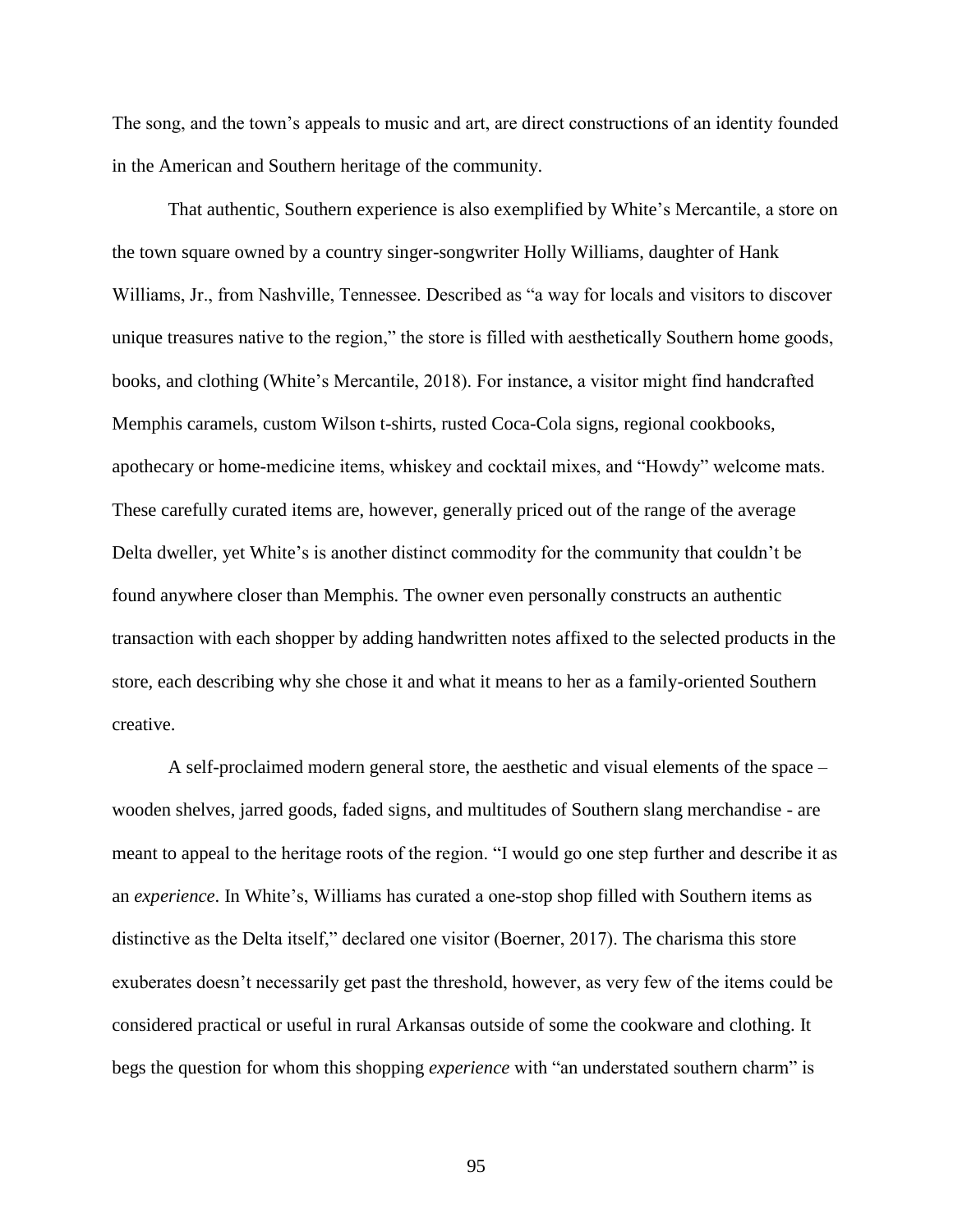being curated for and why (Boerner, 2017). Arguably, it is for the community members seeking to capitalize on the distinct Southern roots and heritage tourism unique to the Delta region, and in doing so they must contribute to the construction of an authentic shopping experience that draws visitors in.

# **Hope for a "Post-Racial" Future**

A pertinent factor in actualizing the myth of Southern Atonement as a communal identity is looking to a post-racial future. This component seeks a more inclusive future for the South, in which the lines of racial and economic disparity are blurred and community and regional members are asked to engage and atone in order to move forward. This vision of the future is explicitly characterized on the town's website, in which Wilson is idealized as "a small town with a great ambition: to create a nurturing, inclusive and inspiring community" ("About Us," 2017, para. 1). The community imagines itself to be a beacon for change for the region, as a new model for innovation and renewal, and most importantly a community that embraces racial diversity. This characterization is, of course, ironically juxtaposed to a greyscale image of three young Black boys sitting on a pile of freshly picked cotton on the town's website.

Some of the media designed by the digital team of Wilson emphasizes inclusive and progressive messages in the development of community. In "Our Community," a narrator describes why he moved back to Wilson – "[he] didn't want to be anonymous anymore, [he] wanted to be a part of something" (Our Community, 2015). The narrator goes on to state that a sense of community is missing from today's world and to be part of Wilson is to be part of a community and a "movement to make this great again" (Our Community, 2015). In another video, town owner Gaylon Lawrence, Jr., describes the skeptics he initially faced, but says those same skeptics now say, "we really like what you've got going on here, how do we be a part of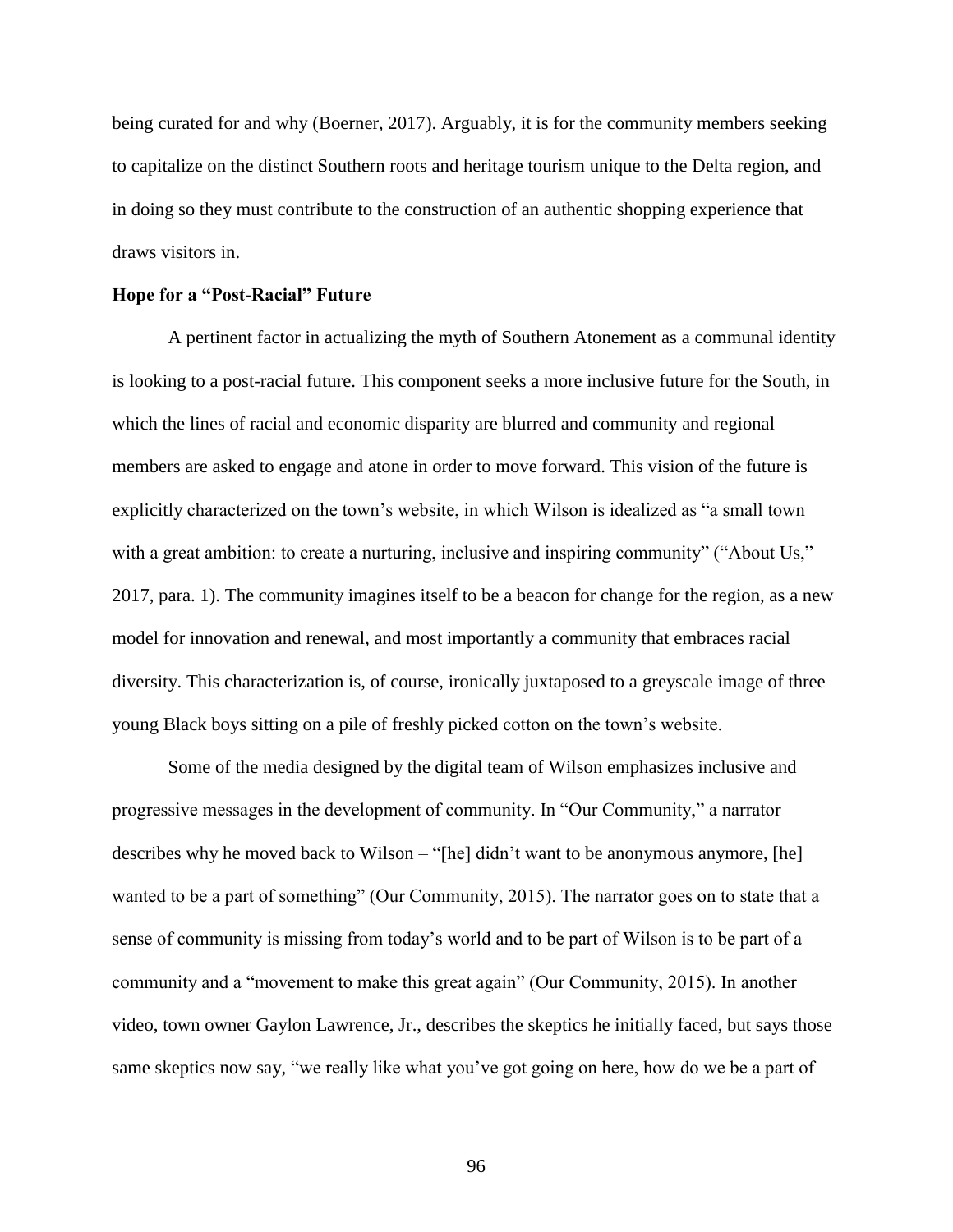it?" (Made in Wilson, 2015). There is emphasis on the vision and passion for community unique to Wilson that isn't being found elsewhere in the region. Cotton gin manager Jim Johns proclaims that after a time of depression in the Delta region, he is excited to see things finally going the other way and he is enthusiastic for the future (Made in Wilson, 2015). These mediated messages construct an idyllic, agriculture-based community that envisions itself inclusive and strong despite a problematic history and the previous economic turmoil. Much of the digital media surrounding Wilson emphasizes the future and "making the community great again." Of course, in its heyday the Wilson family and community relied on the racist and oppressive economic system of sharecropping for success. If the intentions are to make the community great again and still maintain a sense of inclusivity towards a more progressive future, the community of Wilson is selective in choosing which aspects and narratives to revitalize and which should be left in the past.

In regard to physical space, the innovative artist residency program also draws on this "post-racial" future in atonement. The community is currently seeking artists, specifically visual artists, to come and "respond to the landscape," creating public and interactive art as a space for engagement. The community will offer studio space in the reappropriated Wilson Company cotton gin so that the artist can live and create within the region. What type of artist, though, might this residency program attract? Despite these efforts of creative inclusion, perhaps community leaders should acknowledge the inherent disparities associated with the initiative. For a Black artist, particularly with lived experiences in the rural South, to come back and work in a cotton gin where White plantation owners once maintained sharecroppers and tenant farmers and to create art for the predominantly White community, Wilson is asking for a vast amount of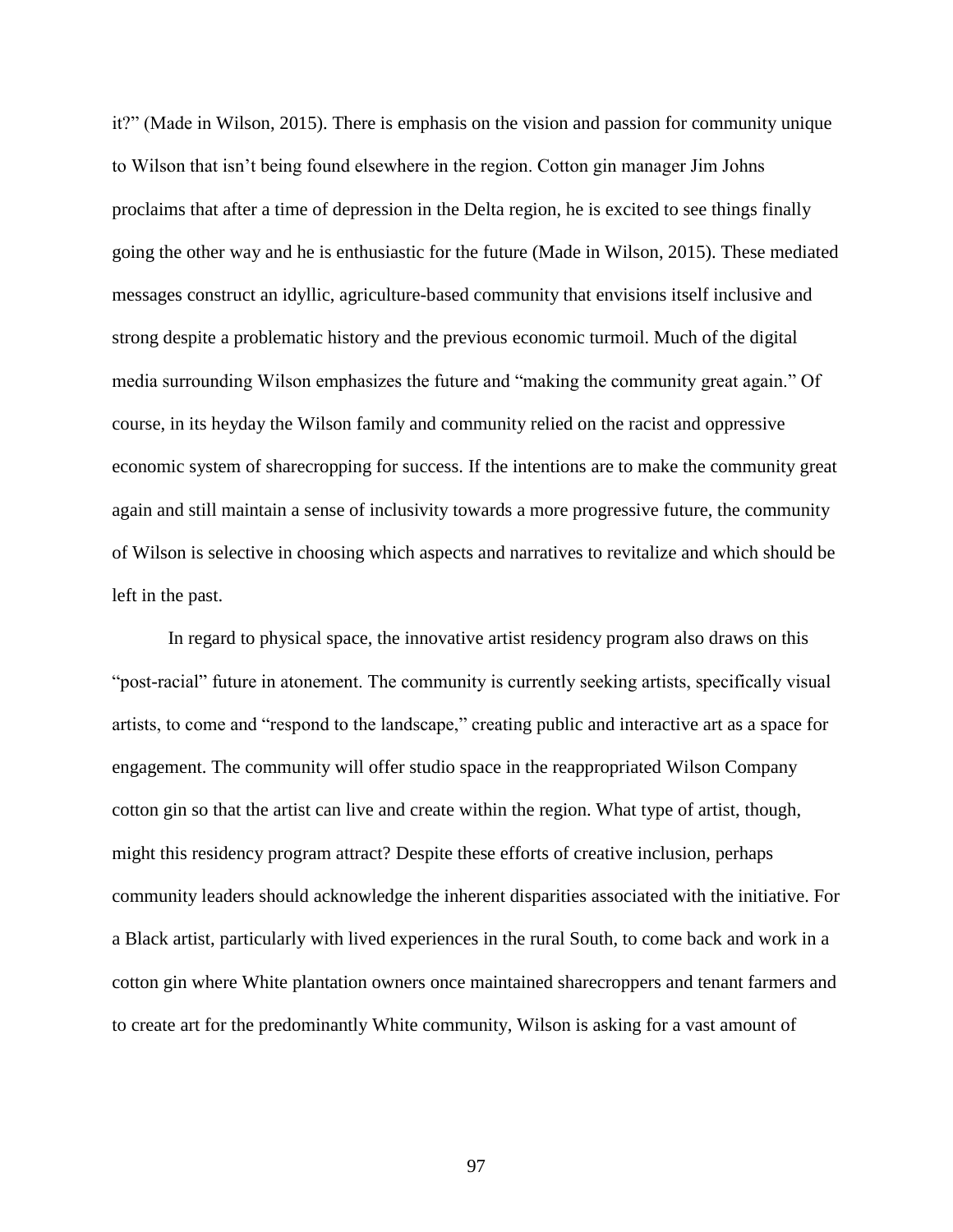forgiveness and emotional labor from that artist. In this vision of a post-racial future for Wilson, the lines of atonement are clearly blurred.

# **Conclusion**

The community of Wilson, Arkansas, is actualizing the myth of Southern Atonement as their collective identity. The three main themes of the myth offer reconciliation of dissonance between the past and the future while constructing a distinctiveness crucial for regional and heritage identity. However, this myth construction inherently omits particular narratives from the public memory in order to look towards a more progressive future without the guilt of the past. Wilson emphasizes its distinguishing landscapes, unique history, and cultural narratives as drawing points for a more inclusive community and lived experience in the Delta.

A major implication of this analysis is the function of heritage tourism and revitalization, particularly in the South, and constructed experiences as a means of offering authenticity for visitors. Public spaces in the region are being manipulated so that working-class, racially disenfranchised, and rural identities are commodified for visitor experiences (Vernon, 2016). This phenomenon often results in racial displacement and continued disenfranchisement through the perpetuation of systemic, hegemonic values and community revitalization efforts. Koon (2016) reported that Lawrence, Jr., in an interview, once said "the people who love Wilson and love the history, they support it, because it's very logical to see that more activity and more renewal in a little town means growth and prosperity" and "If you ask the landowners about their housing and the value of their housing, they're very thrilled." I believe what is clearly of note here is the enthusiasm the landowners have for these renewal efforts. Of course, those deeply invested in the distinctiveness of the region, and with the resources to do so, see this revitalization and atonement process as a source for potential growth for the small rural town.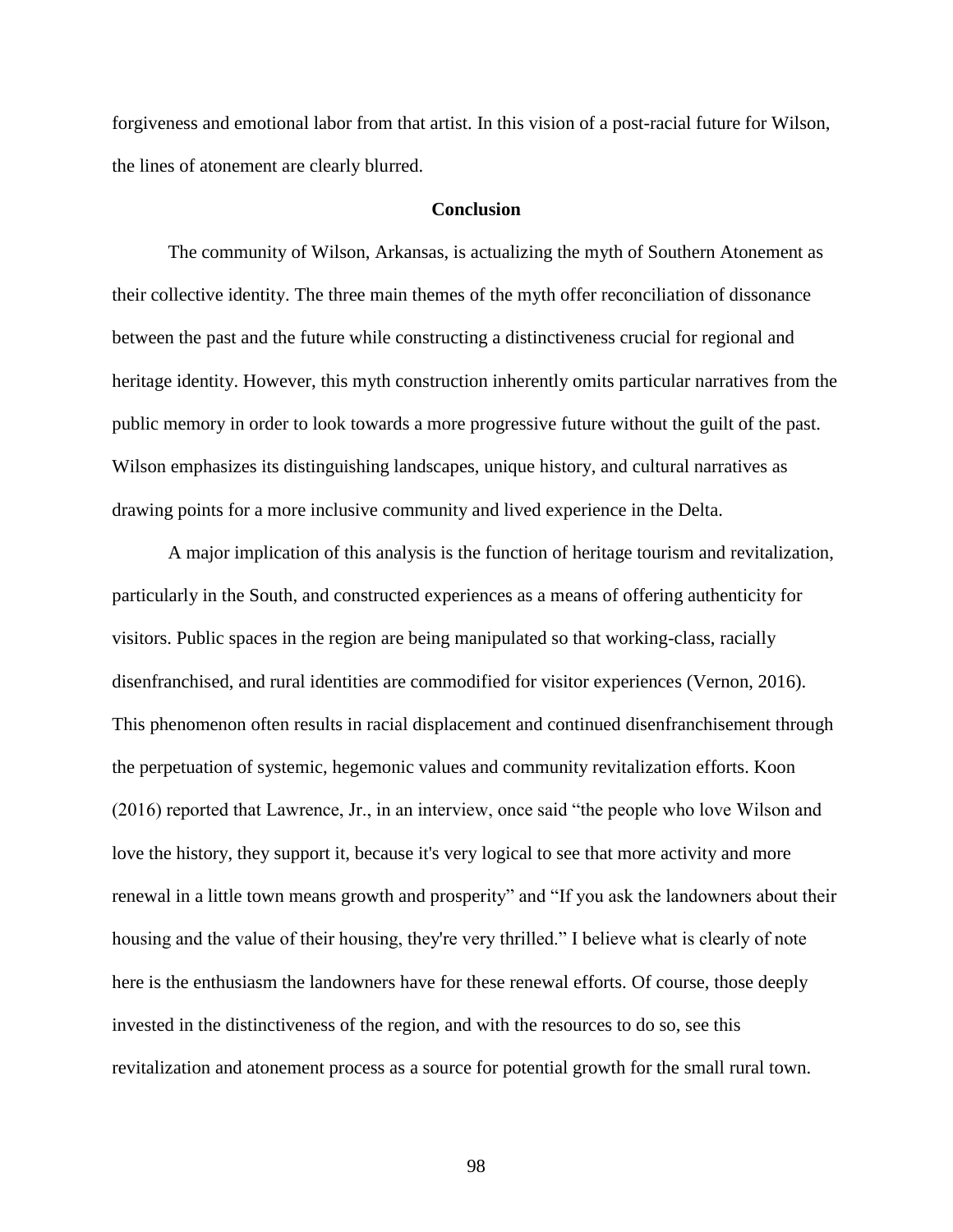But for those minority and low-income citizens without the resources to contribute, and subsequently profit, from these revitalization efforts, the increase in property value and general cost-of-living is anything but beneficial. In 2016, property values had reportedly doubled, with "houses that go on the market routinely selling in fewer than four days" and "residents out for a walk getting used to being stopped by drivers who ask if they know of property in town, any property, that's for sale" (Koon, 2016, para. 4). An influx of new, wealthier citizens and visitors in search of authenticity might mean increased profits for the community, but it begs the question whether those funds will be evenly distributed. Further research should examine whether the jobs these revitalization efforts create are also going towards the segments of the community that need them most, or if this town, shaped by the affluent Wilson family, is still only for the wealthy.

Nonetheless, I do believe the intentions of Southern Atonement as a community identity are well-meaning. As Davis (2007) proclaimed, "cultural identity demands that in a changing world we try and hold on to what is important from the past and adopt the best features of the new" (p. 70). As a community in the Arkansas Delta with a history in cotton plantations and sharecropping, Wilson is in a particularly precarious position for identity construction. Because of its sheer diversity, the Arkansas River Valley and the cities within it offer an ideal exemplar for studying the varied motives and themes in the exclusionary history of the South (Lancaster, 2013). The process of atonement in identity construction should not fall on the shoulders of those who have been systematically disenfranchised by the sins of history for the sake of alleviating the guilt of those with the privilege and power to ignore it. Instead, it should be a communal effort to uphold and strengthen all voices, but particularly those often not heard in the past, in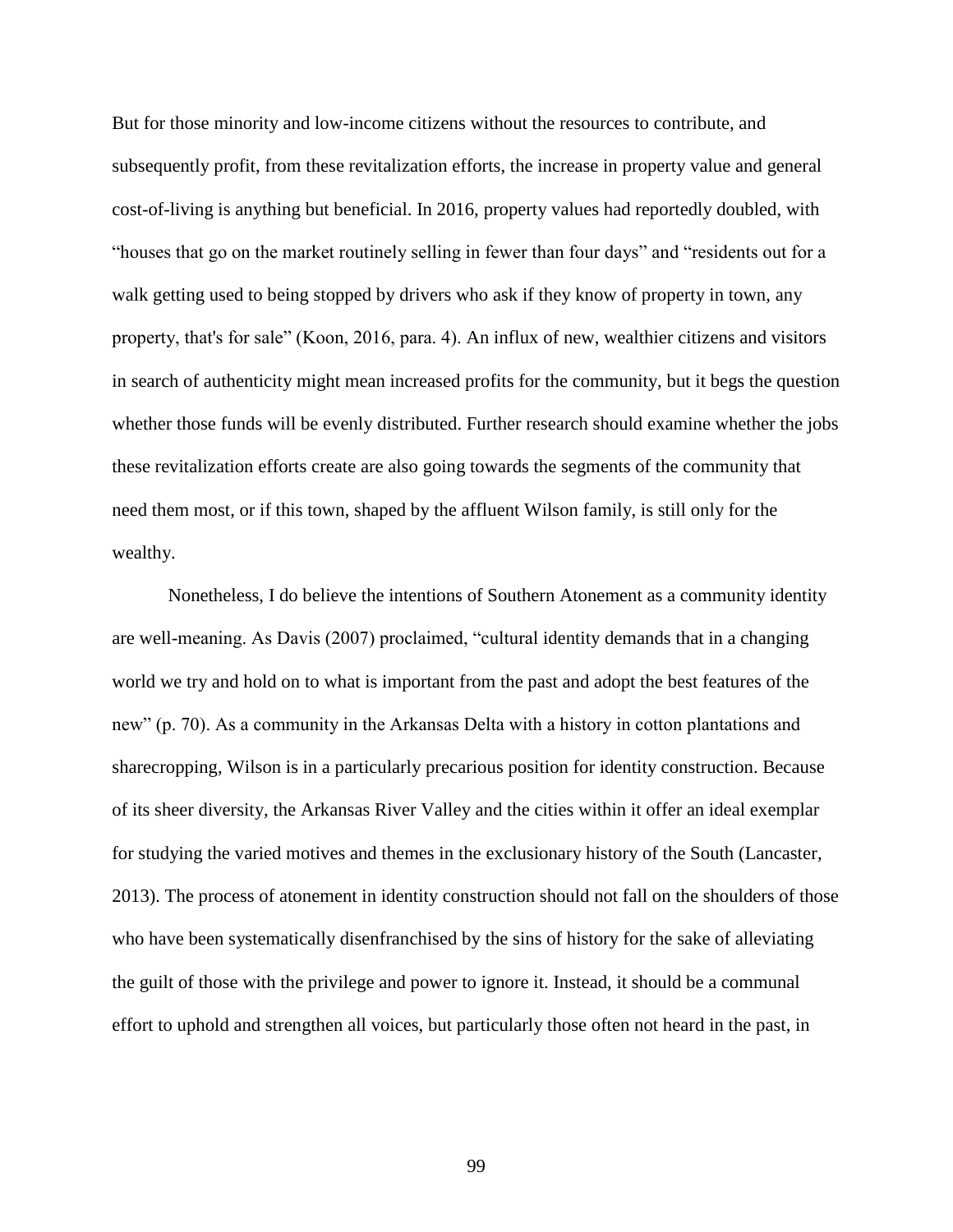order to fully address issues of the present. In amplifying those voices, and listening to the ghosts of the past, we can truly move towards a more inclusive future in the American South.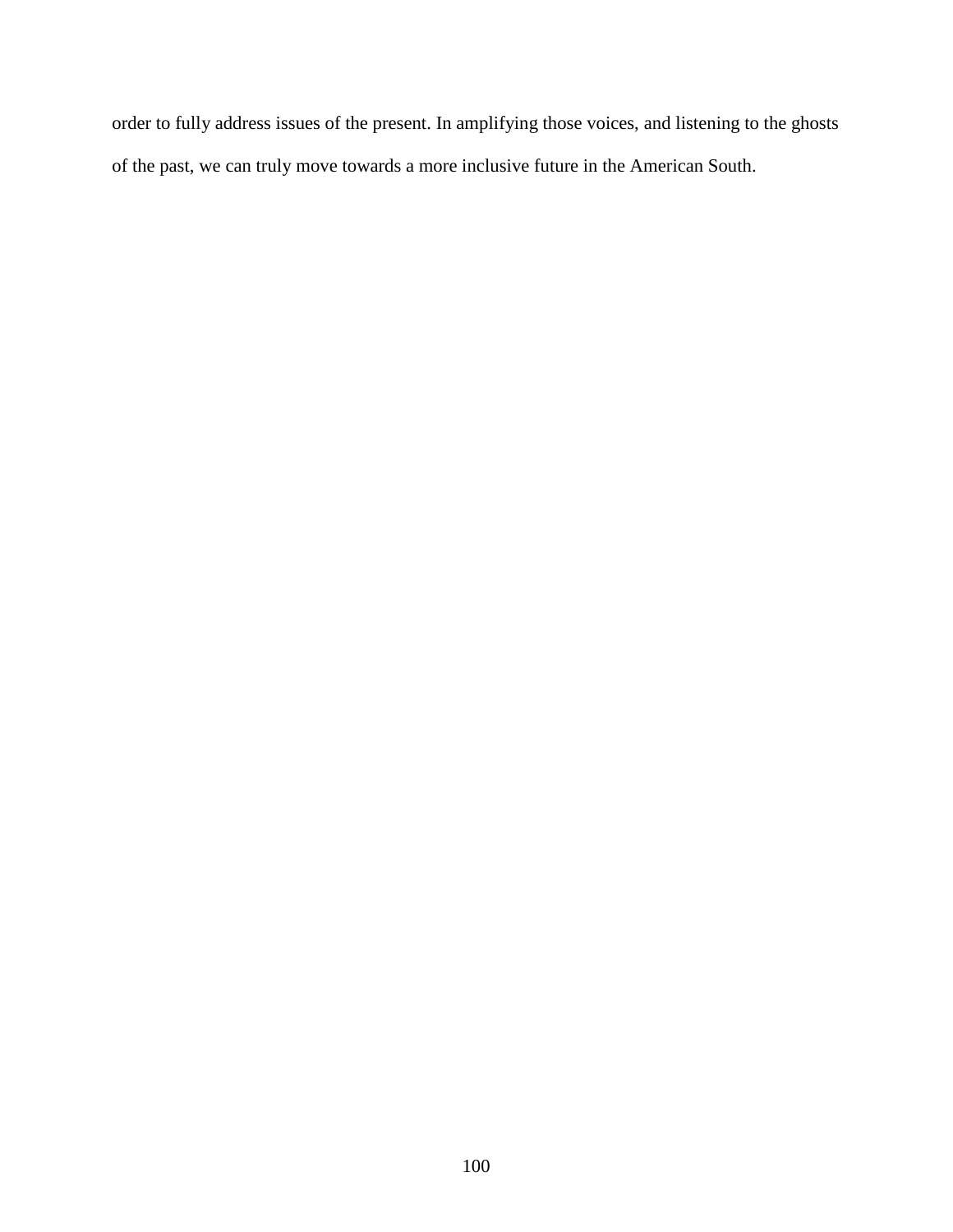### **Conclusion**

### **Making Amends with Southern Atonement**

William Faulkner (1936) once wrote, *"*Tell about the South. What's it like there. What do they do there? Why do they live there? Why do they live at all?" (p. 142). At risk of falling into clichés, this notable line is one worth questioning even decades after its conception. The regional community of the South has seen dramatic cycles of identity construction under the veil of maintaining regional values and exceptionalism in the face of both internal and external changes. The analysis of cultural and political myths has a disconcerting way of removing that veil and illuminating the mangled and sparse links in the tightly wound knot of identity. I argue that those same myths have the potential to also mend and reconnect a community. In a review of contemporary approaches to Southern studies, Makowsky (2016) explains that scholars are faced with the burden of "being associated with an antiquated view of Southern exceptionalism" as well as "anxiety [from] monolithic approaches that may seem to invoke an authoritarian past" (p. 197). This feeling of academic guilt-by-association stems from both the last few decades of critical approaches to Southern literature and the centuries of racism, sexism, and willful ignorance associated with the region. The South today is arguably not the South of the past, despite deep roots in problematic histories. The landscape of race, religion, politics, and culture are shifting in the face of globalization and the approaches to studying the region should be modified as well. This thesis presents an interwoven analysis using an interdisciplinary approach built from Southern studies, spatial rhetoric, and cultural myths. I have presented an innovative approach to determining what it means to be a contemporary Southerner through storytelling and identity construction in public spaces.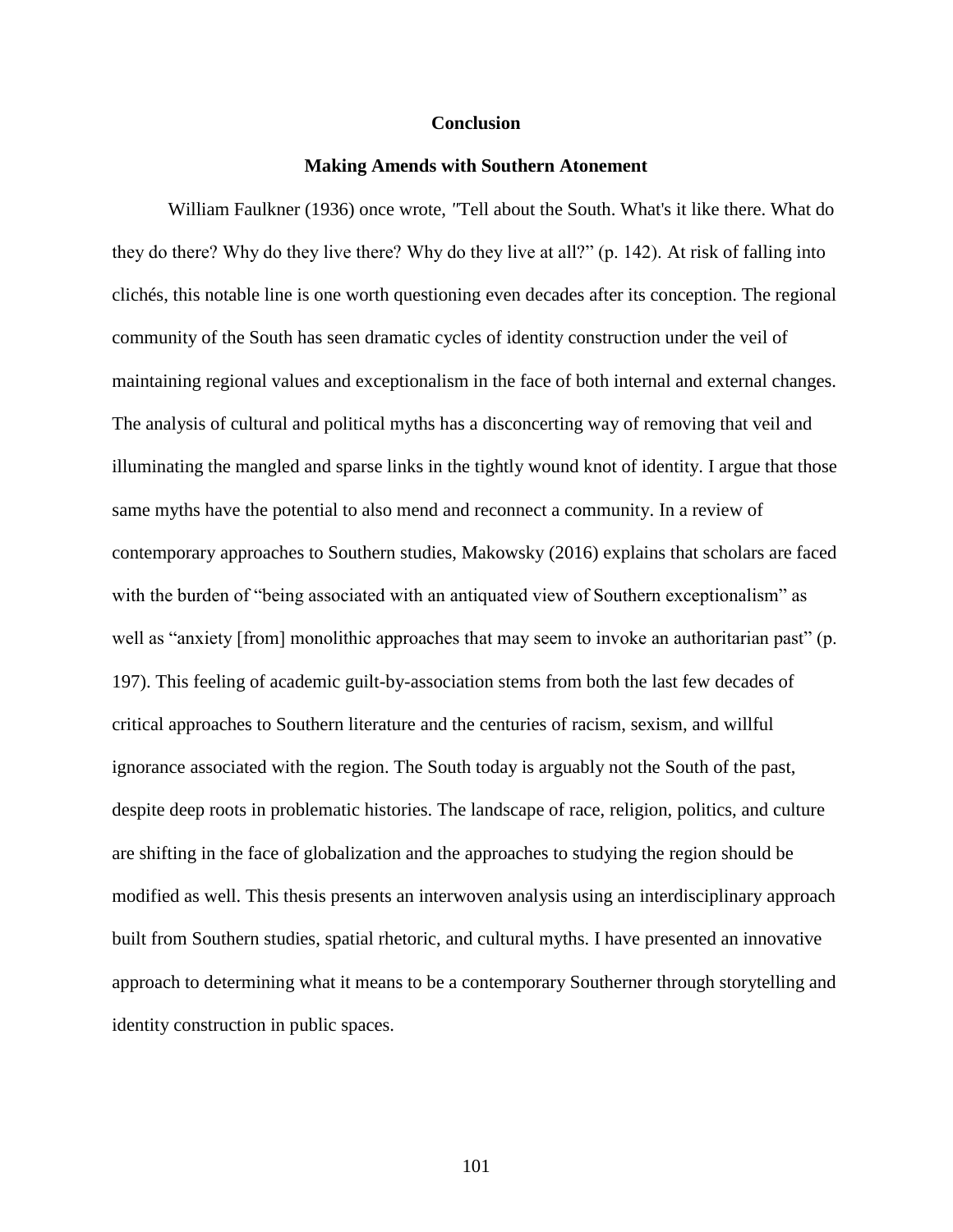Across the development of three case studies, I have demonstrated that the public spaces of Arkansas are being curated to visualize, engage, and actualize a myth of Southern Atonement. I also examined the shortcomings of that myth construction and the practical implications and consequences for each community. Moving forward, I will review the features of Southern Atonement and how it functioned in each of the studies. I will then suggest the importance for this type of cultural work in regard to neoliberal policies of revitalization as well as calculated amnesia in public memory-work.

The myth of Southern Atonement exhibits three formal characteristics, each posing their own challenges in reimagining history and identity in the American South. The first characteristic is distinctiveness in constructed authenticity. While not inherently problematic, this aspect builds solely off the drive for remarkability and romanticized notions of the Old South that have branded the region for decades. This constructed authenticity is a product of postsouthern conceptualization of distinctiveness, in which space and place is manipulated to construct a particular experience or memory while still disconnected from the reality of the past and present.

The second characteristic is a hope for a "post-racial" future within the South. In this context, "post-racial" refers to a society defined by continuing and contrasting racial dynamics in which race differences do not hold as much value in contemporary social relations (Brooks, 2011). This, of course, perpetuates a sense of "colorblindness" that contributes to the erasure of minority memory and identity for the sake of alleviating hegemonic guilt. Nonetheless, Southern Atonement presents a narrative of progression that moves beyond those disparate sociopolitical relations of the past regarding race, gender, and class.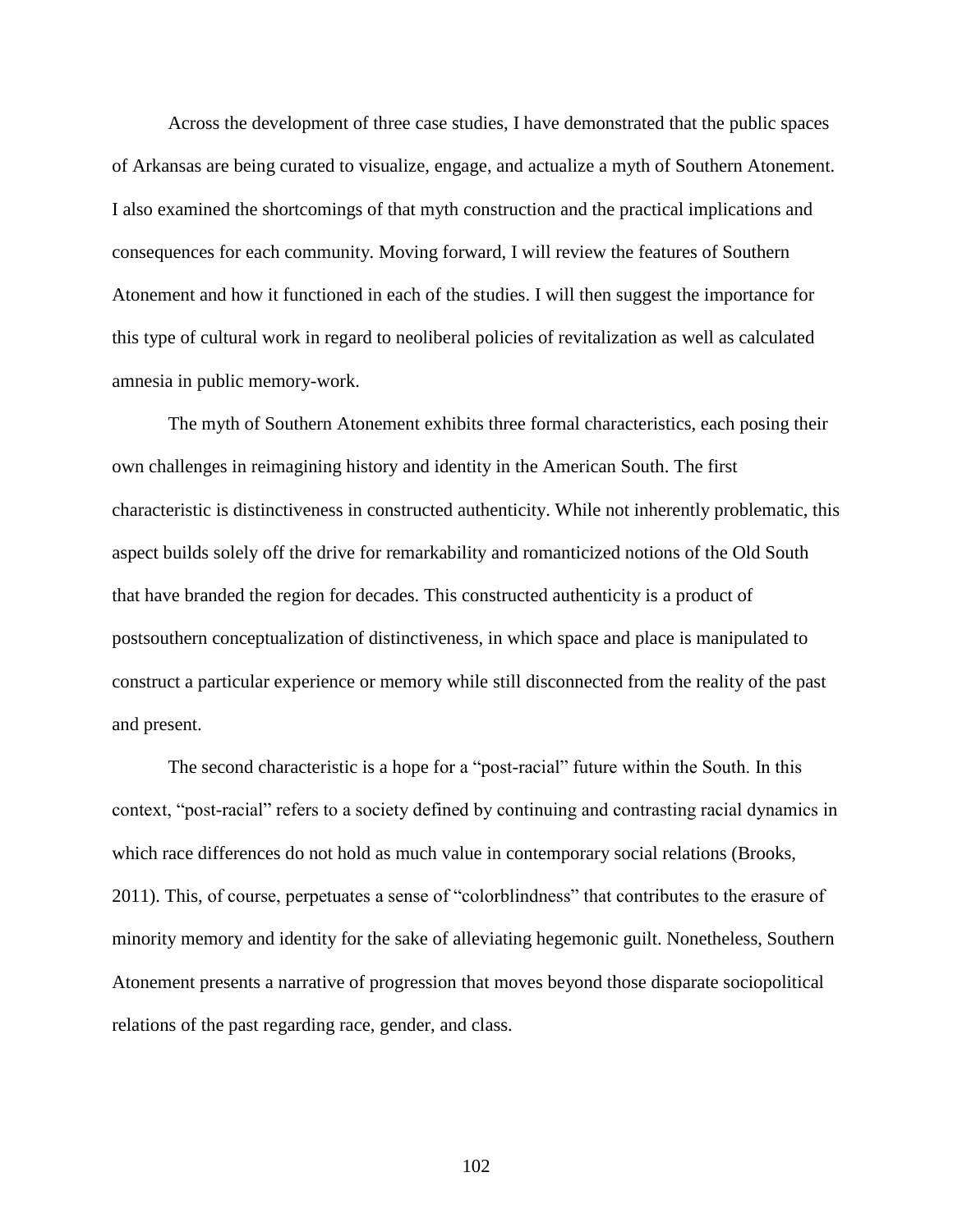The final characteristic is absolution from that problematic past. As Smith (1985) highlights in his analysis, any present reimagining of Southern identity is intrinsically entwined with complicated myths of the past, whether that be Old South, Lost Cause, or New South. Consequently, the myth of Southern Atonement seeks to compartmentalize the historic mistreatment of minority and poor community members when acknowledging the past through present-day rhetorical constructions. The South pursues recognition and processing of the guilt within its history and seeks to enact a new, inclusive identity through collective victimhood. Unfortunately, these well-meaning intentions become convoluted when disenfranchised citizens are forced to participate in the emotional and mental labor of absolution, whereas true absolution would seek their clemency. Thus, the past becomes a white-washed rendering of history that allows for neoliberal claims to progress without employing accountability in those narratives.

Southern Atonement is the modern manifestation of an ideology laden with nostalgic remnants of stereotypes and aesthetic elements of regional heritage. I have demonstrated how the communities of Arkansas are striving to atone for their own distinct historical sins and repaint the overarching narrative of identity for the social actors that call those communities home. The religious metaphor of *atonement* posits this cultural myth as the epiphany towards a sociopolitical reckoning, of sorts, in which the regional community of the South has the potential to be released from the burdens the past. However, this atonement process requires more than lip service of White, hegemonic guilt. Instead, atonement should function as a framework towards social and political reform that provides systemically disenfranchised community members with more than mere penitence. Otherwise, Southern Atonement continues the dangerous cycle of myth construction in the South that never fully addresses the issues, once again repaints the past, and then allows those with power to forgive themselves without any true reparations.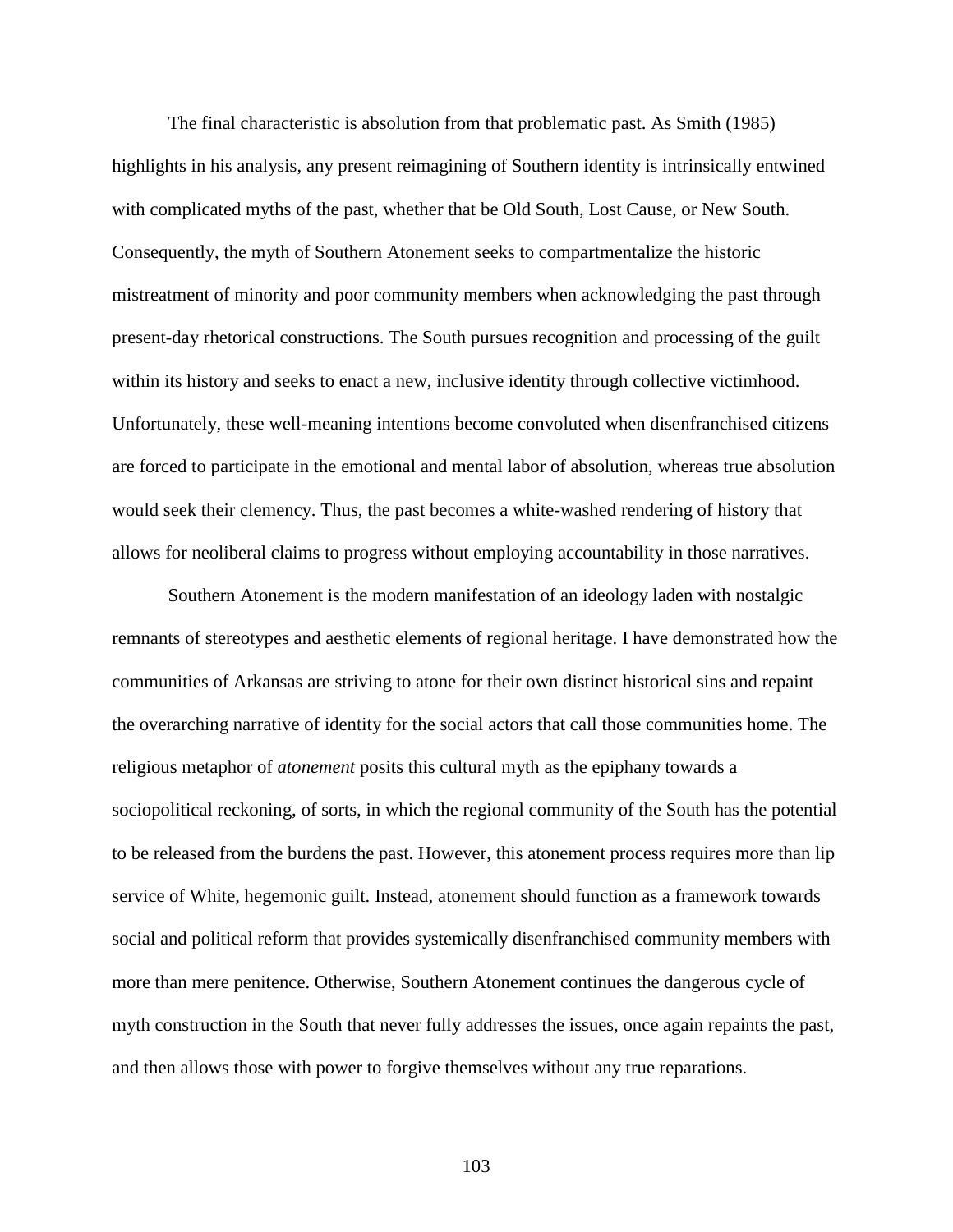In regard to the case studies of this thesis, I highlighted the ways in which underrepresented voices are both acknowledged and omitted within the public spaces of Arkansas. In the first chapter, I determined the ways in which The Unexpected project in Fort Smith, Arkansas paints a picture of Southern Atonement through creative placemaking as a means of community engagement and the development of social capital. The installations of The Unexpected function as a performative journey along the historically recognized Trail of Tears, leading a visitor towards the visualization of Southern Atonement. The community of Fort Smith, or at least those community leaders curating the public art projects, envisions themselves at an intersection of culture and community where the New South meets the Old West. The intentions of acknowledging the sins of the past such as displacement, criminal activity, and poverty are apparent. Nonetheless, the constructed notions of authenticity in the contemporary identity of Fort Smith, as displayed in the rhetoric of public art, suggest a neoliberal definition of citizens and visitors as consumers of this culture rather than active participants. In this way, Fort Smith is aesthetically curating an image of Southern Atonement without efforts towards direct and dynamic engagement.

Subsequently, in the second case study I examined the Clinton legacy of the Billgrimage as a site for community leaders, members, and visitors to collectively engage with the process of exploring their regional history and determining a role in a political future. In this way, the statewide journey of monuments and memorials dedicated to Clinton's contributions within the social and political spheres of Arkansas functions as a strategy to invigorate community investment in Southern Atonement. The spaces of the Billgrimage focus primarily on the public memory of Clinton, curating an image of him as a champion of the poor, minority, and underrepresented South. The spaces also position Clinton as an authentic representation of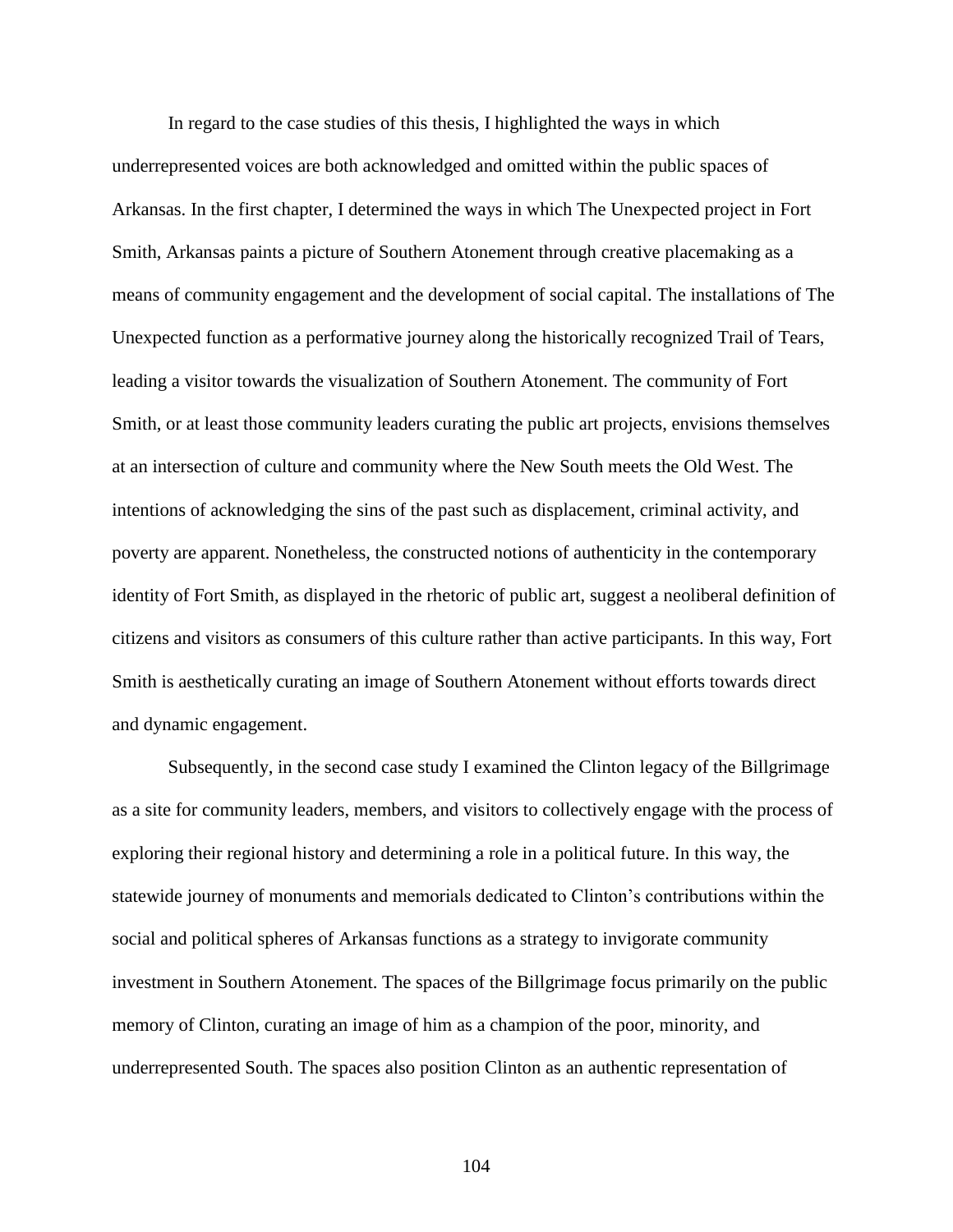Arkansas by emphasizing his ties to rural communities and his roots in the small town of Hope. Nonetheless, the spaces of the Billgrimage fall short of engaging the visitor in such a way that challenges the nostalgia of the past while determining what issues should still be addressed in the contemporary South. In this way, the myth of Southern Atonement is not fully realized as an identity beyond a call-to-action for public service.

The exemplar for the actualization of Southern Atonement as an identity is within the community of Wilson, Arkansas, the subject of my closing chapter. This small Delta community has utilized the myth as strategic revitalization to combat economic and population decline. Wilson emphasizes its distinguishing landscapes, unique history, and cultural narratives as appeals for a more inclusive community and lived experience in the Delta. In doing so, the community also omits narratives of sharecropping and wealth disparity in a town birthed from one of the largest cotton plantations in the South. Through the appropriation of spaces such as the plantation owner's mansion and the old cotton gin, for education and art respectively, Wilson seeks to reimagine itself as progressive and distanced from its historical sins. Unfortunately, to participate in this new narrative of a "post-racial" and inclusive future, the community also asks for unfavorable emotional labor and identity construction from its most disenfranchised citizens and visitors. The process of atonement in identity construction should not fall on the shoulders of those who have faced systemic oppression for the sake of alleviating the guilt of the community as a whole. Furthermore, to capitalize on the growing trend of heritage tourism, Wilson simultaneously commodifies its historical and cultural narratives, both good and bad, for the sake of consumerism and promotion of a unique experience. In this way, the constructed authenticity of Wilson relies heavily on tropes of the Delta South, one of the poorest regions in the nation, without direct reparations for those still living in poverty. Wilson commemorates itself as a town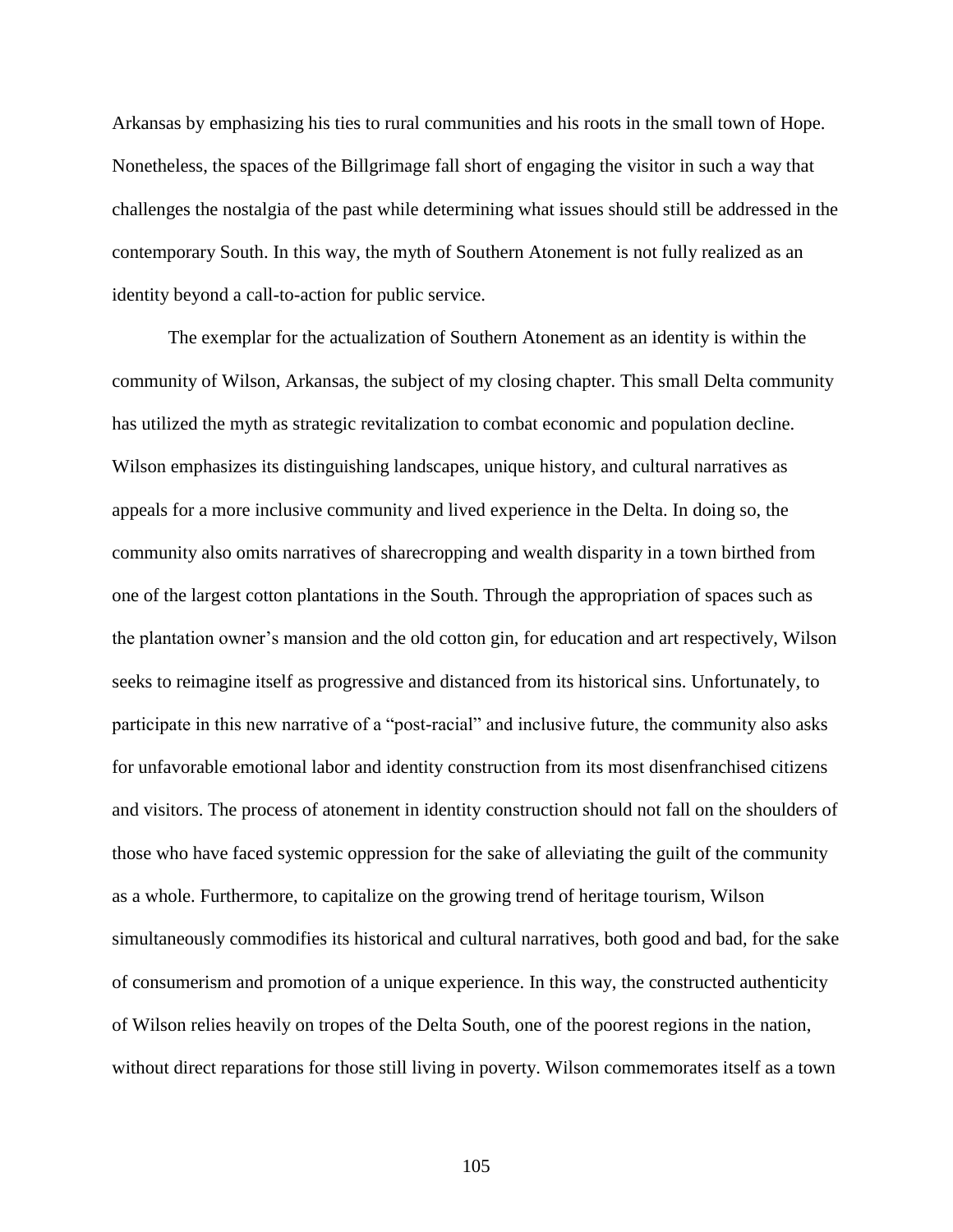of "authentic, artisanal traditions" and "where the world meets the Delta," but their identity of Southern Atonement is one that is heavily filtered through the lens of affluence and whitewashed lore.

Despite these shortcomings in the visualization, engagement, and actualization of Southern Atonement as seen in Arkansas, I argue that there is still potential for the myth in constructing more inclusive communities in the regional South. I also argue that process of reclaiming public space and creative placemaking are tactical strategies towards bridging social capital, developing place attachment, and accommodating zones of engagement for those from different social spheres within a community. However, Southern Atonement also has potential for serious harm if utilized in such a way that validates hegemonic power structures, contributes to toxic neoliberal narratives of progress, and functions towards minority and poverty erasure from the memory-work of the South.

If neoliberalism is understood as an "economic doctrine that prioritizes the mobility and expansion of capital at all costs," then it can be directly tied to the existentialist notion of sense of place in postsouthern studies and Southern Atonement (Dillon, 2012, p. 114). To fill the void of a lacking sense of identity as a regional Southerner, communities turn to myth construction. In doing so, the implementation of neoliberalism occurs through the commodification of culture, history, and lived experiences within contemporary heritage tourism. The South simultaneously exemplifies historical stereotypes, including those laced with problematic dynamics, while seeking penance for those same sins of the past. Furthermore, there is a sense of profit and capitalization within that identity to revitalize and reinvigorate the cultural appeal of the South, a phenomenon that is seen as progressive through the lens of neoliberalism. By way of public art projects and community revitalization initiatives, Southern Atonement may manifest in the form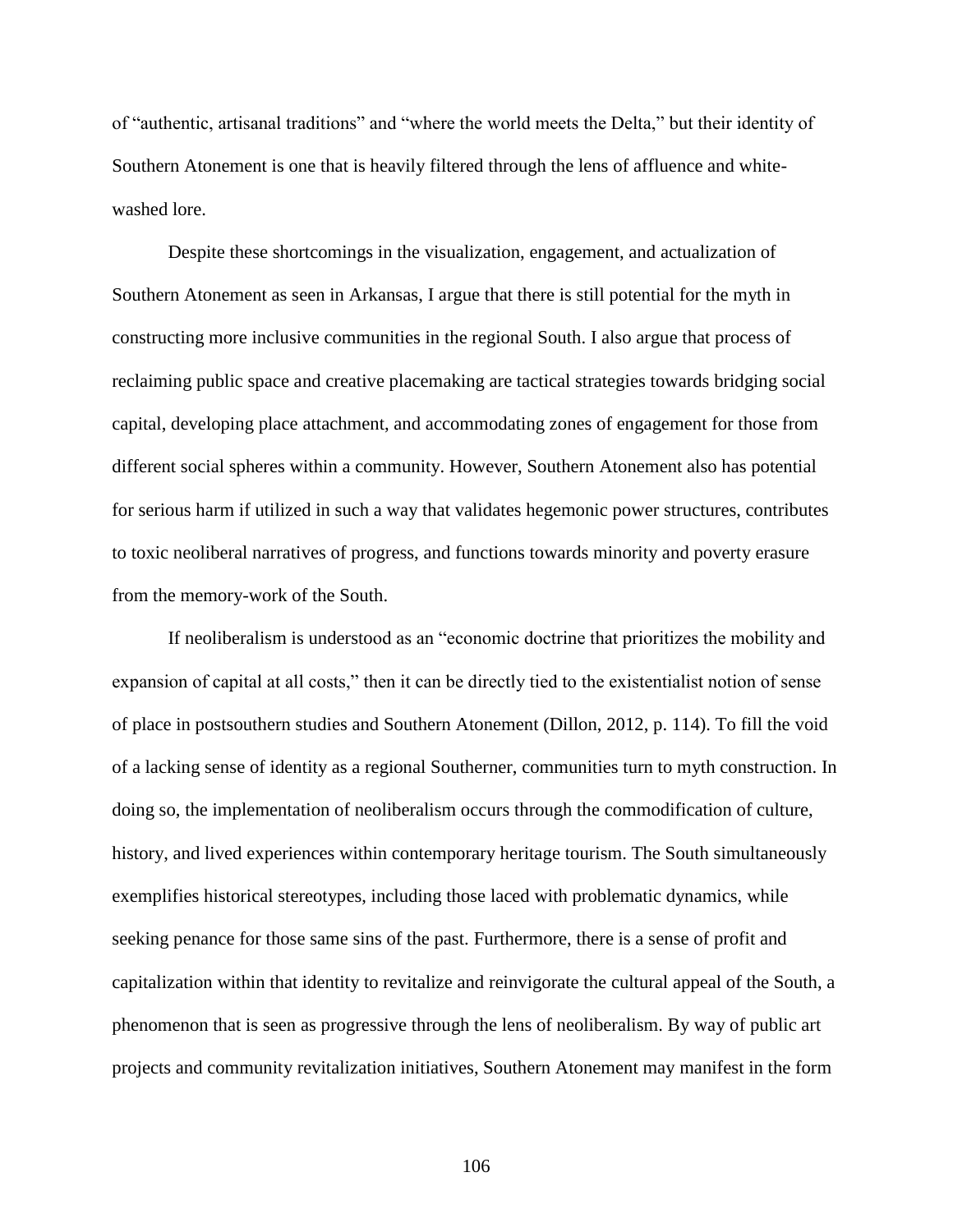of gentrification or strategic urban planning that ultimately displaces minority citizens. For instance, Corrigan (2018) addresses how in cities like Little Rock, the attitude towards Black communities as "unhealthy organs" in the public body are the bedrock of coercive city planning, public education, and public transport initiatives (p. 66). If a new identity is sought for the primary function of capitalization and consumerism, then economic capital will gain importance over social capital within a community. When public space is aesthetically curated to aid in that consumerist narrative, even under the guise of creative placemaking, the cycle of disenfranchisement and erasure of underrepresented community members is apparent. Southern Atonement, without practical implementation towards reparations from that hegemonic guilt of the past, is merely appeasement and validation of oppressive power structures of the South.

One of the ways that erasure in neoliberalism may occur is through calculated amnesia. This phenomena and strategic forgetting in postsouthern constructions of history require selective omission and the development of a new identity (Ford, 2004). In Southern Atonement, there is the potential for minority erasure from public memory, as previously mentioned. However, there is also dynamic possibility for Southern Atonement to challenge a different form of selective forgetting, which I characterize as Northern Amnesia. If Northern Amnesia is positioned in an oppositional binary to Southern Atonement, then I hope this analysis will turn a critical eye towards the scapegoating of the South as an isolated region of racism, poverty, and general despair. Scapegoating is required to balance Northern Amnesia regarding nation-wide social and racial divides, a dyadic relationship which functions to keep the ideal of American exceptionalism afloat. This is to say that the cultural and regional South is often portrayed as the sole source of the nation's social, racial, economic, and academic ills. The South has systematically faced intergenerational poverty and low rates of social mobility for a myriad of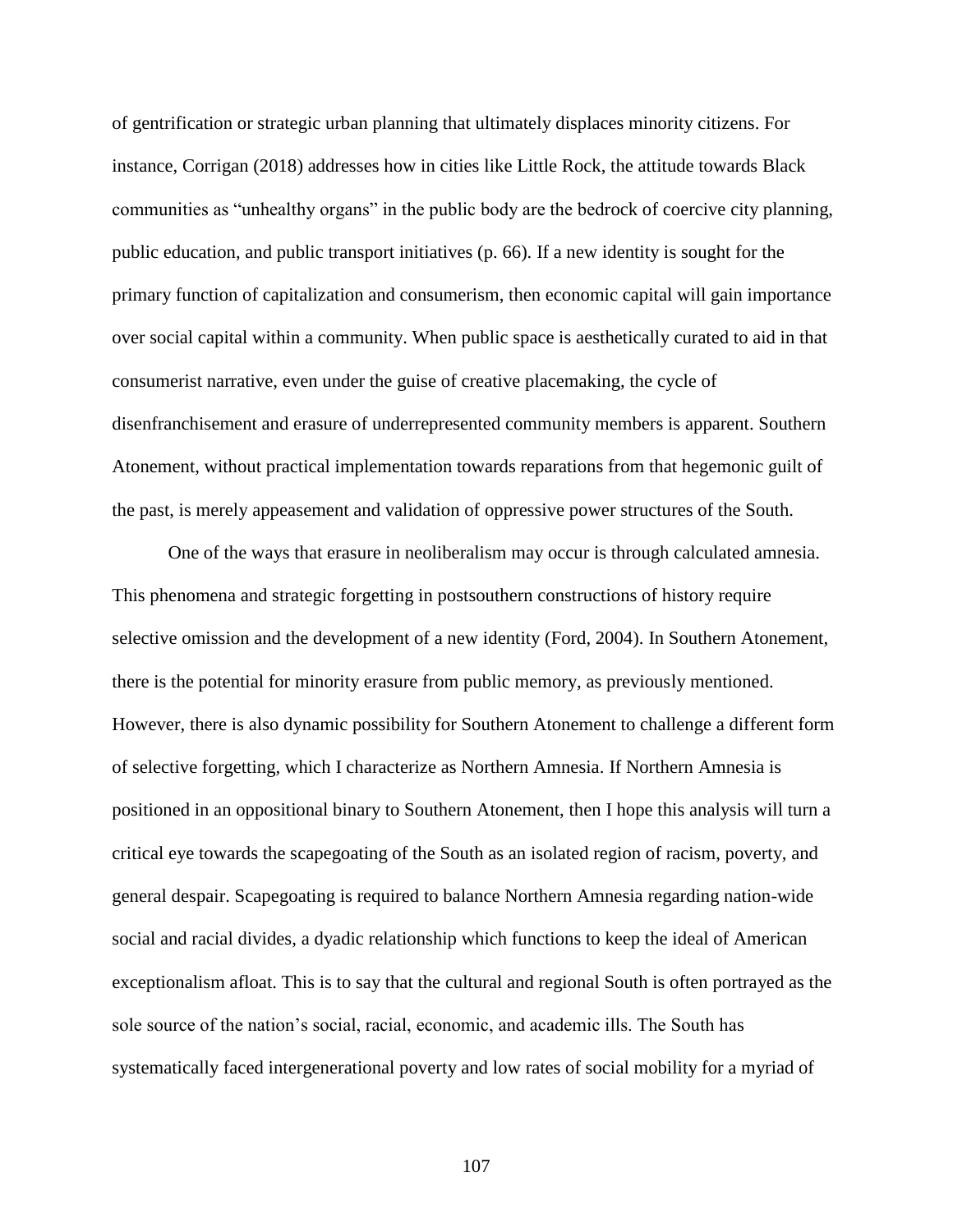reasons, but has been characterized in popular political media as "clearly skew[ing] the national statistics, creating an embarrassing and depressing version of American exceptionalism" (Lind, 2015, para. 1). This phenomenon of blame-shifting occurs despite other regions also being a bastion of impenetrable prejudice, racially segregated housing, unemployment, and poverty. Perhaps this narrative is best exemplified in Lind's (2015) proclamation that "a lot of the traits that make the United States exceptional these days are undesirable; many of these differences can be attributed largely to the South" (para. 2). This precludes any regard for confounding factors or the danger of that rhetoric towards political action. Through scapegoating and crude stereotypes, the burden has been placed on the regional community of the South to re-brand itself towards a more equal and prosperous future. This burden is placed squarely on the shoulders of those leaders within the South, particularly those within minority social spheres, to work towards a more inclusive community despite internal and external opposition. This narrative of the South as the burden of America gives neoliberal Democrats the moral standing to abandon the region as a lost cause for voting and civic participation. Instead of writing off an entire region for their historical sins, there could be national sociopolitical initiatives to support the grassroots efforts of minority communities, their allies, and those seeking to bridge social capital between previously uncoordinated groups. Through the revitalization and identity construction efforts of Southern Atonement in public spaces, the national hypocrisies will be illuminated regarding those same problematic social and racial structures beyond the Mason-Dixon line.

In a mediated, consumerist era of commodified culture, public space can act as an intermediary between the past and present, between social groups, and between the historically guilt-ridden and the victims. In the formation of a resilient and inclusive community, all members must see their lived experiences represented within those public spaces. One should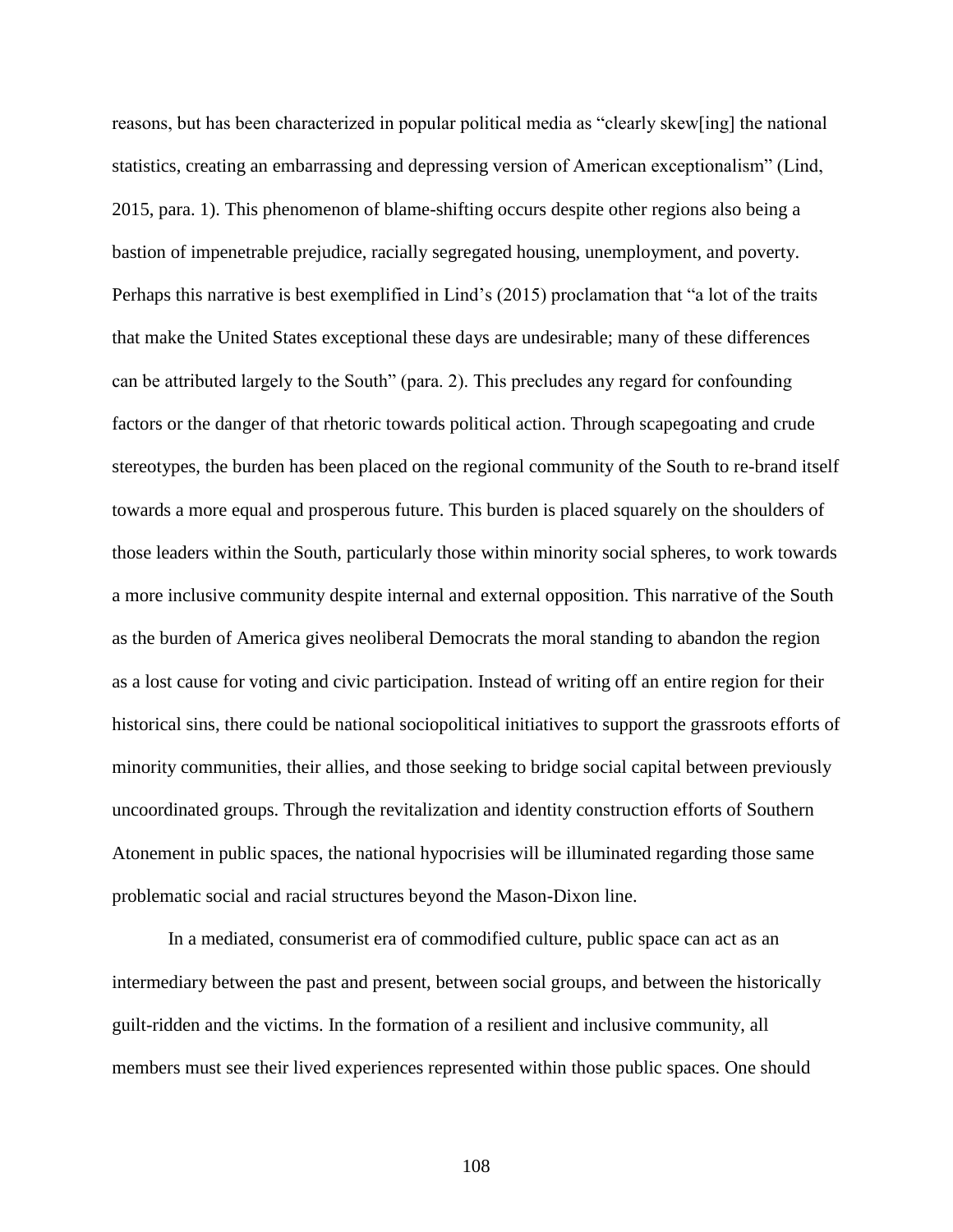ask, then, what is the condition of the lived experiences of the historic victims of the South? When Claudia Rankine (2015) wrote to reflect on the Charleston church massacre, she determined that "the condition of Black life is one of mourning" (para. 2). What might the condition of a White life be? Biss (2015) stated that it might be "forgotten debt." What binds a White identity, or any identity rooted in power, affluence, and dominance, is that of shared social advantages that can be traced back to the historical sins of the past. By refusing to acknowledge those privileges, those with power can continue to perpetuate a narrative of contemporary progress without addressing or critically examining economic and resource disparity rooted in those historic disgraces.

I argue that there is potential for contemporary sociopolitical atonement for that debt, but it will not be done through lip-service, gentrification, and erasure. If that debt, and that guilt, is imagined not as willful ignorance but as a prod towards inclusive policy reform, then atonement through political action is possible. Perhaps, even, through critical placemaking Southern Atonement could be realized not as a white-washed, commodified identity of the region and instead could function towards civic engagement and community building. But more importantly, it could provide acknowledgement of both the past and present socioeconomic disparities in the South and then invite all Southerners, and our allies, to the table in the deliberative construction of better future.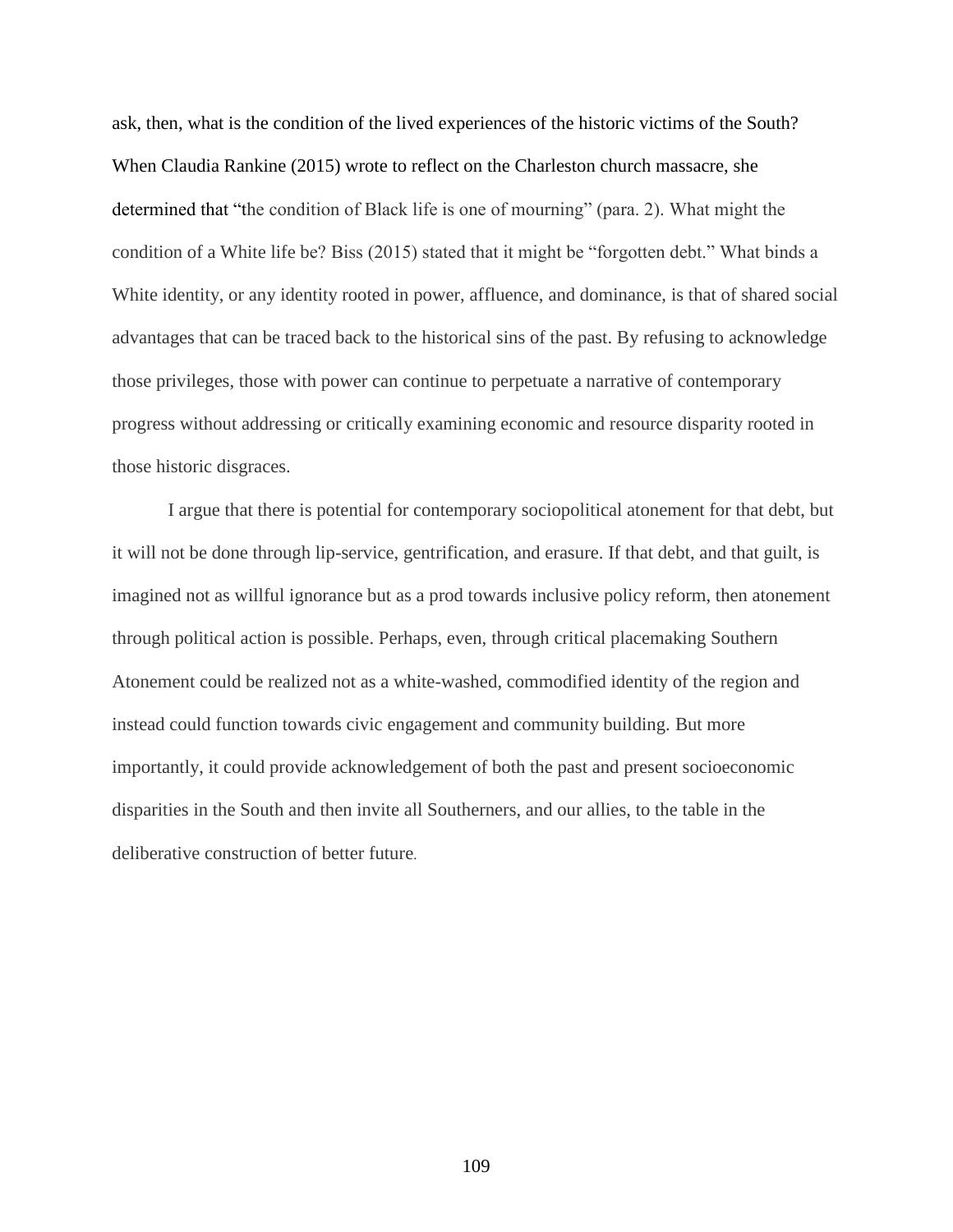## **References**

- 64.6 Downtown. (2018). *64.6 downtown* [Website]. Retrieved from http://646downtown.com/.
- About us (2017). *Wilson, Arkansas*. [website]. Retrieved from https://www.wilsonarkansas.com/about-wilson-arkansas/.
- Alexander, J. C. (2006). *The civil sphere*. New York: Oxford University Press.
- A passport to Clinton places in Arkansas: a Billgrimage. (2017). *Clinton house museum. [Brochure].* Department of Arkansas Heritage.
- Azzarello, N. (2016a, September 20). Okuda San Miguel turns an abandoned house in Arkansas into a 'universal chapel.' *Designboom*. Retrieved from https://www.designboom.com/art/okuda-san-miguel-universal-chapel-justkids-arkansas-09-20-2016/.
- Azzarello, N. (2016b, September 30). Guido Van Helten paints larger-than-life 'heroes' on feed mill façades in Arkansas. *Designboom*. Retrieved from https://www.designboom.com/art/guido-van-helten-portraits-feed-mill-arkansas-09-30- 2016/.
- Balthazar Kramer first fort soldier National Park Service. (2017, August 28). *National Park Service [Website].* Retrieved from https://www.nps.gov/fosm/learn/historyculture/balthazar-kramer.htm.
- Barthes, R. (1972). *Mythologies*. (A. Lavers, Trans.). New York, NY: Farrar, Straus, and Giroux.
- Bartholomew, D. (2016, October 24). Fayetteville's Clinton house museum. *Fayetteville Flyer.* Retrieved from http://onlyinark.com/fayetteville-flyer/fayetteville-clinton-housemuseum/.
- Belk, R. (2007). Why not share rather than own? *The Annals of the American Academy of Political and Social Science, 611,* 126-140. doi: 10.1177/0002716206298483.
- Biss, E. (2015, December 6). White debt: Reckoning with what is owed and what can never be repaid – for racial privilege. *New York Times.* Retrieved from https://www.nytimes.com/2015/12/06/magazine/white-debt.html.
- Boerner, T.T. (2014, February 3). Wilson, Arkansas. *Grace, Garden, and Grits*. Retrieved from http://www.gracegritsgarden.com/2014/02/wilson-cafe-wilson-arkansas.html.
- Boerner, T.T. (2017, May 15). Experience white's mercantile in Wilson, Arkansas. *Only in Arkansas*. Retrieved from http://onlyinark.com/homegrown/experience-whitesmercantile-wilson-arkansas/.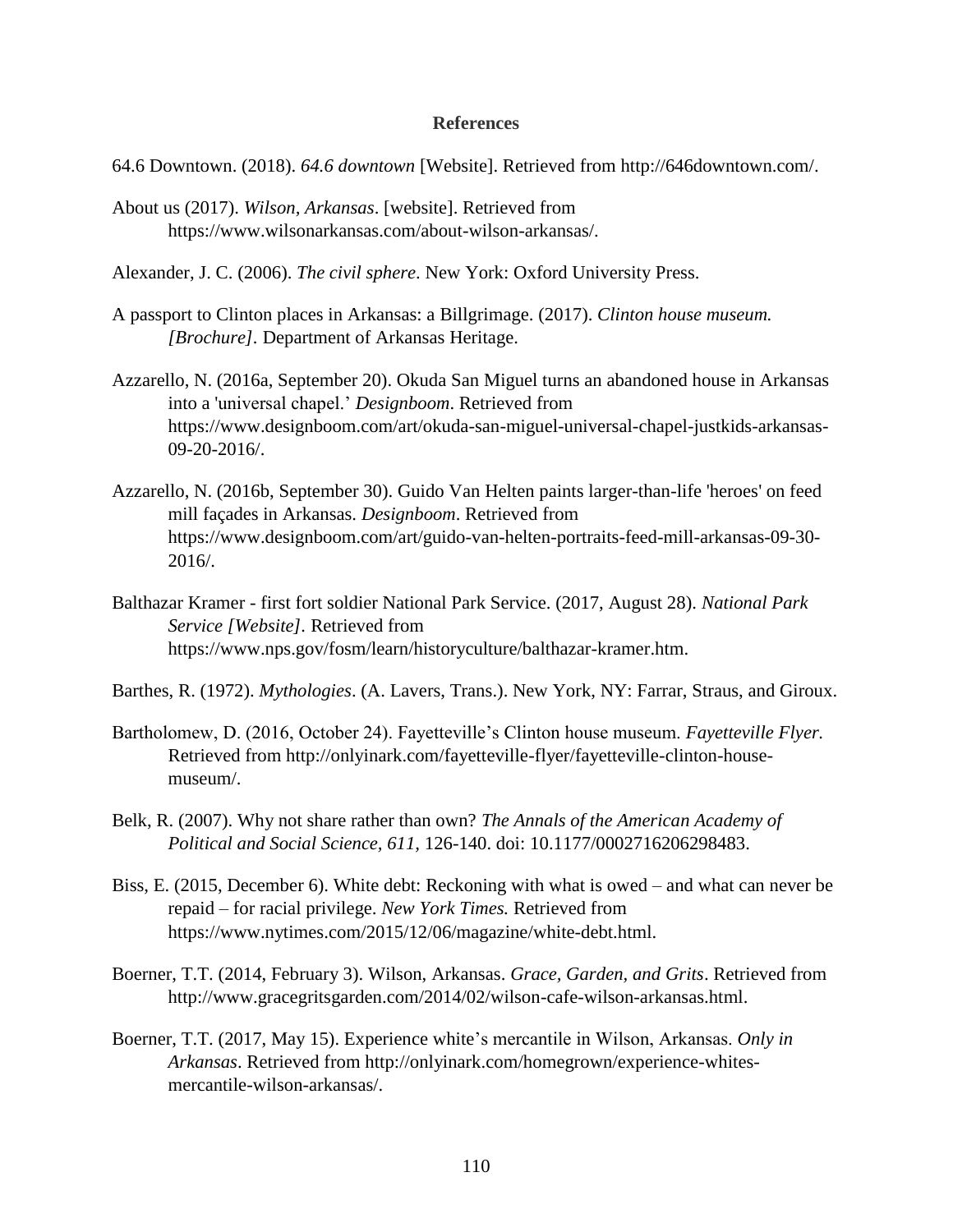- Boyd, M. (2000). Reconstructing bronzeville: Racial nostalgia and neighborhood redevelopment. *Journal of Urban Affairs, 22*(2), 107-122. doi: 10.1111/0735-2166.00045.
- Brantley, M. (2017, October 29). Happy cities list: No Arkansas winners but a big loser in Fort Smith. *Arkansas Times.* Retrieved from https://www.arktimes.com/ArkansasBlog/archives/2017/10/29/happy-cities-list-noarkansas-winners-but-a-big-loser-in-fort-smith.
- Brooks, R. L. (2004). *Atonement and forgiveness: A new model for black reparations*. Oakland, CA: University of California Press.
- Bryan, F. J. (1994). *Henry Grady or Tom Watson? The rhetorical struggle for the New South, 1880-1890*. Macon, GA: Mercer University Press.
- Building the second Fort Smith. (2017, August 29). National Park Service [Website]. Retrieved from https://www.nps.gov/fosm/learn/historyculture/building-the-second-fort-smith.htm.
- Catherwood-Ginn, J. & Leonard, R. (2015). Rivers and bridges: theater in regional planning. In M. Stephenson & S. Tate (Eds.) *Arts and community change: Exploring cultural development policies, practices, and dilemmas* (pp. 28-53). New York, NY: Routledge.
- Census of Population and Housing. (2010). US Census Bureau [Data File]. Retrieved from https://www.census.gov/prod/www/decennial.html.
- Clinton Birthplace Foundation (2011). *President Bill Clinton's 1st home: Hope, Arkansas [website]*. Retrieved from http://www.clintonchildhoodhomemuseum.com/.
- Clinton presidential center. (2017). *Clinton foundation [website]*. Retrieved from https://www.clintonfoundation.org/clinton-presidential-center/visit/visiting-center.
- Cobb, J. (1992). *The most southern place on earth: Mississippi Delta and the roots of regional identity*. New York: Oxford University Press.
- Corrigan, L. (2018). The (re)segregation crisis continues: Little Rock Central High at sixty. *Southern Communication Journal*, *83*(2), 65-74. doi: 10.1080/1041794X.2017.1423513.
- Crew, S. R., & Sims, J. E. (1991). Locating authenticity: fragments of a dialogue. In I. Karp, S. Lavine, & Rockefeller Foundation (Eds.) *Exhibiting cultures: the poetics and politics of museum display* (pp. 159-175). Washington, D.C.: Smithsonian Institution Press.
- Dauphin, C. (2018, February 2). John Oates pays tribute to American music's roots with solo album 'Arkansas'. *Billboard*. Retrieved from https://www.billboard.com/articles/columns/pop/8097501/john-oates-arkansas-albumpremiere.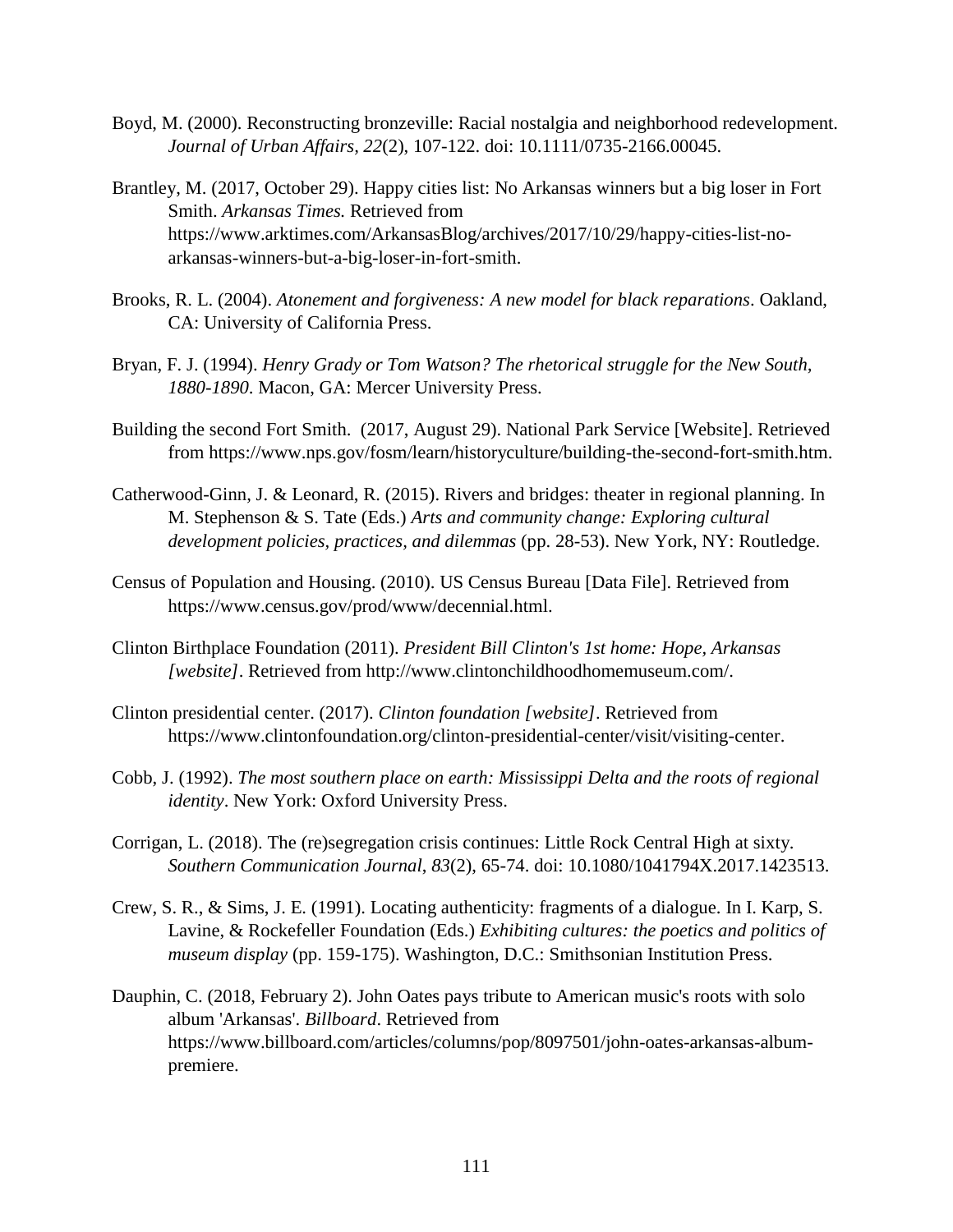- Davis, D. E. (2013). Zero-tolerance policing, stealth real estate development, and the transformation of public space: Evidence from Mexico City. *Latin American Perspectives*, *40*(2), 53–76. doi: 10.1177/0094582X12467761.
- Davis, P. (2007). Place exploration: Museums, identity, community. In S. Watson (Ed.) *Museums and their communities* (pp. 53-76). London, United Kingdom: Routledge.
- Davis, P. (2013). Memoryscapes in transition: Black history museums, New south narratives, and urban regeneration. *Southern Communication Journal, 78*(2), 107-127. doi: 10.1080/1041794X.2012.729125.
- Davis, T. M. (2011). *Southscapes: geographies of race, region, & literature*. Chapel Hill, NC: University of North Carolina Press.
- Debbie. (2017). The Wilson café: A jewel in the Arkansas delta. *Dining with Debbie* [Blog post]. Retrieved from https://diningwithdebbie.net/2017/03/24/the-wilson-cafe-a-jewel-in-thearkansas-delta/.
- Dickinson, D. G., Blair, C., & Ott, B. L. (Eds.). (2010). *Places of public memory: The rhetoric of museums and memorials*. Tuscaloosa: University Alabama Press.
- Dickinson, D., Ott, B. L., & Eric, A. (2005). Memory and myth at the Buffalo Bill Museum. *Western Journal of Communication*, *69*(2), 85–108. https://doi.org/10.1080/10570310500076684.
- Dickinson, R. (1996). Heritage tourism is hot. *American Demographics, 18*(9), 13-14.
- Dillon, S. (2012). Possessed by death: The neoliberal-carceral state, black feminism, and the afterlife of slavery. *Radical History Review, 112*, 113-125. doi: 10.1215/01636545- 1416196.
- Doggett, L. (1993). Multi-cultural tourism development offers new dimension of travel. *Business America, 114*(18), 8-10.
- Doucet, B. van Kempen, R., & van Weesep, J. (2011). We are a rich city with poor people: Municipal strategies of new-build gentrification in Rotterdam and Glasgow. *Environment and Planning A: Economy and Space, 43,* 1438-1454. doi: 10.1068/a43470.
- Douglas-Bowers, D. (2013, November 7). Debt slavery: The forgotten history of sharecropping. The Hampton Institute *[Blog post].* Retrieved from http://www.hamptoninstitution.org/sharecropping.html#\_edn18.
- Experience Fort Smith. (Producer). (2016, January 11). *The Unexpected project 2015* [Video]. Available from https://www.youtube.com/watch?v=7dk10fD1vRM.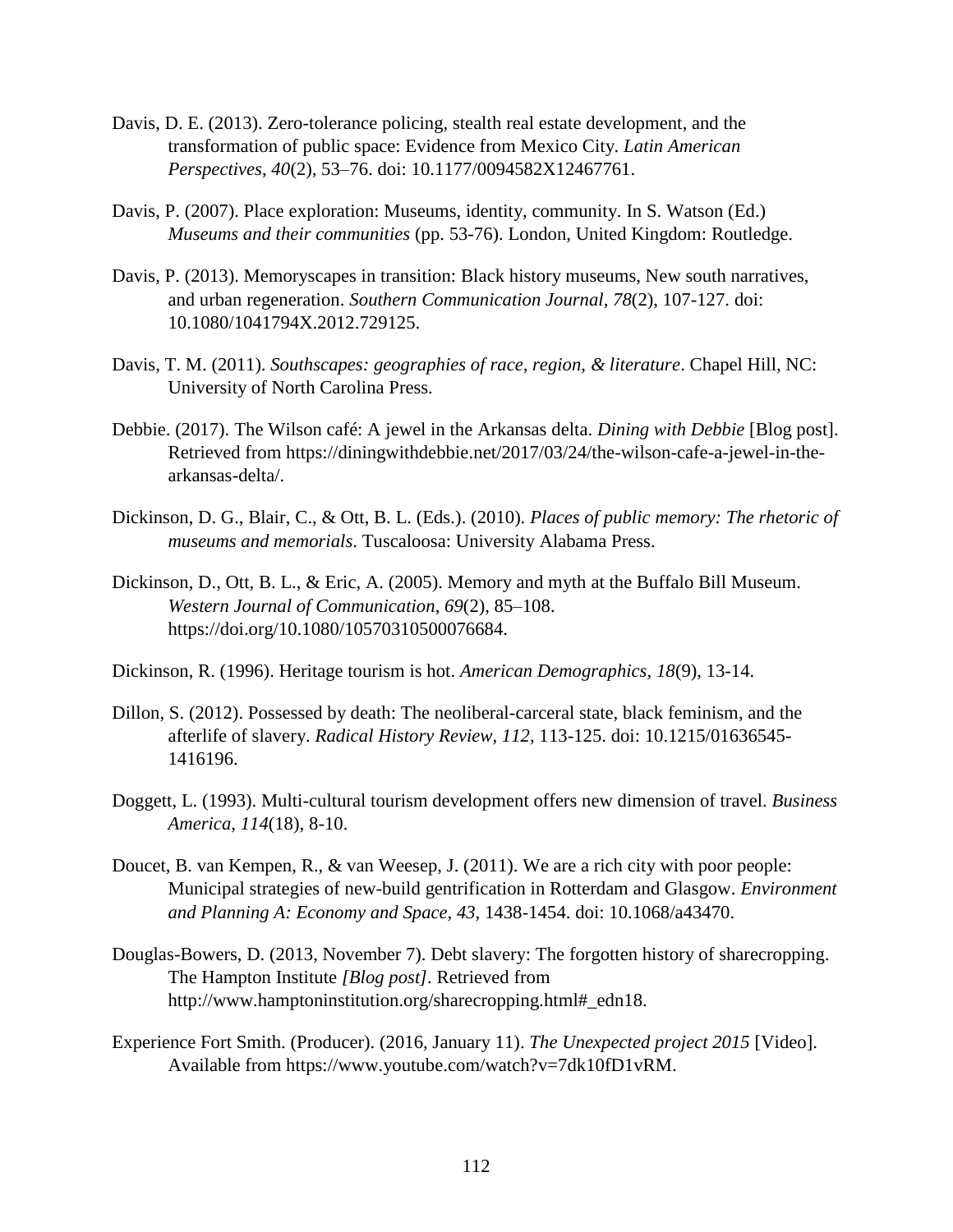- Fainstein, S. & Judd, D. (1999). Global forces, local strategies, and urban tourism. In D. Judd & S. Fainstein (Eds.), *The tourist city*. New Haven: Yale University Press.
- Faulkner, W. (1936). *Absalom, Absalom!* New York: Random House.
- Flood, C. (2001). *Political myth: A theoretical introduction*. London: Psychology Press.
- Florida, R. (2002). *The rise of the creative class.* New York: Basic Books.
- Ford, S. (2004). Listening to the ghosts: The "new southern studies": A response to Michael Kreyling. *South Central Review, 22*(1), 19-25. doi:10.1353/scr.2005.0012.
- Founding head's message. (2018). The Delta School [website]. Retrieved from http://www.thedeltaschool.org/founding-heads-message.
- Gladwell, M. (Producer). (2017, July 5). Foot solder of Birmingham. *Revisionist History.* Retrieved from http://revisionisthistory.com/episodes/14-the-foot-soldier-of-birmingham.
- Glassberg, D. (1996). Public history and the study of memory. *The Public Historian, 18(*2), 7-23. doi: 10.2307/3377910.
- Golden, A. (2017, August 3). Fort Smith to move ahead with Propelling Downtown Forward Plan. Arkansas News. Retrieved from http://www.arkansasnews.com/news/20170803/fort-smith-to-move-ahead-withpropelling-downtown-forward-plan.
- Gordy, G. (2011, August 10). Hometown pride. *Arkansas Times*. Retrieved from https://www.arktimes.com/arkansas/hometown-pride/Content?oid=1881380.
- Grisham, C. (2016). Lee Wilson & Company. In *The Encyclopedia of Arkansas History & Culture*. Retrieved from http://www.encyclopediaofarkansas.net/encyclopedia/entrydetail.aspx?entryID=4437.
- Hell on the border jail. (2017, September 25) *National Park Service* [website]. Retrieved from https://www.nps.gov/fosm/learn/historyculture/hell-on-the-border-jail.htm.
- History (2017). *Wilson, Arkansas*. [website]. Retrieved from https://www.wilsonarkansas.com/explore/history/.
- History. (2018). *The Delta School* [website. Retrieved from http://www.thedeltaschool.org/about-us/history.
- Hobsbawm, E. & Ranger, T. (1984). *The invention of tradition.* Cambridge: Cambridge University Press.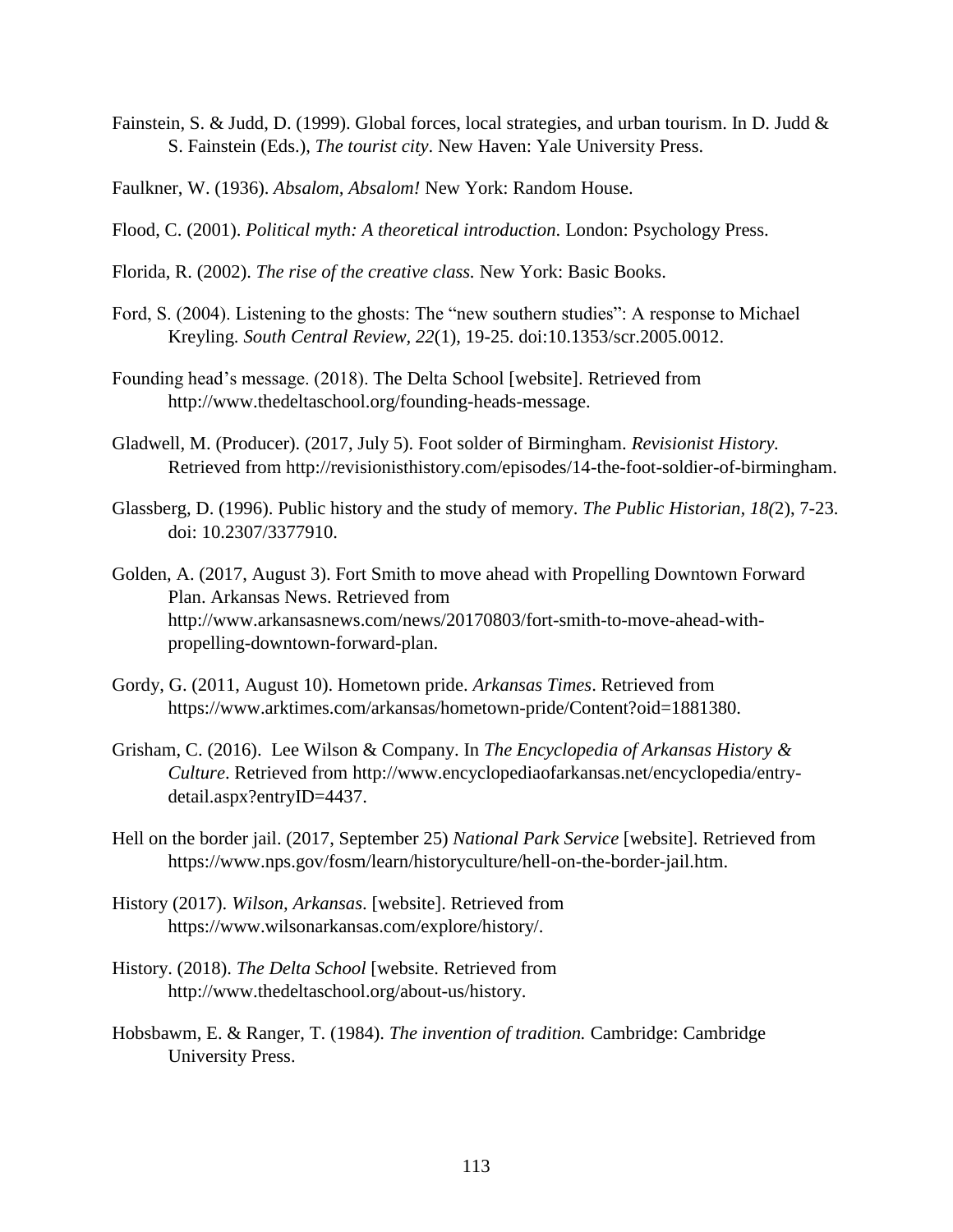- Hoelscher, S. (2006). The white-pillared past: Landscapes of memory and race in the American South. In R. Schein (Ed.) *Landscape and race in the United States* (pp. 39-72). London, United Kingdom: Routledge.
- Howell, R. (2008). Throw the "bums" out? A discussion of the effects of historic preservation statutes on low-income households through the process of urban gentrification in old neighborhoods. *The Journal of Gender, Race, and Justice, 11*(3), 541-571.
- Houdek, M. & Phillips, K.R. (2017). Public memory. In *Oxford Encyclopedia of Communication.* doi: 10.1093/acrefore/9780190228613.013.181.
- Hughey, J, & Speer, P. W. (2002). Community, sense of community, and Networks. In A. T. Fisher, C. C. Sonn, & B. J. Bishop (Eds.), *Psychological sense of community: Research, applications, and implications* (pp. 319-334). New York: Kluwer/Plenum.
- Industrial connection art installation. (2018). *Wilson, Arkansas* [website]. Retrieved from https://www.wilsonarkansas.com/explore/music-arts/.
- ISSA iSupportStreetArt (2017, August 26). Justkids curation in Fort Smith, Arkansas. *iSupportStreetArt.com.* Retrieved from http://www.isupportstreetart.com/justkidscuration-fort-smith-arkansas/.
- Jacobs, J. (1961). *The death and life of great American cities*. New York: Random House.
- John Oates music. (Producer). (2018). *John Oates with the good road band – "Arkansas" official video* [Video]. Retrieved from https://www.youtube.com/watch?time\_continue=49&v=eMX-AAy-rDg.
- Judge Isaac. C. Parker. (2017, August 29). *National Park Service [website].* Retrieved from https://www.nps.gov/fosm/learn/historyculture/judge-parker.htm.
- Kanter, J. (2016). *Presidential libraries as performance: Curating American character from Herbert Hoover to George W. Bush*. Carbondale: IL: Southern Illinois Press.
- Kersch, K. I. (2004). *Constructing civil liberties: Discontinuities in the development of American constitutional law*. Cambridge: Cambridge University Press.
- King, A. (2016). *Reimagining Argentina: Identity, memory, and healing collective trauma (Unpublished master's thesis).* Regis University, Denver, CO.
- King, S.A. (2006). Memory, mythmaking, and museums: Constructive authenticity and the primitive blues subject. *Southern Communication Journal, 71*(3), 235-250. doi: 10.1080/10417940600846029.
- Kohn, M. (2004). *Brave new neighborhoods: The privatization of public space.* New York: Routledge.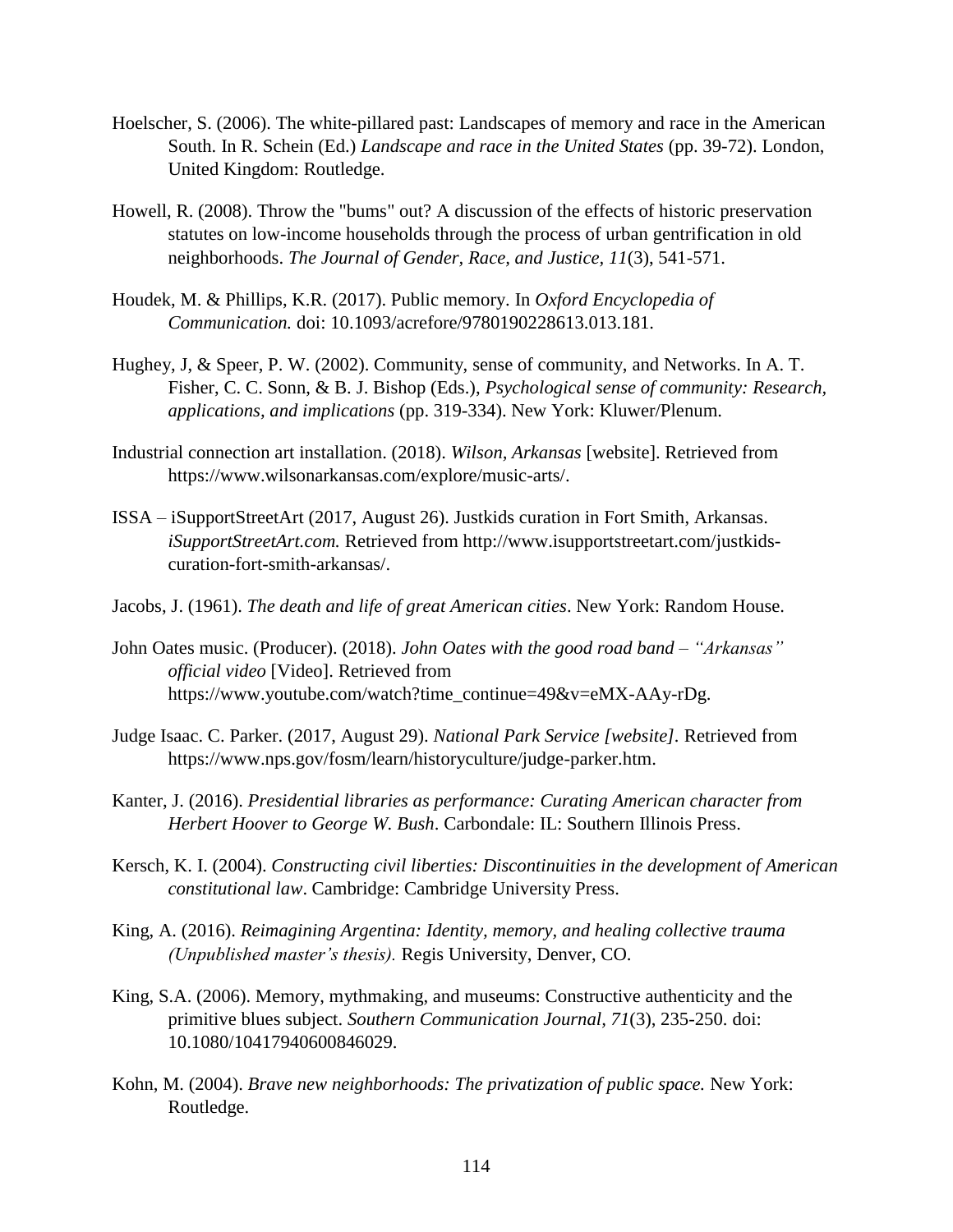- Koon, D. (2016, May 5). The wizard of Wilson. *Arkansas Times.* Retrieved from https://www.arktimes.com/arkansas/the-wizard-of-wilson/.
- Kreyling, M. (2010). *The south that wasn't there: Postsouthern memory and history*. Baton Rouge, LA: Louisiana State University Press.
- Lancaster, G. (2013). Nightriding and racial cleansing in the Arkansas River Valley. *The Arkansas Historical Quarterly, 72*(3), 242-264.
- Lehrer, J. (2012). *Imagine: How creativity works.* Boston: Houghton Mifflan Harcourt.
- Levi-Strauss, C. (1955). The structural study of myth. *The Journal of American Folklore, 68*(270), 428-444.
- Lewicka, M. (2011). Place attachment: How far have we come in the last 40 years? *Journal of Environmental Psychology, 30*, 35-51. doi: 10.1016/j.jenvp.2010.10.0f01.
- Lind, M. (2015, July 3). How the South skews America. *Politico*. Retrieved from https://www.politico.com/magazine/story/2015/07/how-the-south-skews-america-119725.html.
- Linenthal, E. T. (2006). The national park service and civic engagement. *The Public Historian*, *28*(1), 123–129. doi:10.1525/tph.2006.28.1.123.
- Lloyd, R. (2011). East Nashville skyline. *Ethnography, 12*(1), 114-145. doi:10.1177/1466138110387219.
- Lloyd, R. (2012). Urbanization and the Southern United States. *Annual Review of Sociology, 38,* 483-506. doi: 10.1146/annurev-soc-071811-145540.
- Lovett, J. (2016, November 4). D<sup>\*</sup>Face hits bullseye with 'War Paint' companion piece in downtown Fort Smith. *Times Record.* Retrieved from http://www.swtimes.com/news/20161104/dface-hits-bullseye-with-war-paint-companionpiece-in-downtown-fort-smith.
- MacCannell, D. (1973). Staged authenticity: Arrangements of social space in tourist settings. *American Journal of Sociology, 79,* 589-603. doi: 10.1086/225585.
- MacCannell, D. (1999). *The tourist: A new theory of leisure class.* Berkley: University of California Press.
- Mackowsky, V. (2016). Tell about southern studies: What do they do there? *American Literary History, 28*(1), 191-198. doi: 10.1093/alh/ajv037.
- Malinowski, B. (1926). *Myth in Primitive Psychology*. New York: Norton and Co.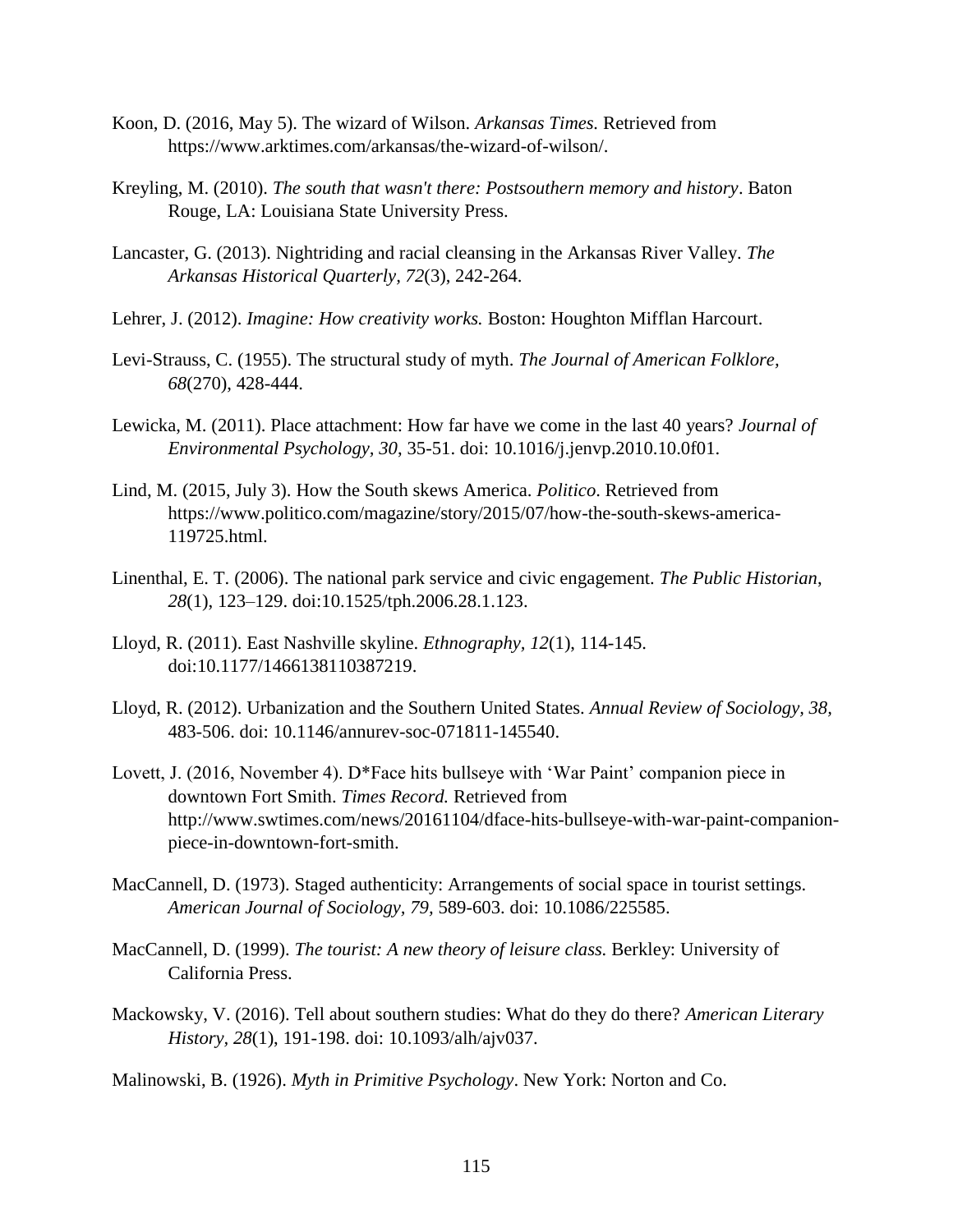- Markusen, A. & Gadwa, A. (2010). Creative placemaking. The National Endowment for the Arts [PDF]. Retrieved from: https://www.arts.gov/sites/default/files/CreativePlacemaking-Paper.pdf.
- McDermott, J.J. (2009). Reconstruction and post-civil war reconciliation. *Military Review,* 89(1).
- Mehta, N. (2012, October 12). The question all creative placemakers should ask [Web log post]. Retrieved from https://nextcity.org/daily/entry/the-question-all-creative-placemakersshould-ask.
- Milligan, M. (1998). Interactional past and potential: The social construction of place attachment. *Symbolic Interaction, 21*(1), 1-33. doi: 10.1525/si.1998.21.1.1.
- Missouri State University. (2016). Hillbillies and frontier living: Dispelling myths of the Ozarks' past. Retrieved from https://news.missouristate.edu/2016/11/15/hillbillies/.
- Morris, R. B. (2016). American cultural myth and the orphan archetype. *European Journal of American Culture*, *35*(2), 127–145. doi: 10.1386/ejac.35.2.127\_1.
- Music and arts (2018). Wilson, Arkansas [Website]*.* Retrieved from https://www.wilsonarkansas.com/explore/music-arts/.
- Parkinson, J. (2009). Holistic democracy and physical public space. In M. Kingwell & P. Turmel (Eds.), *Rites of way: The politics and poetics of public space* (71-84). Waterloo, ON: Wilfrid Laurier University Press.
- Parkinson, J. (2012). *Democracy and public space: The physical sites of democratic performance*. Oxford: Oxford University Press.
- Pierce, J., Martin, D. G., & Murphy, J. T. (2011). Relational place-making: the networked politics of place. *Transactions of the Institute of British Geographers*, *36*(1), 54–70. doi: 10.1111/j.1475-5661.2010.00411. x.
- Powell, D. R. (2007). *Critical regionalism: Connecting politics and culture in the American landscape.* Chapel Hill, NC: University of North Carolina Press.
- President William Jefferson Clinton birthplace home (2017). National Park Service *[website].* Retrieved from https://www.nps.gov/wicl/index.htm.
- Putnam, R. D. (1996). The strange disappearance of civic America. *The American Prospect, 7*, 56–62. Retrieved from http://prospect.org/article/strange-disappearance-civic-america.
- Putnam, R. D. (2000). *Bowling alone: The collapse and revival of American community.* New York: Simon and Schuster.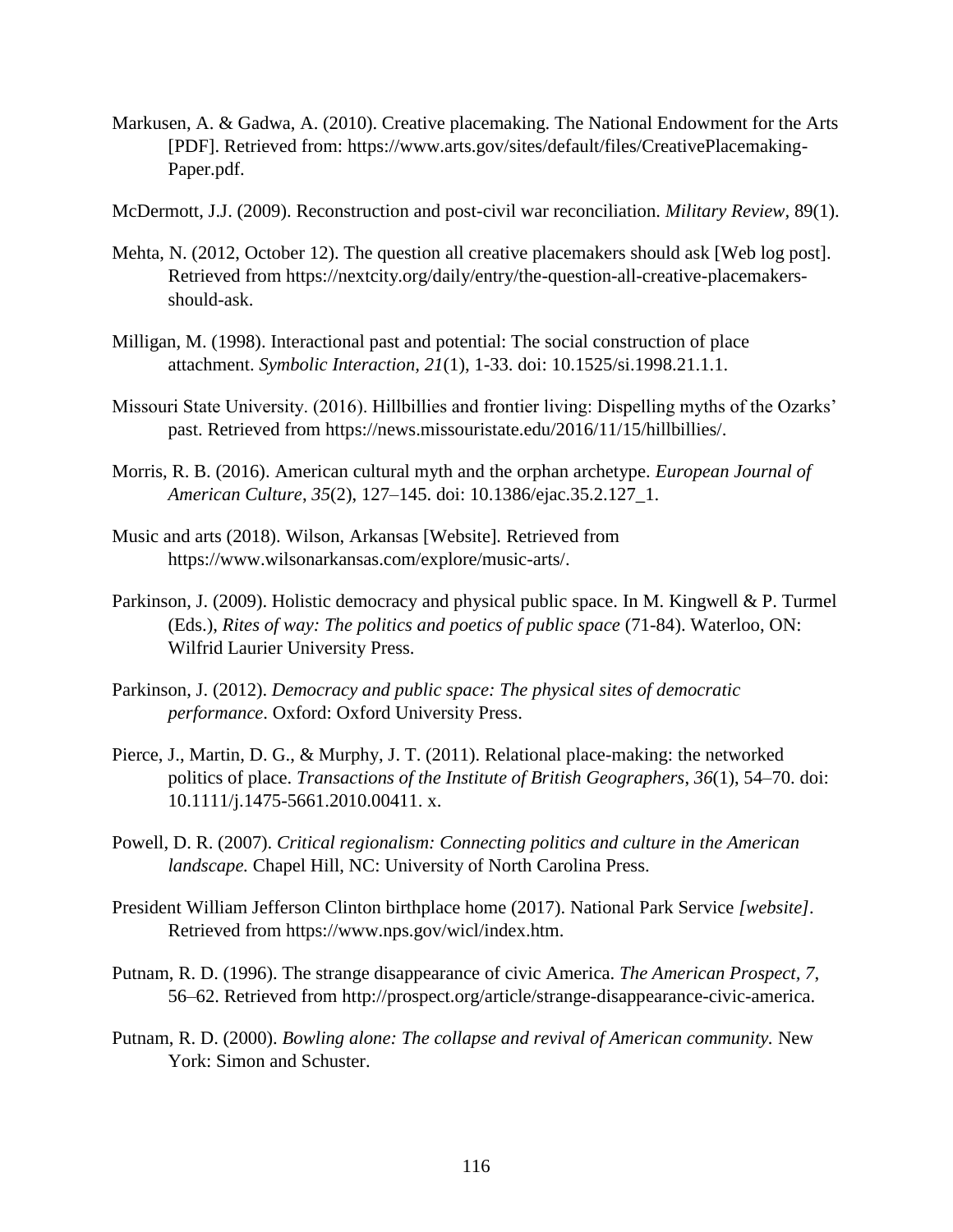- Quayle, A., Sonn, C., Kasat, P. (2016). Community arts as public pedagogy: disruptions into public memory through Aboriginal counter-storytelling. *International Journal of Inclusive Education*, *20*(3), 261-277. doi: 10.1080/13603116.2015.1047662.
- Rankine, C. (2015, June 22). The condition of black life is mourning. *The New York Times*. Retrieved from https://www.nytimes.com/2015/06/22/magazine/the-condition-of-blacklife-is-one-of-mourning.html.
- Romine, S. (2014). *The real south: Southern narrative in the age of cultural reproduction* (Reprint edition). Baton Rouge, LA: LSU Press.
- Rosteck, T. (1994). The intertextuality of "the man from hope": Bill Clinton as person, as persona, as star? In S.A. Smith (Ed), *Bill Clinton on stump, state, and stage: A rhetorical road to the White House* (pp. 223-248). Fayetteville, AR: The University of Arkansas Press.
- Rosenberg, J. (2018, January 1). John Oates came to Arkansas, wrote a song about it. *Arkansas Times*. Retrieved from https://www.arktimes.com/RockCandy/archives/2018/01/03/johnoates-came-to-arkansas-wrote-a-song-about-it.
- Salvatori, G. (2015). Stone or sound: Memory and monuments in contemporary public art. *Il Capitale Culturale: Studies on the Value of Cultural Heritage, 12*, 931-954. doi: 10.13138/2039-2362/1200
- Schroeder, P. R. (2004). *Robert Johnson, mythmaking, and contemporary American culture*. Urbana: University of Illinois Press.
- Scott, R. L. (1977). Diego Rivera at Rockefeller center: Fresco painting and rhetoric. *Western Journal of Speech Communication*, *41*(2), 70–82. doi: 10.1080/10570317709389599.
- Severson, K. (2014, January 19). Arkansas town's new owner has visions of its renaissance. *The New York Times*. Retrieved from https://www.nytimes.com/2014/01/20/us/arkansastowns-new-owner-has-visions-of-its-renaissance.
- Simpson, L. P. (1980). *The brazen face of history: Studies in the literary consciousness in America*. Athens, GA: University of Georgia Press.
- Six days one summer. (2017, August 29). National Park Service [Website]. Retrieved from https://www.nps.gov/fosm/learn/historyculture/six-days-one-summer.htm.
- Smith, H. A., & Furuseth, O. J. (2006). *Latinos in the New South: Transformations of place*. Ashgate Publishing, Ltd.
- Smith, S. A. (1982). The old south myth as a contemporary southern commodity. *The Journal of Popular Culture, 16*(3), 22-29. doi: 10.1111/j.0022-3840.1982.1603\_22. x.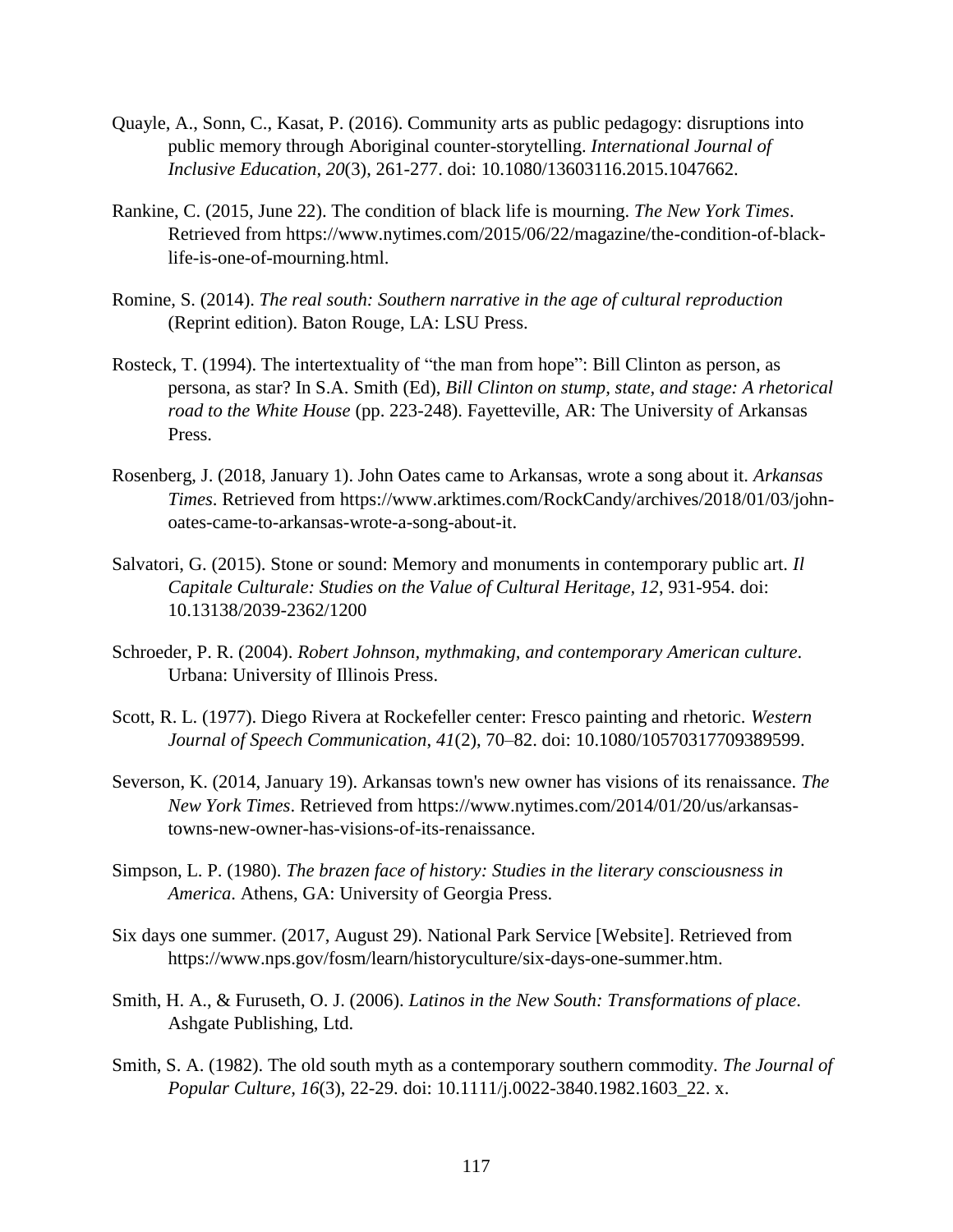- Smith, S. A. (1985). *Myth, media, Southern mind*. Fayetteville, AR: University of Arkansas Press.
- Souza, K. (2016, March 14). Arkansas' tourism revenue grows 7.7% in 2015, trending higher in 2016. *Talk Business and Politics*. Retrieved from https://talkbusiness.net/2016/03/arkansas-tourism-revenue-grows-7-7-in-2015-trendinghigher-in-2016/.
- State & county quickfacts. (2011). United States Census Bureau. [Data file]. Archived from the original on July 14, 2011. Retrieved from https://www.census.gov/quickfacts/fact/table/US/PST045217.
- Stories of the Trail of Tears. (2015, April 10). National Park Service [Website]. Retrieved from https://www.nps.gov/fosm/learn/historyculture/storiestrailoftears.htm.
- Tell, D. (2012). The meanings of Kansas: Rhetoric, regions, and counter-regions. *Rhetoric Society Quarterly, 42*:3, 214-232. doi: 10.1080/02773945.2012.682843.
- Then and now. (2018). Wilson, Arkansas [website]. Retrieved from https://www.wilsonarkansas.com/about-wilson-arkansas/.
- Titon, J. T. (1998). The new blues tourism. *Arkansas Review: A Journal of Delta Studies, 29*, 5- 10.
- Titon, J. T. (2014). *Early downhome blues: A musical and cultural analysis*. Chapel Hill, NC: UNC Press.
- Toolis, E.E. (2017). Theorizing critical placemaking as a tool for reclaiming public space. *American Journal of Community Psychology, 59,* 184-199. doi: 10.1002/ajcp.12118.
- Tudor, H. (1975). *Political myth*. Santa Barbara, CA: Praeger.
- U.S. Travel Association. (2016). U.S. travel and tourism overview [Data file]. Retrieved from https://www.ustravel.org/system/files/media\_root/document/Research\_Fact-Sheet\_US-Travel-and-Tourism-Overview.pdf.
- van den Berghe, P. & Keyes, C. (1984). Tourism and recreated ethnicity. *Annals of Tourism Research, 11*, 343-352. doi: /10.1016/0160-7383(84)90026-4.
- Vernon, Z. (2016). Romanticizing the rough south: Contemporary cultural nakedness and the rise of grit lit. *Southern Cultures,* 77-94. doi:10.1353/scu.2016.0035.
- Visit Wilson, AR. (Producer). (2015). *Delta empire* [video]. Retrieved from https://www.youtube.com/watch?v=sHB-amZG0Jc.